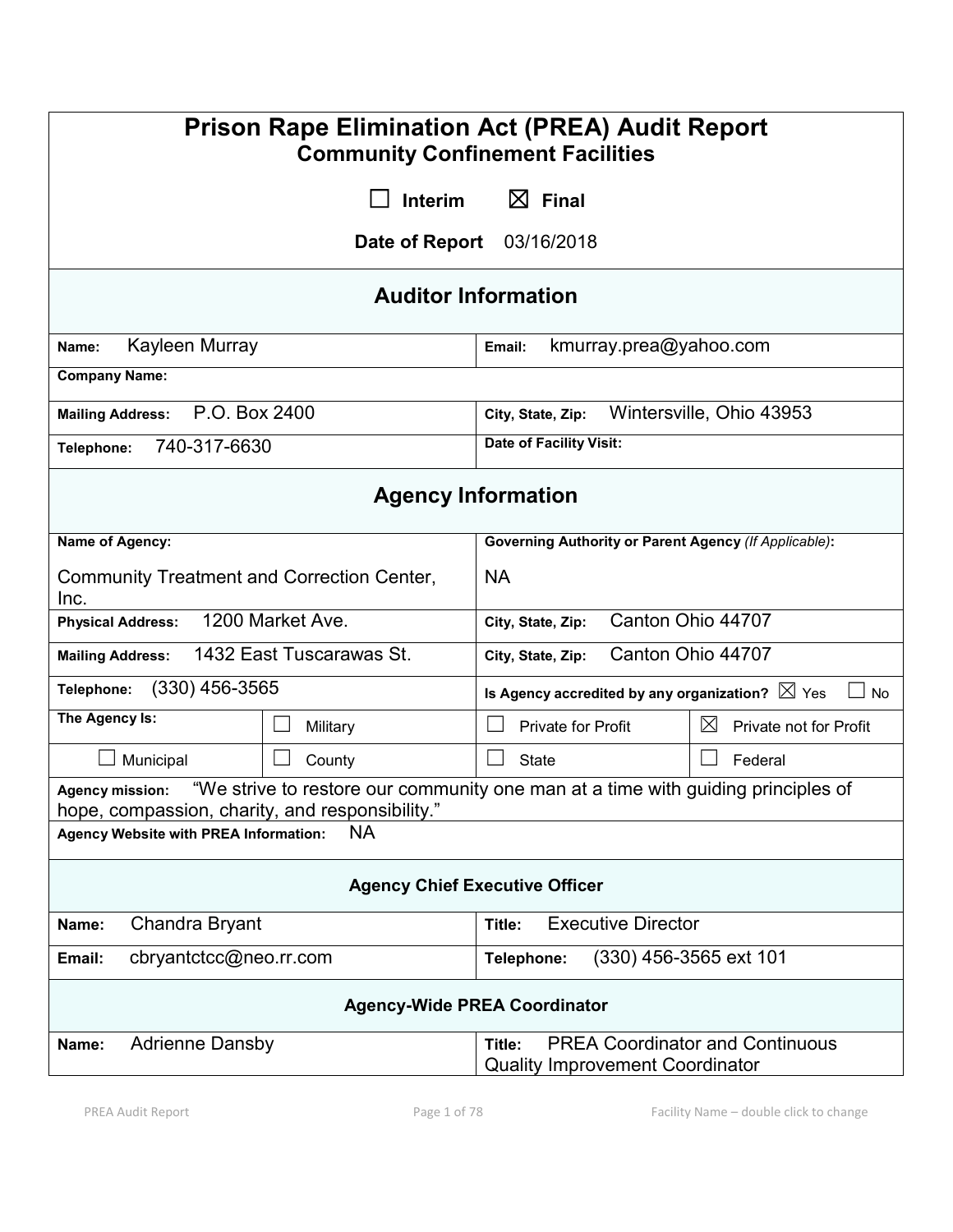| adansbyctcc@neo.rr.com<br>Email:                                                                                                                                |                                                              |                                                       | 330-456-3565 ex 111<br>Telephone:                       |                                       |                           |                                       |  |
|-----------------------------------------------------------------------------------------------------------------------------------------------------------------|--------------------------------------------------------------|-------------------------------------------------------|---------------------------------------------------------|---------------------------------------|---------------------------|---------------------------------------|--|
| <b>PREA Coordinator Reports to:</b>                                                                                                                             |                                                              |                                                       | Number of Compliance Managers who report to the<br>None |                                       |                           |                                       |  |
| <b>Executive Director</b>                                                                                                                                       |                                                              |                                                       | <b>PREA Coordinator</b>                                 |                                       |                           |                                       |  |
| <b>Facility Information</b>                                                                                                                                     |                                                              |                                                       |                                                         |                                       |                           |                                       |  |
| Name of Facility:                                                                                                                                               |                                                              | <b>Community Treatment and Correction Center Inc.</b> |                                                         |                                       |                           |                                       |  |
| <b>Physical Address:</b>                                                                                                                                        |                                                              | 1200 Market Ave S Canton Ohio 44707                   |                                                         |                                       |                           |                                       |  |
| Mailing Address (if different than above):                                                                                                                      |                                                              |                                                       |                                                         | 1432 East Tuscarawas St.              |                           |                                       |  |
| <b>Telephone Number:</b>                                                                                                                                        | 330-456-3565                                                 |                                                       |                                                         |                                       |                           |                                       |  |
| The Facility Is:                                                                                                                                                |                                                              | Military                                              |                                                         |                                       | <b>Private for Profit</b> | $\boxtimes$<br>Private not for Profit |  |
| Municipal                                                                                                                                                       |                                                              | County                                                |                                                         | <b>State</b>                          |                           | Federal                               |  |
| <b>Facility Type:</b>                                                                                                                                           |                                                              | Community treatment center                            |                                                         | $\boxtimes$ Halfway house             |                           | <b>Restitution center</b>             |  |
| Mental health facility                                                                                                                                          |                                                              |                                                       |                                                         | Alcohol or drug rehabilitation center |                           |                                       |  |
|                                                                                                                                                                 |                                                              | Other community correctional facility                 |                                                         |                                       |                           |                                       |  |
| "We strive to restore our community one man at a time with guiding principles of<br><b>Facility Mission:</b><br>hope, compassion, charity, and responsibility." |                                                              |                                                       |                                                         |                                       |                           |                                       |  |
| <b>NA</b><br><b>Facility Website with PREA Information:</b>                                                                                                     |                                                              |                                                       |                                                         |                                       |                           |                                       |  |
| Have there been any internal or external audits of and/or<br>$\boxtimes$ Yes<br>accreditations by any other organization?<br>$\blacksquare$<br><b>No</b>        |                                                              |                                                       |                                                         |                                       |                           |                                       |  |
| <b>Director</b>                                                                                                                                                 |                                                              |                                                       |                                                         |                                       |                           |                                       |  |
| Name:                                                                                                                                                           | <b>Willette Bradley</b><br><b>Program Director</b><br>Title: |                                                       |                                                         |                                       |                           |                                       |  |
| Email: wbradleyctcc@rrbiznet.com<br>330-453-7335 ex 101<br>÷.<br>Telephone:                                                                                     |                                                              |                                                       |                                                         |                                       |                           |                                       |  |
| <b>Facility PREA Compliance Manager</b>                                                                                                                         |                                                              |                                                       |                                                         |                                       |                           |                                       |  |
| <b>PREA Coordinator/CQCI</b><br><b>Adrienne Dansby</b><br>Title:<br>Name:                                                                                       |                                                              |                                                       |                                                         |                                       |                           |                                       |  |
| Email:                                                                                                                                                          | 330-456-3565 ext.111<br>adansbyctcc@neo.rr.com<br>Telephone: |                                                       |                                                         |                                       |                           |                                       |  |
| <b>Facility Health Service Administrator</b>                                                                                                                    |                                                              |                                                       |                                                         |                                       |                           |                                       |  |
| <b>NA</b><br>Name:                                                                                                                                              |                                                              |                                                       | Title:                                                  | <b>NA</b>                             |                           |                                       |  |
| <b>NA</b><br>Email:                                                                                                                                             |                                                              |                                                       | Telephone:                                              | <b>NA</b>                             |                           |                                       |  |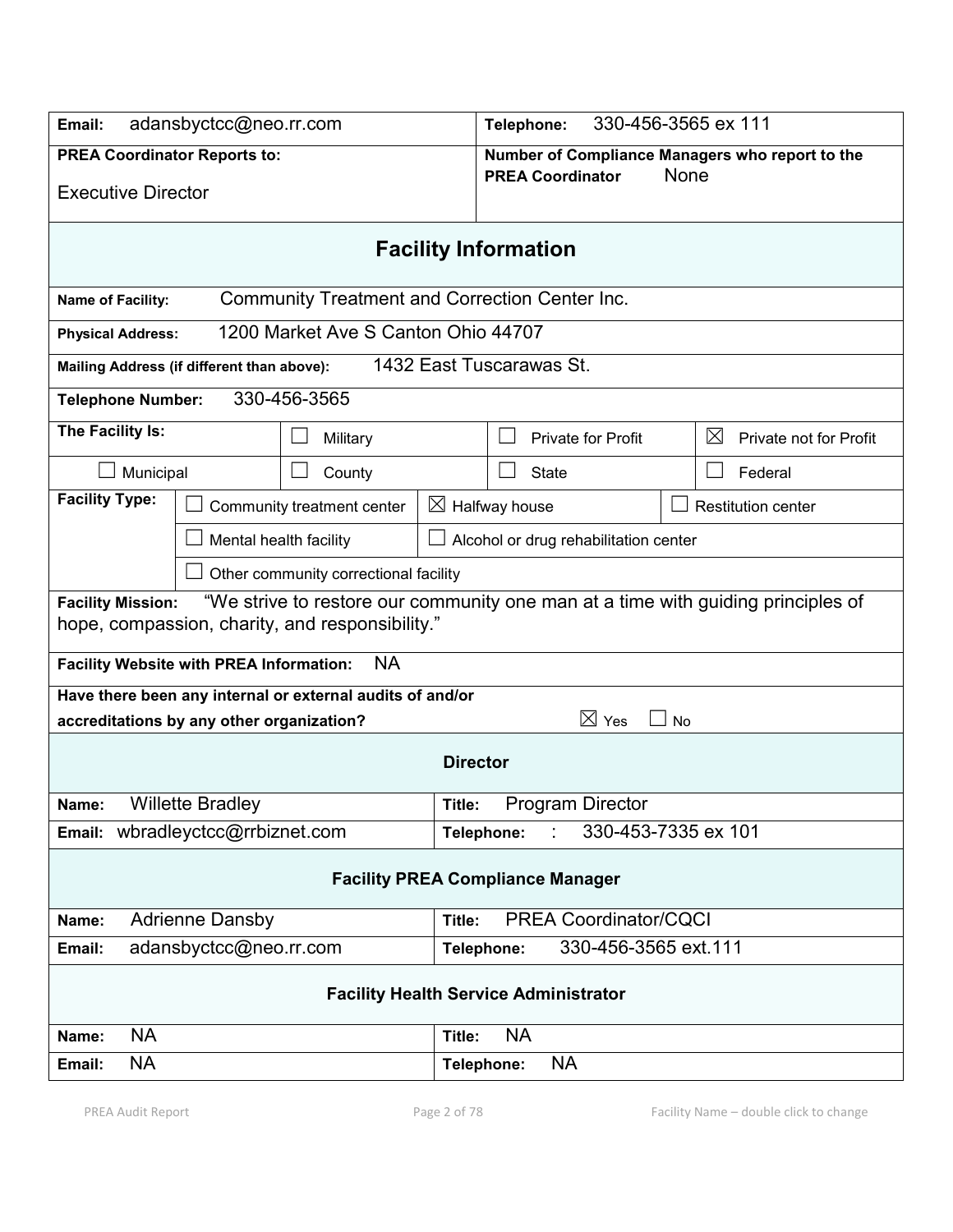| <b>Facility Characteristics</b>                                                                                                                                                                                          |                                                                                                                                             |  |                                  |  |                                  |  |
|--------------------------------------------------------------------------------------------------------------------------------------------------------------------------------------------------------------------------|---------------------------------------------------------------------------------------------------------------------------------------------|--|----------------------------------|--|----------------------------------|--|
|                                                                                                                                                                                                                          | 55<br><b>Current Population of Facility: 46</b><br><b>Designated Facility Capacity:</b>                                                     |  |                                  |  |                                  |  |
|                                                                                                                                                                                                                          | Number of residents admitted to facility during the past 12 months                                                                          |  |                                  |  | 238                              |  |
|                                                                                                                                                                                                                          | Number of residents admitted to facility during the past 12 months who were transferred<br>from a different community confinement facility: |  |                                  |  | zero                             |  |
|                                                                                                                                                                                                                          | Number of residents admitted to facility during the past 12 months whose length of stay in<br>the facility was for 30 days or more:         |  |                                  |  | 75                               |  |
| Number of residents admitted to facility during the past 12 months whose length of stay in<br>the facility was for 72 hours or more:                                                                                     |                                                                                                                                             |  |                                  |  | 238                              |  |
|                                                                                                                                                                                                                          | Number of residents on date of audit who were admitted to facility prior to August 20,                                                      |  |                                  |  | zero                             |  |
| 2012:<br>Age Range of                                                                                                                                                                                                    | $\boxtimes$ Adults                                                                                                                          |  |                                  |  |                                  |  |
| <b>Population:</b>                                                                                                                                                                                                       |                                                                                                                                             |  | Juveniles                        |  | Youthful residents               |  |
|                                                                                                                                                                                                                          | Click or tap here to enter text.                                                                                                            |  | Click or tap here to enter text. |  | Click or tap here to enter text. |  |
|                                                                                                                                                                                                                          | Average length of stay or time under supervision:                                                                                           |  |                                  |  | 180                              |  |
| <b>Facility Security Level:</b>                                                                                                                                                                                          |                                                                                                                                             |  |                                  |  | <b>Halfway House</b>             |  |
| <b>Resident Custody Levels:</b>                                                                                                                                                                                          |                                                                                                                                             |  |                                  |  | <b>Halfway House</b>             |  |
| Number of staff currently employed by the facility who may have contact with residents:                                                                                                                                  |                                                                                                                                             |  |                                  |  | 18                               |  |
| Number of staff hired by the facility during the past 12 months who may have contact with<br>residents:                                                                                                                  |                                                                                                                                             |  |                                  |  | 24                               |  |
| Number of contracts in the past 12 months for services with contractors who may have<br>contact with residents:                                                                                                          |                                                                                                                                             |  |                                  |  | 10                               |  |
| <b>Physical Plant</b>                                                                                                                                                                                                    |                                                                                                                                             |  |                                  |  |                                  |  |
| Number of Buildings: One<br>Number of Single Cell Housing Units: Zero                                                                                                                                                    |                                                                                                                                             |  |                                  |  |                                  |  |
| <b>Number of Multiple Occupancy Cell Housing Units:</b><br>2                                                                                                                                                             |                                                                                                                                             |  |                                  |  |                                  |  |
|                                                                                                                                                                                                                          | <b>Number of Open Bay/Dorm Housing Units:</b><br>None                                                                                       |  |                                  |  |                                  |  |
| Description of any video or electronic monitoring technology (including any relevant information about where<br>cameras are placed, where the control room is, retention of video, etc.):                                |                                                                                                                                             |  |                                  |  |                                  |  |
| The main camera monitor is placed in the dorm office for staff to view. Cameras are placed<br>throughout the facility in multiple areas including the laundry room, group room, cafeteria, dorm<br>office, and hallways. |                                                                                                                                             |  |                                  |  |                                  |  |
| <b>Medical</b>                                                                                                                                                                                                           |                                                                                                                                             |  |                                  |  |                                  |  |
| <b>Type of Medical Facility:</b>                                                                                                                                                                                         |                                                                                                                                             |  | <b>NA</b>                        |  |                                  |  |
| Forensic sexual assault medical exams are conducted<br>at:                                                                                                                                                               |                                                                                                                                             |  | <b>Mercy Medical</b>             |  |                                  |  |
| <b>Other</b>                                                                                                                                                                                                             |                                                                                                                                             |  |                                  |  |                                  |  |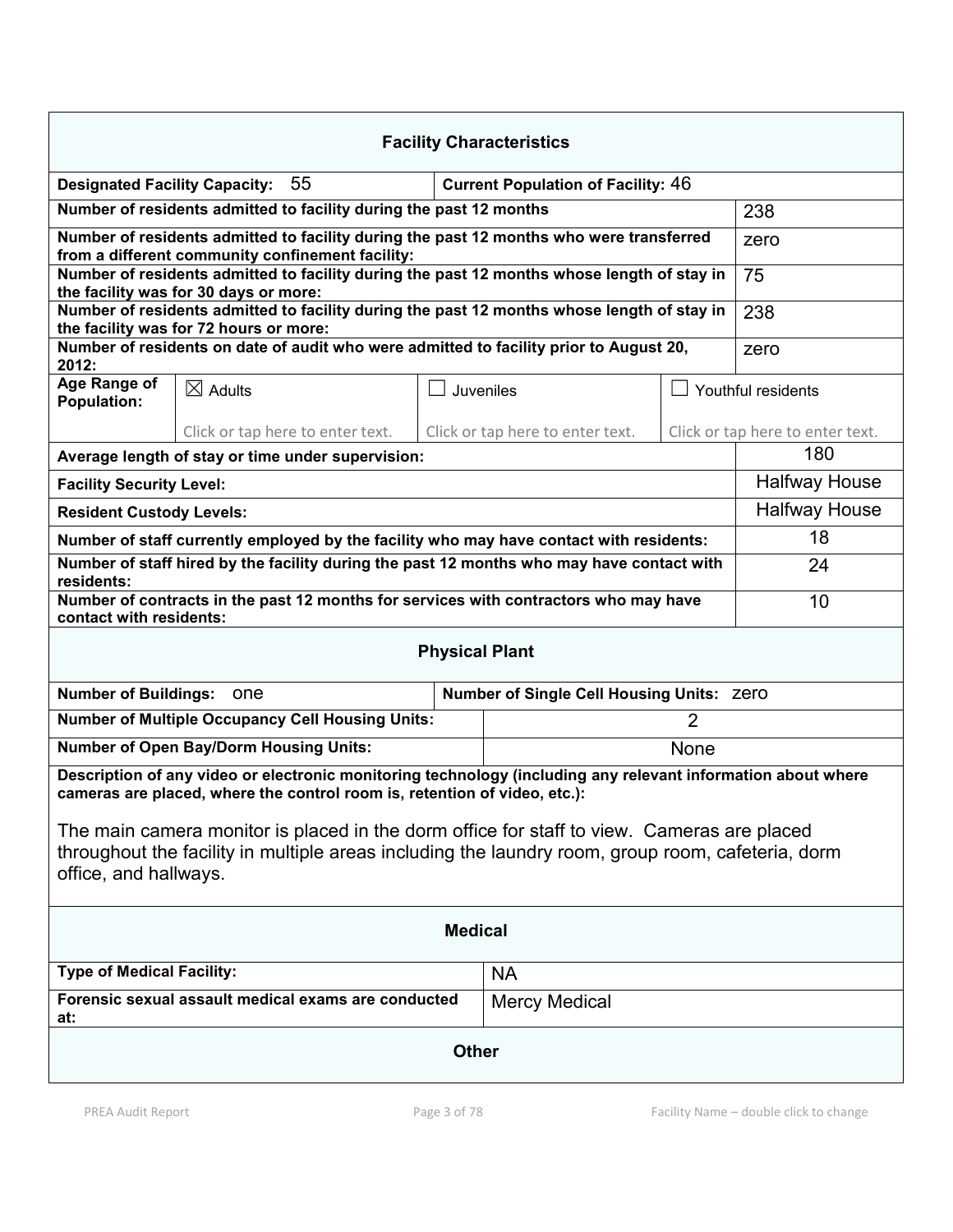| Number of volunteers and individual contractors, who may have contact with residents,<br>currently authorized to enter the facility: | One volunteer at<br>physical location<br>and 10 contractors<br>at mailing location |
|--------------------------------------------------------------------------------------------------------------------------------------|------------------------------------------------------------------------------------|
| Number of investigators the agency currently employs to investigate allegations of                                                   | Three                                                                              |
| sexual abuse:                                                                                                                        |                                                                                    |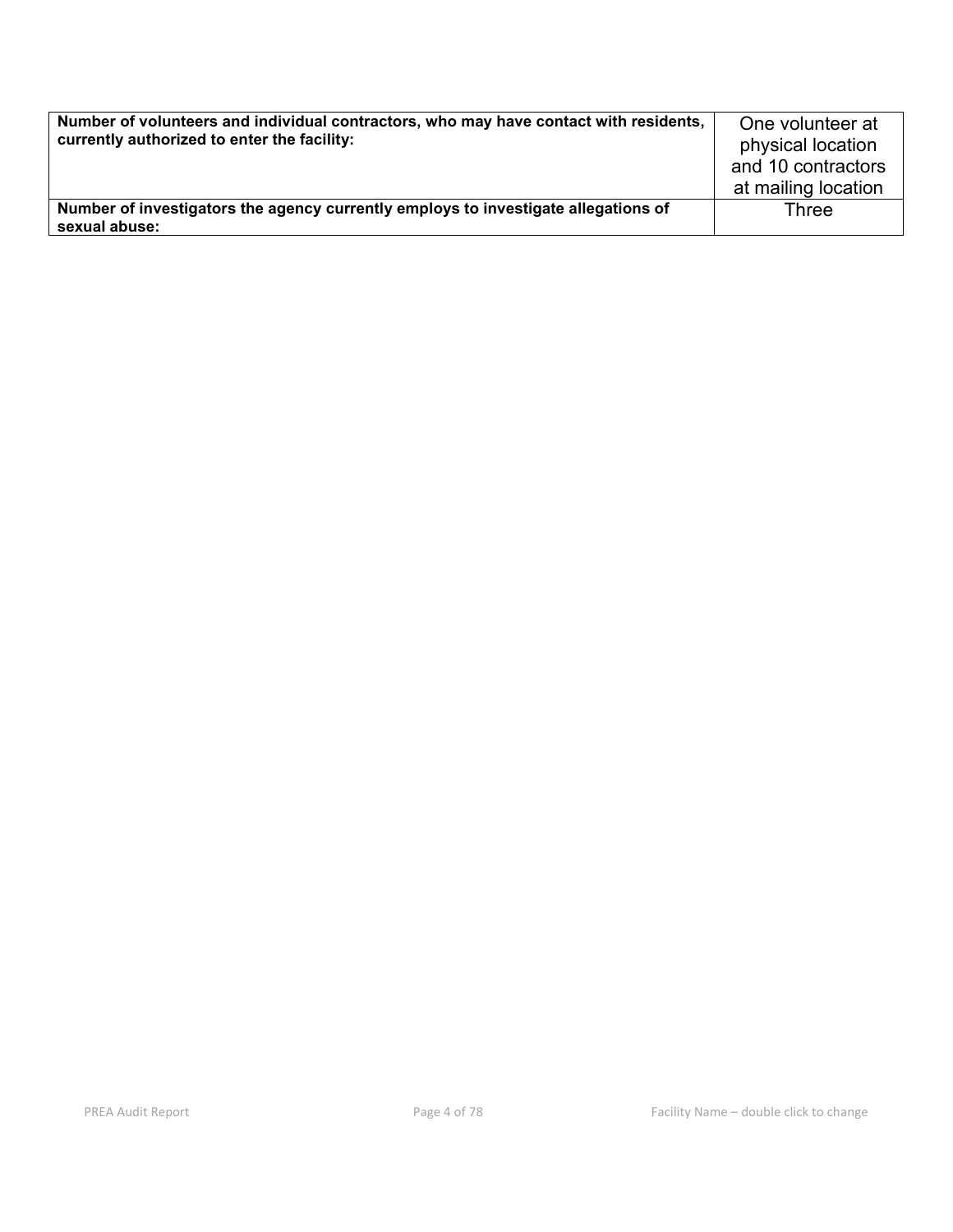# Audit Findings

# Audit Narrative

*The auditor's description of the audit methodology should include a detailed description of the following processes during the pre-onsite audit, onsite audit, and post-audit phases: documents and files reviewed, discussions and types of interviews conducted, number of days spent on-site, observations made during the site-review, and a detailed description of any follow-up work conducted during the post-audit phase. The narrative should describe the techniques the auditor used to sample documentation and select interviewees, and the auditor's process for the site review.*

The PREA audit for Community Treatment and Correctional Center, Inc. (CTCC) was conducted on February 23, 2018 in Canton, Ohio. The facility supplied the auditor documentation relevant to showing compliance with each of the standards. This documentation included the pre-audit questionnaire, policy and procedure, facility floor plan with camera coverage marked, MOU's, staffing plan, and other PREA forms. The auditor received this information and additional documentation while conducting the onsite visit.

During the audit, the auditor was provided a private area in which to complete work and interviews. The auditor conducted formal and information interviews of staff and residents. During the tour, the auditor noted PREA audit notices posted in both resident and staff areas in conspicuous places. The notices included the name and address of the PREA auditor and the date posted was approximately 6 weeks prior to the on-site audit. Also posted throughout the facility were postings that informed residents how to report an allegation, including anonymously, phone numbers and address of the emotional support agency, and for staff a posting of the agency's coordinated response plan.

Ten residents from the two housing units were interviewed. There were no residents or staff that requested to speak with the auditor. During resident interviews, they were asked about their experience with PREA education, allegation reporting, communication with staff, safety, restrooms, knock and announcements, grievance procedures, pat downs, PREA posters and other handouts, and the zero tolerance policy. Vulnerable residents were asked about their safety and offering of counseling services and residents who have a disability stated the disability did not impair the resident's ability to fully participate in the facility's PREA education program. The facility did not have residents who have limited English proficiency or residents who reported an allegation. All residents reported feeling safe in the facility.

Staff interviewed included specialized staff. This includes the PREA Coordinator, Director, Administrative Services Director, Intake Coordinator, and Facility Manager. The auditor was able to review the MOU's with the Canton City Police, Red Cross Rape Crisis Center, and Mercy Medical and their websites to confirm the scope of their services provided to residents at the facility. Random staff from each of the three shifts were interviewed. These staff were asked about PREA training, how to report, whom to report, filing out reports, investigations, conducting interviews, follow-up and retaliation monitoring, first responder duties, and the facility's coordinated response plan.

After a brief opening, the auditor toured the facility. The tour consisted of examining all dorms, bathrooms, group rooms, outside recreation areas, day rooms, operations post, utility areas, kitchen, and maintenance areas. The auditor gave a closeout that included some of the immediate findings.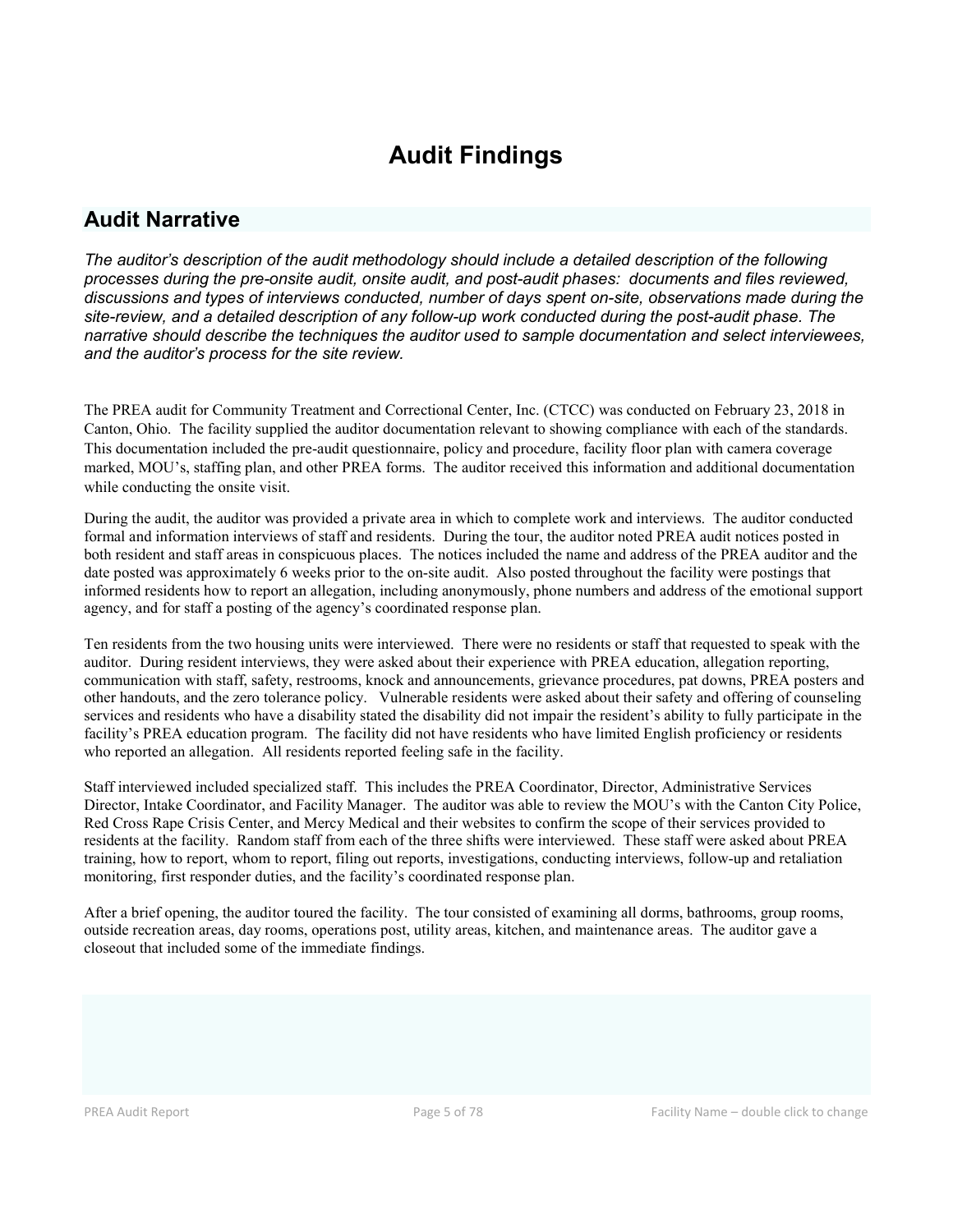# Facility Characteristics

*The auditor's description of the audited facility should include details about the facility type, demographics and size of the inmate, resident or detainee population, numbers and type of staff positions, configuration and layout of the facility, numbers of housing units, description of housing units including any special housing units, a description of programs and services, including food service and recreation. The auditor should describe how these details are relevant to PREA implementation and compliance.*

The Community Treatment Correctional Center, Inc. (CTCC) located in Canton, Ohio that serves adult male felony offenders. The facility is a three story building that can house 55 offenders. In order to access the secure perimeter of the facility one must report to the main entrance and be buzzed into the main lobby by staff. Once inside the main lobby, all visitors must be signed in. Clients would access the same entrance and be subject to a pat-down in the duty office which is visible by video surveillance.

The facility is equipped with surveillance cameras which can record and play back 14-30 days. The cameras are placed strategically throughout the interior and exterior of the building. There are also multiple security mirrors to enhance security in vulnerable areas. The facility has identified areas that can be considered vulnerabilities and have developed a plan for monitoring these areas. Cameras can be found in the hallways, stairwells, dayrooms, laundry rooms, dining hall, exercise room, and dorms. All exterior entrance points and the rec yard are also monitored by cameras. The Resident Monitor (RM) are required to conduct a circulation round every thirty minutes and a head count four times per shift. Clients are required to report to their rooms for head count.

The housing units are located on the third and second (main) floors. The doors to all the dorm areas are solid and all staff knock and announce themselves before entering the rooms. The second floor has the resident lounge/dining area. The basement contains staff offices, resident laundry room, and group rooms. Staff offices have solid doors. Staff that have clients in their office must have the door open.

The agency is in the midst of an expansion project. The administrative building will soon also house the clients. The clients are currently housed in a separate facility. The new facility will be able to house seventy-five offenders. The PREA Coordinator is working with administrators to ensure the new facility is designed to prevent, detect, and respond to incidents of sexual harassment and sexual abuse.

The Resident Monitor staff are required to conduct one headcount and one perimeter check at least one time per hour during each shift. Headcounts include walking through the entire inside and outside of the building in order to physically observe and count clients as well as observe all other areas of the facility. Perimeter checks include taking notes of any findings while observing the clients.

The facility aims to improve the community integration process for residents by addressing chemical dependency, employment, education, and other issues prior to release; and reducing recidivism by addressing certain behaviors, attitudes, and thought processes. CTCC accomplishes these goals by using programming that has demonstrated the ability to reduce crime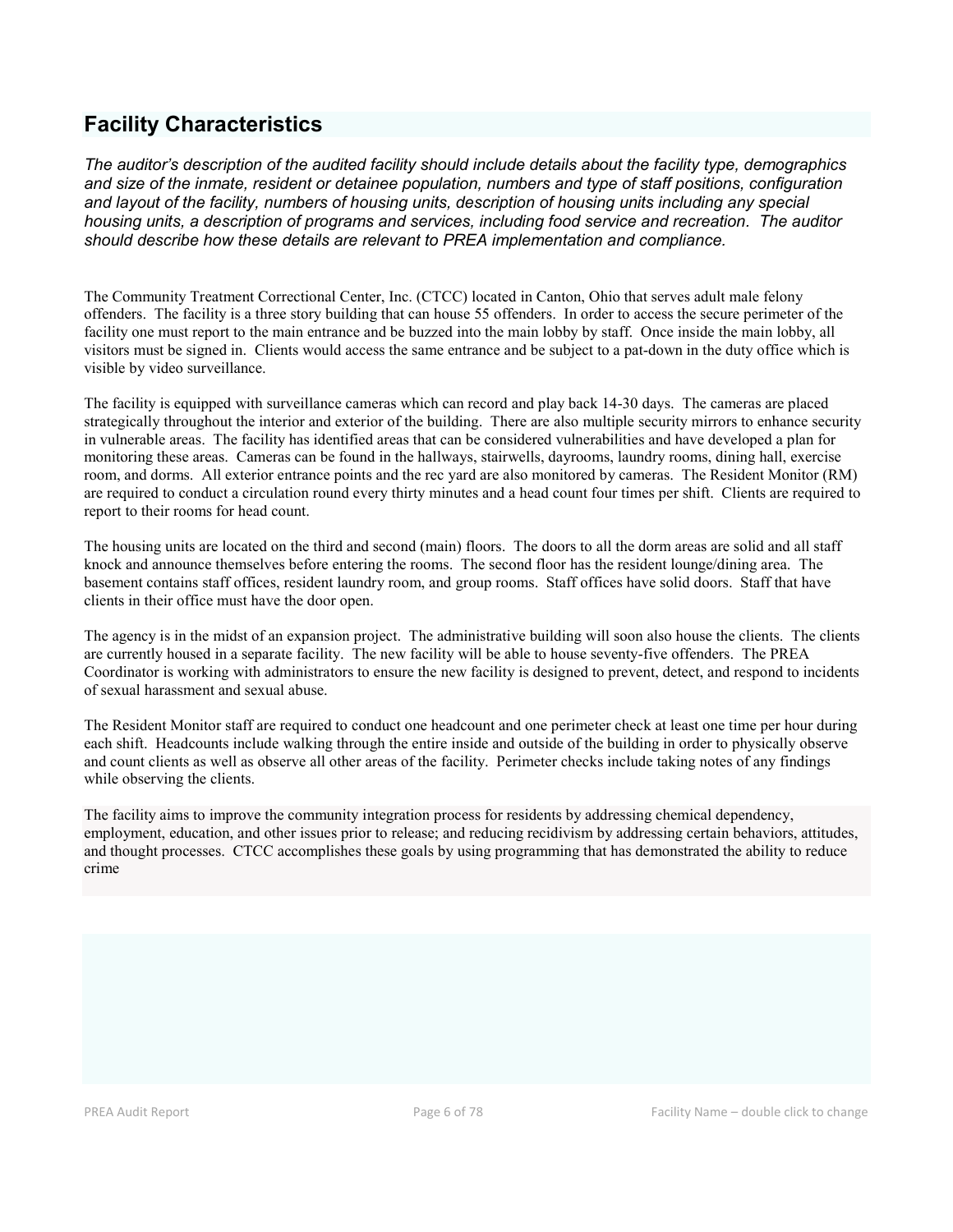# Summary of Audit Findings

*The summary should include the number of standards exceeded, number of standards met, and number of standards not met, along with a list of each of the standards in each category. If relevant, provide a summarized description of the corrective action plan, including deficiencies observed, recommendations made, actions taken by the agency, relevant timelines, and methods used by the auditor to reassess compliance.*

*Auditor Note: No standard should be found to be "Not Applicable" or "NA". A compliance determination must be made for each standard.*

## Number of Standards Exceeded: 0

Click or tap here to enter text.

## Number of Standards Met:

Click or tap here to enter text.115.211, 115.213, 115.215, 115.216, 115.217, 115.218, 115.221, 115.222, 115.231, 115.232, 115.233, 115.234, 115.235, 115.241, 115.424, 115.251, 115.253, 115.254, 115.261, 115.262, 115.263, 115.264, 115.265, 115.267, 115.271, 115.272, 115.273, 115.276, 115.277, 115.278, 115.282, 115.283, 115.286, 115.287, 115.288, 115.289, 115.401, 115.403

## Number of Standards Not Met: 0

Click or tap here to enter text.

# Summary of Corrective Action (if any)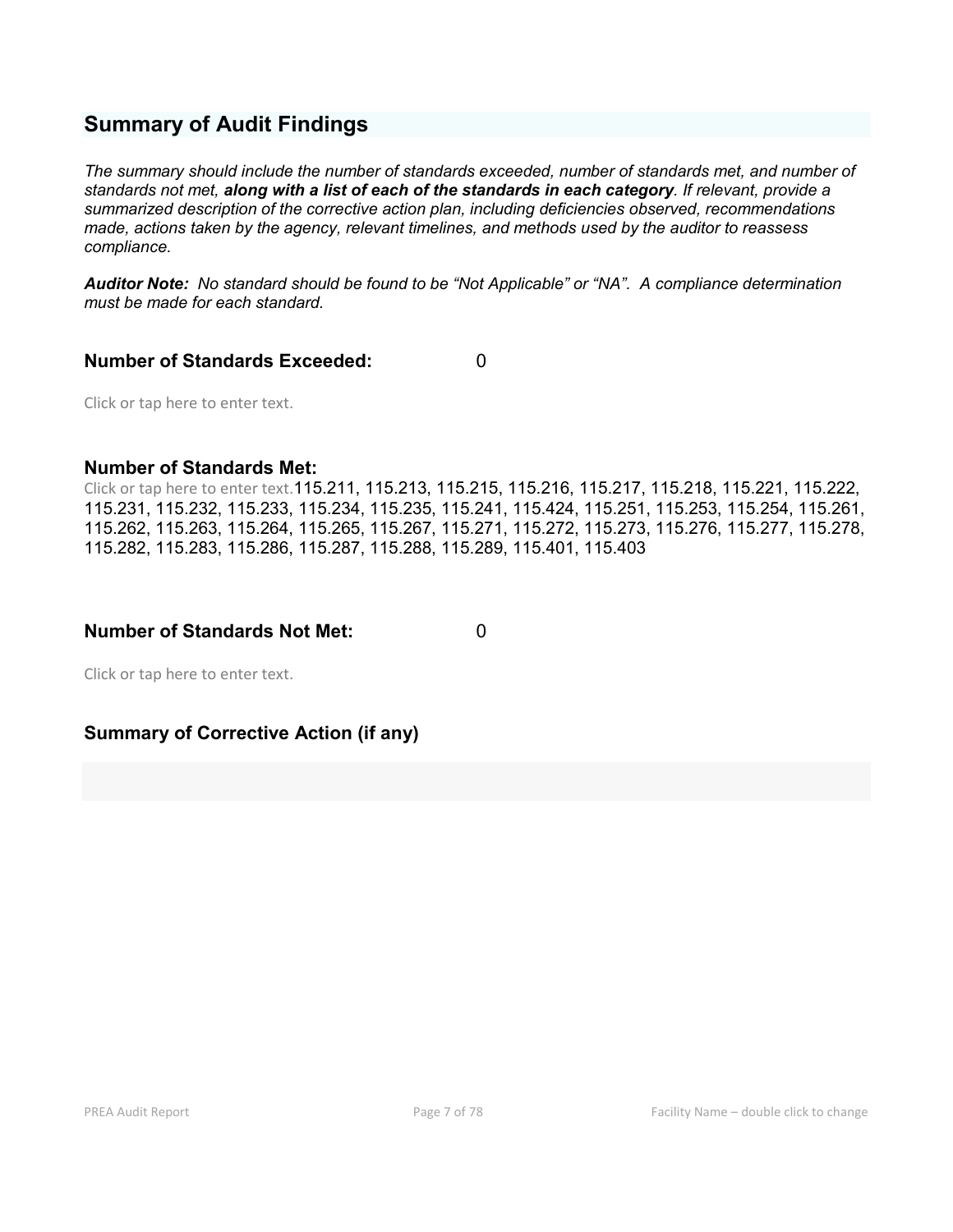# PREVENTION PLANNING

# Standard 115.211: Zero tolerance of sexual abuse and sexual harassment; PREA coordinator

# All Yes/No Questions Must Be Answered by The Auditor to Complete the Report

# 115.211 (a)

- Does the agency have a written policy mandating zero tolerance toward all forms of sexual abuse and sexual harassment?  $\boxtimes$  Yes  $\Box$  No
- Does the written policy outline the agency's approach to preventing, detecting, and responding to sexual abuse and sexual harassment?  $\boxtimes$  Yes  $\Box$  No

## 115.211 (b)

- Has the agency employed or designated an agency-wide PREA Coordinator?  $\boxtimes$  Yes  $\Box$  No
- Is the PREA Coordinator position in the upper-level of the agency hierarchy?  $\boxtimes$  Yes  $\Box$  No
- **Does the PREA Coordinator have sufficient time and authority to develop, implement, and** oversee agency efforts to comply with the PREA standards in all of its facilities?  $\boxtimes$  Yes  $\Box$  No

### Auditor Overall Compliance Determination

- ☐ Exceeds Standard (*Substantially exceeds requirement of standards*)
- ☒ Meets Standard (*Substantial compliance; complies in all material ways with the standard for the relevant review period*)
- ☐ Does Not Meet Standard (*Requires Corrective Action*)

## Instructions for Overall Compliance Determination Narrative

*The narrative below must include a comprehensive discussion of all the evidence relied upon in making the compliance or non-compliance determination, the auditor's analysis and reasoning, and the auditor's conclusions. This discussion must also include corrective action recommendations where the facility does not meet the standard. These recommendations must be included in the Final Report, accompanied by information on specific corrective actions taken by the facility.*

The facility has a written policy mandating zero tolerance toward all forms of sexual abuse and sexual harassment. The policy includes how the facility will implement its approach to preventing, detecting, and responding to sexual abuse and sexual harassment; definitions of prohibited behavior; sanctions for those found to have participated in sexual abuse or sexual harassment; and appropriate strategies to reduce and prevent sexual abuse and sexual harassment of clients.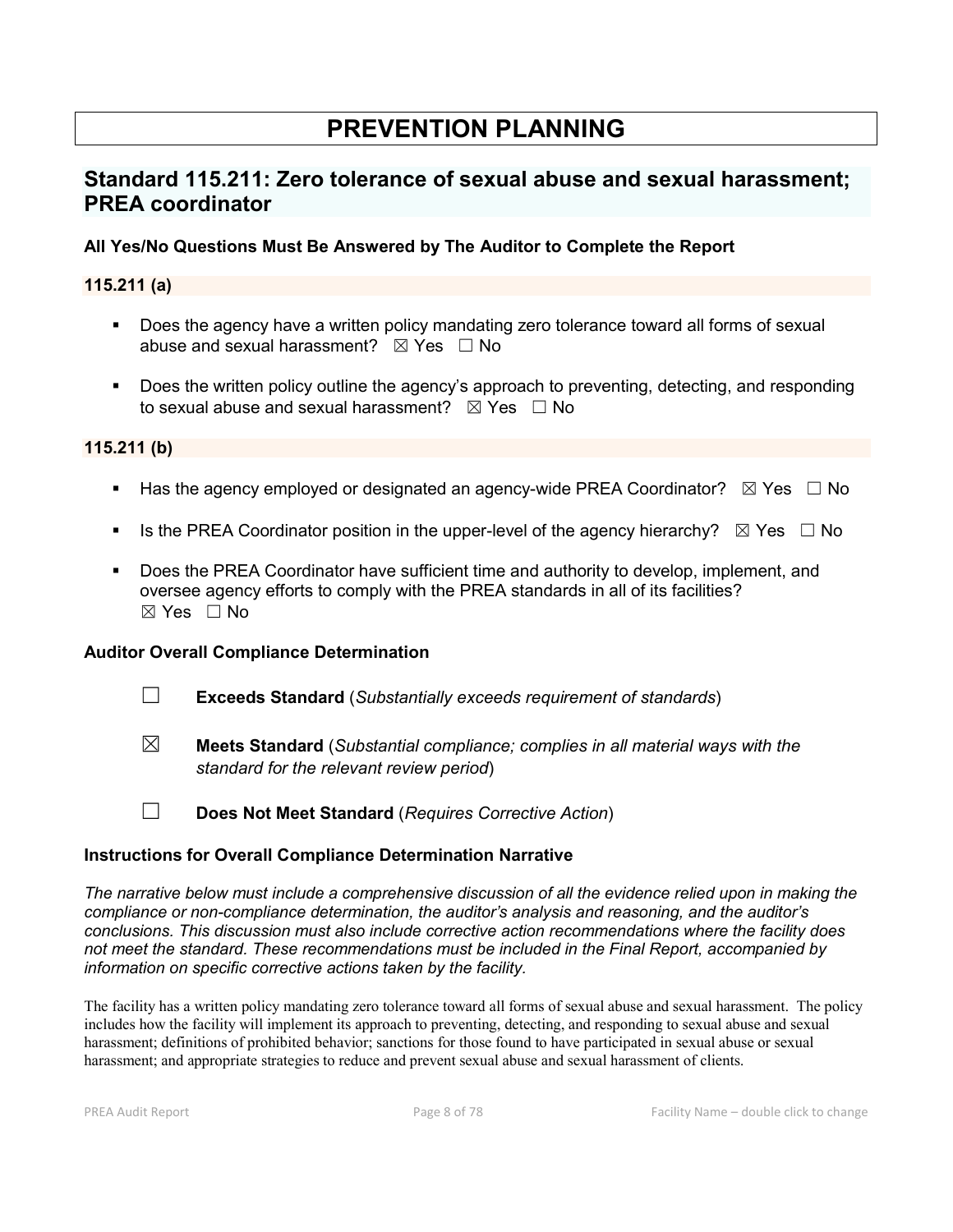The facility's PREA Coordinator is the Continuous Quality Improvement Coordinator, and reports directly to the agency's Executive Director. During staff interviews, the PREA coordinator indicated that she has enough time and authority to develop, implement, and oversee the facility's efforts to comply with the PREA standards.

Review: Policy and Procedure Interview with PREA Coordinator Interview with Director

# Standard 115.212: Contracting with other entities for the confinement of residents

# All Yes/No Questions Must Be Answered by the Auditor to Complete the Report

# 115.212 (a)

If this agency is public and it contracts for the confinement of its residents with private agencies or other entities including other government agencies, has the agency included the entity's obligation to comply with the PREA standards in any new contract or contract renewal signed on or after August 20, 2012? (N/A if the agency does not contract with private agencies or other entities for the confinement of residents.)  $\Box$  Yes  $\Box$  No  $\boxtimes$  NA

# 115.212 (b)

 Does any new contract or contract renewal signed on or after August 20, 2012 provide for agency contract monitoring to ensure that the contractor is complying with the PREA standards? (N/A if the agency does not contract with private agencies or other entities for the confinement of residents OR the response to 115.212(a)-1 is "NO".)  $\Box$  Yes  $\Box$  No  $\boxtimes$  NA

# 115.212 (c)

- If the agency has entered into a contract with an entity that fails to comply with the PREA standards, did the agency do so only in emergency circumstances after making all reasonable attempts to find a PREA compliant private agency or other entity to confine residents? (N/A if the agency has not entered into a contract with an entity that fails to comply with the PREA standards.) □ Yes □ No ⊠ NA
- In such a case, does the agency document its unsuccessful attempts to find an entity in compliance with the standards? (N/A if the agency has not entered into a contract with an entity that fails to comply with the PREA standards.)  $\Box$  Yes  $\Box$  No  $\boxtimes$  NA

## Auditor Overall Compliance Determination



☐ Exceeds Standard (*Substantially exceeds requirement of standards*)



☐ Meets Standard (*Substantial compliance; complies in all material ways with the standard for the relevant review period*)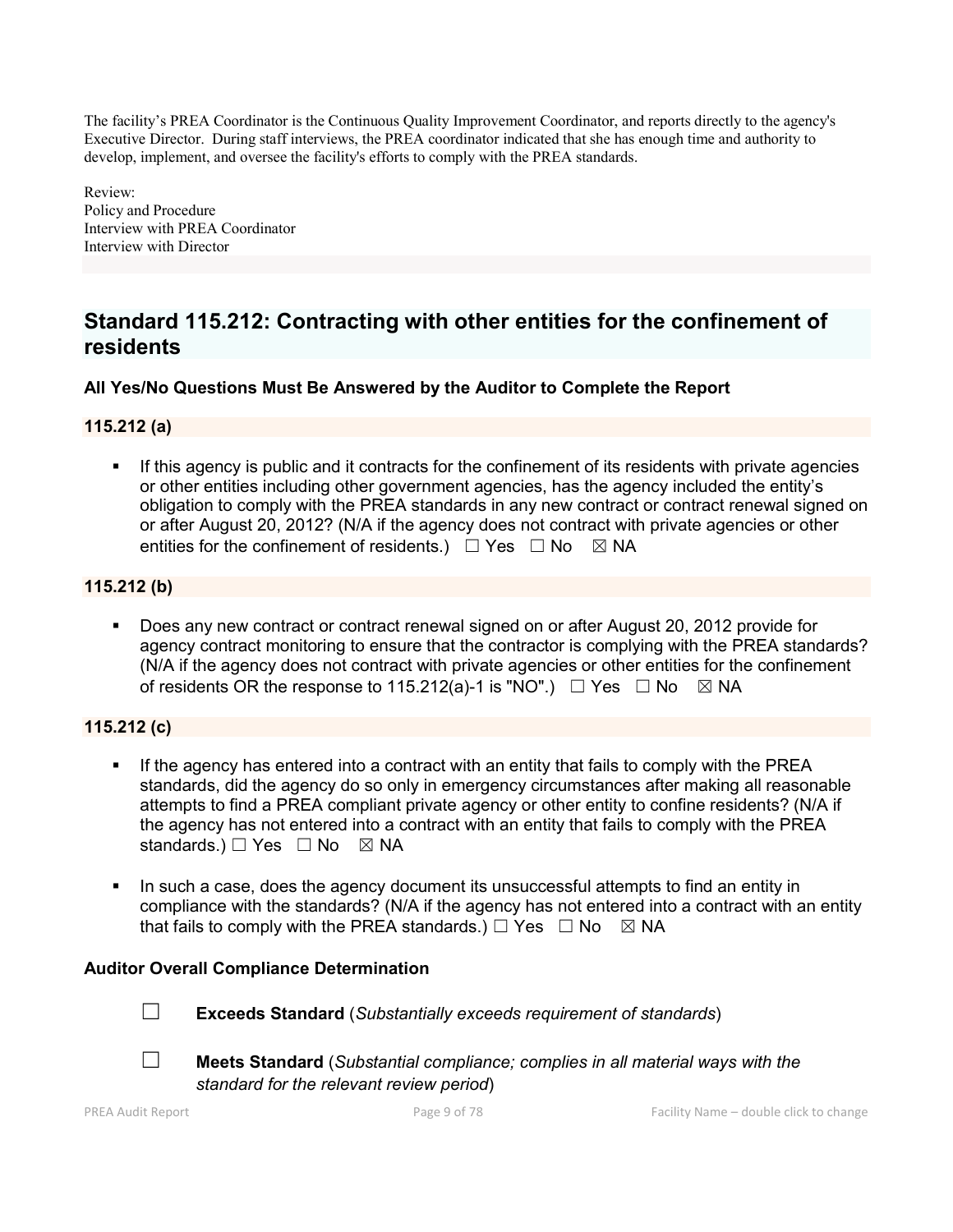☐ Does Not Meet Standard (*Requires Corrective Action*)

### Instructions for Overall Compliance Determination Narrative

*The narrative below must include a comprehensive discussion of all the evidence relied upon in making the compliance or non-compliance determination, the auditor's analysis and reasoning, and the auditor's conclusions. This discussion must also include corrective action recommendations where the facility does not meet the standard. These recommendations must be included in the Final Report, accompanied by information on specific corrective actions taken by the facility.*

N/A: The PREA Coordinator reports that the facility does not contract with other agencies for housing of residents.

# Standard 115.213: Supervision and monitoring

## All Yes/No Questions Must Be Answered by the Auditor to Complete the Report

### 115.213 (a)

- Does the agency develop for each facility a staffing plan that provides for adequate levels of staffing and, where applicable, video monitoring, to protect residents against sexual abuse?  $\boxtimes$  Yes  $\Box$  No
- Does the agency document for each facility a staffing plan that provides for adequate levels of staffing and, where applicable, video monitoring, to protect residents against sexual abuse?  $\boxtimes$  Yes  $\Box$  No
- Does the agency ensure that each facility's staffing plan takes into consideration the physical layout of each facility in calculating adequate staffing levels and determining the need for video monitoring?  $\boxtimes$  Yes  $\Box$  No
- Does the agency ensure that each facility's staffing plan takes into consideration the composition of the resident population in calculating adequate staffing levels and determining the need for video monitoring?  $\boxtimes$  Yes  $\Box$  No
- Does the agency ensure that each facility's staffing plan takes into consideration the prevalence of substantiated and unsubstantiated incidents of sexual abuse in calculating adequate staffing levels and determining the need for video monitoring?  $\boxtimes$  Yes  $\Box$  No
- Does the agency ensure that each facility's staffing plan takes into consideration any other relevant factors in calculating adequate staffing levels and determining the need for video monitoring?  $\boxtimes$  Yes  $\Box$  No

### 115.213 (b)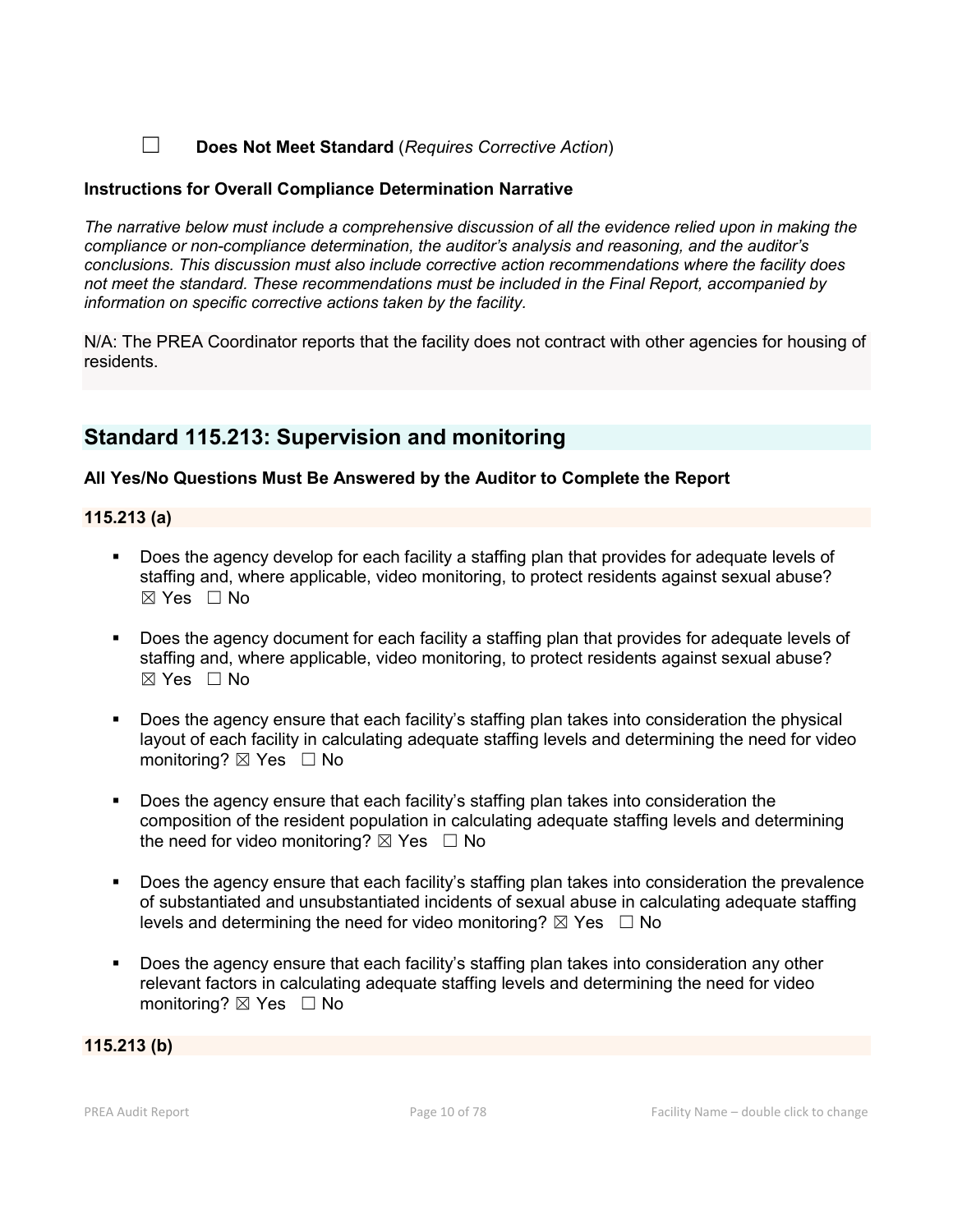In circumstances where the staffing plan is not complied with, does the facility document and justify all deviations from the plan? (N/A if no deviations from staffing plan.)  $\Box$  Yes  $\Box$  No  $\boxtimes$  NA

## 115.213 (c)

- In the past 12 months, has the facility assessed, determined, and documented whether adjustments are needed to the staffing plan established pursuant to paragraph (a) of this section? ⊠ Yes □ No
- In the past 12 months, has the facility assessed, determined, and documented whether adiustments are needed to prevailing staffing patterns?  $\boxtimes$  Yes  $\Box$  No
- In the past 12 months, has the facility assessed, determined, and documented whether adjustments are needed to the facility's deployment of video monitoring systems and other monitoring technologies?  $\boxtimes$  Yes  $\Box$  No
- In the past 12 months, has the facility assessed, determined, and documented whether adjustments are needed to the resources the facility has available to commit to ensure adequate staffing levels?  $\boxtimes$  Yes  $\Box$  No

### Auditor Overall Compliance Determination

- ☐ Exceeds Standard (*Substantially exceeds requirement of standards*)
- ☒ Meets Standard (*Substantial compliance; complies in all material ways with the standard for the relevant review period*)
- ☐ Does Not Meet Standard (*Requires Corrective Action*)

### Instructions for Overall Compliance Determination Narrative

*The narrative below must include a comprehensive discussion of all the evidence relied upon in making the compliance or non-compliance determination, the auditor's analysis and reasoning, and the auditor's conclusions. This discussion must also include corrective action recommendations where the facility does not meet the standard. These recommendations must be included in the Final Report, accompanied by information on specific corrective actions taken by the facility.*

The facility has a staffing plan that provides for adequate levels of staffing, and where appropriate video monitoring to protect residents against sexual misconduct. The staffing plan takes into consideration the physical layout of the facility, types of residents housed at the facility, and the number of substantiated and unsubstantiated incidents. The facility management has considered all blind spot areas and developed an appropriate response to maintain the safety and security of the facility.

The staffing plan was developed with the facility's PREA coordinator along with other facility leadership. The team conducts an annual meeting and documents ways the facility can improve its methods of preventing and detecting any incidents of sexual abuse/sexual harassment. Staffing levels are continuously monitored and the facility has the ability to use staff from the other wing if necessary to ensure appropriate coverage.

There have been no deviations to the staffing plan during this audit cycle. The facility has created a form to document the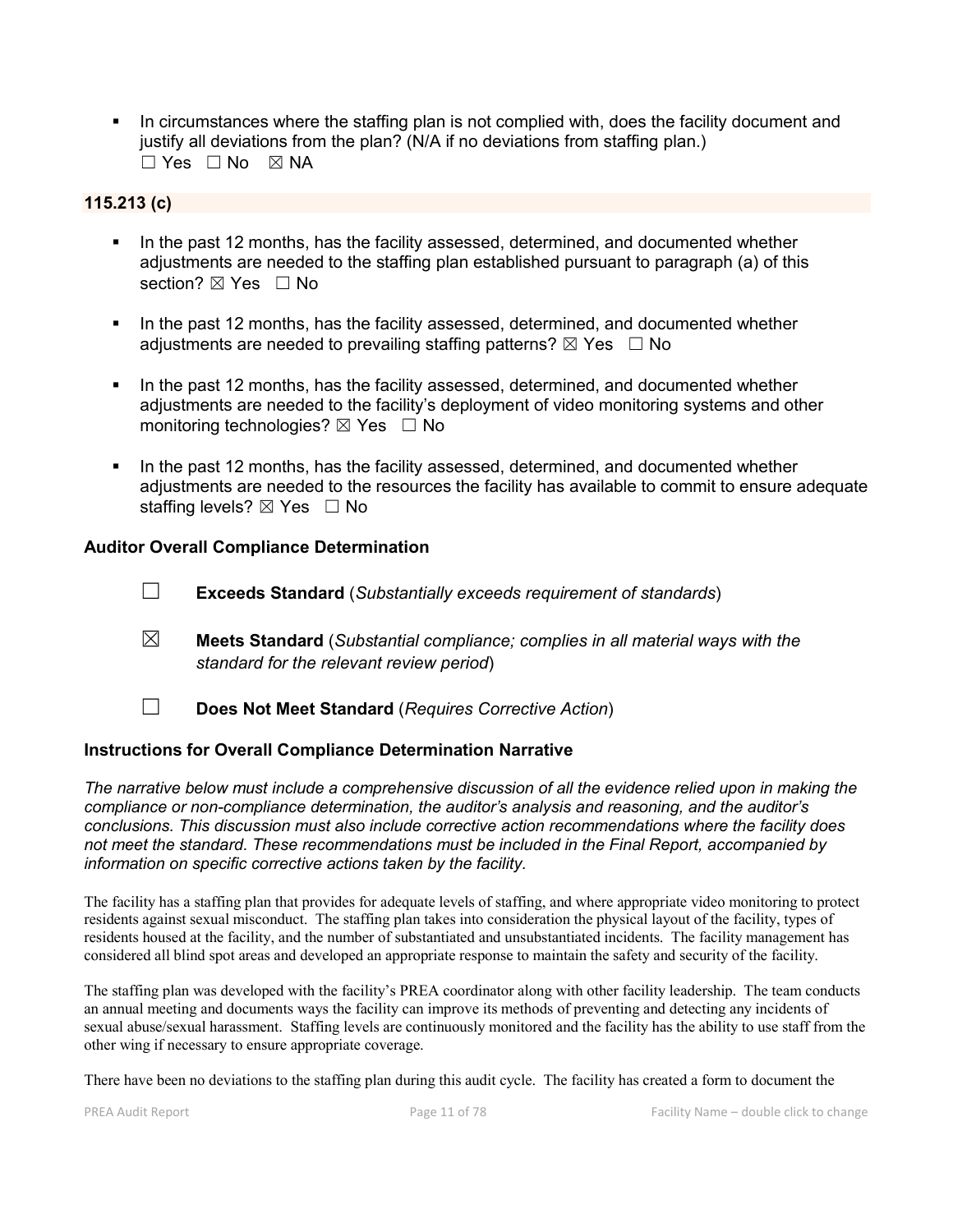dates of any deviations, listed what the deviation was, and a justification for the deviation.

The auditor has reviewed the agency's written policy concerning what information is to be contained in the staffing plan and the number of staff members required to operate each shift. A review of floor plans, camera placement, and identified blind spot areas was also conducted by the auditor. During interviews with facility staff, the auditor was informed how staff placement, security mirrors, required head counts and circulations, and video monitoring are used to ensure maximum safety and security. There is a policy requirement to have the staffing plan reviewed annually and updated if necessary.

Review: Policy and Procedure Facility tour Staffing plan Deviation Report Floor plans with camera placement/security mirrors Interview with PREA Coordinator Interview with Facility Supervisor Interview with Resident Supervisor Interview with Director

# Standard 115.215: Limits to cross-gender viewing and searches

## All Yes/No Questions Must Be Answered by the Auditor to Complete the Report

### 115.215 (a)

 Does the facility always refrain from conducting any cross-gender strip or cross-gender visual body cavity searches, except in exigent circumstances or by medical practitioners?  $\boxtimes$  Yes  $\Box$  No

## 115.215 (b)

- Does the facility always refrain from conducting cross-gender pat-down searches of female residents, except in exigent circumstances? (N/A if less than 50 residents)  $\Box$ Yes  $\boxtimes$  No  $\Box$  NA
- Does the facility always refrain from restricting female residents' access to regularly available programming or other outside opportunities in order to comply with this provision? (N/A if less than 50 residents)  $\boxtimes$  Yes  $\Box$  No  $\Box$  NA

### 115.215 (c)

- **Does the facility document all cross-gender strip searches and cross-gender visual body cavity** searches? ⊠ Yes □ No
- Does the facility document all cross-gender pat-down searches of female residents? ☒ Yes ☒ No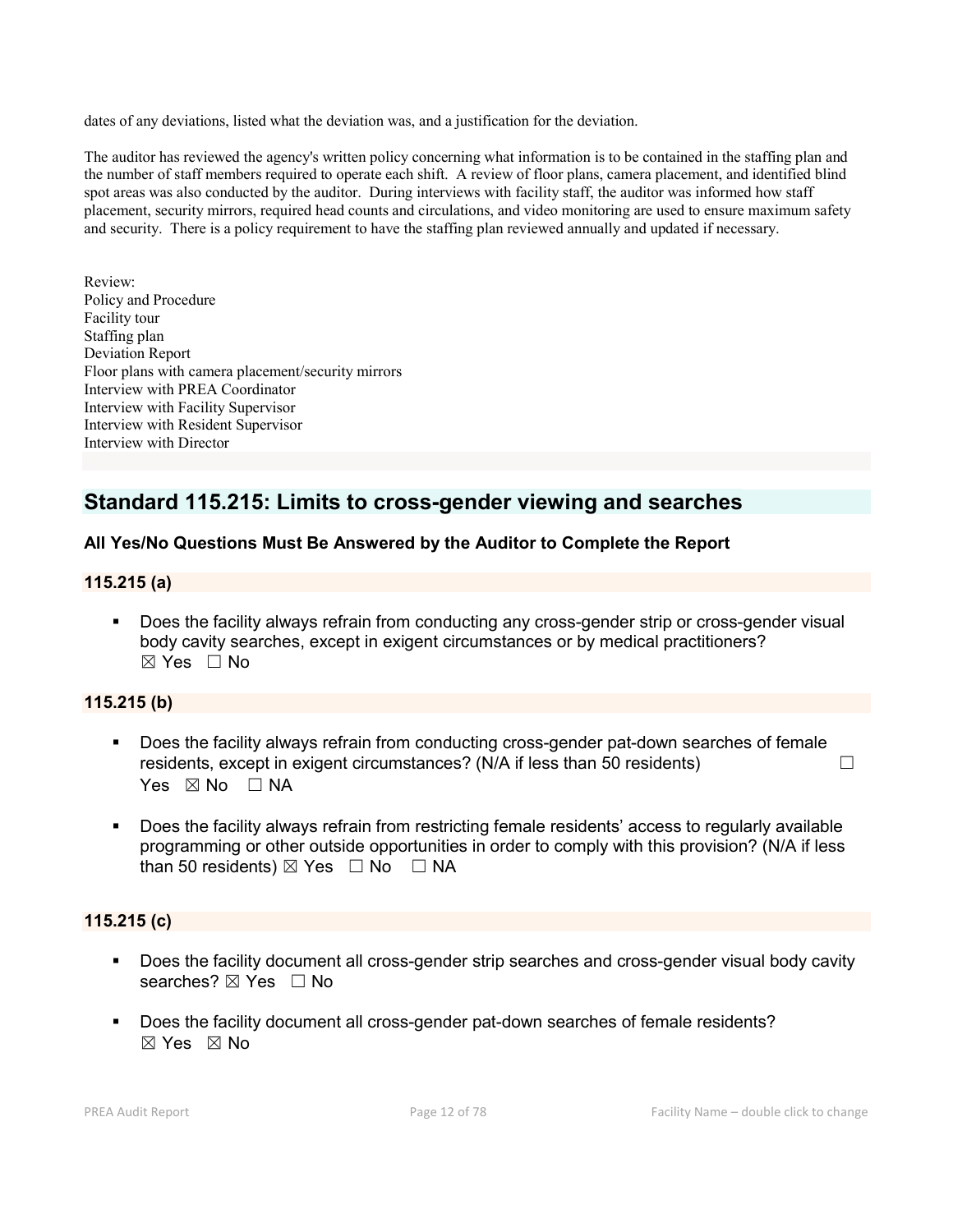### 115.215 (d)

- Does the facility implement policies and procedures that enable residents to shower, perform bodily functions, and change clothing without nonmedical staff of the opposite gender viewing their breasts, buttocks, or genitalia, except in exigent circumstances or when such viewing is incidental to routine cell checks?  $\boxtimes$  Yes  $\Box$  No
- Does the facility require staff of the opposite gender to announce their presence when entering an area where residents are likely to be showering, performing bodily functions, or changing clothing? ☒ Yes ☐ No

### 115.215 (e)

- Does the facility always refrain from searching or physically examining transgender or intersex residents for the sole purpose of determining the resident's genital status?  $\boxtimes$  Yes  $\Box$  No
- If a resident's genital status is unknown, does the facility determine genital status during conversations with the resident, by reviewing medical records, or, if necessary, by learning that information as part of a broader medical examination conducted in private by a medical practitioner?  $\boxtimes$  Yes  $\Box$  No

### 115.215 (f)

- Does the facility/agency train security staff in how to conduct cross-gender pat down searches in a professional and respectful manner, and in the least intrusive manner possible, consistent with security needs?  $\boxtimes$  Yes  $\Box$  No
- Does the facility/agency train security staff in how to conduct searches of transgender and intersex residents in a professional and respectful manner, and in the least intrusive manner possible, consistent with security needs?  $\boxtimes$  Yes  $\Box$  No

### Auditor Overall Compliance Determination

- ☐ Exceeds Standard (*Substantially exceeds requirement of standards*)
- ☒ Meets Standard (*Substantial compliance; complies in all material ways with the standard for the relevant review period*)
- ☐ Does Not Meet Standard (*Requires Corrective Action*)

### Instructions for Overall Compliance Determination Narrative

*The narrative below must include a comprehensive discussion of all the evidence relied upon in making the compliance or non-compliance determination, the auditor's analysis and reasoning, and the auditor's conclusions. This discussion must also include corrective action recommendations where the facility does not meet the standard. These recommendations must be included in the Final Report, accompanied by information on specific corrective actions taken by the facility.*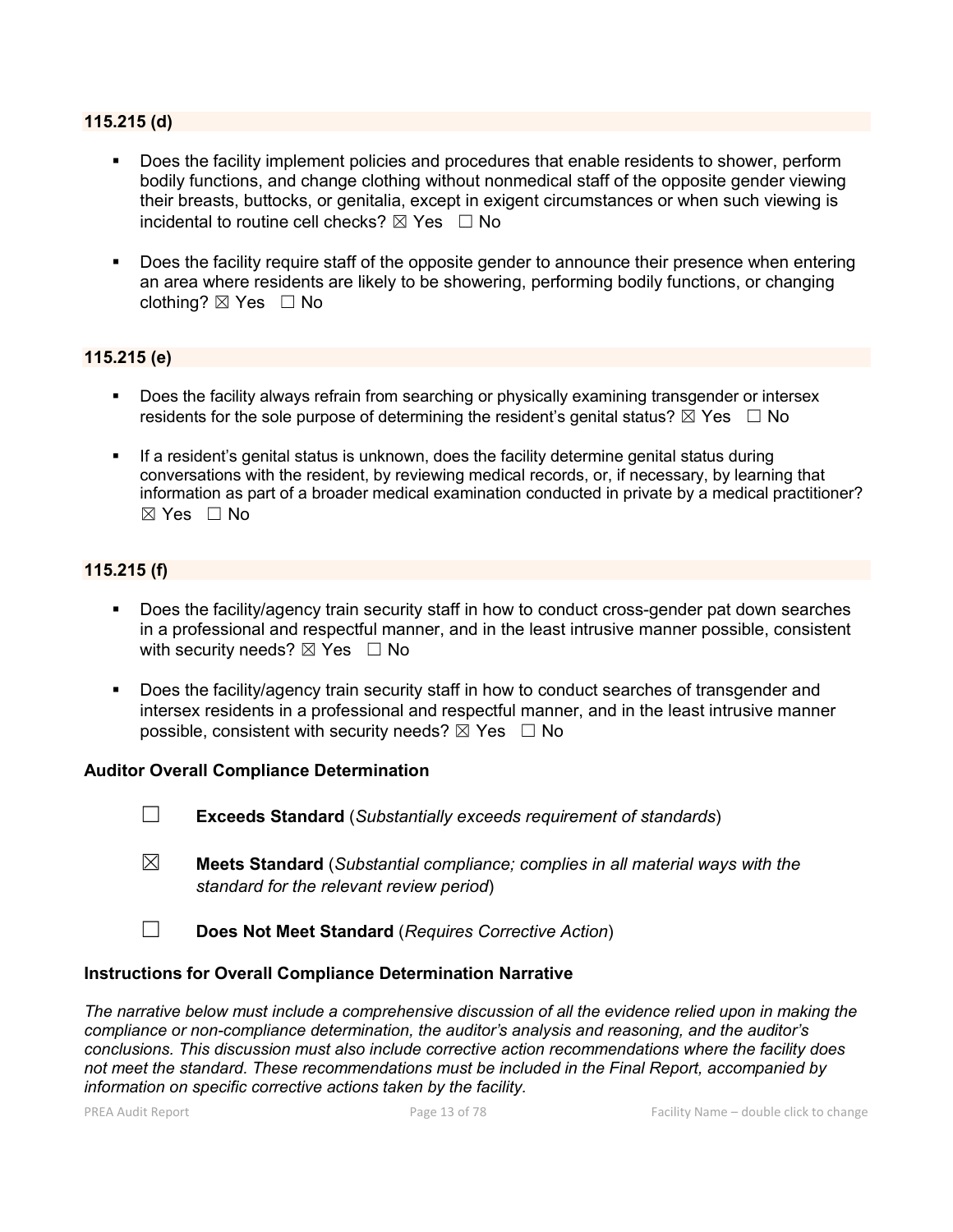The facility does not conduct cross-gender pat downs, cross-gender strip, or cross-gender body cavity searches of residents. All pat downs are recorded on the facility's video monitoring system. All searches are conducted by members of the same sex. The facility does not house female offenders.

The facility allows for clients to shower, perform bodily functions, and dress in areas not viewable to staff. The resident housing units are located on the main and second level of the facility. Residents can use the bathrooms on either floor. The second floor has a single use bathroom with a solid entry door. There is also a shower room located on the second floor stairway before entering the second floor living area. The shower room consist of a single use shower with a solid entry door. The main floor has a toilet room with a solid entry door and a bathroom with one toilet stall with no door, a double use shower with no divider between the two but a shower curtain at the entryway. All client room doors are solid and staff knock and announce themselves before entering.

The facility does not currently have a transgender or intersex resident. The agency has implemented a policy addressing the proper housing, search, and showering of any transgender or intersex resident. Agency administration would assign the resident to the most appropriate floor of the facility and develop a plan for specific bed placement and showering accommodations. Residents who are identified as highly vulnerable or highly abusive would be housed and in beds that provide the most safety. A transgender or intersex resident would be offered showering options such as showering at different times in order to protect privacy and offer safety. The policy does not allow staff to physically examine a transgender or intersex resident for the sole purpose of determining genital status. Depending on the stage of transition a resident may be in, the facility may not be structured in a way that provides for the resident's safety, security, and manageability. If this is the case, the resident would be referred to a facility that could house appropriately.

Facility staff have received proper training for patting down a transgender or intersex resident. This training is completed during new staff orientation. The facility will be hosting a pat searching training facilitated by the Moss Group, Inc. in late March. This training will equip security staff on the proper pat search techniques while not exhibiting behavior that could be considered sexual harassment.

Review: Policy and procedure Staffing plan Facility tour Training records Interview with PREA Coordinator Interview with Facility Manager Interview with random Resident Supervisor staff Interview with residents

# Standard 115.216: Residents with disabilities and residents who are limited English proficient

## All Yes/No Questions Must Be Answered by the Auditor to Complete the Report

## 115.216 (a)

 Does the agency take appropriate steps to ensure that residents with disabilities have an equal opportunity to participate in or benefit from all aspects of the agency's efforts to prevent, detect, and respond to sexual abuse and sexual harassment, including: Residents who are deaf or hard of hearing?  $\boxtimes$  Yes  $\Box$  No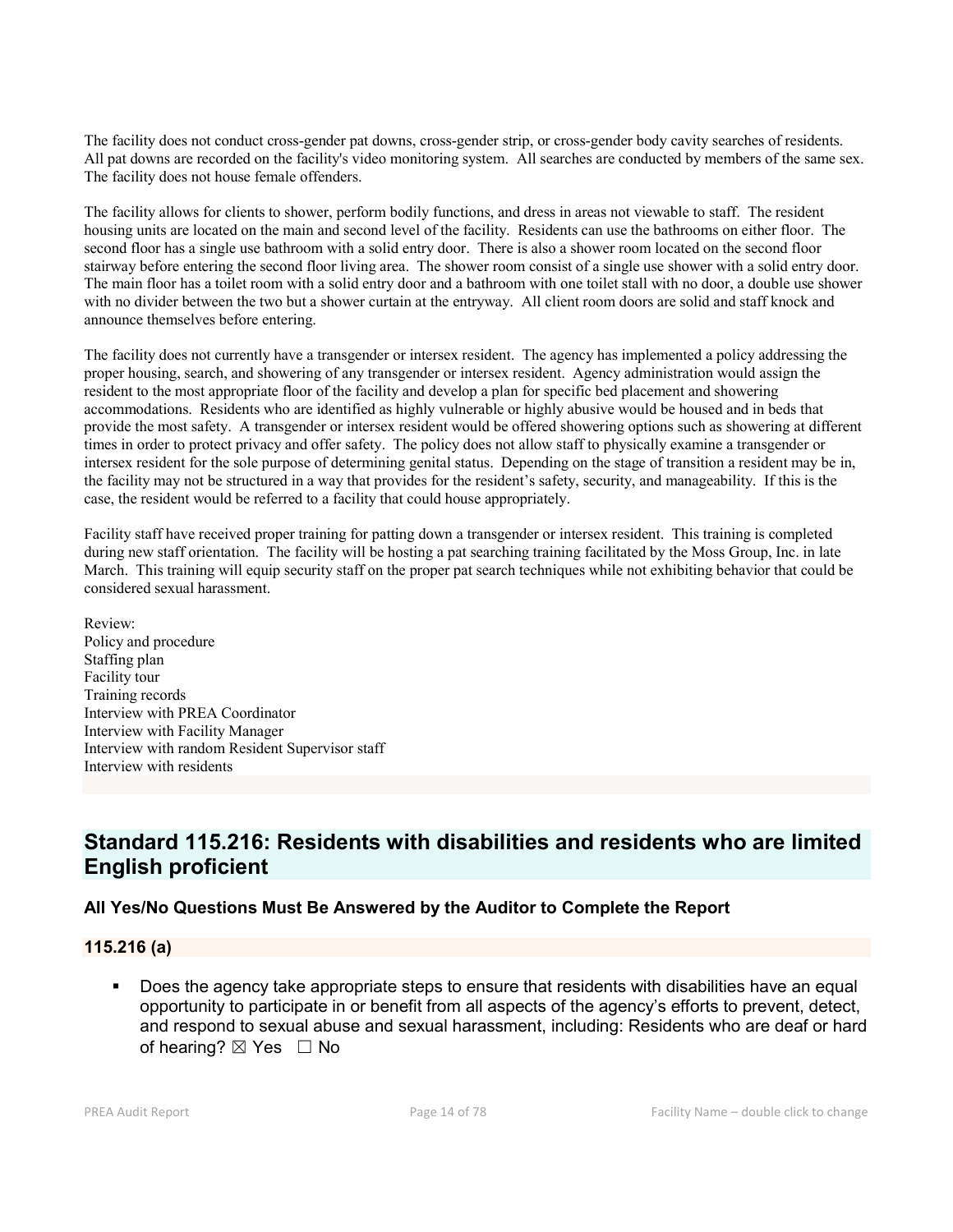- Does the agency take appropriate steps to ensure that residents with disabilities have an equal opportunity to participate in or benefit from all aspects of the agency's efforts to prevent, detect, and respond to sexual abuse and sexual harassment, including: Residents who are blind or have low vision?  $\boxtimes$  Yes  $\Box$  No
- **Does the agency take appropriate steps to ensure that residents with disabilities have an equal** opportunity to participate in or benefit from all aspects of the agency's efforts to prevent, detect, and respond to sexual abuse and sexual harassment, including: Residents who have intellectual disabilities?  $\boxtimes$  Yes  $\Box$  No
- Does the agency take appropriate steps to ensure that residents with disabilities have an equal opportunity to participate in or benefit from all aspects of the agency's efforts to prevent, detect, and respond to sexual abuse and sexual harassment, including: Residents who have psychiatric disabilities?  $\boxtimes$  Yes  $\Box$  No
- Does the agency take appropriate steps to ensure that residents with disabilities have an equal opportunity to participate in or benefit from all aspects of the agency's efforts to prevent, detect, and respond to sexual abuse and sexual harassment, including: Residents who have speech disabilities?  $\boxtimes$  Yes  $\Box$  No
- Does the agency take appropriate steps to ensure that residents with disabilities have an equal opportunity to participate in or benefit from all aspects of the agency's efforts to prevent, detect, and respond to sexual abuse and sexual harassment, including: Other? (if "other," please explain in overall determination notes.)  $\boxtimes$  Yes  $\Box$  No
- Do such steps include, when necessary, ensuring effective communication with residents who are deaf or hard of hearing?  $\boxtimes$  Yes  $\Box$  No
- Do such steps include, when necessary, providing access to interpreters who can interpret effectively, accurately, and impartially, both receptively and expressively, using any necessary specialized vocabulary?  $\boxtimes$  Yes  $\Box$  No
- Does the agency ensure that written materials are provided in formats or through methods that ensure effective communication with residents with disabilities including residents who: Have intellectual disabilities?  $\boxtimes$  Yes  $\Box$  No
- Does the agency ensure that written materials are provided in formats or through methods that ensure effective communication with residents with disabilities including residents who: Have limited reading skills?  $\boxtimes$  Yes  $\Box$  No
- Does the agency ensure that written materials are provided in formats or through methods that ensure effective communication with residents with disabilities including residents who: Are blind or have low vision?  $\boxtimes$  Yes  $\Box$  No

## 115.216 (b)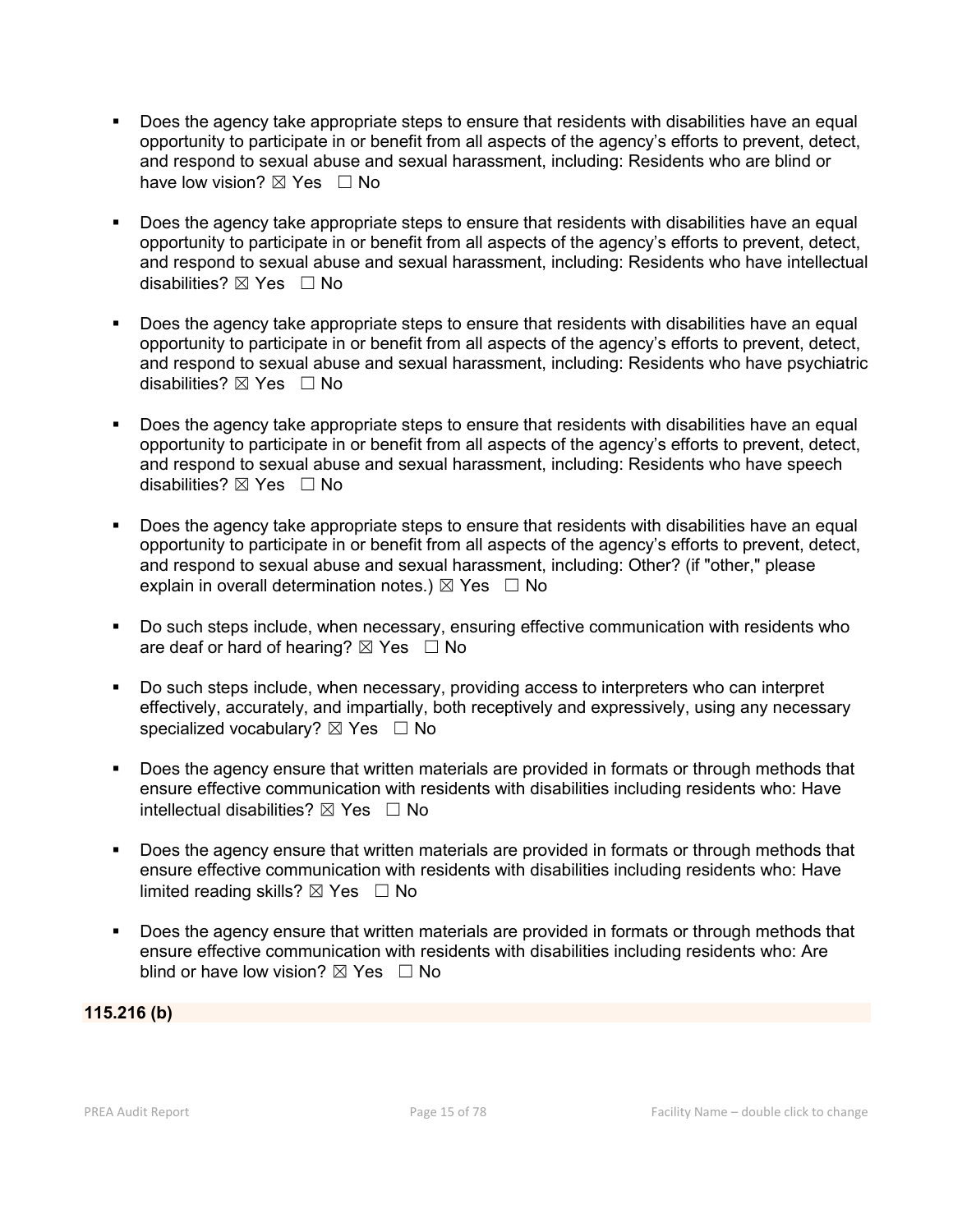- Does the agency take reasonable steps to ensure meaningful access to all aspects of the agency's efforts to prevent, detect, and respond to sexual abuse and sexual harassment to residents who are limited English proficient?  $\boxtimes$  Yes  $\Box$  No
- Do these steps include providing interpreters who can interpret effectively, accurately, and impartially, both receptively and expressively, using any necessary specialized vocabulary?  $\boxtimes$  Yes  $\Box$  No

# 115.216 (c)

 Does the agency always refrain from relying on resident interpreters, resident readers, or other types of resident assistants except in limited circumstances where an extended delay in obtaining an effective interpreter could compromise the resident's safety, the performance of first-response duties under §115.264, or the investigation of the resident's allegations?  $\boxtimes$  Yes  $\Box$  No

### Auditor Overall Compliance Determination

- ☐ Exceeds Standard (*Substantially exceeds requirement of standards*)
- ☒ Meets Standard (*Substantial compliance; complies in all material ways with the standard for the relevant review period*)
- ☐ Does Not Meet Standard (*Requires Corrective Action*)

## Instructions for Overall Compliance Determination Narrative

*The narrative below must include a comprehensive discussion of all the evidence relied upon in making the compliance or non-compliance determination, the auditor's analysis and reasoning, and the auditor's conclusions. This discussion must also include corrective action recommendations where the facility does not meet the standard. These recommendations must be included in the Final Report, accompanied by information on specific corrective actions taken by the facility.*

The facility has been able to collaborate with other agencies to provide disabled resident equal opportunity to participate in all aspects of the facility's efforts to prevent, detect, and respond to sexual abuse and sexual harassment. The facility identifies residents who may be limited English proficient and works with interpreters so that residents can benefit from all aspects of the facility's efforts to prevent, detect, and respond to sexual abuse and sexual harassment. Per policy, the facility will only rely on resident interpreters if a delay in obtaining an effective interpreter could compromise the resident's safety, the performance of first-responder duties, or the investigation of the resident's allegations.

As a part of the agency's PREA training program, all staff are trained on how to ensure that PREA is communicated with residents having a cognitive or physical disability and who to call to help clients who may have a language barrier. The facility will use a qualified employee to aid any resident in understanding agency rules, PREA, and other regulations. If a qualified staff member is unavailable, outside assistance by a qualified person will be used at no cost to the resident. At this time, the facility does not have a resident who is in need of these services.

Interviews with staff and a review of agency policy confirmed the process of how the facility would assist any resident with a disability or is limited English proficient.

Review: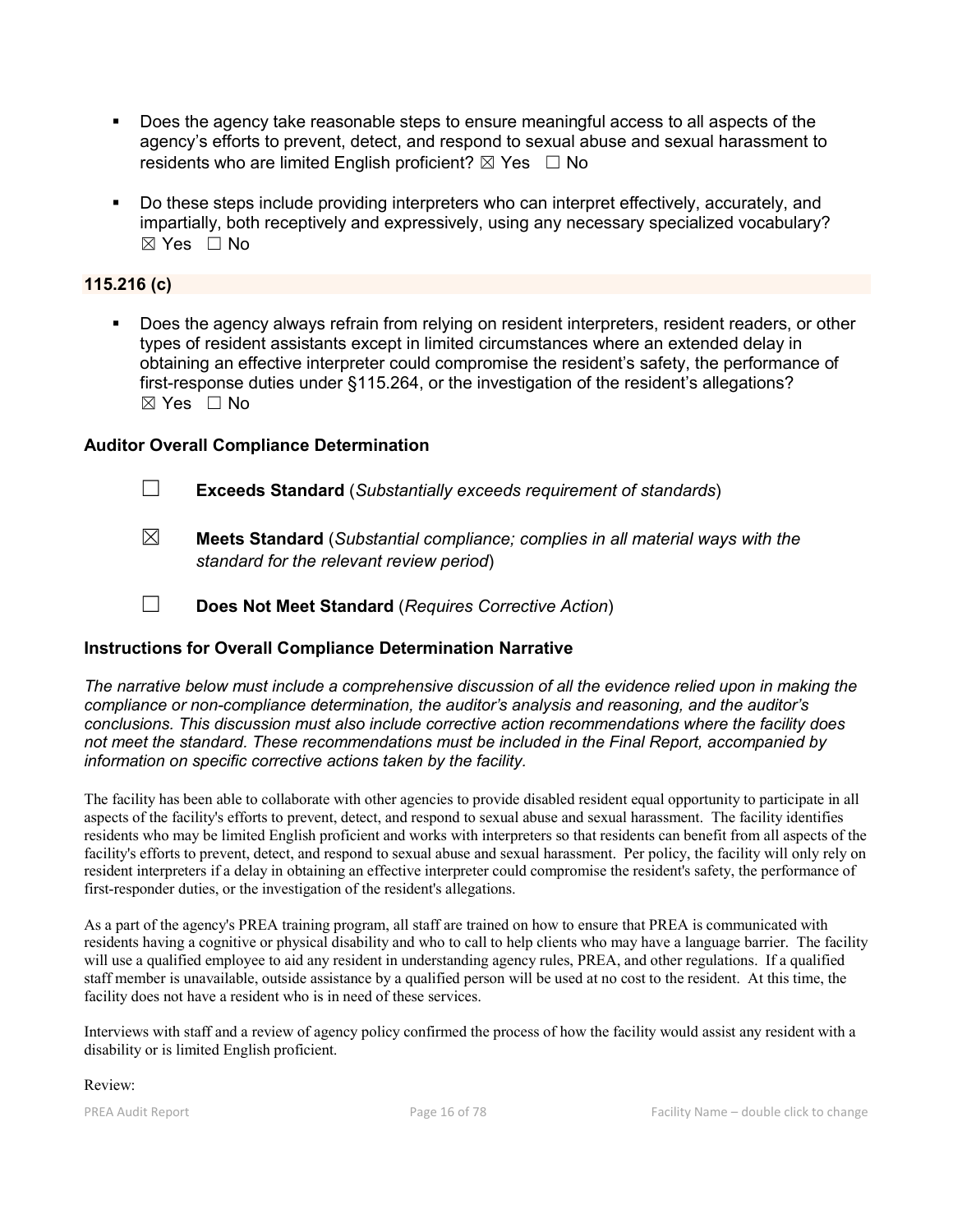# Standard 115.217: Hiring and promotion decisions

## All Yes/No Questions Must Be Answered by the Auditor to Complete the Report

### 115.217 (a)

- Does the agency prohibit the hiring or promotion of anyone who may have contact with residents who: Has engaged in sexual abuse in a prison, jail, lockup, community confinement facility, juvenile facility, or other institution (as defined in 42 U.S.C. 1997)?  $\boxtimes$  Yes  $\Box$  No
- Does the agency prohibit the hiring or promotion of anyone who may have contact with residents who: Has been convicted of engaging or attempting to engage in sexual activity in the community facilitated by force, overt or implied threats of force, or coercion, or if the victim did not consent or was unable to consent or refuse?  $\boxtimes$  Yes  $\Box$  No
- Does the agency prohibit the hiring or promotion of anyone who may have contact with residents who: Has been civilly or administratively adjudicated to have engaged in the activity described in the question immediately above?  $\boxtimes$  Yes  $\Box$  No
- Does the agency prohibit the enlistment of services of any contractor who may have contact with residents who: Has engaged in sexual abuse in a prison, jail, lockup, community confinement facility, juvenile facility, or other institution (as defined in 42 U.S.C. 1997)? ☒ Yes ☐ No
- Does the agency prohibit the enlistment of services of any contractor who may have contact with residents who: Has been convicted of engaging or attempting to engage in sexual activity in the community facilitated by force, overt or implied threats of force, or coercion, or if the victim did not consent or was unable to consent or refuse?  $\boxtimes$  Yes  $\Box$  No
- Does the agency prohibit the enlistment of services of any contractor who may have contact with residents who: Has been civilly or administratively adjudicated to have engaged in the activity described in the question immediately above?  $\boxtimes$  Yes  $\Box$  No

# 115.217 (b)

 Does the agency consider any incidents of sexual harassment in determining whether to hire or promote anyone, or to enlist the services of any contractor, who may have contact with residents?  $\boxtimes$  Yes  $\Box$  No

### 115.217 (c)

**Before hiring new employees, who may have contact with residents, does the agency: Perform** a criminal background records check?  $\boxtimes$  Yes  $\Box$  No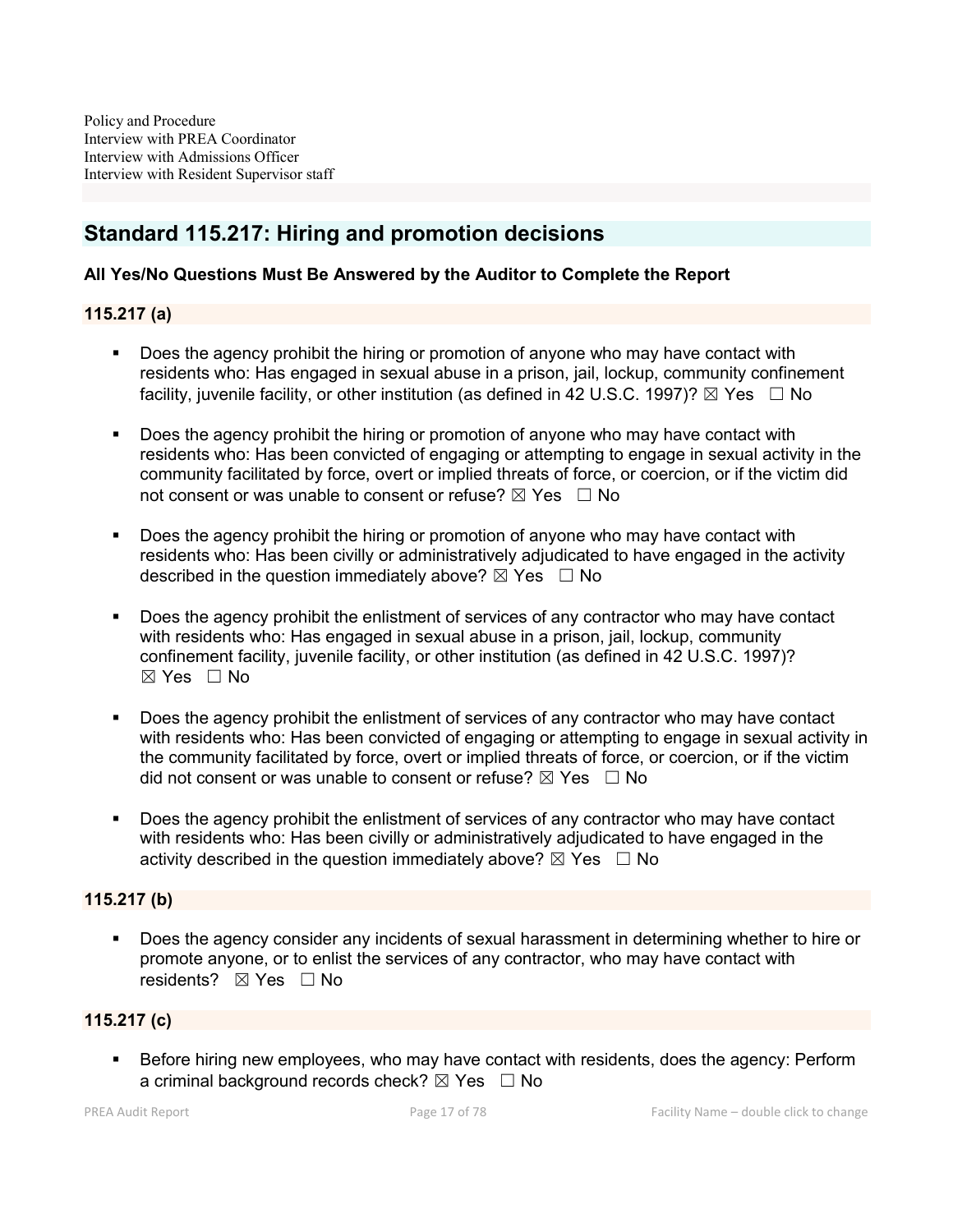Before hiring new employees, who may have contact with residents, does the agency: Consistent with Federal, State, and local law, make its best efforts to contact all prior institutional employers for information on substantiated allegations of sexual abuse or any resignation during a pending investigation of an allegation of sexual abuse?  $\boxtimes$  Yes  $\Box$  No

# 115.217 (d)

**Does the agency perform a criminal background records check before enlisting the services of** any contractor who may have contact with residents?  $\boxtimes$  Yes  $\Box$  No

### 115.217 (e)

 Does the agency either conduct criminal background records checks at least every five years of current employees and contractors who may have contact with residents or have in place a system for otherwise capturing such information for current employees?  $\boxtimes$  Yes  $\Box$  No

### 115.217 (f)

- Does the agency ask all applicants and employees who may have contact with residents directly about previous misconduct described in paragraph (a) of this section in written applications or interviews for hiring or promotions?  $\boxtimes$  Yes  $\Box$  No
- Does the agency ask all applicants and employees who may have contact with residents directly about previous misconduct described in paragraph (a) of this section in any interviews or written self-evaluations conducted as part of reviews of current employees?  $\boxtimes$  Yes  $\Box$  No
- Does the agency impose upon employees a continuing affirmative duty to disclose any such misconduct? ⊠ Yes □ No

## 115.217 (g)

 Does the agency consider material omissions regarding such misconduct, or the provision of materially false information, grounds for termination?  $\boxtimes$  Yes  $\Box$  No

### 115.217 (h)

 Unless prohibited by law, does the agency provide information on substantiated allegations of sexual abuse or sexual harassment involving a former employee upon receiving a request from an institutional employer for whom such employee has applied to work? (N/A if providing information on substantiated allegations of sexual abuse or sexual harassment involving a former employee is prohibited by law.)  $\boxtimes$  Yes  $\Box$  No  $\Box$  NA

### Auditor Overall Compliance Determination



☐ Exceeds Standard (*Substantially exceeds requirement of standards*)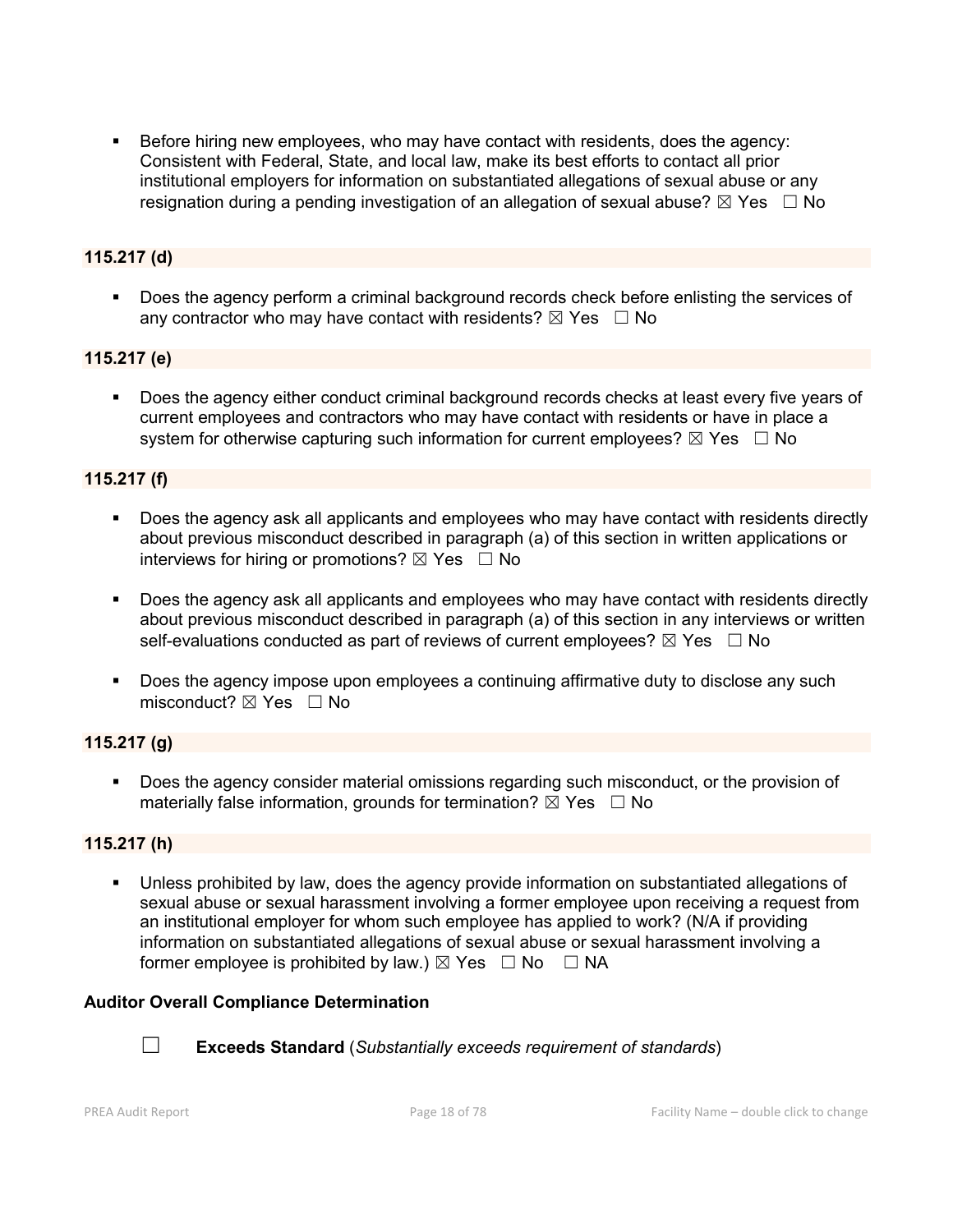☒ Meets Standard (*Substantial compliance; complies in all material ways with the standard for the relevant review period*)

☐ Does Not Meet Standard (*Requires Corrective Action*)

### Instructions for Overall Compliance Determination Narrative

*The narrative below must include a comprehensive discussion of all the evidence relied upon in making the compliance or non-compliance determination, the auditor's analysis and reasoning, and the auditor's conclusions. This discussion must also include corrective action recommendations where the facility does not meet the standard. These recommendations must be included in the Final Report, accompanied by information on specific corrective actions taken by the facility.*

Community Treatment and Correctional Center, Inc. has a policy that prohibits any of the facilities it operates to hire or promote staff (including contractors and volunteers) that have been convicted of sexual abuse in a prison, jail, lockup, or community confinement facility, nor will they hire or promote anyone who has been civilly or administratively adjudicated to have engaged in sexual abuse in the community. The facility conducts an Ohio Bureau of Criminal Investigation background check on all employees and volunteers. All employees will have a background check completed every five years. The HR department conducts annual file reviews and will alert the Program Director of each facility when an employee's background check is due. A random review of 10 employee files shows that all employee background checks are up to date. The agency documents all contact with previous employers.

The applicant interview requires potential employees to reveal if they have been convicted of sexual abuse in a prison, jail, lockup, or community confinement facility or convicted of engaging or attempting to engage in sexual activity in the community by force (over or implied) or coercion, or if the victim did not consent or was unable to consent; and if they have been civilly or administratively adjudicated to have engaged in the above activity.

The agency also has a PREA acknowledgement form that all staff sign. The form reviews the agency's zero tolerance policy and all expectations under the PREA guidelines including the continuing affirmative duty to report any allegation against the employee. New employees are also trained on ethical and professional conduct and scope of practice, prevention of personal or familial relationships with clients, and professional boundaries.

Employees who would like to move up within the agency will have to submit a letter of interest to the HR Department. The HR Department will assess the eligibility of the employee by reviewing performance appraisals and disciplinary record. Employees who have a disciplinary report that includes a substantiated allegation of sexual harassment will not be considered for the position.

The auditor reviewed 10 random employee files. The review included on boarding documentation, employment application, reference checks/verification, interview forms, disciplinary records, training records, background checks, employee handbook, code of conduct/ethics acknowledgement, and promotions.

The auditor interviewed the Administrative Services Director concerning their method for ensuring all employees receive their initial and five-year background checks, the process for promotions, reference checks, reporting substantiated allegations to other facilities upon request, and the onboarding process.

Review: Policy and procedure Employee zero tolerance acknowledgement Employee files Onboarding documentation Background checks Interview with Administrative Services Director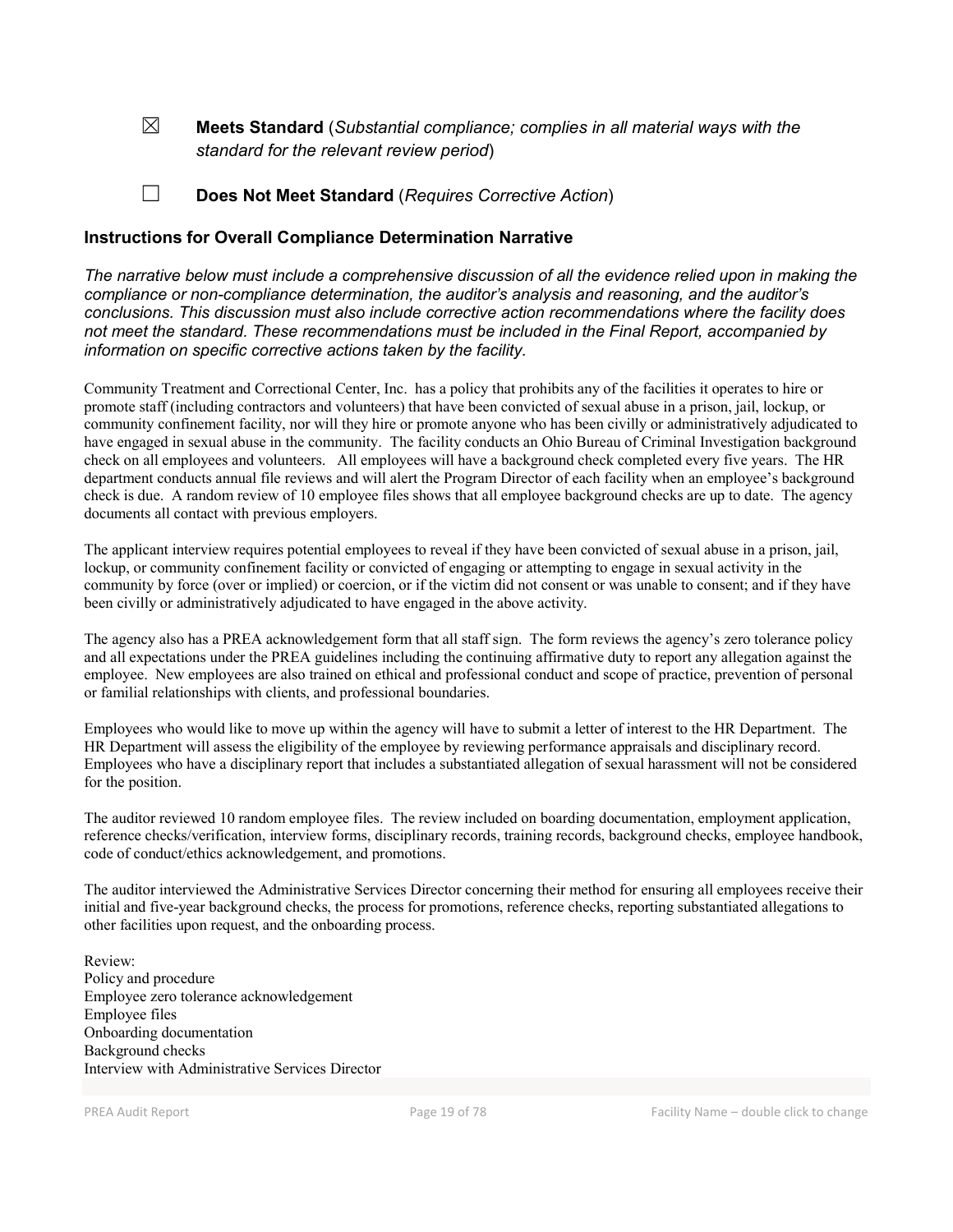# Standard 115.218: Upgrades to facilities and technologies

# All Yes/No Questions Must Be Answered by the Auditor to Complete the Report

# 115.218 (a)

 If the agency designed or acquired any new facility or planned any substantial expansion or modification of existing facilities, did the agency consider the effect of the design, acquisition, expansion, or modification upon the agency's ability to protect residents from sexual abuse? (N/A if agency/facility has not acquired a new facility or made a substantial expansion to existing facilities since August 20, 2012, or since the last PREA audit, whichever is later.)  $\boxtimes$  Yes  $\Box$  No  $\Box$  NA

## 115.218 (b)

 If the agency installed or updated a video monitoring system, electronic surveillance system, or other monitoring technology, did the agency consider how such technology may enhance the agency's ability to protect residents from sexual abuse? (N/A if agency/facility has not installed or updated a video monitoring system, electronic surveillance system, or other monitoring technology since August 20, 2012, or since the last PREA audit, whichever is later.)  $\boxtimes$  Yes  $\Box$  No  $\Box$  NA

## Auditor Overall Compliance Determination

- ☐ Exceeds Standard (*Substantially exceeds requirement of standards*)
- ☒ Meets Standard (*Substantial compliance; complies in all material ways with the standard for the relevant review period*)
- ☐ Does Not Meet Standard (*Requires Corrective Action*)

## Instructions for Overall Compliance Determination Narrative

*The narrative below must include a comprehensive discussion of all the evidence relied upon in making the compliance or non-compliance determination, the auditor's analysis and reasoning, and the auditor's conclusions. This discussion must also include corrective action recommendations where the facility does not meet the standard. These recommendations must be included in the Final Report, accompanied by information on specific corrective actions taken by the facility.*

The facility is currently in the midst of an expansion project. This project will be an addition to the current administrative building. Currently, the resident reside in a building separate from the administration building. After the expansion is complete, the resident will move into the new space connected to the administrative offices. The new facility will be capable of housing more residents. The project is still in the construction phase and is not projected to be completed until after the fiscal year. Residents are projected to move into the new facility in September.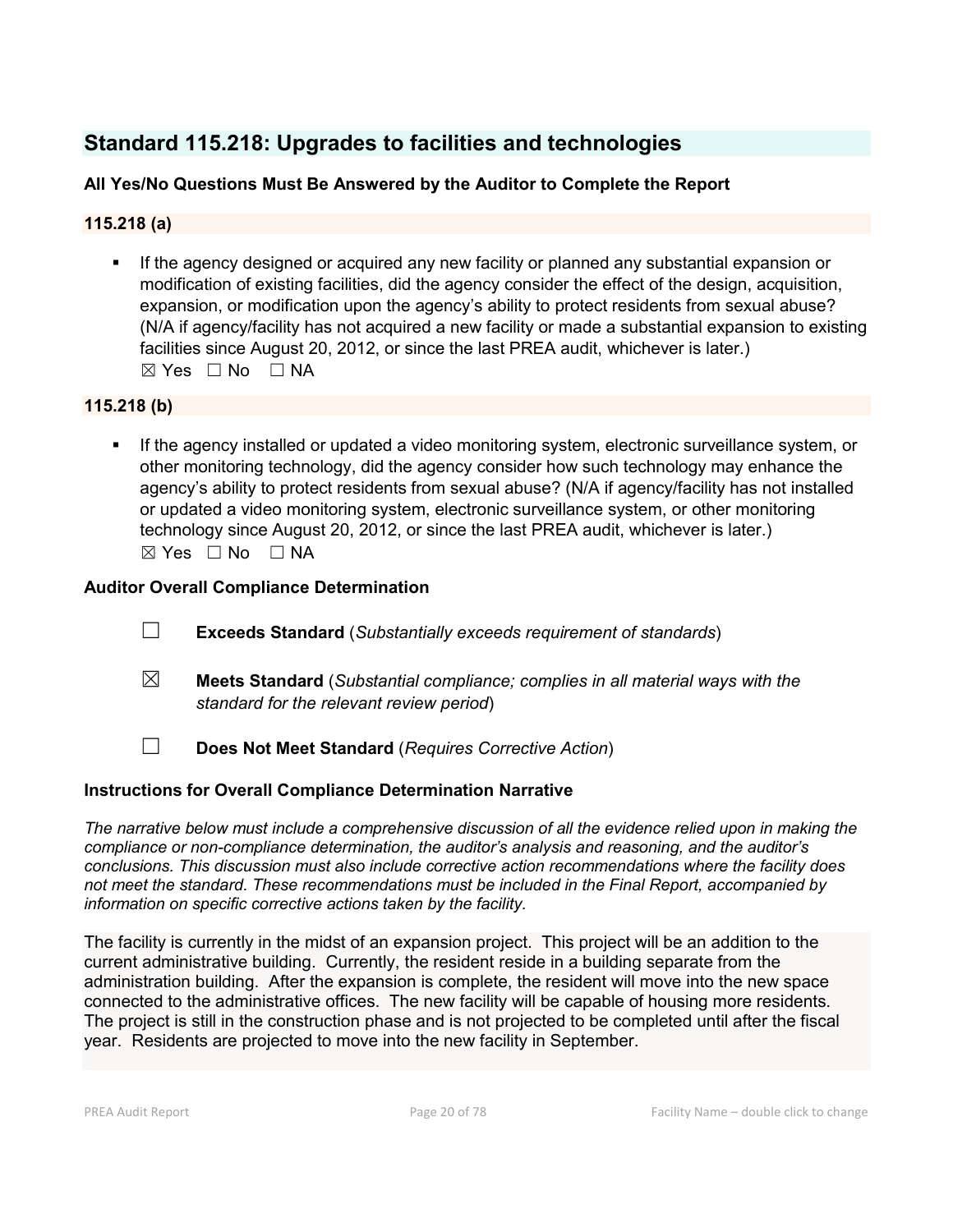The PREA Coordinator is working with administrators to ensure that the new facility design will enhance the facility's ability to prevent, detect, and respond to incidents of sexual abuse and sexual harassment.

Facility management reviews the staffing plan annually in order to access the effectiveness of the facility's security program and if improvements in the electronic monitoring could help in the prevention, detection, and responding to sexual abuse and sexual harassment. The facility has not increase the number of cameras in the current building but will be access best placement for cameras, security mirrors, and windows in order to ensure the safety of the residents.

Review: Facility tour Floor plans Interview with Director Interview with PREA Coordinator

# RESPONSIVE PLANNING

# Standard 115.221: Evidence protocol and forensic medical examinations

# All Yes/No Questions Must Be Answered by the Auditor to Complete the Report

## 115.221 (a)

 If the agency is responsible for investigating allegations of sexual abuse, does the agency follow a uniform evidence protocol that maximizes the potential for obtaining usable physical evidence for administrative proceedings and criminal prosecutions? (N/A if the agency/facility is not responsible for conducting any form of criminal OR administrative sexual abuse investigations.)  $\boxtimes$  Yes  $\Box$  No  $\Box$  NA

# 115.221 (b)

- If its this protocol developmentally appropriate for youth where applicable? ( $N/A$  if the agency/facility is not responsible for conducting any form of criminal OR administrative sexual abuse investigations.)  $\boxtimes$  Yes  $\Box$  No  $\Box$  NA
- Is this protocol, as appropriate, adapted from or otherwise based on the most recent edition of the U.S. Department of Justice's Office on Violence Against Women publication, "A National Protocol for Sexual Assault Medical Forensic Examinations, Adults/Adolescents," or similarly comprehensive and authoritative protocols developed after 2011? (N/A if the agency/facility is not responsible for conducting any form of criminal OR administrative sexual abuse investigations.) ☒ Yes ☐ No ☐ NA

115.221 (c)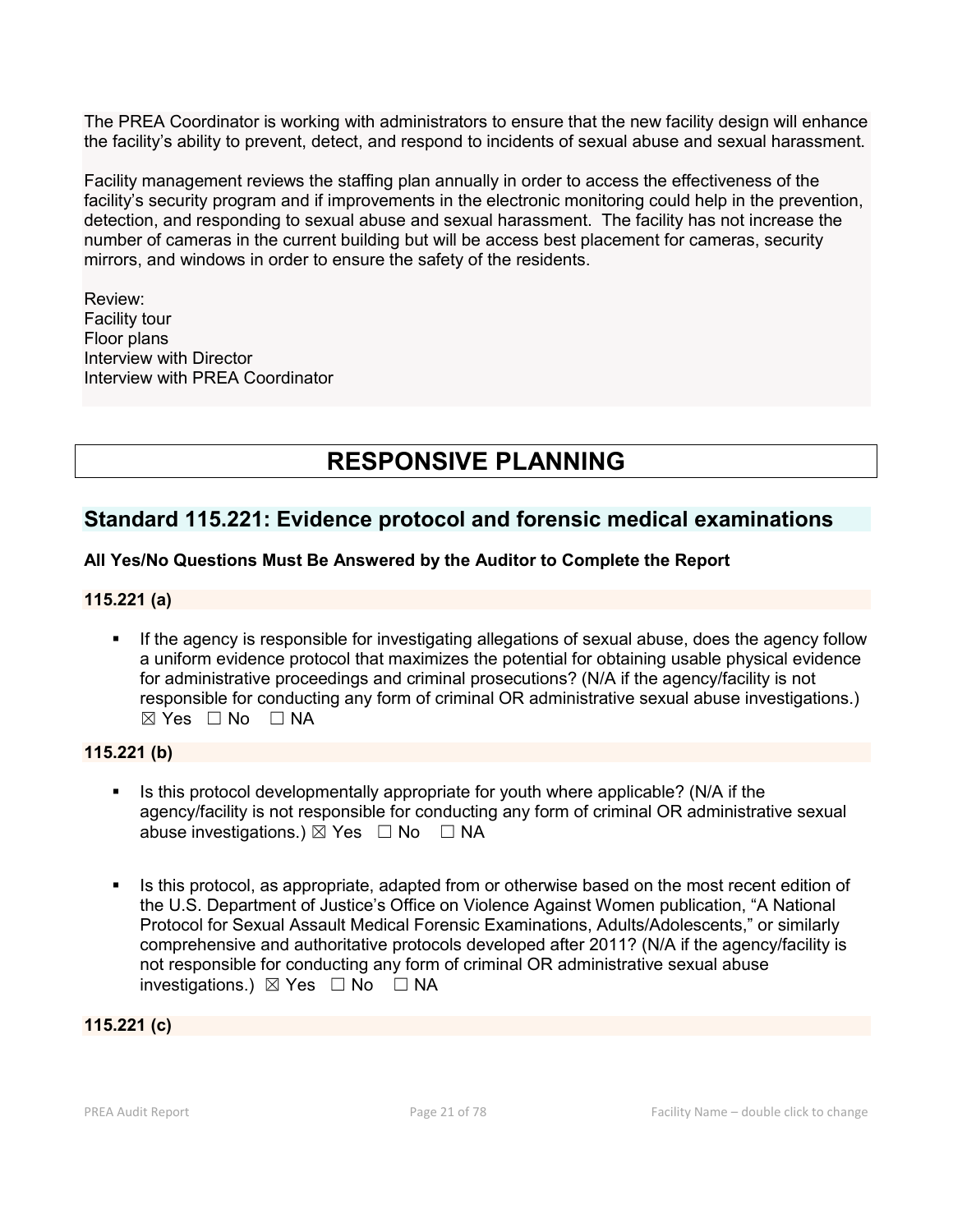- Does the agency offer all residents who experience sexual abuse access to forensic medical examinations, whether on-site or at an outside facility, without financial cost, where evidentiarily or medically appropriate?  $\boxtimes$  Yes  $\Box$  No
- Are such examinations performed by Sexual Assault Forensic Examiners (SAFEs) or Sexual Assault Nurse Examiners (SANEs) where possible?  $\boxtimes$  Yes  $\Box$  No
- If SAFEs or SANEs cannot be made available, is the examination performed by other qualified medical practitioners (they must have been specifically trained to conduct sexual assault forensic exams)?  $\boxtimes$  Yes  $\Box$  No
- Has the agency documented its efforts to provide SAFEs or SANEs?  $\boxtimes$  Yes  $\Box$  No

# 115.221 (d)

- Does the agency attempt to make available to the victim a victim advocate from a rape crisis center?  $\boxtimes$  Yes  $\Box$  No
- If a rape crisis center is not available to provide victim advocate services, does the agency make available to provide these services a qualified staff member from a community-based organization, or a qualified agency staff member?  $\boxtimes$  Yes  $\Box$  No
- Has the agency documented its efforts to secure services from rape crisis centers?  $\boxtimes$  Yes  $\Box$  No

## 115.221 (e)

- As requested by the victim, does the victim advocate, qualified agency staff member, or qualified community-based organization staff member accompany and support the victim through the forensic medical examination process and investigatory interviews?  $\boxtimes$  Yes  $\Box$  No
- As requested by the victim, does this person provide emotional support, crisis intervention, information, and referrals?  $\boxtimes$  Yes  $\Box$  No

## 115.221 (f)

If the agency itself is not responsible for investigating allegations of sexual abuse, has the agency requested that the investigating entity follow the requirements of paragraphs (a) through (e) of this section? (N/A if the agency/facility is responsible for conducting criminal AND administrative sexual abuse investigations.)  $\boxtimes$  Yes  $\Box$  No  $\Box$  NA

## 115.221 (g)

**Auditor is not required to audit this provision.** 

# 115.221 (h)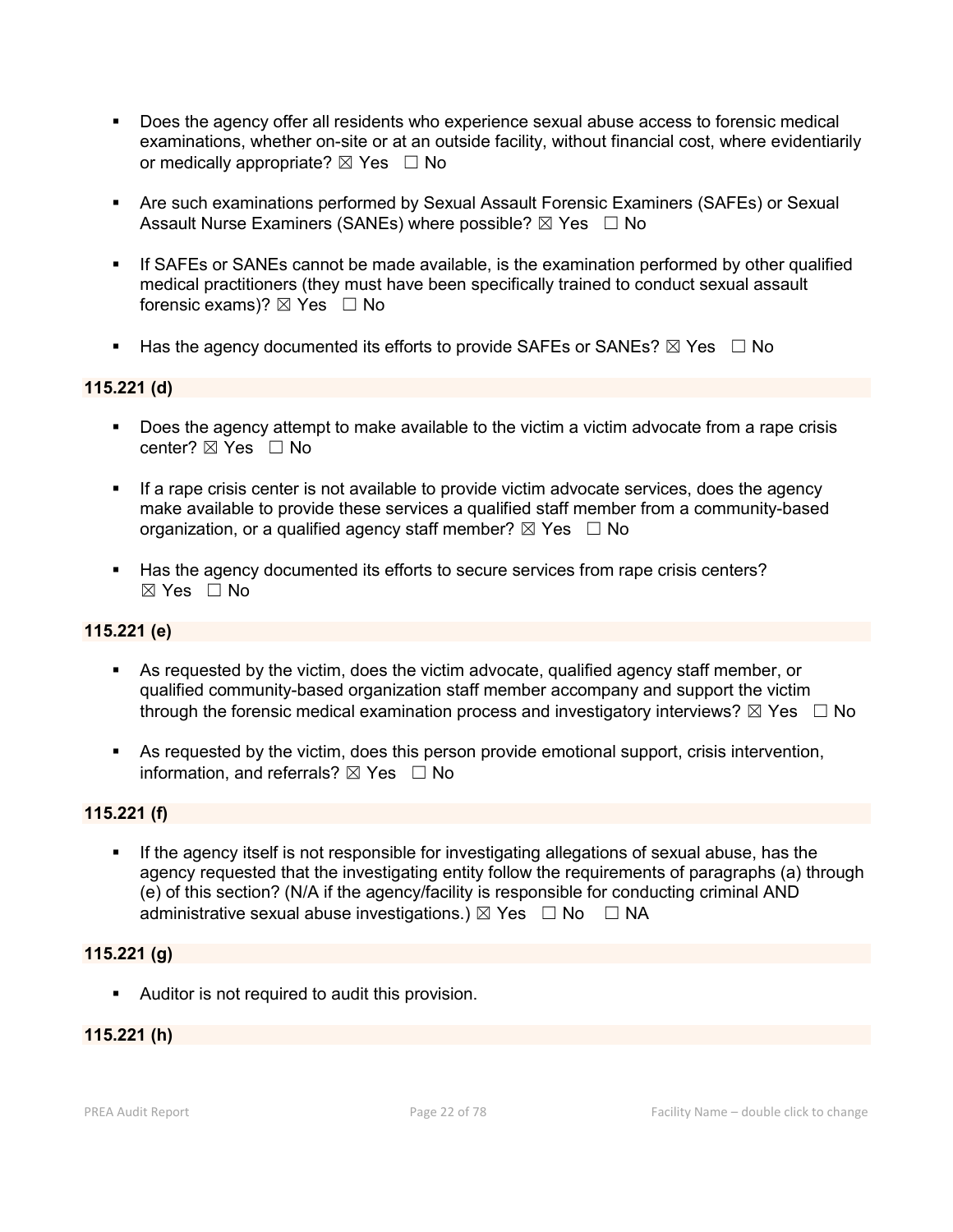**If the agency uses a qualified agency staff member or a qualified community-based staff** member for the purposes of this section, has the individual been screened for appropriateness to serve in this role and received education concerning sexual assault and forensic examination issues in general? (Check N/A if agency attempts to make a victim advocate from a rape crisis center available to victims per 115.221(d) above.)  $\boxtimes$  Yes  $\Box$  No  $\Box$  NA

### Auditor Overall Compliance Determination

- ☐ Exceeds Standard (*Substantially exceeds requirement of standards*)
- ☒ Meets Standard (*Substantial compliance; complies in all material ways with the standard for the relevant review period*)
- ☐ Does Not Meet Standard (*Requires Corrective Action*)

#### Instructions for Overall Compliance Determination Narrative

*The narrative below must include a comprehensive discussion of all the evidence relied upon in making the compliance or non-compliance determination, the auditor's analysis and reasoning, and the auditor's conclusions. This discussion must also include corrective action recommendations where the facility does not meet the standard. These recommendations must be included in the Final Report, accompanied by information on specific corrective actions taken by the facility.*

The facility has trained investigators to conduct administrative sexual abuse investigations. If at any time during the investigation the incident appears to be criminal in capture, the PREA investigator will refer the case to the legal authority for a criminal investigation. The facility has an MOU with the Canton City Police Department to conduct criminal investigations. The department has agreed to use "A National Protocol for Sexual Assault Medical Forensic Examinations, Adults/Adolescents" as the uniform evidence protocol in which to investigate any criminal allegations.

The facility will use Mercy Medical Hospital to provide a Sexual Assault Nurse Examiner for any resident who is a victim of sexual abuse. The auditor reviewed the hospital's website and confirmed with the hospital's patient and visitor services coordinator that a certified SANE nurse would treat any resident taken to this hospital. The services provided by the hospital would be at no cost to the resident. The hospital could also provide emotional supportive services through the HAVEN Program.

The facility has a MOU with the Red Cross Rape Crisis Center to provide a victim advocate to any victim of sexual abuse, and a trained staff member who can provide victim support services. The auditor spoke to Michelle Cowley from the Red Cross who confirmed the services the agency would provide to clients of CTCC and that all services were free of charge.

The facility also has an emotional support person that can provide emotional supportive services or make a recommendation for outside services if necessary. These services will be provided to the resident at no cost.

Review: Policy and Procedure MOU with Canton City Police MOU with Red Cross Rape Crisis Center Interview with Administrative Investigators Interview with PREA Coordinator Phone interview with Mercy Medical Patient and Visitor Services Coordinator Phone interview with Red Cross Rape Crisis Center Advocate Emotional Support Training Certificates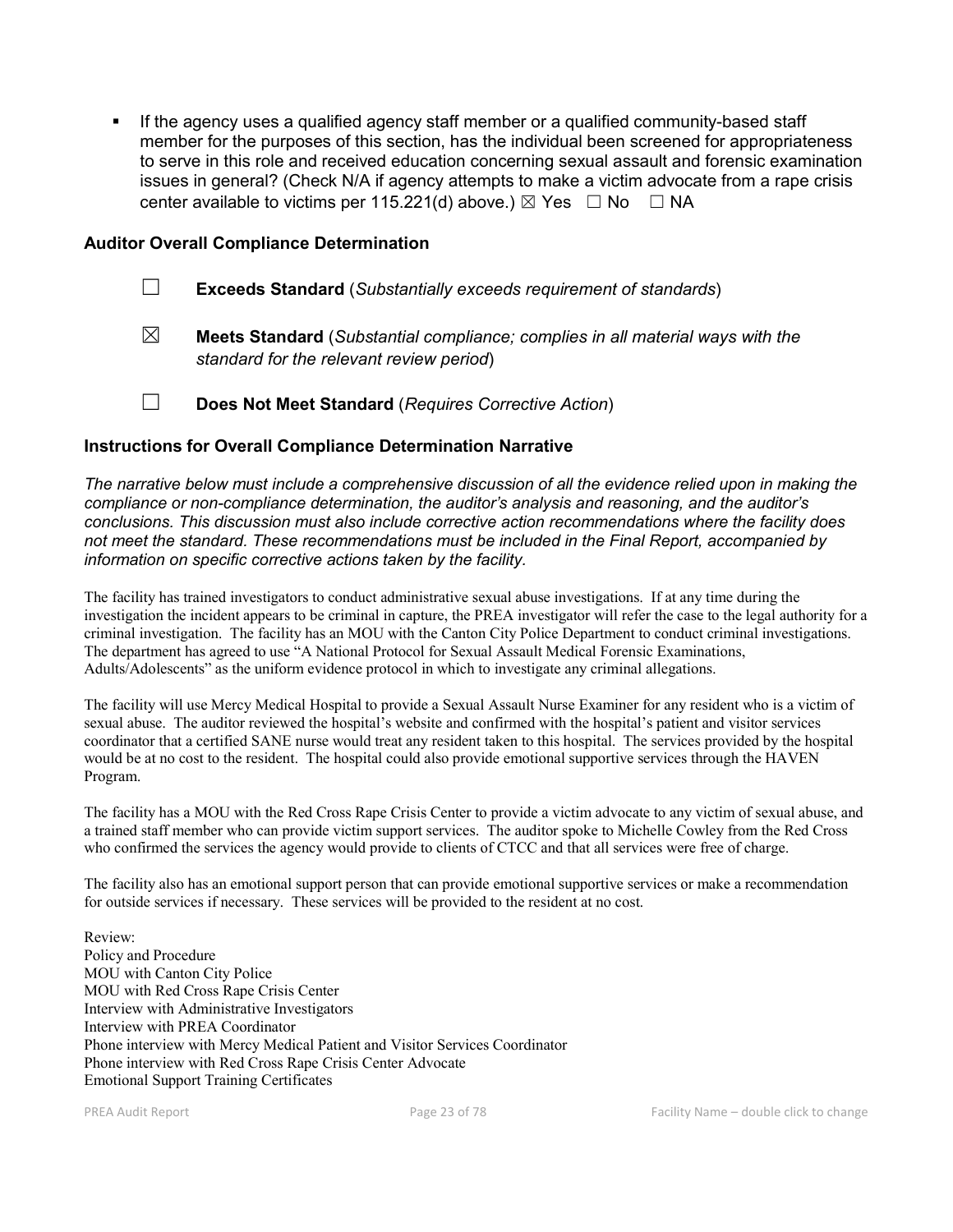# Standard 115.222: Policies to ensure referrals of allegations for investigations

# All Yes/No Questions Must Be Answered by the Auditor to Complete the Report

# 115.222 (a)

- **Does the agency ensure an administrative or criminal investigation is completed for all** allegations of sexual abuse?  $\boxtimes$  Yes  $\Box$  No
- Does the agency ensure an administrative or criminal investigation is completed for all allegations of sexual harassment?  $\boxtimes$  Yes  $\Box$  No

## 115.222 (b)

- Does the agency have a policy and practice in place to ensure that allegations of sexual abuse or sexual harassment are referred for investigation to an agency with the legal authority to conduct criminal investigations, unless the allegation does not involve potentially criminal behavior? **⊠** Yes □ No
- Has the agency published such policy on its website or, if it does not have one, made the policy available through other means?  $\boxtimes$  Yes  $\Box$  No

Does the agency document all such referrals?  $\boxtimes$  Yes  $\Box$  No

## 115.222 (c)

 If a separate entity is responsible for conducting criminal investigations, does such publication describe the responsibilities of both the agency and the investigating entity? [N/A if the agency/facility is responsible for conducting criminal investigations. See 115.221(a).]  $\boxtimes$  Yes  $\Box$  No  $\Box$  NA

# 115.222 (d)

**Auditor is not required to audit this provision.** 

### 115.222 (e)

**Auditor is not required to audit this provision.** 

## Auditor Overall Compliance Determination



☐ Exceeds Standard (*Substantially exceeds requirement of standards*)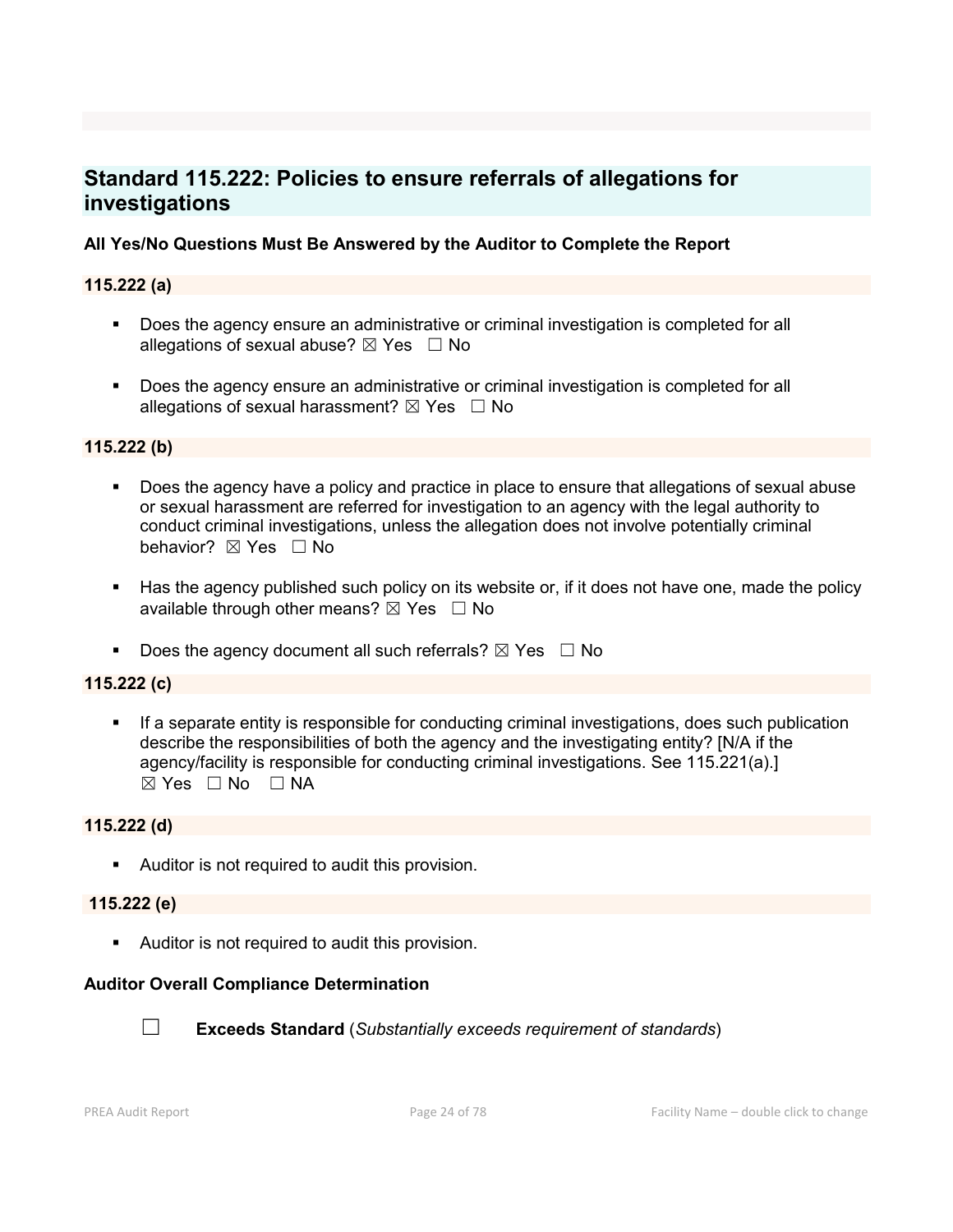☒ Meets Standard (*Substantial compliance; complies in all material ways with the standard for the relevant review period*)

☐ Does Not Meet Standard (*Requires Corrective Action*)

### Instructions for Overall Compliance Determination Narrative

*The narrative below must include a comprehensive discussion of all the evidence relied upon in making the compliance or non-compliance determination, the auditor's analysis and reasoning, and the auditor's conclusions. This discussion must also include corrective action recommendations where the facility does not meet the standard. These recommendations must be included in the Final Report, accompanied by information on specific corrective actions taken by the facility.*

The agency has a policy that requires an administrative investigation of all allegations of sexual abuse and sexual harassment, and that any allegation that is criminal in nature is referred to the Canton City Police Department. The facility has had three allegations (two allegations are against the same abuser) of sexual abuse or sexual harassment during this audit cycle. The auditor interviewed two of the administrative investigators and reviewed their process for investigating allegations and what would prompt a referral to the legal criminal investigative authority.

Investigation #1: This was a verbal report of client-to-client sexual harassment. The allegation was administratively investigated and determined to be substantiated. The resident abuser was removed from the facility.

Investigation #2: This was a third party report of client-to-client sexual harassment. This allegation was reported to the facility by a criminal justice agency after an ex-client reported the abuse during intake. The alleged abuser had already had a substantiated allegation from a different victim and was removed from the facility. The administrative investigation determined the allegation to be substantiated.

Investigation #3: This allegation was reported three times. The alleged victim gave a verbal report to staff along with calling the hotline number. There was also an outside third party report of this allegation. The allegation was administratively investigated and determined to be unfounded. The client admitted that he lied about the allegation in order to get a staff member in trouble.

None of the allegations revealed any criminal activity so no referral for a criminal investigation was necessary.

The facility uses Ohio Department of Rehabilitation and Corrections website to post all required PREA information included investigation policies. The review of the investigation reports showed that all investigations were handled appropriately and the determinations were correct. The facility has a total of four trained investigators.

Review:

Policy and procedure ODRC Agency website Investigation reports Interview with PREA Administrative Investigator Interview with PREA Coordinator

# TRAINING AND EDUCATION

# Standard 115.231: Employee training

### All Yes/No Questions Must Be Answered by the Auditor to Complete the Report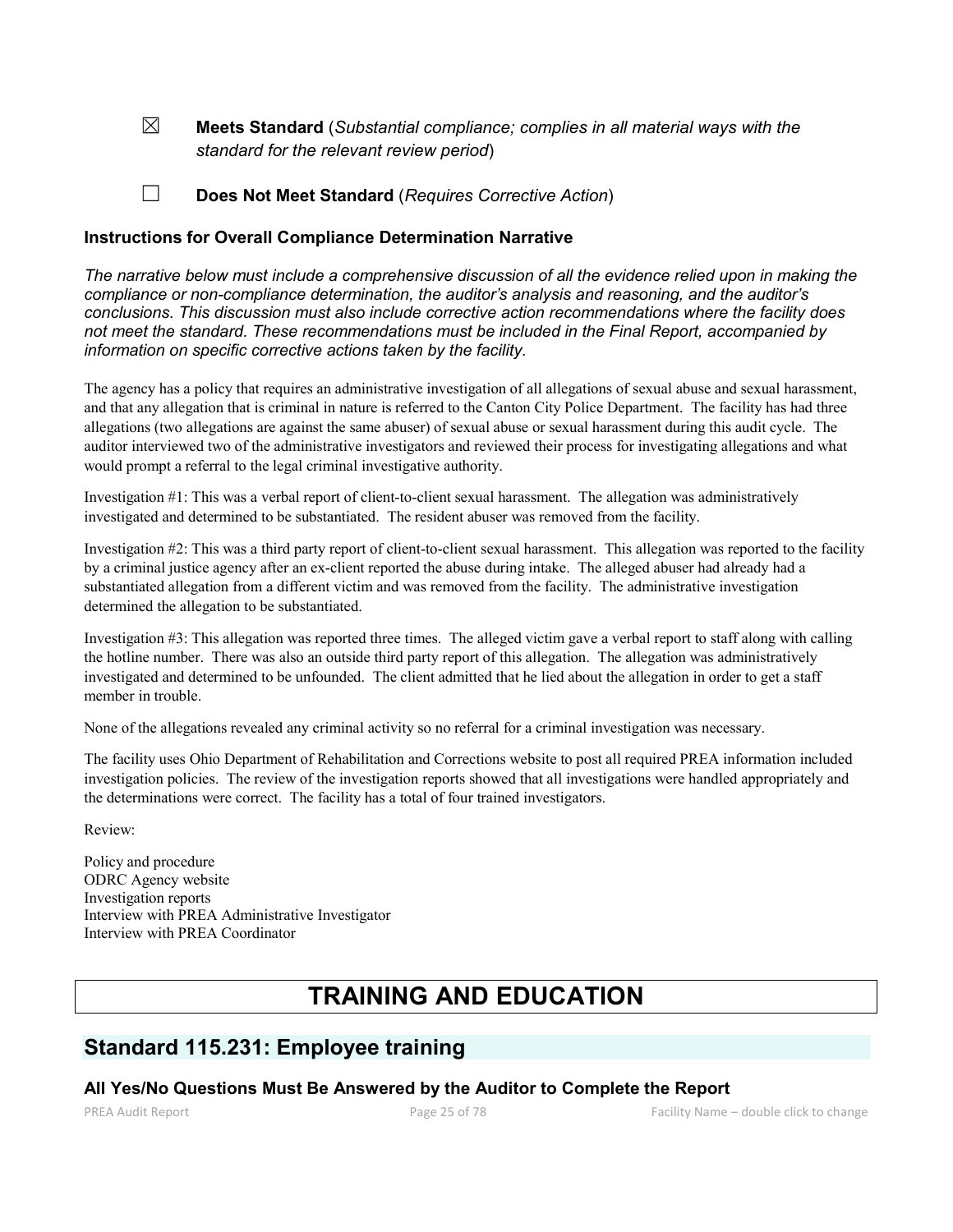## 115.231 (a)

- Does the agency train all employees who may have contact with residents on: Its zero-tolerance policy for sexual abuse and sexual harassment?  $\boxtimes$  Yes  $\Box$  No
- Does the agency train all employees who may have contact with residents on: How to fulfill their responsibilities under agency sexual abuse and sexual harassment prevention, detection, reporting, and response policies and procedures?  $\boxtimes$  Yes  $\Box$  No
- **Does the agency train all employees who may have contact with residents on: Residents' right** to be free from sexual abuse and sexual harassment  $\boxtimes$  Yes  $\Box$  No
- Does the agency train all employees who may have contact with residents on: The right of residents and employees to be free from retaliation for reporting sexual abuse and sexual harassment? ⊠ Yes □ No
- Does the agency train all employees who may have contact with residents on: The dynamics of sexual abuse and sexual harassment in juvenile facilities?  $\boxtimes$  Yes  $\Box$  No
- **Does the agency train all employees who may have contact with residents on: The common** reactions of juvenile victims of sexual abuse and sexual harassment?  $\boxtimes$  Yes  $\Box$  No
- Does the agency train all employees who may have contact with residents on: How to detect and respond to signs of threatened and actual sexual abuse?  $\boxtimes$  Yes  $\Box$  No
- Does the agency train all employees who may have contact with residents on: How to avoid inappropriate relationships with residents?  $\boxtimes$  Yes  $\Box$  No
- Does the agency train all employees who may have contact with residents on: How to communicate effectively and professionally with residents, including lesbian, gay, bisexual, transgender, intersex, or gender nonconforming residents?  $\boxtimes$  Yes  $\Box$  No
- Does the agency train all employees who may have contact with residents on: How to comply with relevant laws related to mandatory reporting of sexual abuse to outside authorities? ☒ Yes ☐ No

# 115.231 (b)

- Is such training tailored to the gender of the residents at the employee's facility?  $\boxtimes$  Yes  $\Box$  No
- Have employees received additional training if reassigned from a facility that houses only male residents to a facility that houses only female residents, or vice versa?  $\boxtimes$  Yes  $\Box$  No

115.231 (c)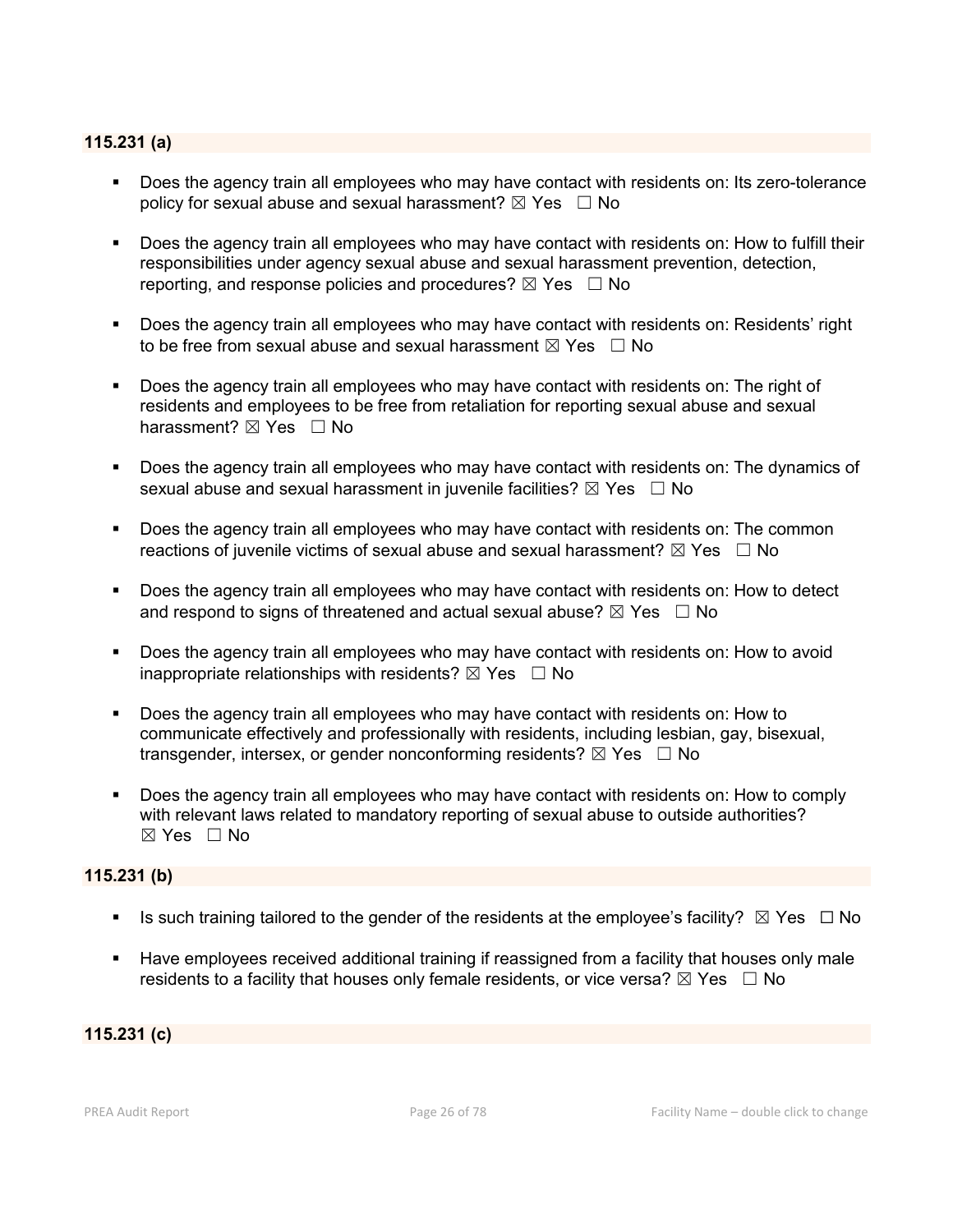- Have all current employees who may have contact with residents received such training? ☒ Yes ☐ No
- Does the agency provide each employee with refresher training every two years to ensure that all employees know the agency's current sexual abuse and sexual harassment policies and procedures?  $\boxtimes$  Yes  $\Box$  No
- In years in which an employee does not receive refresher training, does the agency provide refresher information on current sexual abuse and sexual harassment policies?  $\boxtimes$  Yes  $\Box$  No

### 115.231 (d)

**Does the agency document, through employee signature or electronic verification, that** employees understand the training they have received?  $\Box$  Yes  $\Box$  No

### Auditor Overall Compliance Determination

- ☐ Exceeds Standard (*Substantially exceeds requirement of standards*)
- ☒ Meets Standard (*Substantial compliance; complies in all material ways with the standard for the relevant review period*)
- ☐ Does Not Meet Standard (*Requires Corrective Action*)

## Instructions for Overall Compliance Determination Narrative

*The narrative below must include a comprehensive discussion of all the evidence relied upon in making the compliance or non-compliance determination, the auditor's analysis and reasoning, and the auditor's conclusions. This discussion must also include corrective action recommendations where the facility does not meet the standard. These recommendations must be included in the Final Report, accompanied by information on specific corrective actions taken by the facility.*

The agency has trained all (1-10 of section 115.231) staff on the PREA required topics. The facility ensures all staff know the proper way to prevent, detect, report, and respond to any allegations of sexual abuse or sexual harassment. Staff also receive refresher training every other year that includes a review of facility's policies and procedures, staff duties and responsibilities, and the first responder coordinated response plan. All staff receive gender specific training.

During staff interviews, all staff were able to discuss the various PREA related training they received either at orientation or during an annual training sessions. Staff was well versed on the PREA policies and protocols.

All staff sign an acknowledgment of the training they received.

Review: Policy and procedure Training curriculum Training records Interview with PREA Coordinator Interview with random staff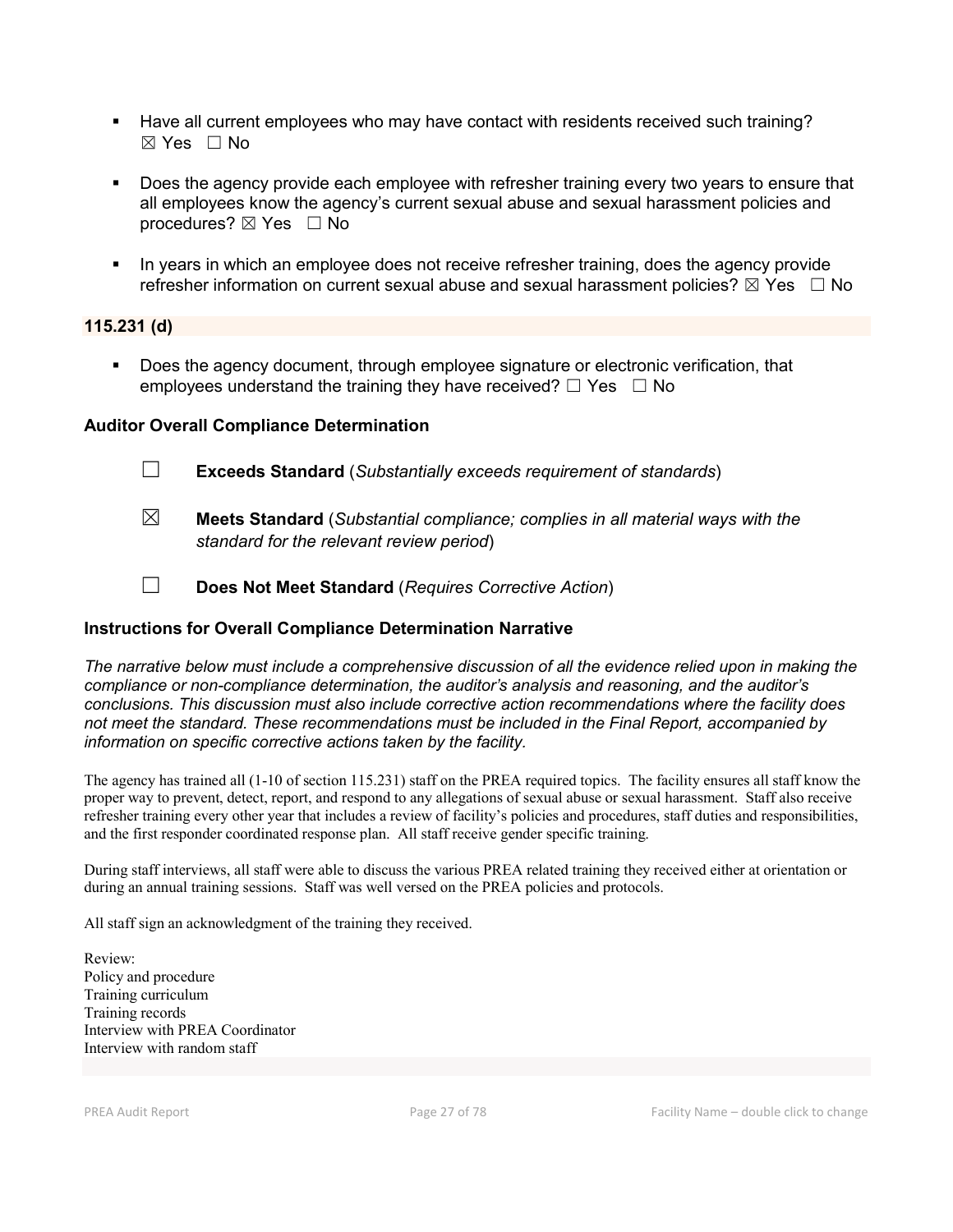# Standard 115.232: Volunteer and contractor training

# All Yes/No Questions Must Be Answered by the Auditor to Complete the Report

# 115.232 (a)

 Has the agency ensured that all volunteers and contractors who have contact with residents have been trained on their responsibilities under the agency's sexual abuse and sexual harassment prevention, detection, and response policies and procedures?  $\boxtimes$  Yes  $\Box$  No

### 115.232 (b)

 Have all volunteers and contractors who have contact with residents been notified of the agency's zero-tolerance policy regarding sexual abuse and sexual harassment and informed how to report such incidents (the level and type of training provided to volunteers and contractors shall be based on the services they provide and level of contact they have with residents)?  $\boxtimes$  Yes  $\Box$  No

## 115.232 (c)

 Does the agency maintain documentation confirming that volunteers and contractors understand the training they have received?  $\boxtimes$  Yes  $\Box$  No

## Auditor Overall Compliance Determination

- ☐ Exceeds Standard (*Substantially exceeds requirement of standards*)
- ☒ Meets Standard (*Substantial compliance; complies in all material ways with the standard for the relevant review period*)
- ☐ Does Not Meet Standard (*Requires Corrective Action*)

## Instructions for Overall Compliance Determination Narrative

*The narrative below must include a comprehensive discussion of all the evidence relied upon in making the compliance or non-compliance determination, the auditor's analysis and reasoning, and the auditor's conclusions. This discussion must also include corrective action recommendations where the facility does not meet the standard. These recommendations must be included in the Final Report, accompanied by information on specific corrective actions taken by the facility.*

The agency requires all contractors and volunteers to participate in training before having contact with clients. The training includes a review of the agency's zero tolerance policy, how to prevent, detect, and respond to allegations of sexual abuse and sexual harassment. All contractors and volunteers are required to sign verification of training.

At the time of the audit, there were no contractors or volunteers in the facility.

Review: Policy and procedure Contractor/volunteer zero tolerance acknowledgement form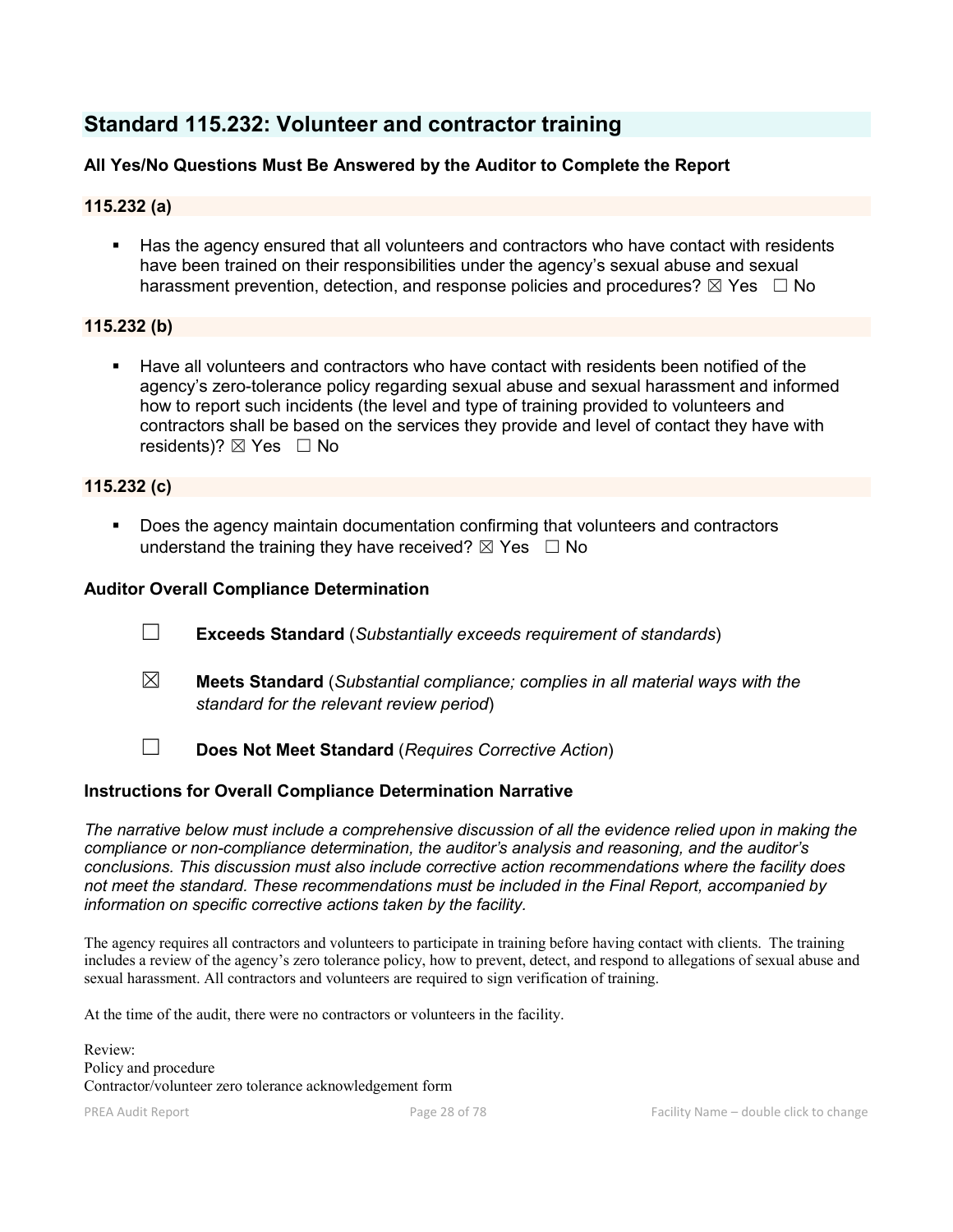# Standard 115.233: Resident education

## All Yes/No Questions Must Be Answered by the Auditor to Complete the Report

### 115.233 (a)

- During intake, do residents receive information explaining: The agency's zero-tolerance policy regarding sexual abuse and sexual harassment?  $\boxtimes$  Yes  $\Box$  No
- During intake, do residents receive information explaining: How to report incidents or suspicions of sexual abuse or sexual harassment?  $\boxtimes$  Yes  $\Box$  No
- During intake, do residents receive information explaining: Their rights to be free from sexual abuse and sexual harassment?  $\boxtimes$  Yes  $\Box$  No
- During intake, do residents receive information explaining: Their rights to be free from retaliation for reporting such incidents?  $\boxtimes$  Yes  $\Box$  No
- During intake, do residents receive information regarding agency policies and procedures for responding to such incidents?  $\boxtimes$  Yes  $\Box$  No

## 115.233 (b)

**Does the agency provide refresher information whenever a resident is transferred to a different** facility? ⊠ Yes □ No

### 115.233 (c)

- Does the agency provide resident education in formats accessible to all residents, including those who: Are limited English proficient?  $\boxtimes$  Yes  $\Box$  No
- Does the agency provide resident education in formats accessible to all residents, including those who: Are deaf?  $\boxtimes$  Yes  $\Box$  No
- Does the agency provide resident education in formats accessible to all residents, including those who: Are visually impaired?  $\boxtimes$  Yes  $\Box$  No
- Does the agency provide resident education in formats accessible to all residents, including those who: Are otherwise disabled?  $\boxtimes$  Yes  $\Box$  No
- **Does the agency provide resident education in formats accessible to all residents, including** those who: Have limited reading skills?  $\boxtimes$  Yes  $\Box$  No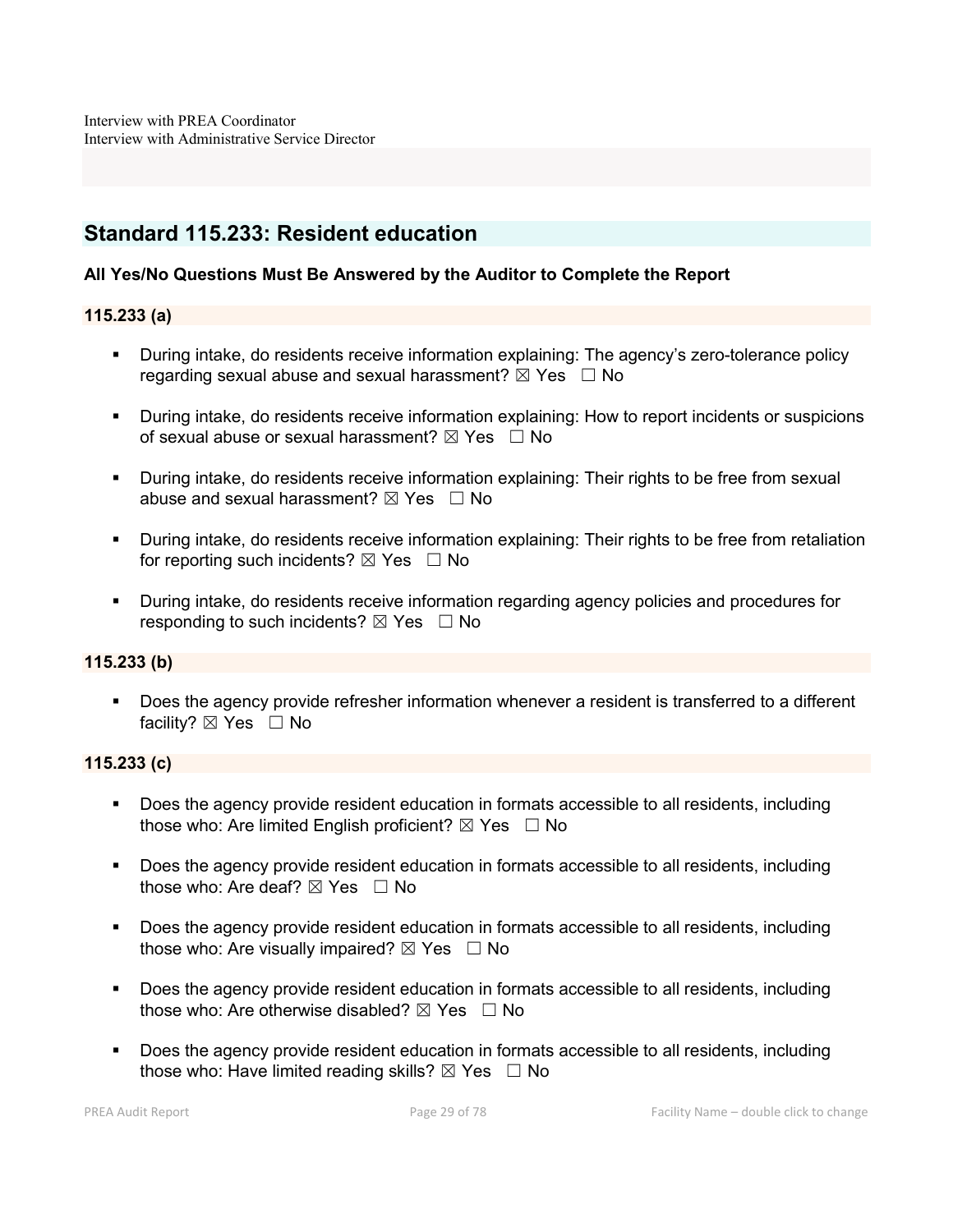#### 115.233 (d)

 Does the agency maintain documentation of resident participation in these education sessions?  $\boxtimes$  Yes  $\Box$  No

#### 115.233 (e)

 In addition to providing such education, does the agency ensure that key information is continuously and readily available or visible to residents through posters, resident handbooks, or other written formats?  $\boxtimes$  Yes  $\Box$  No

#### Auditor Overall Compliance Determination

- ☐ Exceeds Standard (*Substantially exceeds requirement of standards*)
- ☒ Meets Standard (*Substantial compliance; complies in all material ways with the standard for the relevant review period*)
- ☐ Does Not Meet Standard (*Requires Corrective Action*)

#### Instructions for Overall Compliance Determination Narrative

*The narrative below must include a comprehensive discussion of all the evidence relied upon in making the compliance or non-compliance determination, the auditor's analysis and reasoning, and the auditor's conclusions. This discussion must also include corrective action recommendations where the facility does not meet the standard. These recommendations must be included in the Final Report, accompanied by information on specific corrective actions taken by the facility.*

All residents receive information at intake on the facility's zero tolerance policy. This information is reviewed with the client to ensure that each client knows how to report incidents or suspicions of sexual abuse or sexual harassment; their right to be free from sexual abuse, sexual harassment, and retaliation; and how to keep themselves safe while in the facility. If a resident is limited in English proficiency or another disability that prevents, normal communication, the facility will work with outside agencies to ensure each client can benefit from the agency's efforts to prevent, detect, report, and respond to allegations of sexual abuse and sexual harassment (see standard 115.216).

At intake clients will receive brochures and other documentation that provides phone numbers and addresses to reporting and supportive agencies. This information is also documented throughout the facilities on posters located in conspicuous places. A more formal client education concerning their rights and responsibilities under the PREA standards is given at a later time.

The facility provided the auditor with the documentation that is given to clients, and noted the posters located throughout the facility.

In total, ten clients were interviewed by the auditor. The clients acknowledged receiving PREA education training and informational brochures from the facility. All clients reported feeling safe in the facility and comfortable enough with staff to report an allegation if necessary Clients were aware of the PREA postings and the toll free phone numbers available if they needed to contact a hotline or other supportive services. Clients in this facility are also able to have a personal cell phone.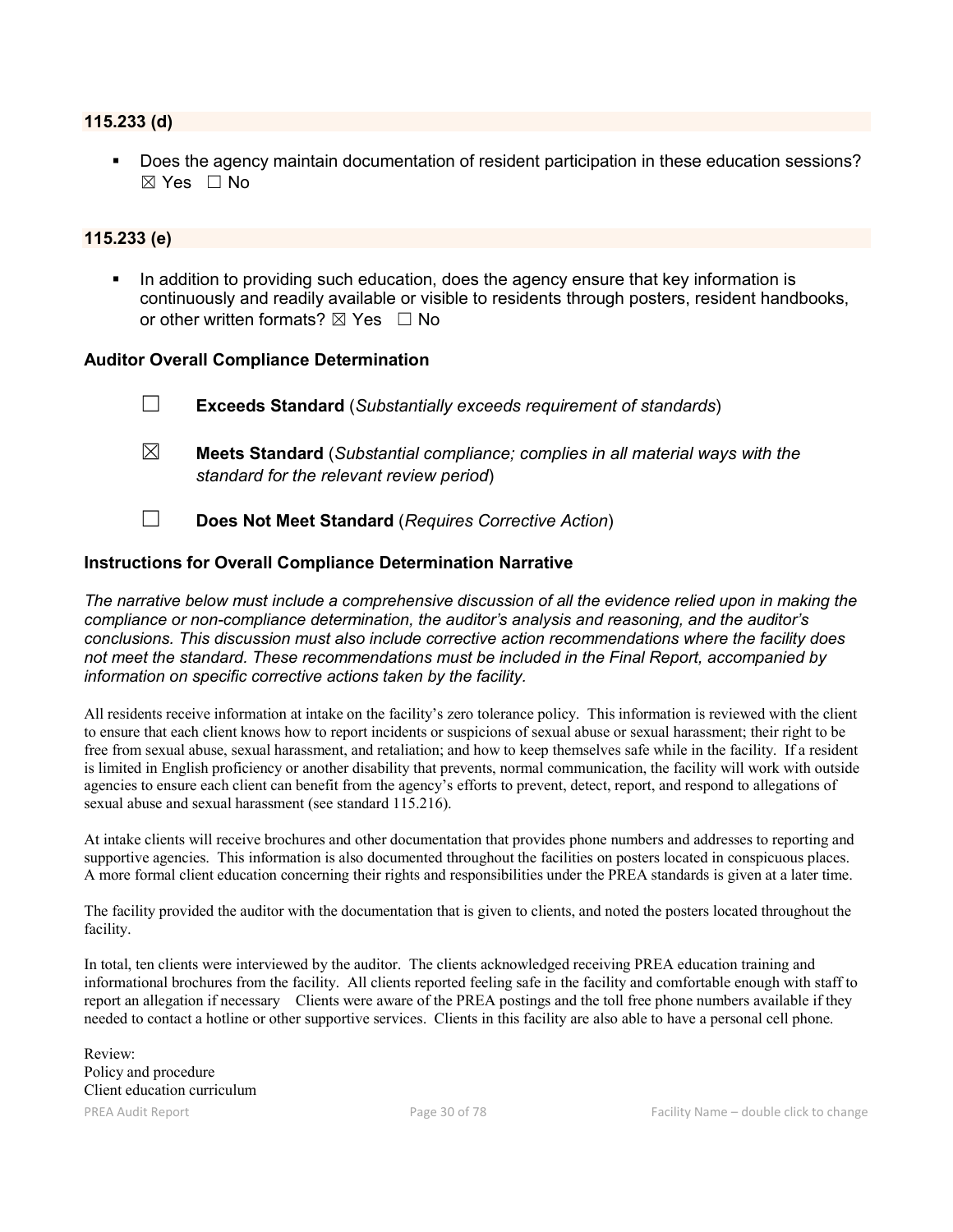Client education roster Client PREA brochure PREA posters Client support documentation Facility tour Interview with random clients Interview with Case Manager Interview with PREA Coordinator Interview with Intake Coordinator

# Standard 115.234: Specialized training: Investigations

# All Yes/No Questions Must Be Answered by the Auditor to Complete the Report

## 115.234 (a)

 In addition to the general training provided to all employees pursuant to §115.231, does the agency ensure that, to the extent the agency itself conducts sexual abuse investigations, its investigators have received training in conducting such investigations in confinement settings? [N/A if the agency does not conduct any form of administrative or criminal sexual abuse investigations. See 115.221(a).]  $\boxtimes$  Yes  $\Box$  No  $\Box$  NA

## 115.234 (b)

- Does this specialized training include: Techniques for interviewing sexual abuse victims? [N/A if the agency does not conduct any form of administrative or criminal sexual abuse investigations. See 115.221(a).] ⊠ Yes □ No □ NA
- Does this specialized training include: Proper use of Miranda and Garrity warnings? [N/A if the agency does not conduct any form of administrative or criminal sexual abuse investigations. See 115.221(a).]  $\boxtimes$  Yes  $\Box$  No  $\Box$  NA
- Does this specialized training include: Sexual abuse evidence collection in confinement settings? [N/A if the agency does not conduct any form of administrative or criminal sexual abuse investigations. See 115.221(a).]  $\boxtimes$  Yes  $\Box$  No  $\Box$  NA
- Does this specialized training include: The criteria and evidence required to substantiate a case for administrative action or prosecution referral? [N/A if the agency does not conduct any form of administrative or criminal sexual abuse investigations. See 115.221(a).]  $⊠ Yes ⊡ No ⊡ NA$

## 115.234 (c)

 Does the agency maintain documentation that agency investigators have completed the required specialized training in conducting sexual abuse investigations? [N/A if the agency does not conduct any form of administrative or criminal sexual abuse investigations. See 115.221(a).] ☒ Yes ☐ No ☐ NA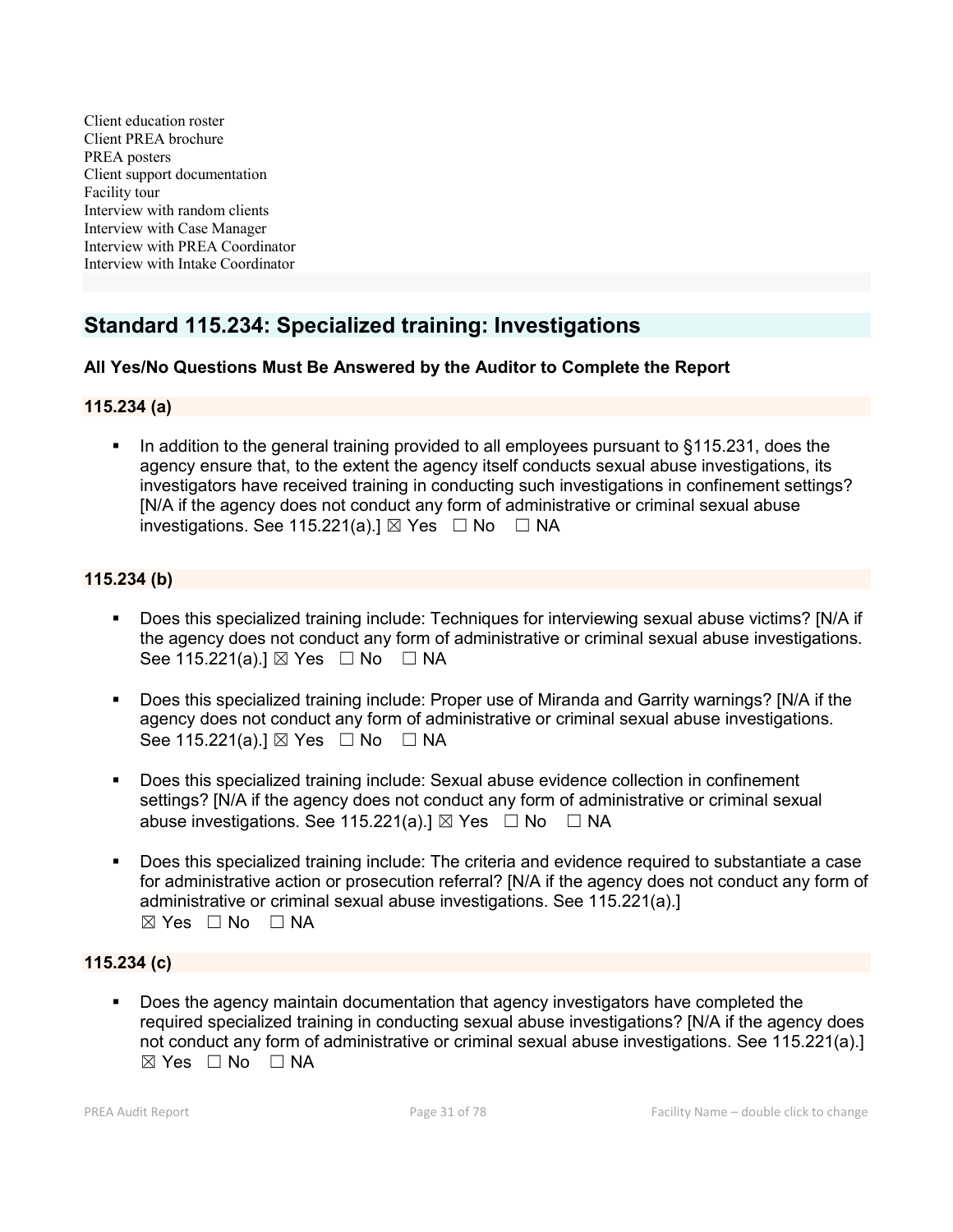#### 115.234 (d)

Auditor is not required to audit this provision.

## Auditor Overall Compliance Determination

- ☐ Exceeds Standard (*Substantially exceeds requirement of standards*)
- ☒ Meets Standard (*Substantial compliance; complies in all material ways with the standard for the relevant review period*)
- ☐ Does Not Meet Standard (*Requires Corrective Action*)

### Instructions for Overall Compliance Determination Narrative

*The narrative below must include a comprehensive discussion of all the evidence relied upon in making the compliance or non-compliance determination, the auditor's analysis and reasoning, and the auditor's conclusions. This discussion must also include corrective action recommendations where the facility does not meet the standard. These recommendations must be included in the Final Report, accompanied by information on specific corrective actions taken by the facility.*

The agency has a policy concerning specialized training for PREA administrative investigators. All criminal investigations are referred to the local legal authority for investigation. CTCC has staff members that have received appropriate training on how to conduct an administrative investigation. The training included techniques for interviewing sexual abuse victims, proper use of Miranda and Garity Warnings, evidence collection in a confinement setting, and required evidence to substantiate a case for administrative or criminal investigation referral. The PREA coordinator has been trained as an administrative investigator trainer and provides support and guidance to facility investigators.

Training was provided by the Moss Group.

Review: Policy and procedure Administrative investigator training curriculum Administrative investigator training certificate Interview with PREA Coordinator

# Standard 115.235: Specialized training: Medical and mental health care

## All Yes/No Questions Must Be Answered by the Auditor to Complete the Report

### 115.235 (a)

 Does the agency ensure that all full- and part-time medical and mental health care practitioners who work regularly in its facilities have been trained in: How to detect and assess signs of sexual abuse and sexual harassment?  $\Box$  Yes  $\boxtimes$  No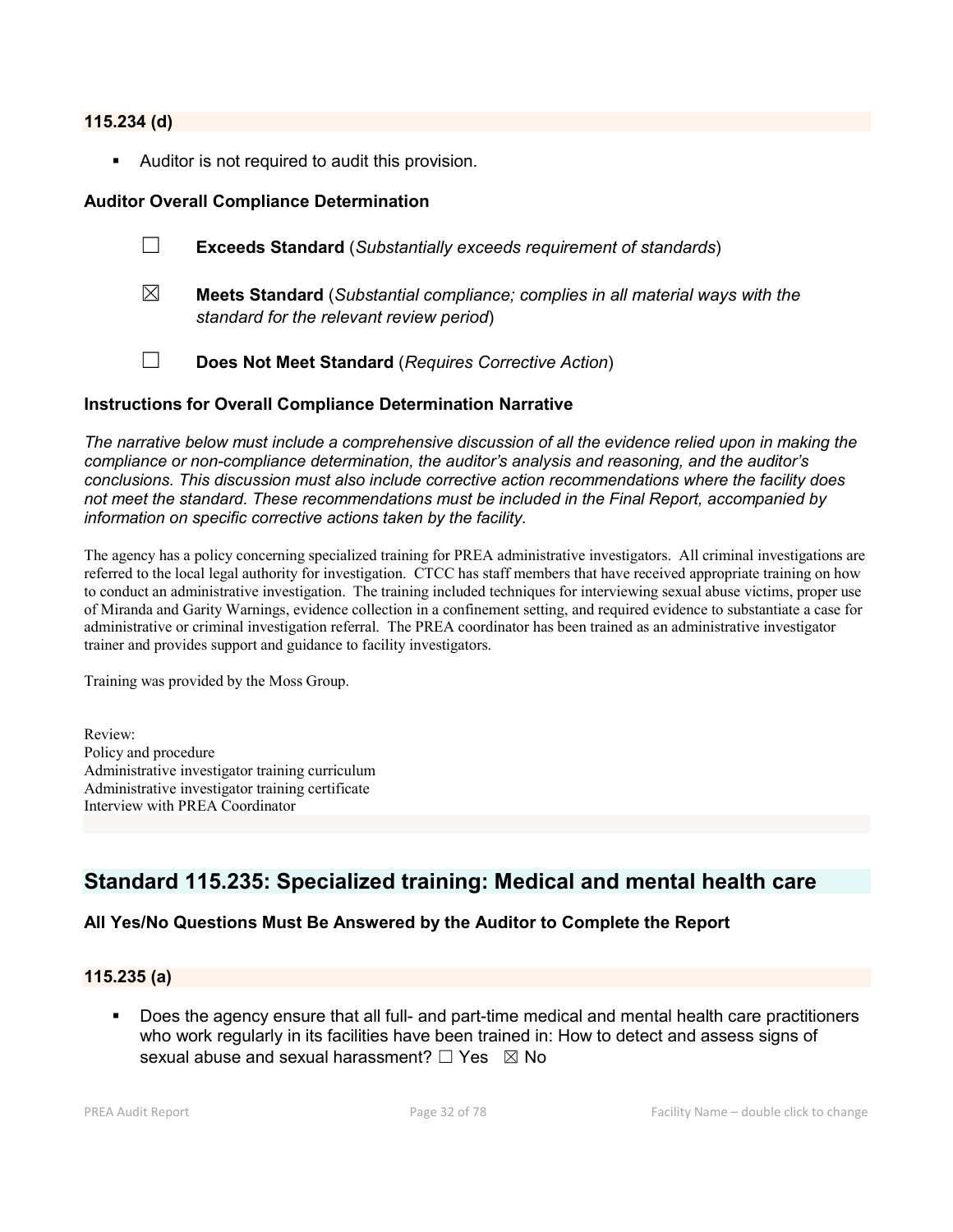- Does the agency ensure that all full- and part-time medical and mental health care practitioners who work regularly in its facilities have been trained in: How to preserve physical evidence of sexual abuse?  $\Box$  Yes  $\boxtimes$  No
- Does the agency ensure that all full- and part-time medical and mental health care practitioners who work regularly in its facilities have been trained in: How to respond effectively and professionally to victims of sexual abuse and sexual harassment?  $\Box$  Yes  $\boxtimes$  No
- Does the agency ensure that all full- and part-time medical and mental health care practitioners who work regularly in its facilities have been trained in: How and to whom to report allegations or suspicions of sexual abuse and sexual harassment?  $\Box$  Yes  $\boxtimes$  No

### 115.235 (b)

 If medical staff employed by the agency conduct forensic examinations, do such medical staff receive appropriate training to conduct such examinations? N/A if agency medical staff at the facility do not conduct forensic exams.)  $\Box$  Yes  $\Box$  No  $\boxtimes$  NA

# 115.235 (c)

 Does the agency maintain documentation that medical and mental health practitioners have received the training referenced in this standard either from the agency or elsewhere?  $\Box$  Yes  $\Box$  No

### 115.235 (d)

- Do medical and mental health care practitioners employed by the agency also receive training mandated for employees by §115.231?  $\Box$  Yes  $\boxtimes$  No
- Do medical and mental health care practitioners contracted by and volunteering for the agency also receive training mandated for contractors and volunteers by §115.232? [N/A for circumstances in which a particular status (employee or contractor/volunteer) does not apply.]  $\Box$  Yes  $\Box$  No  $\Box$  NA

### Auditor Overall Compliance Determination

☐ Exceeds Standard (*Substantially exceeds requirement of standards*)

- ☐ Meets Standard (*Substantial compliance; complies in all material ways with the standard for the relevant review period*)
- ☐ Does Not Meet Standard (*Requires Corrective Action*)

### Instructions for Overall Compliance Determination Narrative

*The narrative below must include a comprehensive discussion of all the evidence relied upon in making the compliance or non-compliance determination, the auditor's analysis and reasoning, and the auditor's conclusions. This discussion must also include corrective action recommendations where the facility does*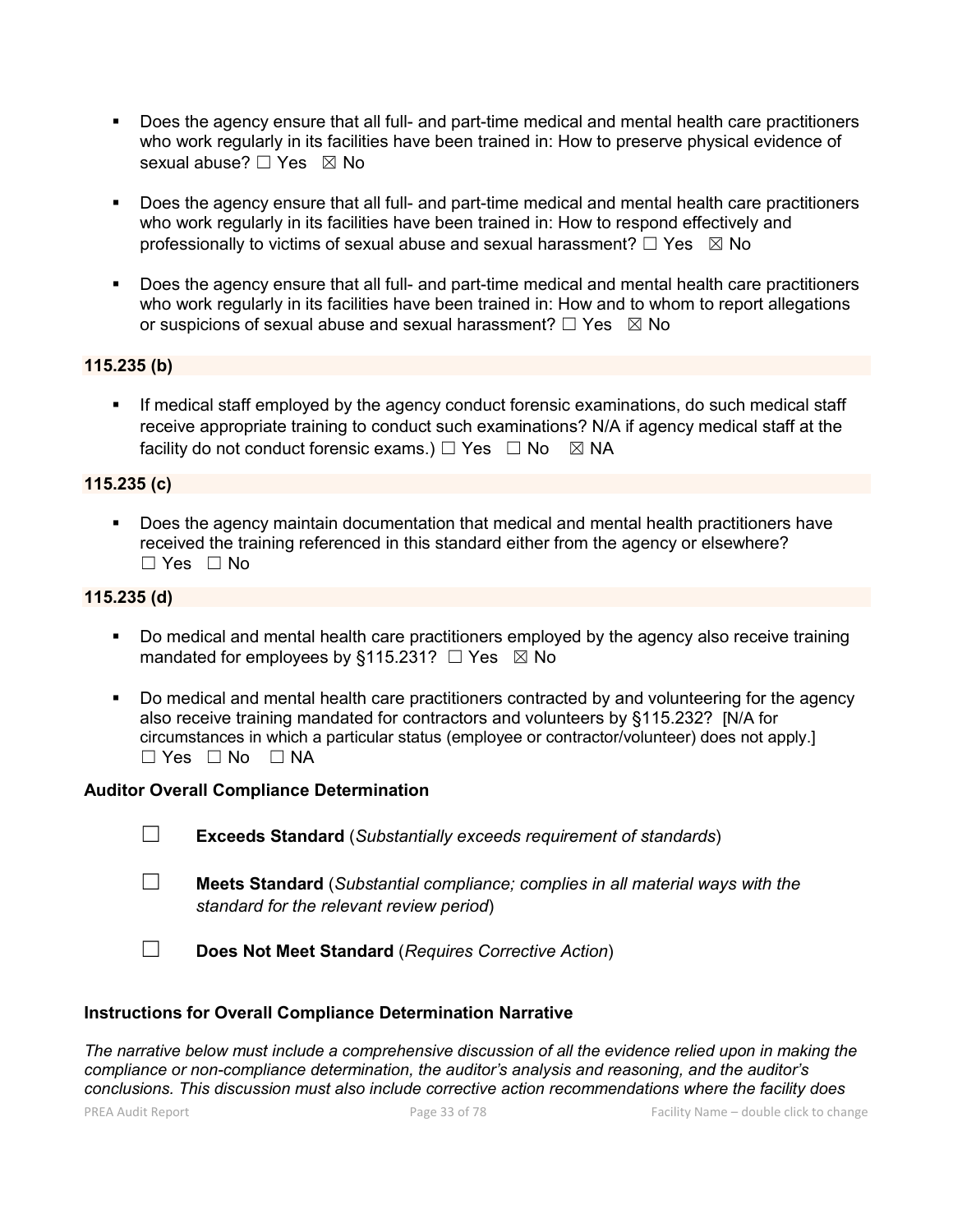*not meet the standard. These recommendations must be included in the Final Report, accompanied by information on specific corrective actions taken by the facility.*

 $N/A$ :

The facility does not provide onsite medical or mental health services. All residents requesting these services would be referred to community resources. Medical services would be provided to residents by Mercy Medical Center. The facility has an MOU with this hospital to provide forensic examination services should a resident be sexually abused or assaulted while at the facility. Mental Health or Victim Advocate services would be provided by the American Red Cross Rape Crisis.

Mercy Medical Center and Red Cross Rape Crisis have comprehensive education and training on dealing with victims of sexual abuse or sexual assault.

Review: Policy and procedure MOU with Red Cross Rape Crisis MOU with Mercy Medical Interview with PREA Coordinator

# SCREENING FOR RISK OF SEXUAL VICTIMIZATION AND ABUSIVENESS

# Standard 115.241: Screening for risk of victimization and abusiveness

# All Yes/No Questions Must Be Answered by the Auditor to Complete the Report

## 115.241 (a)

- Are all residents assessed during an intake screening for their risk of being sexually abused by other residents or sexually abusive toward other residents?  $\boxtimes$  Yes  $\Box$  No
- Are all residents assessed upon transfer to another facility for their risk of being sexually abused by other residents or sexually abusive toward other residents?  $\boxtimes$  Yes  $\Box$  No

### 115.241 (b)

 Do intake screenings ordinarily take place within 72 hours of arrival at the facility?  $\boxtimes$  Yes  $\Box$  No

### 115.241 (c)

 Are all PREA screening assessments conducted using an objective screening instrument?  $\boxtimes$  Yes  $\Box$  No

## 115.241 (d)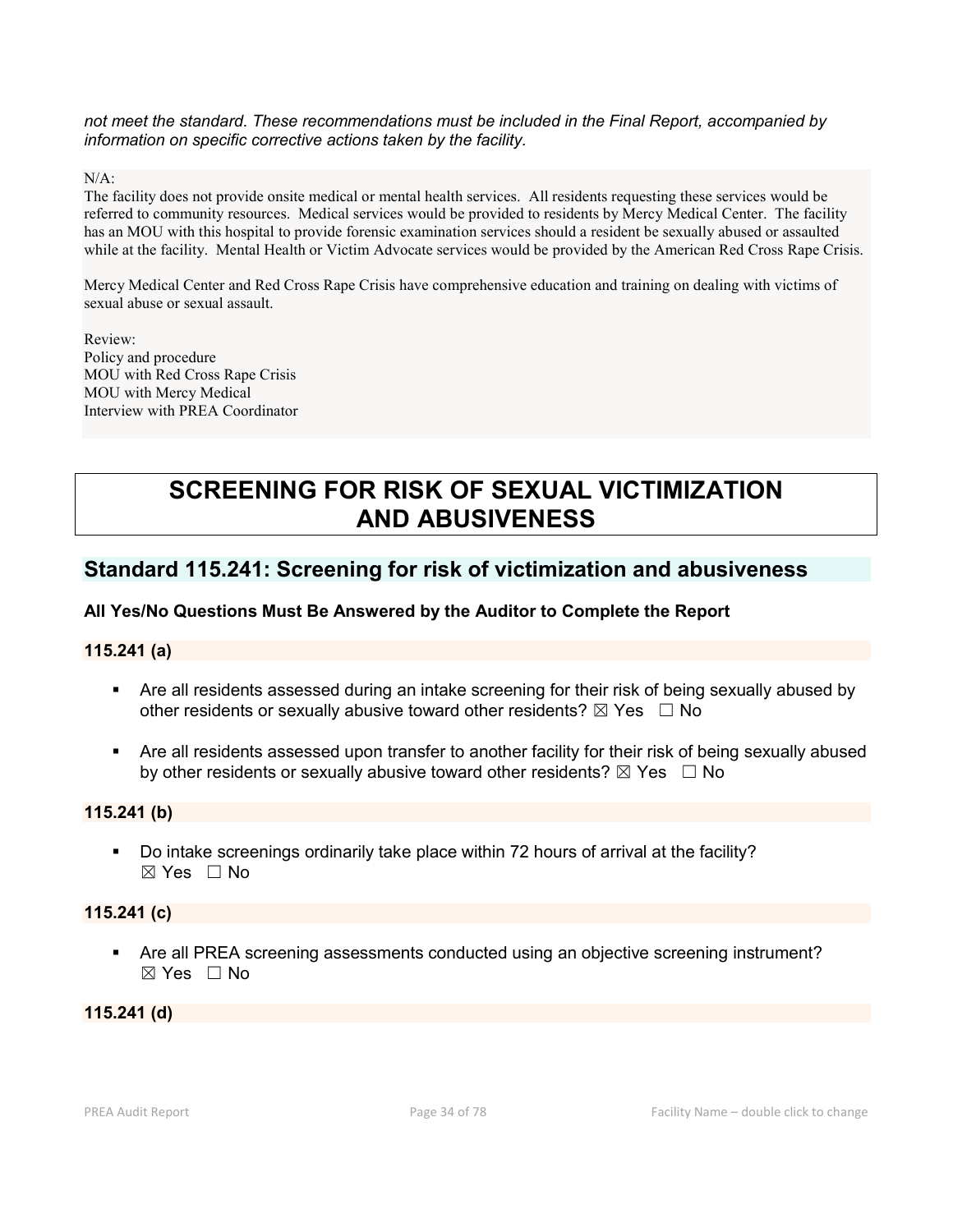- Does the intake screening consider, at a minimum, the following criteria to assess residents for risk of sexual victimization: Whether the resident has a mental, physical, or developmental disability?  $\boxtimes$  Yes  $\Box$  No
- Does the intake screening consider, at a minimum, the following criteria to assess residents for risk of sexual victimization: The age of the resident?  $\boxtimes$  Yes  $\Box$  No
- **Does the intake screening consider, at a minimum, the following criteria to assess residents for** risk of sexual victimization: The physical build of the resident?  $\boxtimes$  Yes  $\Box$  No
- Does the intake screening consider, at a minimum, the following criteria to assess residents for risk of sexual victimization: Whether the resident has previously been incarcerated?  $\boxtimes$  Yes  $\Box$  No
- Does the intake screening consider, at a minimum, the following criteria to assess residents for risk of sexual victimization: Whether the resident's criminal history is exclusively nonviolent?  $\boxtimes$  Yes  $\Box$  No
- Does the intake screening consider, at a minimum, the following criteria to assess residents for risk of sexual victimization: Whether the resident has prior convictions for sex offenses against an adult or child?  $\boxtimes$  Yes  $\Box$  No
- **Does the intake screening consider, at a minimum, the following criteria to assess residents for** risk of sexual victimization: Whether the resident is or is perceived to be gay, lesbian, bisexual, transgender, intersex, or gender nonconforming (the facility affirmatively asks the resident about his/her sexual orientation and gender identity AND makes a subjective determination based on the screener's perception whether the resident is gender non-conforming or otherwise may be perceived to be LGBTI)?  $\boxtimes$  Yes  $\Box$  No
- **Does the intake screening consider, at a minimum, the following criteria to assess residents for** risk of sexual victimization: Whether the resident has previously experienced sexual victimization?  $\boxtimes$  Yes  $\Box$  No
- Does the intake screening consider, at a minimum, the following criteria to assess residents for risk of sexual victimization: The resident's own perception of vulnerability?  $\boxtimes$  Yes  $\Box$  No

## 115.241 (e)

- **IF In assessing residents for risk of being sexually abusive, does the initial PREA risk screening** consider, when known to the agency: prior acts of sexual abuse?  $\boxtimes$  Yes  $\Box$  No
- **IF In assessing residents for risk of being sexually abusive, does the initial PREA risk screening** consider, when known to the agency: prior convictions for violent offenses?  $\boxtimes$  Yes  $\Box$  No
- In assessing residents for risk of being sexually abusive, does the initial PREA risk screening consider, when known to the agency: history of prior institutional violence or sexual abuse?  $\boxtimes$  Yes  $\Box$  No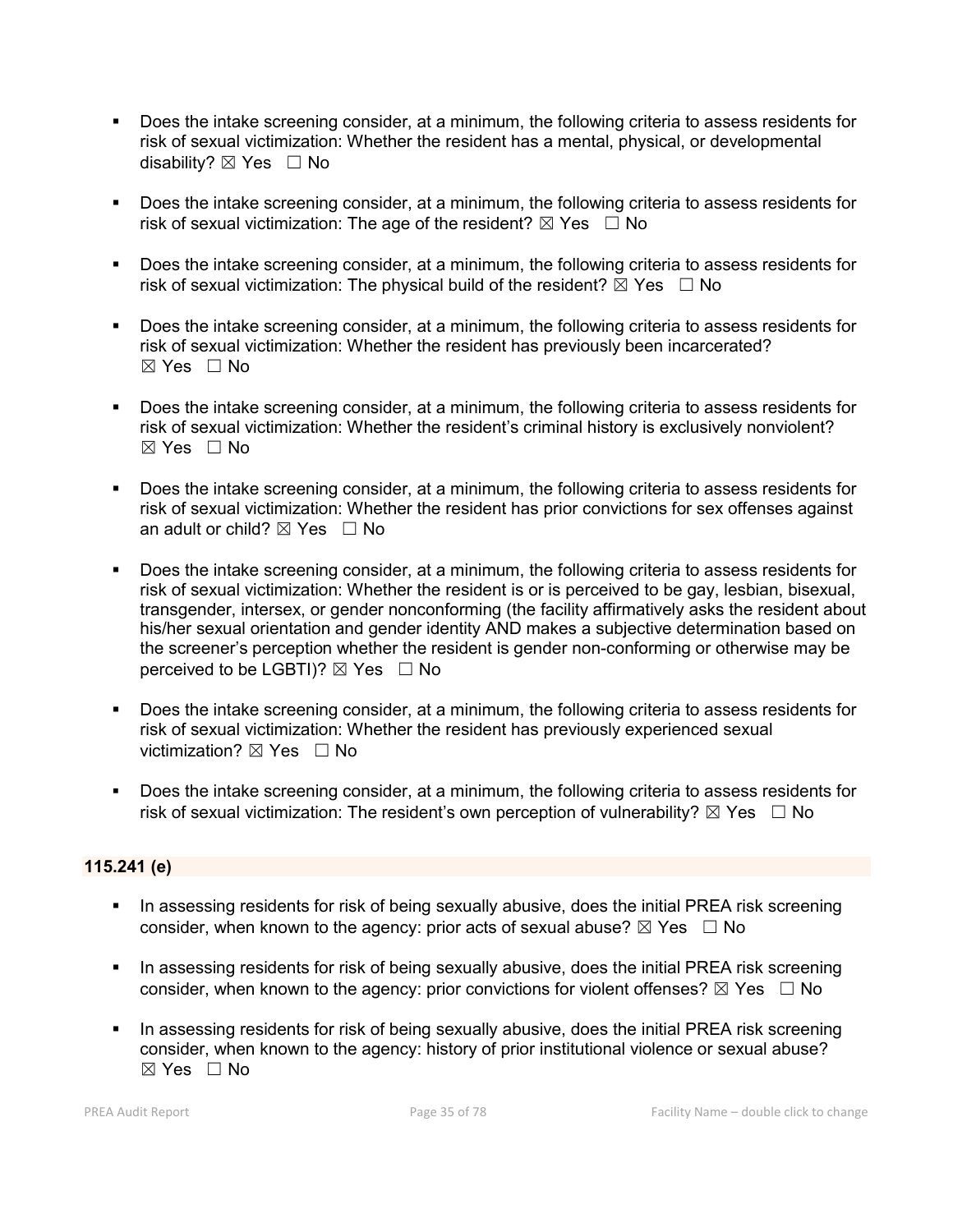### 115.241 (f)

 Within a set time period not more than 30 days from the resident's arrival at the facility, does the facility reassess the resident's risk of victimization or abusiveness based upon any additional, relevant information received by the facility since the intake screening?  $\boxtimes$  Yes  $\Box$  No

## 115.241 (g)

- Does the facility reassess a resident's risk level when warranted due to a: Referral? ☒ Yes ☐ No
- Does the facility reassess a resident's risk level when warranted due to a: Request?  $\boxtimes$  Yes  $\Box$  No
- Does the facility reassess a resident's risk level when warranted due to a: Incident of sexual abuse? ☒ Yes ☐ No
- Does the facility reassess a resident's risk level when warranted due to a: Receipt of additional information that bears on the resident's risk of sexual victimization or abusiveness?  $\boxtimes$  Yes  $\Box$  No

# 115.241 (h)

Is it the case that residents are not ever disciplined for refusing to answer, or for not disclosing complete information in response to, questions asked pursuant to paragraphs (d)(1), (d)(7), (d)(8), or (d)(9) of this section?  $\boxtimes$  Yes  $\Box$  No

## 115.241 (i)

 Has the agency implemented appropriate controls on the dissemination within the facility of responses to questions asked pursuant to this standard in order to ensure that sensitive information is not exploited to the resident's detriment by staff or other residents?  $\Box$  Yes  $\Box$  No

### Auditor Overall Compliance Determination

- ☐ Exceeds Standard (*Substantially exceeds requirement of standards*)
- ☒ Meets Standard (*Substantial compliance; complies in all material ways with the standard for the relevant review period*)
- ☐ Does Not Meet Standard (*Requires Corrective Action*)

### Instructions for Overall Compliance Determination Narrative

*The narrative below must include a comprehensive discussion of all the evidence relied upon in making the compliance or non-compliance determination, the auditor's analysis and reasoning, and the auditor's conclusions. This discussion must also include corrective action recommendations where the facility does*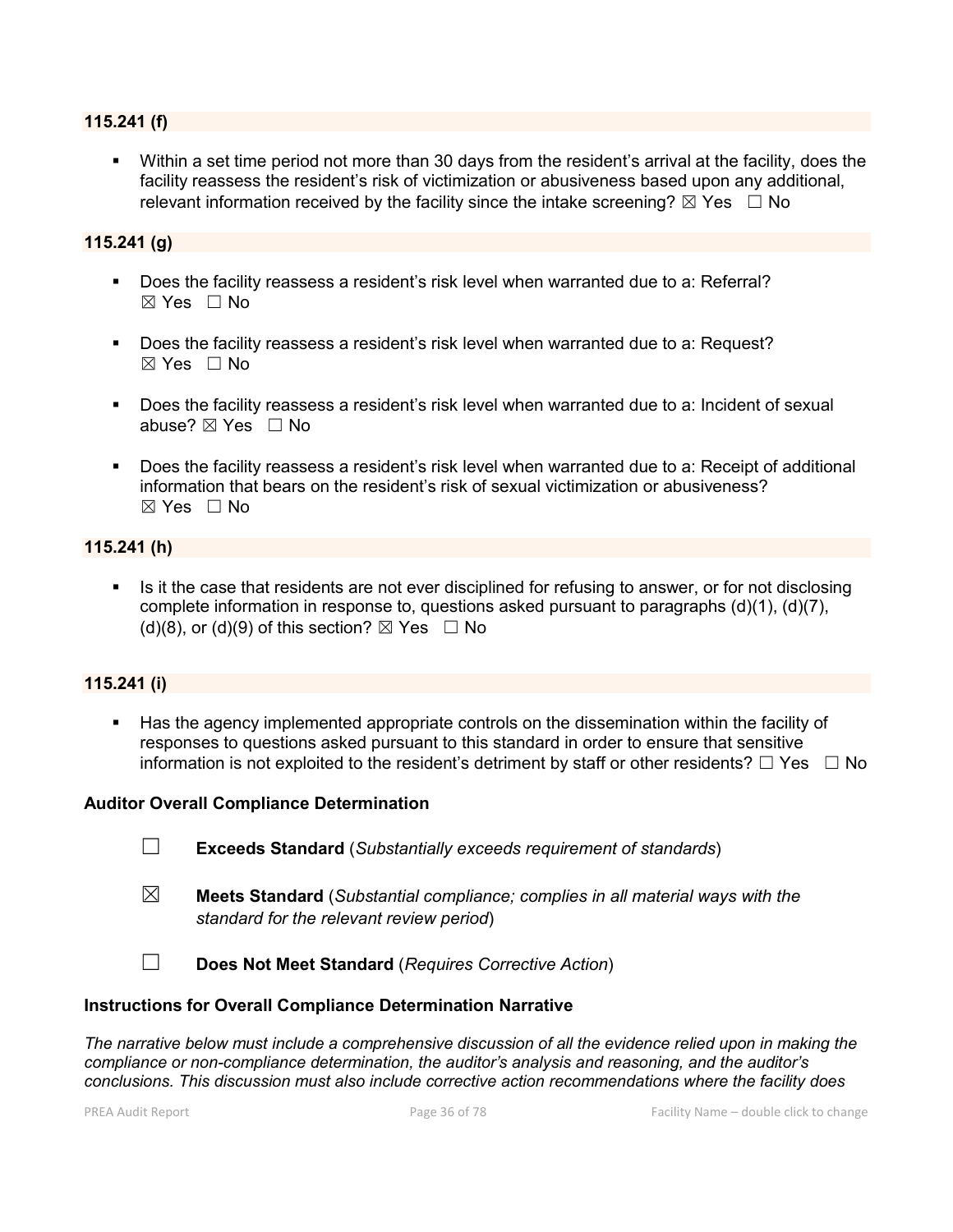#### *not meet the standard. These recommendations must be included in the Final Report, accompanied by information on specific corrective actions taken by the facility.*

All clients are screened within 72 hours from intake to assess their risk of vulnerability or abusiveness. The screening tool used includes all required criteria per the standard to accurately assess the client's risk. The screening is completed by the intake coordinator a rescreen is completed by the case manager before the client reaches 30 days in the facility. The intake coordinator and case managers have been trained on how to complete the assessment appropriately. Per policy, a client cannot be disciplined for refusing to answers assessment questions.

Interviews with clients confirmed that they received an assessment at intake and a rescreening at a later date.

Interviews with staff confirmed they understood how to use the screening tool and kept all information confidential. The agency provides case managers with specific PREA training related to their responsibilities as a case manager which includes how to accurately complete an initial assessment and rescreen.

Review: Policy and procedure PREA initial risk assessment PREA rescreen risk assessment Interview with Intake Coordinator Interview with case manger Interview with random clients

# Standard 115.242: Use of screening information

# All Yes/No Questions Must Be Answered by the Auditor to Complete the Report

# 115.242 (a)

- Does the agency use information from the risk screening required by  $\S$  115.241, with the goal of keeping separate those residents at high risk of being sexually victimized from those at high risk of being sexually abusive, to inform: Housing Assignments?  $\boxtimes$  Yes  $\Box$  No
- Does the agency use information from the risk screening required by  $\S$  115.241, with the goal of keeping separate those residents at high risk of being sexually victimized from those at high risk of being sexually abusive, to inform: Bed assignments?  $\boxtimes$  Yes  $\Box$  No
- Does the agency use information from the risk screening required by  $\S$  115.241, with the goal of keeping separate those residents at high risk of being sexually victimized from those at high risk of being sexually abusive, to inform: Work Assignments?  $\boxtimes$  Yes  $\Box$  No
- Does the agency use information from the risk screening required by § 115.241, with the goal of keeping separate those residents at high risk of being sexually victimized from those at high risk of being sexually abusive, to inform: Education Assignments?  $\boxtimes$  Yes  $\Box$  No
- Does the agency use information from the risk screening required by § 115.241, with the goal of keeping separate those residents at high risk of being sexually victimized from those at high risk of being sexually abusive, to inform: Program Assignments?  $\boxtimes$  Yes  $\Box$  No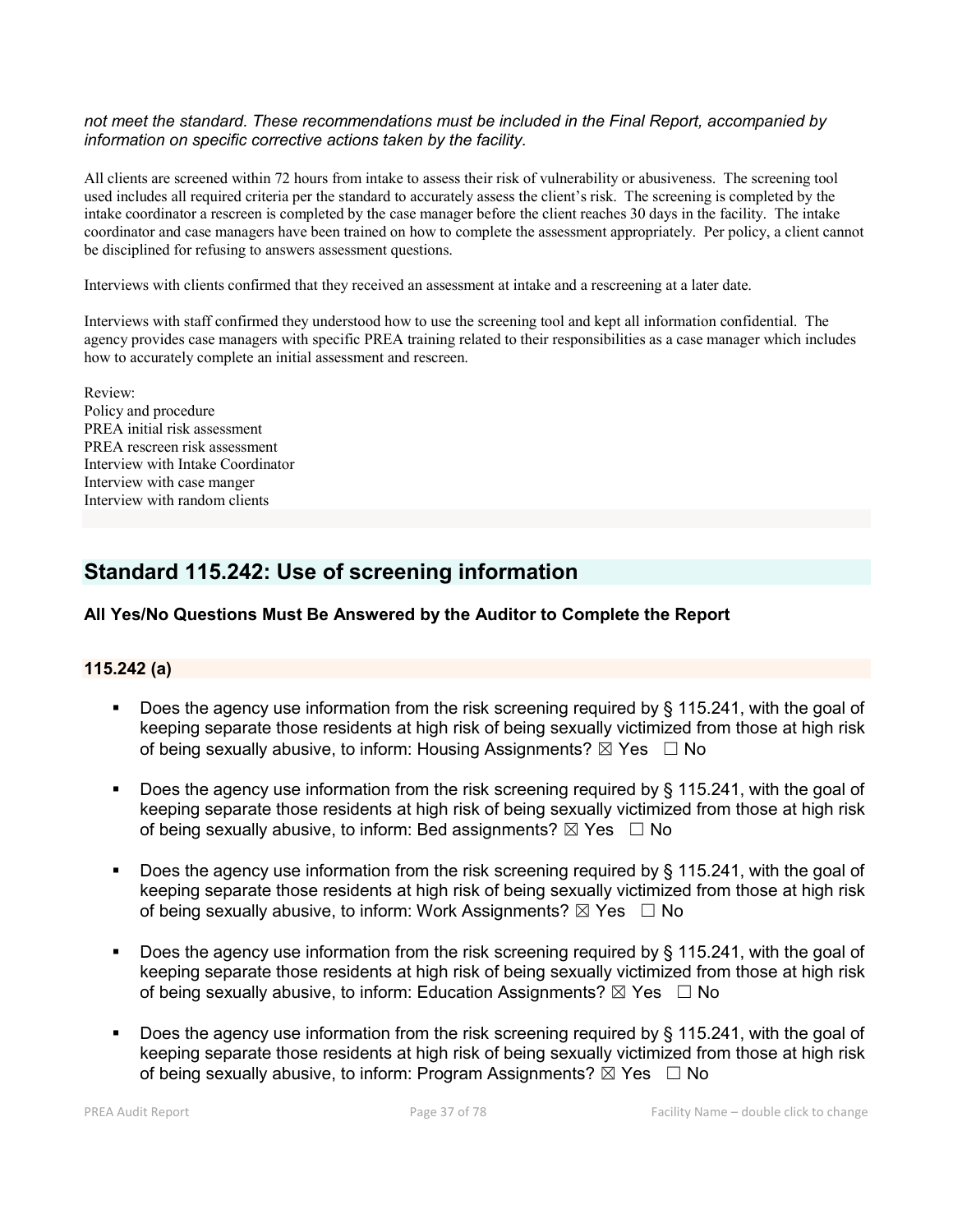# 115.242 (b)

 Does the agency make individualized determinations about how to ensure the safety of each resident? ⊠ Yes □ No

# 115.242 (c)

- When deciding whether to assign a transgender or intersex resident to a facility for male or female residents, does the agency consider on a case-by-case basis whether a placement would ensure the resident's health and safety, and whether a placement would present management or security problems (NOTE: if an agency by policy or practice assigns residents to a male or female facility on the basis of anatomy alone, that agency is not in compliance with this standard)?  $\boxtimes$  Yes  $\Box$  No
- When making housing or other program assignments for transgender or intersex residents, does the agency consider on a case-by-case basis whether a placement would ensure the resident's health and safety, and whether a placement would present management or security problems? ⊠ Yes □ No

### 115.242 (d)

 Are each transgender or intersex resident's own views with respect to his or her own safety given serious consideration when making facility and housing placement decisions and programming assignments?  $\boxtimes$  Yes  $\Box$  No

# 115.242 (e)

 Are transgender and intersex residents given the opportunity to shower separately from other residents? ⊠ Yes □ No

# 115.242 (f)

- Unless placement is in a dedicated facility, unit, or wing established in connection with a consent decree, legal settlement, or legal judgment for the purpose of protecting lesbian, gay, bisexual, transgender, or intersex residents, does the agency always refrain from placing: lesbian, gay, and bisexual residents in dedicated facilities, units, or wings solely on the basis of such identification or status?  $\boxtimes$  Yes  $\Box$  No
- Unless placement is in a dedicated facility, unit, or wing established in connection with a consent decree, legal settlement, or legal judgment for the purpose of protecting lesbian, gay, bisexual, transgender, or intersex residents, does the agency always refrain from placing: transgender residents in dedicated facilities, units, or wings solely on the basis of such identification or status?  $\boxtimes$  Yes  $\Box$  No
- Unless placement is in a dedicated facility, unit, or wing established in connection with a consent decree, legal settlement, or legal judgment for the purpose of protecting lesbian, gay, bisexual, transgender, or intersex residents, does the agency always refrain from placing: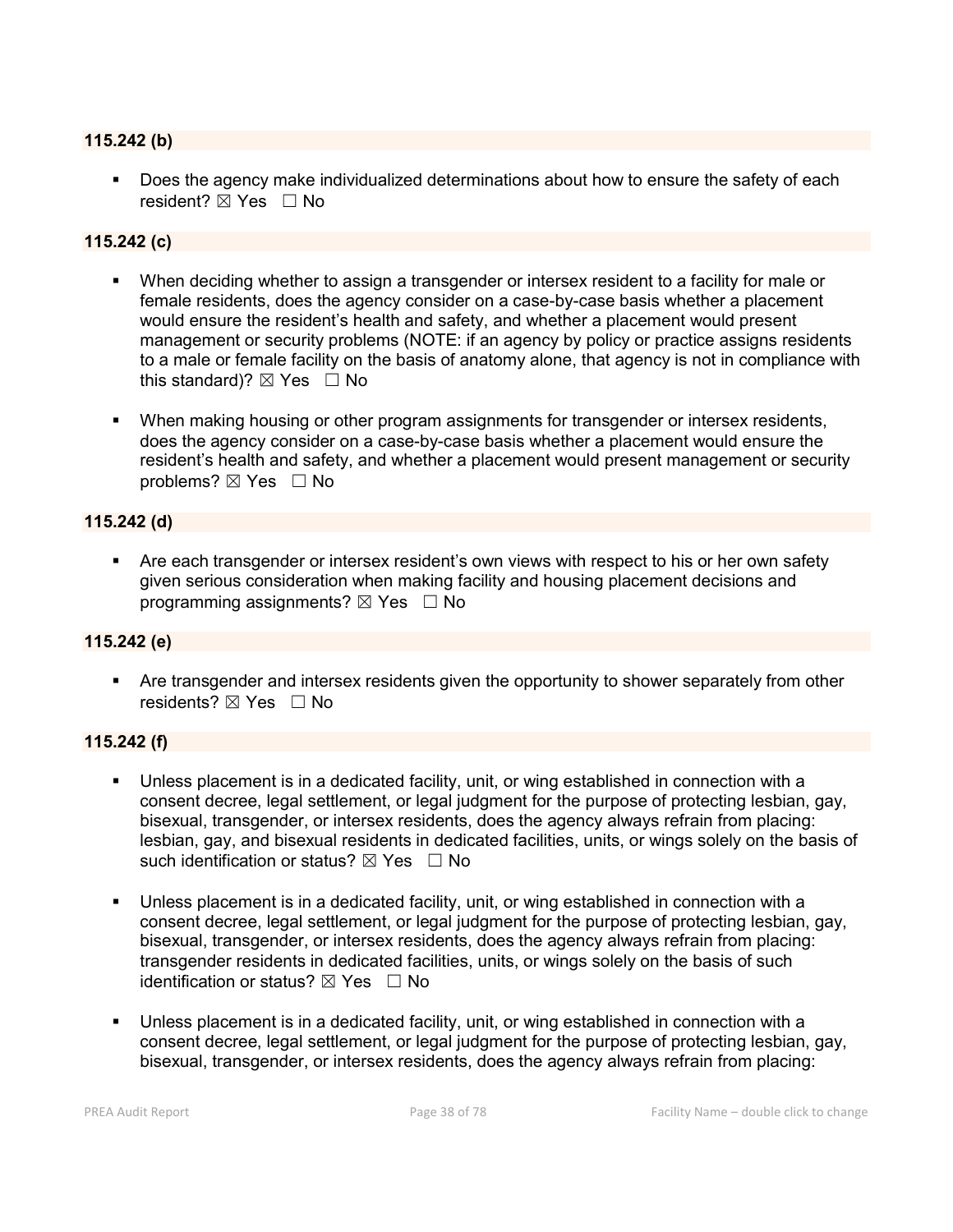intersex residents in dedicated facilities, units, or wings solely on the basis of such identification or status? ⊠ Yes □ No

### Auditor Overall Compliance Determination

- ☐ Exceeds Standard (*Substantially exceeds requirement of standards*)
- ☒ Meets Standard (*Substantial compliance; complies in all material ways with the standard for the relevant review period*)
- ☐ Does Not Meet Standard (*Requires Corrective Action*)

#### Instructions for Overall Compliance Determination Narrative

*The narrative below must include a comprehensive discussion of all the evidence relied upon in making the compliance or non-compliance determination, the auditor's analysis and reasoning, and the auditor's conclusions. This discussion must also include corrective action recommendations where the facility does not meet the standard. These recommendations must be included in the Final Report, accompanied by information on specific corrective actions taken by the facility.*

All clients who receive a classification as vulnerable based on their PREA screening assessment will be housed in a bed/room that provides the maximum safety. Staff would be aware of their status and ensure the safety and security of the client without knowing details of the assessment.

Besides housing, the information obtained in the assessment may be included in the client's individual case plan. The client and the case manager would create goals to work on while in treatment or the case manager may make community referrals for treatment.

The facility has developed an appropriate plan to house transgender/intersex clients safely depending upon the stage of the transition. Should the client be at a stage that would limit the ability of the facility to provide for the safety, security, and manageability of the client; the client would be referred to another facility that would be more capable of housing the client appropriately. The case manager would discuss with a transgender/intersex client all available safety options and allow their views of their own safety to aid in determining housing and treatment options. Clients would be able to receive the same treatment benefits while being house in a manner that allows for safe housing, work, and program assignments.

During the interview, the Director was able to clearly discuss the facility's plan to keep potential victims away from potential abusers during work, education, or program assignments. At this time, the facility does not have a client that has identified as transgender or intersex.

Review: PREA assessment Interview with Case Manger Interview with Director Interview with PREA Coordinator Interview with RA staff

# REPORTING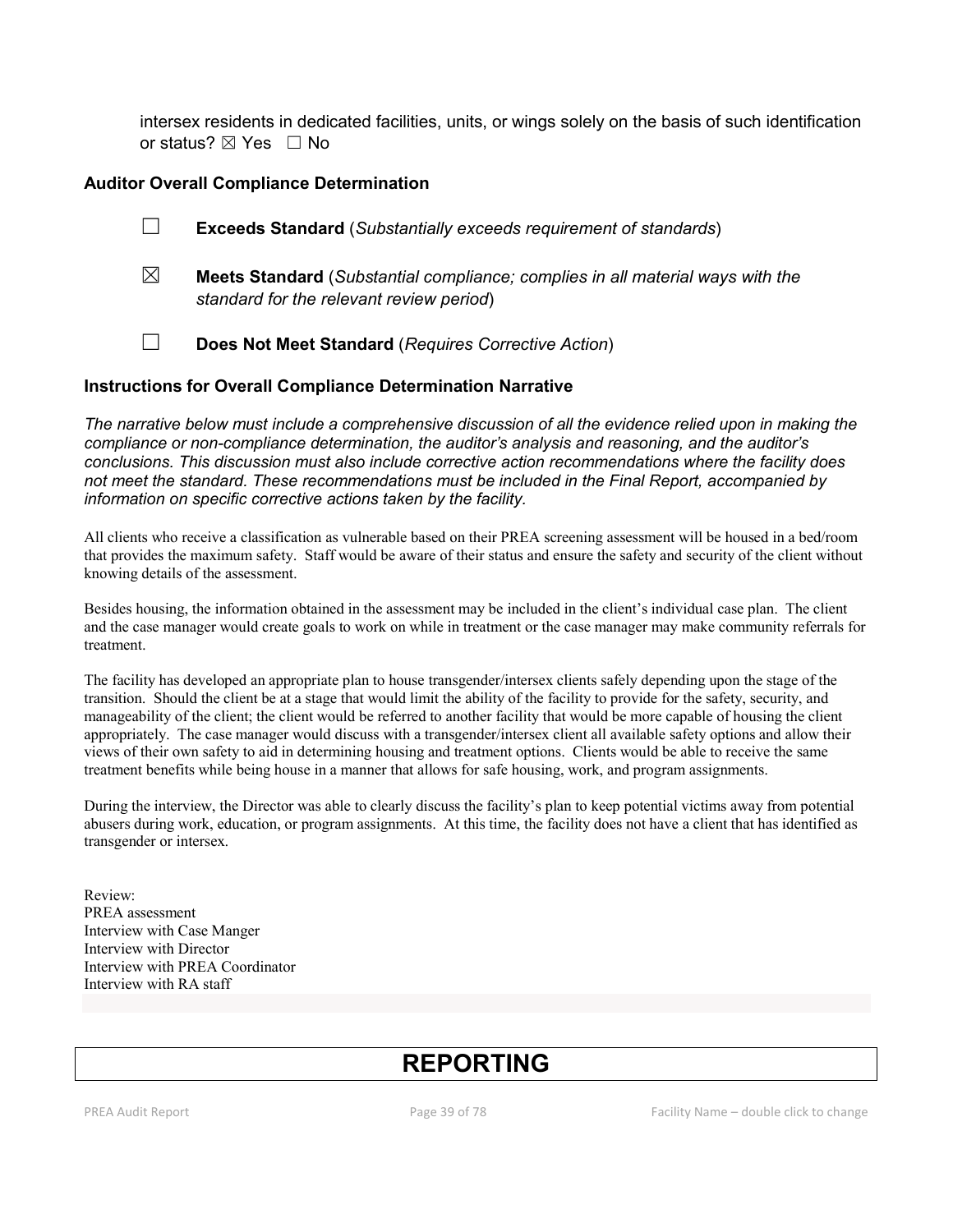# Standard 115.251: Resident reporting

# All Yes/No Questions Must Be Answered by the Auditor to Complete the Report

# 115.251 (a)

- **Does the agency provide multiple internal ways for residents to privately report: Sexual abuse** and sexual harassment?  $\boxtimes$  Yes  $\Box$  No
- Does the agency provide multiple internal ways for residents to privately report: Retaliation by other residents or staff for reporting sexual abuse and sexual harassment?  $\boxtimes$  Yes  $\Box$  No
- Does the agency provide multiple internal ways for residents to privately report: Staff neglect or violation of responsibilities that may have contributed to such incidents?  $\boxtimes$  Yes  $\Box$  No

#### 115.251 (b)

- **Does the agency also provide at least one way for residents to report sexual abuse or sexual** harassment to a public or private entity or office that is not part of the agency?  $\boxtimes$  Yes  $\Box$  No
- Is that private entity or office able to receive and immediately forward resident reports of sexual abuse and sexual harassment to agency officials?  $\boxtimes$  Yes  $\Box$  No
- Does that private entity or office allow the resident to remain anonymous upon request?  $\boxtimes$  Yes  $\Box$  No

# 115.251 (c)

- Do staff members accept reports of sexual abuse and sexual harassment made verbally, in writing, anonymously, and from third parties?  $\boxtimes$  Yes  $\Box$  No
- Do staff members promptly document any verbal reports of sexual abuse and sexual harassment? **⊠** Yes □ No

# 115.251 (d)

Does the agency provide a method for staff to privately report sexual abuse and sexual harassment of residents? □ Yes □ No

# Auditor Overall Compliance Determination

- ☐ Exceeds Standard (*Substantially exceeds requirement of standards*)
- 
- ☒ Meets Standard (*Substantial compliance; complies in all material ways with the standard for the relevant review period*)



☐ Does Not Meet Standard (*Requires Corrective Action*)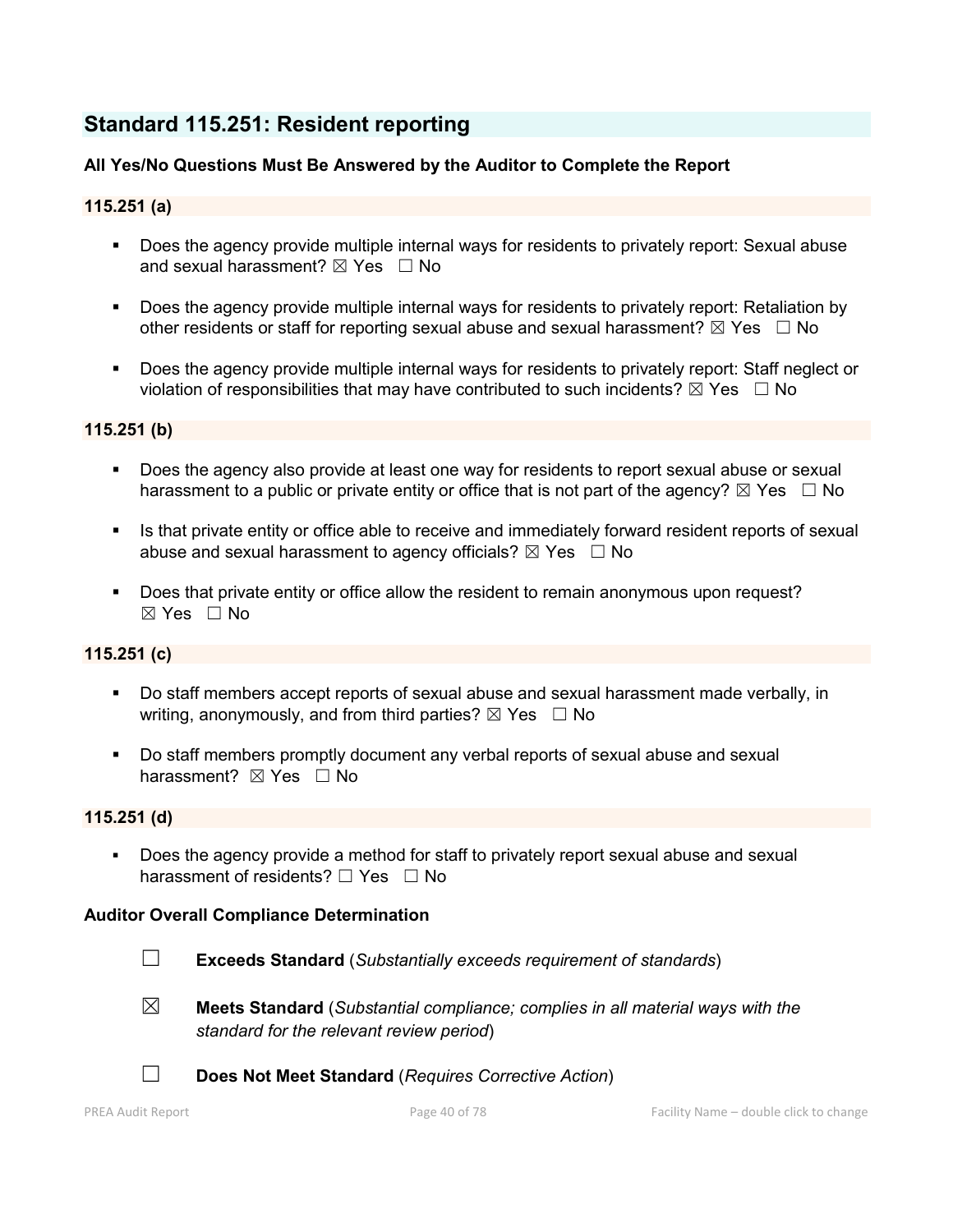# Instructions for Overall Compliance Determination Narrative

*The narrative below must include a comprehensive discussion of all the evidence relied upon in making the compliance or non-compliance determination, the auditor's analysis and reasoning, and the auditor's conclusions. This discussion must also include corrective action recommendations where the facility does not meet the standard. These recommendations must be included in the Final Report, accompanied by information on specific corrective actions taken by the facility.*

The clients at CTCC have multiple ways of reporting sexual abuse or sexual harassment. Posters throughout the facility indicate how clients can report to staff as well as how to report to an outside agency. Interviews with the clients indicate that they are aware of all means of reporting and that they could report anonymously. They received the information at intake, during orientation training, and in case manager meetings.

The facility allows for free calls to the reporting entities. Residents are allowed to have cell phones in the facility, which they can use to make a report.

All residents received information at intake and in their handbooks regarding PREA reporting. Staff received information on how to privately report during staff training.

Review: PREA postings PREA brochure Client PREA education curriculum Facility tour Interview with random clients Interview with random staff Interview with PREA Coordinator Investigation reports

# Standard 115.252: Exhaustion of administrative remedies

# All Yes/No Questions Must Be Answered by the Auditor to Complete the Report

# 115.252 (a)

 Is the agency exempt from this standard? NOTE: The agency is exempt ONLY if it does not have administrative procedures to address resident grievances regarding sexual abuse. This does not mean the agency is exempt simply because a resident does not have to or is not ordinarily expected to submit a grievance to report sexual abuse. This means that as a matter of explicit policy, the agency does not have an administrative remedies process to address sexual abuse. □ Yes □ No ⊠ NA

# 115.252 (b)

 Does the agency permit residents to submit a grievance regarding an allegation of sexual abuse without any type of time limits? (The agency may apply otherwise-applicable time limits to any portion of a grievance that does not allege an incident of sexual abuse.) (N/A if agency is exempt from this standard.)  $\Box$  Yes  $\Box$  No  $\boxtimes$  NA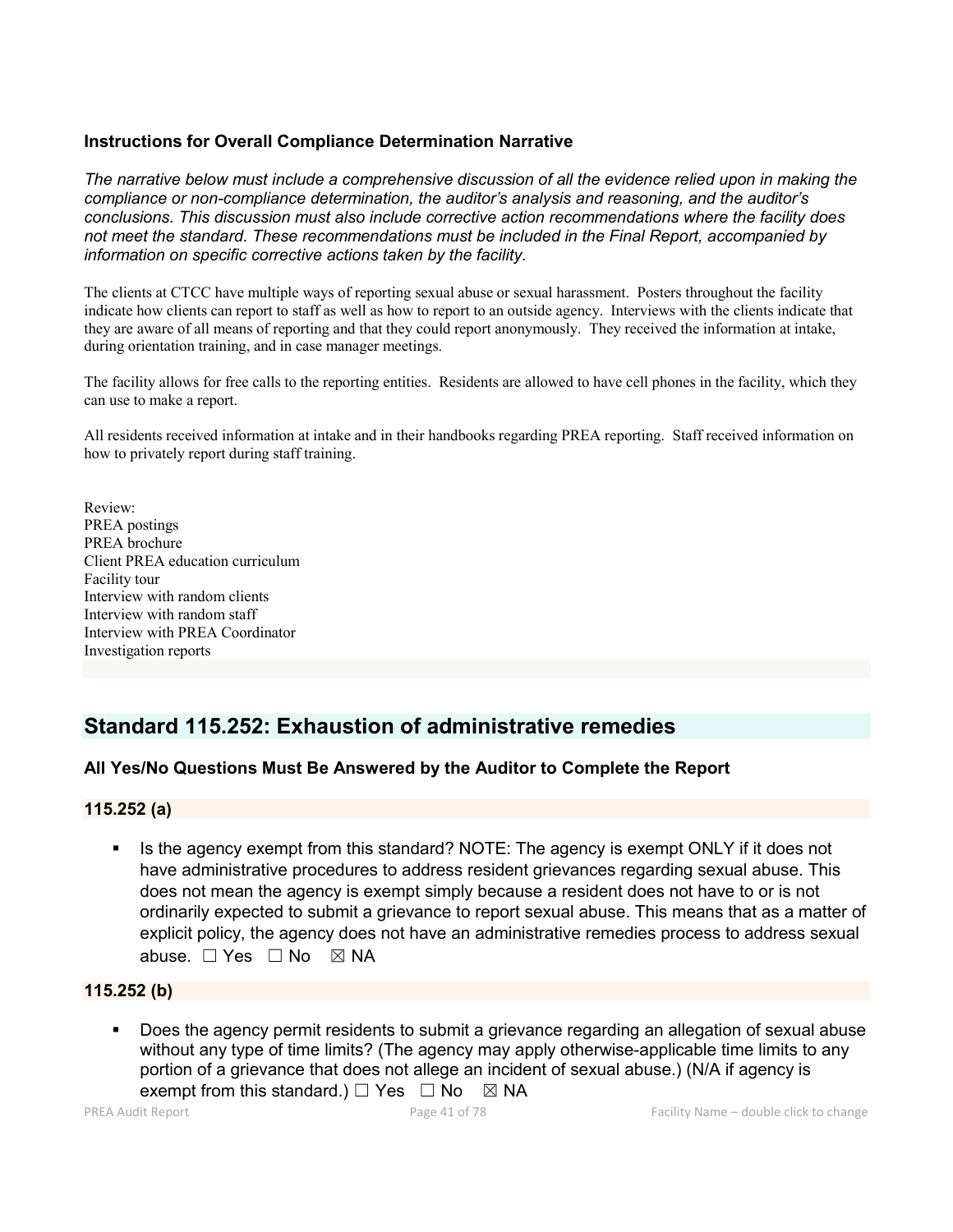Does the agency always refrain from requiring a resident to use any informal grievance process, or to otherwise attempt to resolve with staff, an alleged incident of sexual abuse? (N/A if agency is exempt from this standard.)  $\Box$  Yes  $\Box$  No  $\boxtimes$  NA

# 115.252 (c)

- Does the agency ensure that: A resident who alleges sexual abuse may submit a grievance without submitting it to a staff member who is the subject of the complaint? (N/A if agency is exempt from this standard.)  $\Box$  Yes  $\Box$  No  $\boxtimes$  NA
- Does the agency ensure that: Such grievance is not referred to a staff member who is the subject of the complaint? (N/A if agency is exempt from this standard.)  $\Box$  Yes  $\Box$  No  $\boxtimes$  NA

#### 115.252 (d)

- Does the agency issue a final agency decision on the merits of any portion of a grievance alleging sexual abuse within 90 days of the initial filing of the grievance? (Computation of the 90-day time period does not include time consumed by residents in preparing any administrative appeal.) (N/A if agency is exempt from this standard.)  $\Box$  Yes  $\Box$  No  $\boxtimes$  NA
- If the agency determines that the 90-day timeframe is insufficient to make an appropriate decision and claims an extension of time [the maximum allowable extension of time to respond is 70 days per 115.252(d)(3)] , does the agency notify the resident in writing of any such extension and provide a date by which a decision will be made? (N/A if agency is exempt from this standard.)  $\Box$  Yes  $\Box$  No  $\boxtimes$  NA
- At any level of the administrative process, including the final level, if the resident does not receive a response within the time allotted for reply, including any properly noticed extension, may a resident consider the absence of a response to be a denial at that level? (N/A if agency is exempt from this standard.)  $\Box$  Yes  $\Box$  No  $\boxtimes$  NA

# 115.252 (e)

- Are third parties, including fellow residents, staff members, family members, attorneys, and outside advocates, permitted to assist residents in filing requests for administrative remedies relating to allegations of sexual abuse? (N/A if agency is exempt from this standard.) ☐ Yes ☐ No ☒ NA
- Are those third parties also permitted to file such requests on behalf of residents? (If a thirdparty files such a request on behalf of a resident, the facility may require as a condition of processing the request that the alleged victim agree to have the request filed on his or her behalf, and may also require the alleged victim to personally pursue any subsequent steps in the administrative remedy process.) (N/A if agency is exempt from this standard.)  $\Box$  Yes  $\Box$  No  $\boxtimes$  NA
- If the resident declines to have the request processed on his or her behalf, does the agency document the resident's decision? (N/A if agency is exempt from this standard.)

 $\Box$  Yes  $\Box$  No  $\boxtimes$  NA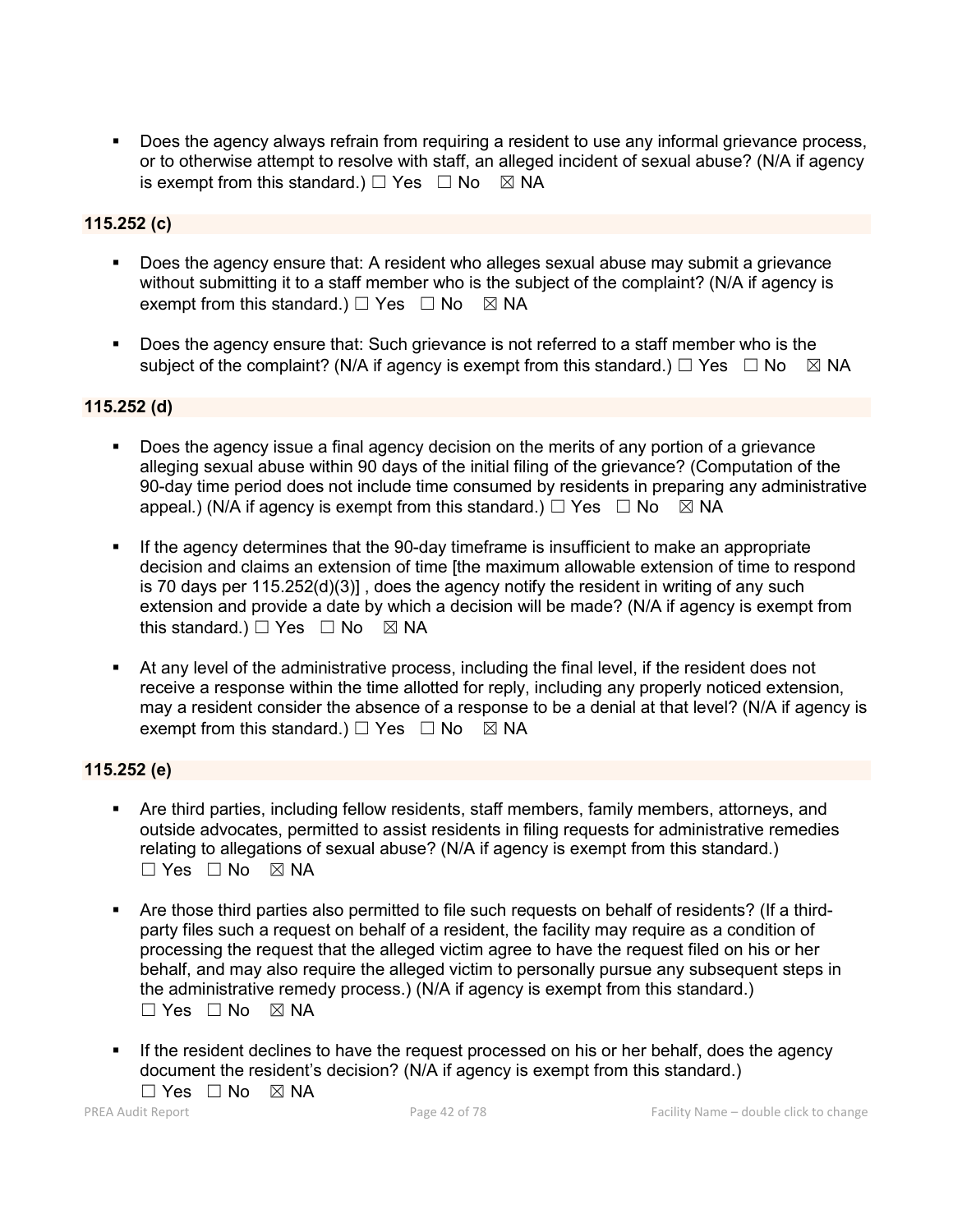# 115.252 (f)

- Has the agency established procedures for the filing of an emergency grievance alleging that a resident is subject to a substantial risk of imminent sexual abuse? (N/A if agency is exempt from this standard.)  $\Box$  Yes  $\Box$  No  $\boxtimes$  NA
- After receiving an emergency grievance alleging a resident is subject to a substantial risk of imminent sexual abuse, does the agency immediately forward the grievance (or any portion thereof that alleges the substantial risk of imminent sexual abuse) to a level of review at which immediate corrective action may be taken? (N/A if agency is exempt from this standard.).  $\Box$  Yes  $\Box$  No  $\boxtimes$  NA
- After receiving an emergency grievance described above, does the agency provide an initial response within 48 hours? (N/A if agency is exempt from this standard.)  $\Box$  Yes  $\Box$  No  $\boxtimes$  NA
- After receiving an emergency grievance described above, does the agency issue a final agency decision within 5 calendar days? (N/A if agency is exempt from this standard.)  $\Box$  Yes  $\Box$  No  $\boxtimes$  NA
- Does the initial response and final agency decision document the agency's determination whether the resident is in substantial risk of imminent sexual abuse? (N/A if agency is exempt from this standard.)  $\Box$  Yes  $\Box$  No  $\boxtimes$  NA
- **Does the initial response document the agency's action(s) taken in response to the emergency** grievance? (N/A if agency is exempt from this standard.)  $\Box$  Yes  $\Box$  No  $\boxtimes$  NA
- Does the agency's final decision document the agency's action(s) taken in response to the emergency grievance? (N/A if agency is exempt from this standard.)  $\Box$  Yes  $\Box$  No  $\Box$  NA

# 115.252 (g)

 If the agency disciplines a resident for filing a grievance related to alleged sexual abuse, does it do so ONLY where the agency demonstrates that the resident filed the grievance in bad faith? (N/A if agency is exempt from this standard.)  $\Box$  Yes  $\Box$  No  $\Box$  NA

#### Auditor Overall Compliance Determination

☐ Exceeds Standard (*Substantially exceeds requirement of standards*)

☐ Meets Standard (*Substantial compliance; complies in all material ways with the standard for the relevant review period*)

☐ Does Not Meet Standard (*Requires Corrective Action*)

# Instructions for Overall Compliance Determination Narrative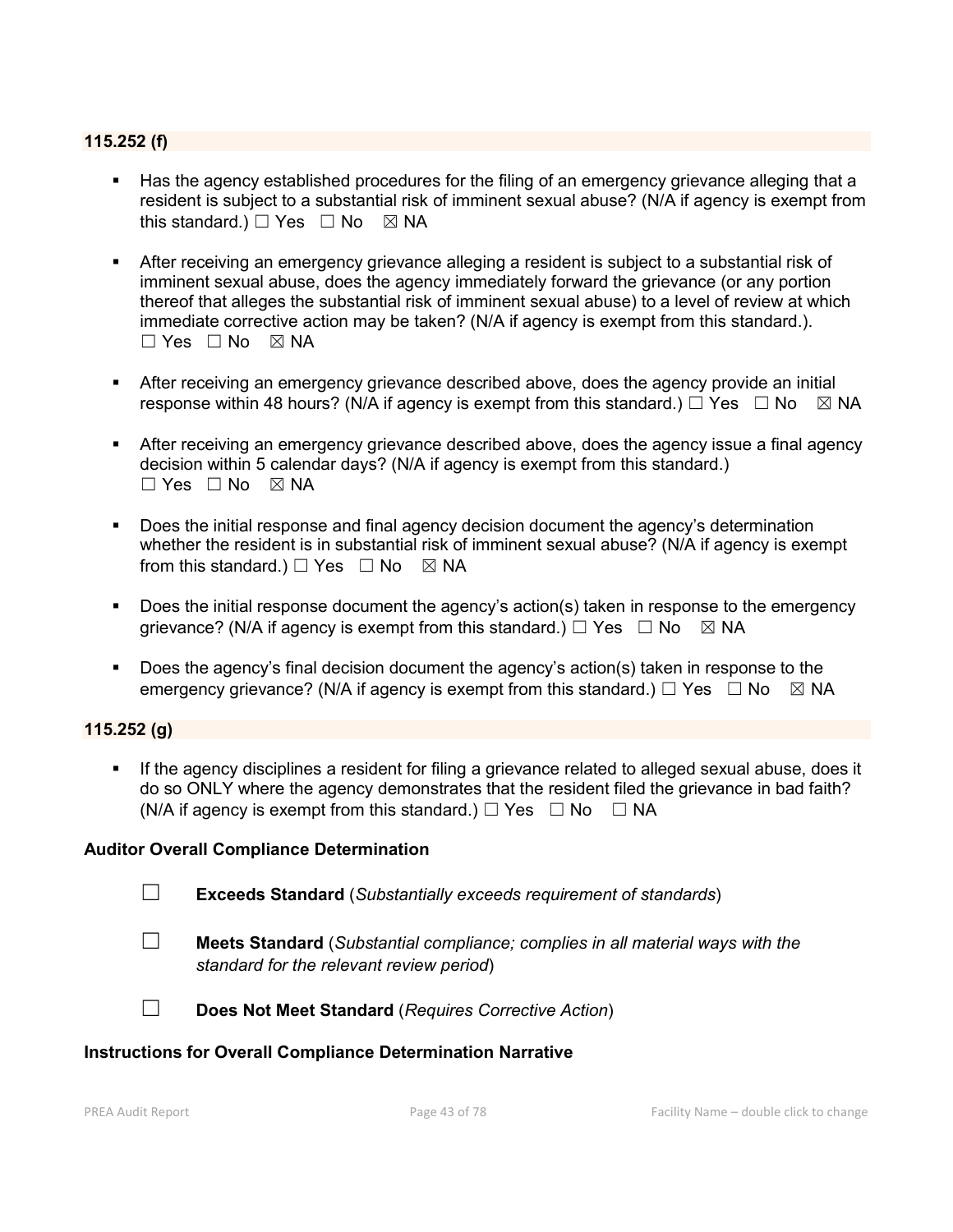*The narrative below must include a comprehensive discussion of all the evidence relied upon in making the compliance or non-compliance determination, the auditor's analysis and reasoning, and the auditor's conclusions. This discussion must also include corrective action recommendations where the facility does not meet the standard. These recommendations must be included in the Final Report, accompanied by information on specific corrective actions taken by the facility.*

N/A: The PREA Coordinator states that the agency does not use its grievance system to investigate PREA allegations. Any resident who uses a grievance form to report an allegation will have the form removed from the grievance process and it will be handled like any other reporting method. The organizations grievance policy does not include administrative remedies for sexual abuse or sexual harassment allegations. The organization has a separate policy and practice for addressing sexual abuse and sexual harassment allegations.

# Standard 115.253: Resident access to outside confidential support services

# All Yes/No Questions Must Be Answered by the Auditor to Complete the Report

# 115.253 (a)

- Does the facility provide residents with access to outside victim advocates for emotional support services related to sexual abuse by giving residents mailing addresses and telephone numbers, including toll-free hotline numbers where available, of local, State, or national victim advocacy or rape crisis organizations?  $\boxtimes$  Yes  $\Box$  No
- **Does the facility enable reasonable communication between residents and these organizations** and agencies, in as confidential a manner as possible?  $\boxtimes$  Yes  $\Box$  No

# 115.253 (b)

Does the facility inform residents, prior to giving them access, of the extent to which such communications will be monitored and the extent to which reports of abuse will be forwarded to authorities in accordance with mandatory reporting laws?  $\boxtimes$  Yes  $\Box$  No

# 115.253 (c)

- **Does the agency maintain or attempt to enter into memoranda of understanding or other** agreements with community service providers that are able to provide residents with confidential emotional support services related to sexual abuse?  $\boxtimes$  Yes  $\Box$  No
- Does the agency maintain copies of agreements or documentation showing attempts to enter into such agreements?  $\boxtimes$  Yes  $\Box$  No

# Auditor Overall Compliance Determination



☐ Exceeds Standard (*Substantially exceeds requirement of standards*)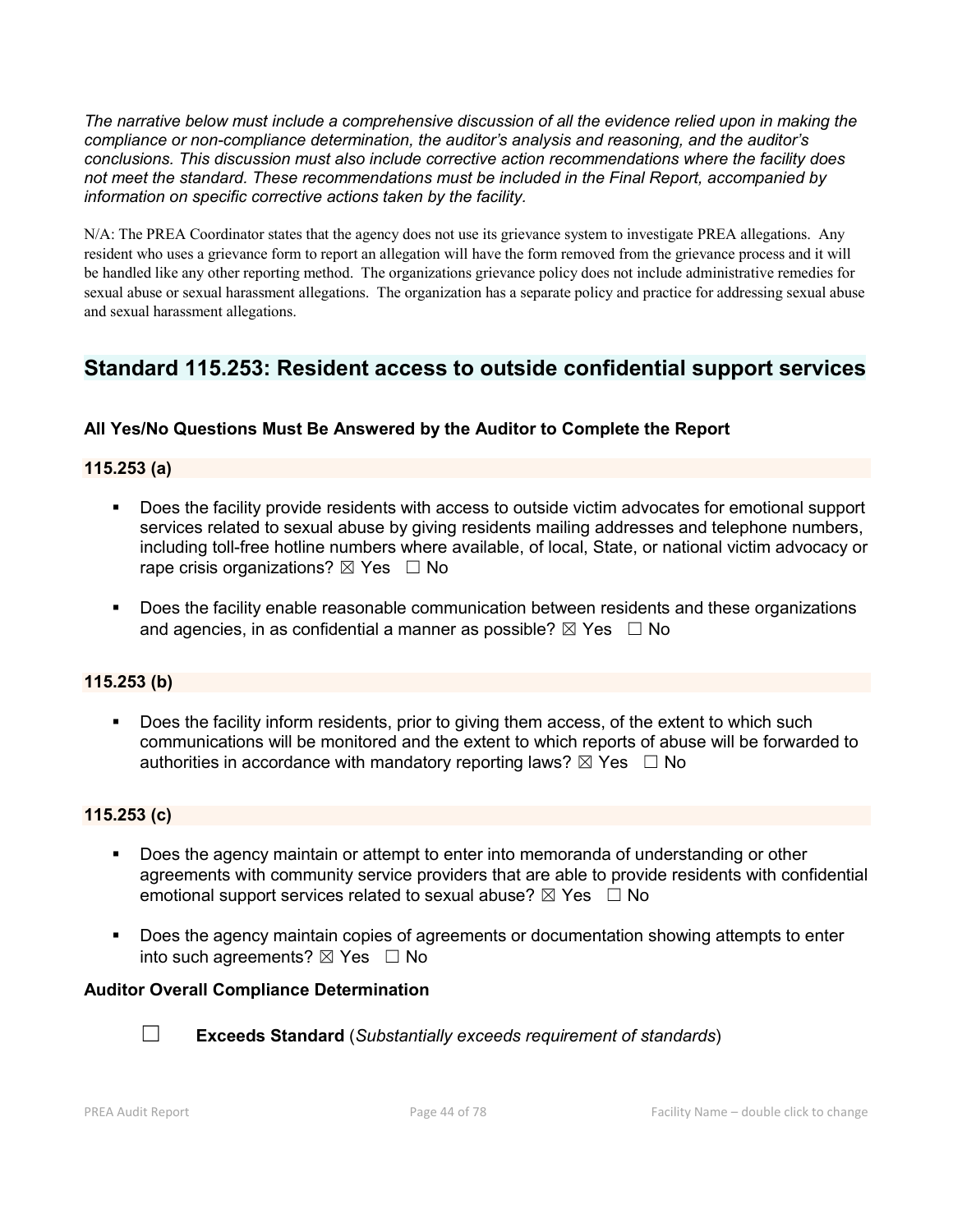☒ Meets Standard (*Substantial compliance; complies in all material ways with the standard for the relevant review period*)

☐ Does Not Meet Standard (*Requires Corrective Action*)

### Instructions for Overall Compliance Determination Narrative

*The narrative below must include a comprehensive discussion of all the evidence relied upon in making the compliance or non-compliance determination, the auditor's analysis and reasoning, and the auditor's conclusions. This discussion must also include corrective action recommendations where the facility does not meet the standard. These recommendations must be included in the Final Report, accompanied by information on specific corrective actions taken by the facility.*

The facility has a MOU with Red Cross Rape Crisis Center to provide emotional support and advocate services to any resident who is a victim of sexual abuse. The facility provides the phone number and address of this agency to residents as wells as train them during orientation of the limitations to confidentiality and mandatory reporting.

Interviewed residents verified that they received this information and that the information is available on posters located throughout the facility.

The auditor took note of the information on posters located throughout the facility and ensured that the posting contained all the accurate information. A review of the MOU was also completed.

The facility has not used these services during this audit cycle.

Review: Policy and procedure MOU with Red Cross Rape Crisis Center Interview with Emotional Support Staff Interview with PREA Coordinator

# Standard 115.254: Third-party reporting

# All Yes/No Questions Must Be Answered by the Auditor to Complete the Report

#### 115.254 (a)

- Has the agency established a method to receive third-party reports of sexual abuse and sexual harassment? **⊠** Yes □ No
- Has the agency distributed publicly information on how to report sexual abuse and sexual harassment on behalf of a resident?  $\boxtimes$  Yes  $\Box$  No

#### Auditor Overall Compliance Determination



☐ Exceeds Standard (*Substantially exceeds requirement of standards*)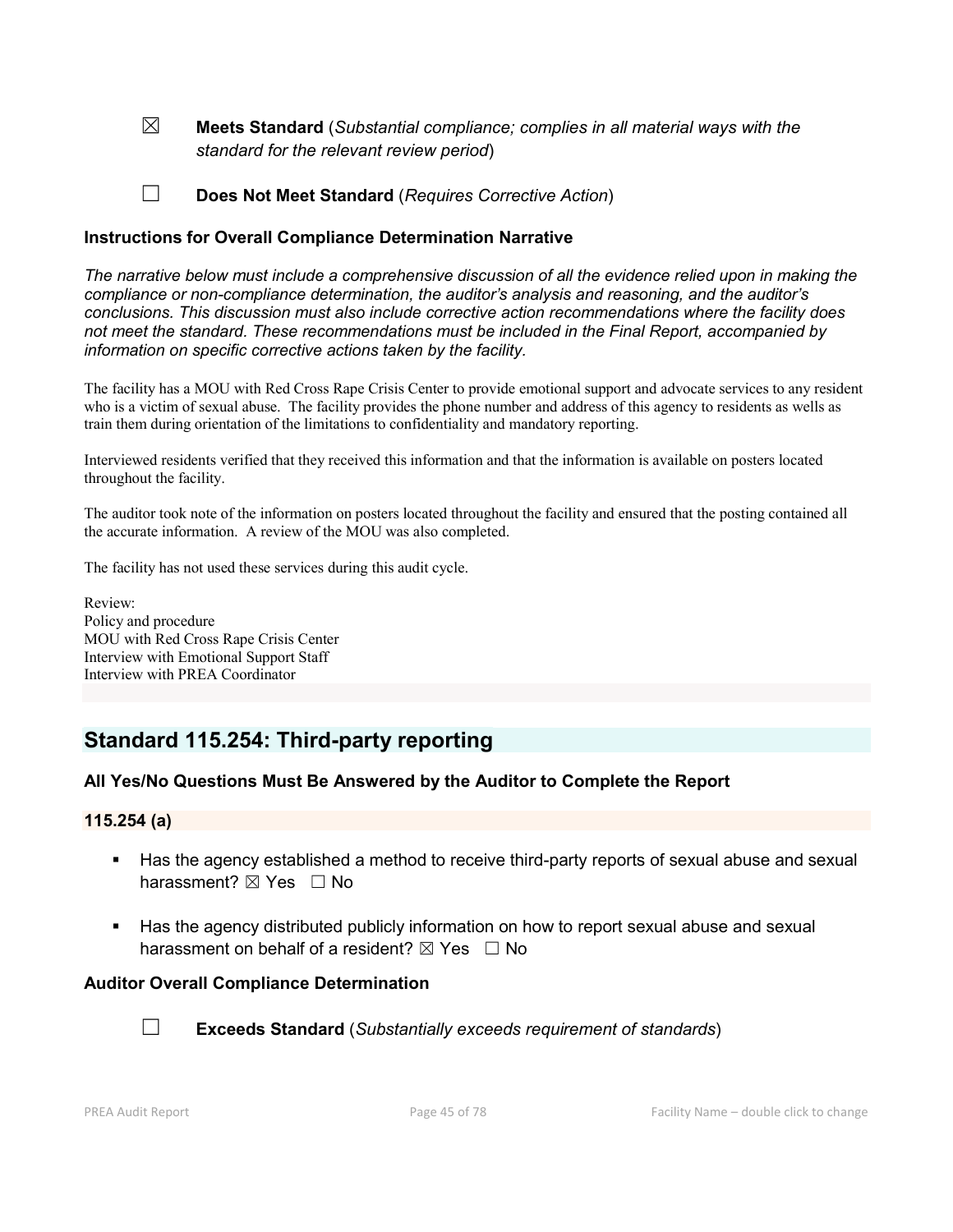☒ Meets Standard (*Substantial compliance; complies in all material ways with the standard for the relevant review period*)

☐ Does Not Meet Standard (*Requires Corrective Action*)

### Instructions for Overall Compliance Determination Narrative

*The narrative below must include a comprehensive discussion of all the evidence relied upon in making the compliance or non-compliance determination, the auditor's analysis and reasoning, and the auditor's conclusions. This discussion must also include corrective action recommendations where the facility does not meet the standard. These recommendations must be included in the Final Report, accompanied by information on specific corrective actions taken by the facility.*

The agency has postings on the ways that anyone can report sexual abuse or sexual harassment on behalf of a resident. Residents are also educated that they may make a third party report on behalf of another resident. The information on how to make a third party report is also posted on the Ohio Department of Rehabilitation and Corrections website.

One allegation this audit cycle was a third-party report.

Review: Policy and procedure ODRC website Facility tour PREA postings Investigation report

# OFFICIAL RESPONSE FOLLOWING A RESIDENT REPORT

# Standard 115.261: Staff and agency reporting duties

# All Yes/No Questions Must Be Answered by the Auditor to Complete the Report

#### 115.261 (a)

- Does the agency require all staff to report immediately and according to agency policy any knowledge, suspicion, or information regarding an incident of sexual abuse or sexual harassment that occurred in a facility, whether or not it is part of the agency?  $\boxtimes$  Yes  $\Box$  No
- Does the agency require all staff to report immediately and according to agency policy any knowledge, suspicion, or information regarding retaliation against residents or staff who reported an incident of sexual abuse or sexual harassment?  $\boxtimes$  Yes  $\Box$  No
- Does the agency require all staff to report immediately and according to agency policy any knowledge, suspicion, or information regarding any staff neglect or violation of responsibilities that may have contributed to an incident of sexual abuse or sexual harassment or retaliation?  $\boxtimes$  Yes  $\Box$  No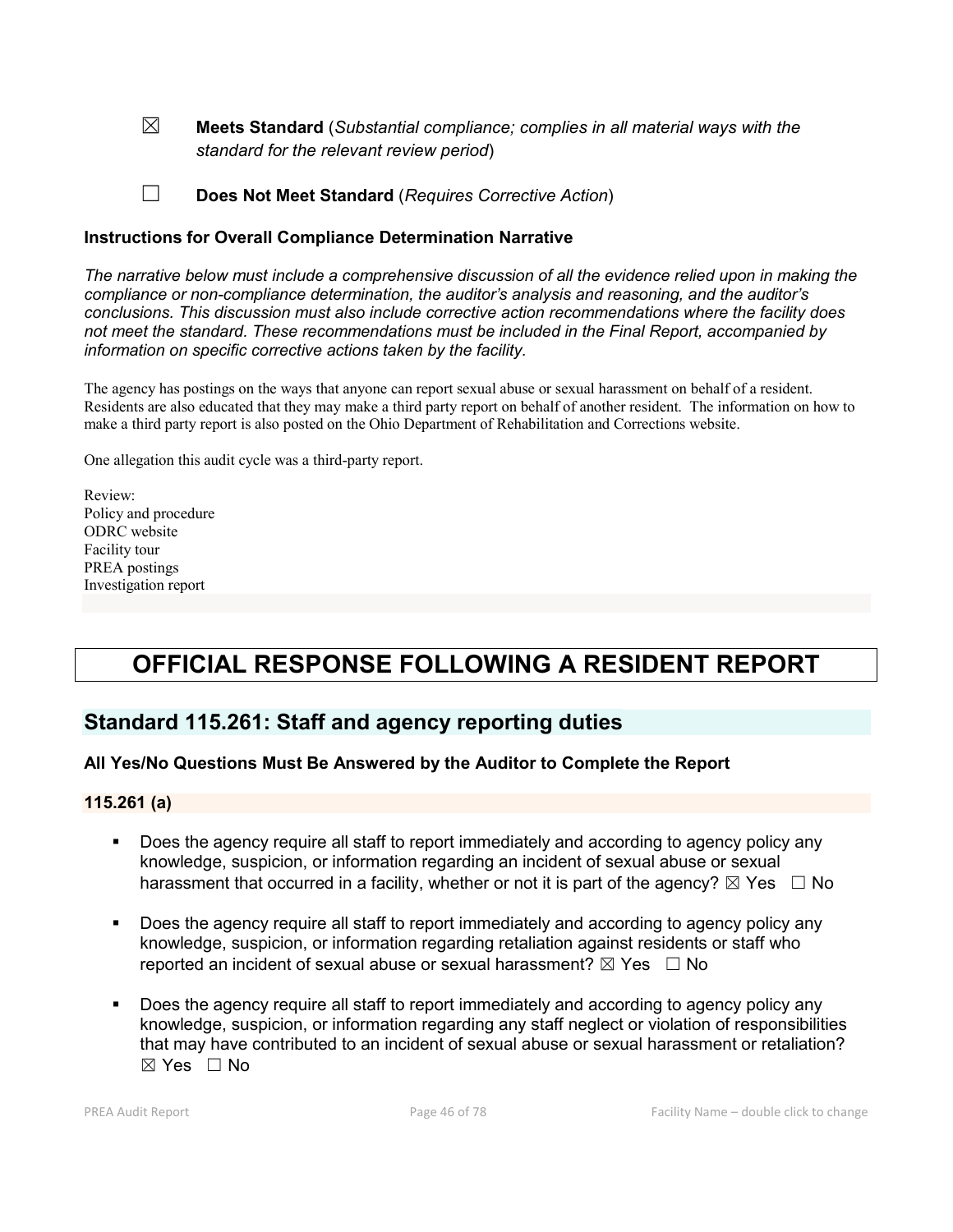#### 115.261 (b)

 Apart from reporting to designated supervisors or officials, do staff always refrain from revealing any information related to a sexual abuse report to anyone other than to the extent necessary, as specified in agency policy, to make treatment, investigation, and other security and management decisions?  $\boxtimes$  Yes  $\Box$  No

# 115.261 (c)

- Unless otherwise precluded by Federal, State, or local law, are medical and mental health practitioners required to report sexual abuse pursuant to paragraph (a) of this section?  $\boxtimes$  Yes  $\Box$  No
- Are medical and mental health practitioners required to inform residents of the practitioner's duty to report, and the limitations of confidentiality, at the initiation of services?  $\boxtimes$  Yes  $\Box$  No

#### 115.261 (d)

 If the alleged victim is under the age of 18 or considered a vulnerable adult under a State or local vulnerable persons statute, does the agency report the allegation to the designated State or local services agency under applicable mandatory reporting laws?  $\boxtimes$  Yes  $\Box$  No

#### 115.261 (e)

 Does the facility report all allegations of sexual abuse and sexual harassment, including thirdparty and anonymous reports, to the facility's designated investigators?  $\boxtimes$  Yes  $\Box$  No

#### Auditor Overall Compliance Determination

- ☐ Exceeds Standard (*Substantially exceeds requirement of standards*)
- ☒ Meets Standard (*Substantial compliance; complies in all material ways with the standard for the relevant review period*)
- ☐ Does Not Meet Standard (*Requires Corrective Action*)

#### Instructions for Overall Compliance Determination Narrative

*The narrative below must include a comprehensive discussion of all the evidence relied upon in making the compliance or non-compliance determination, the auditor's analysis and reasoning, and the auditor's conclusions. This discussion must also include corrective action recommendations where the facility does not meet the standard. These recommendations must be included in the Final Report, accompanied by information on specific corrective actions taken by the facility.*

PREA Audit Report **Page 47 of 78** Facility Name – double click to change The agency has a policy that requires all staff to immediately report any knowledge, suspicion, or information regarding an incident of sexual abuse, sexual harassment, or retaliation, including third party and anonymous reports. The staff have been give instruction on how to document the report and limit access to that information, and to only share that information with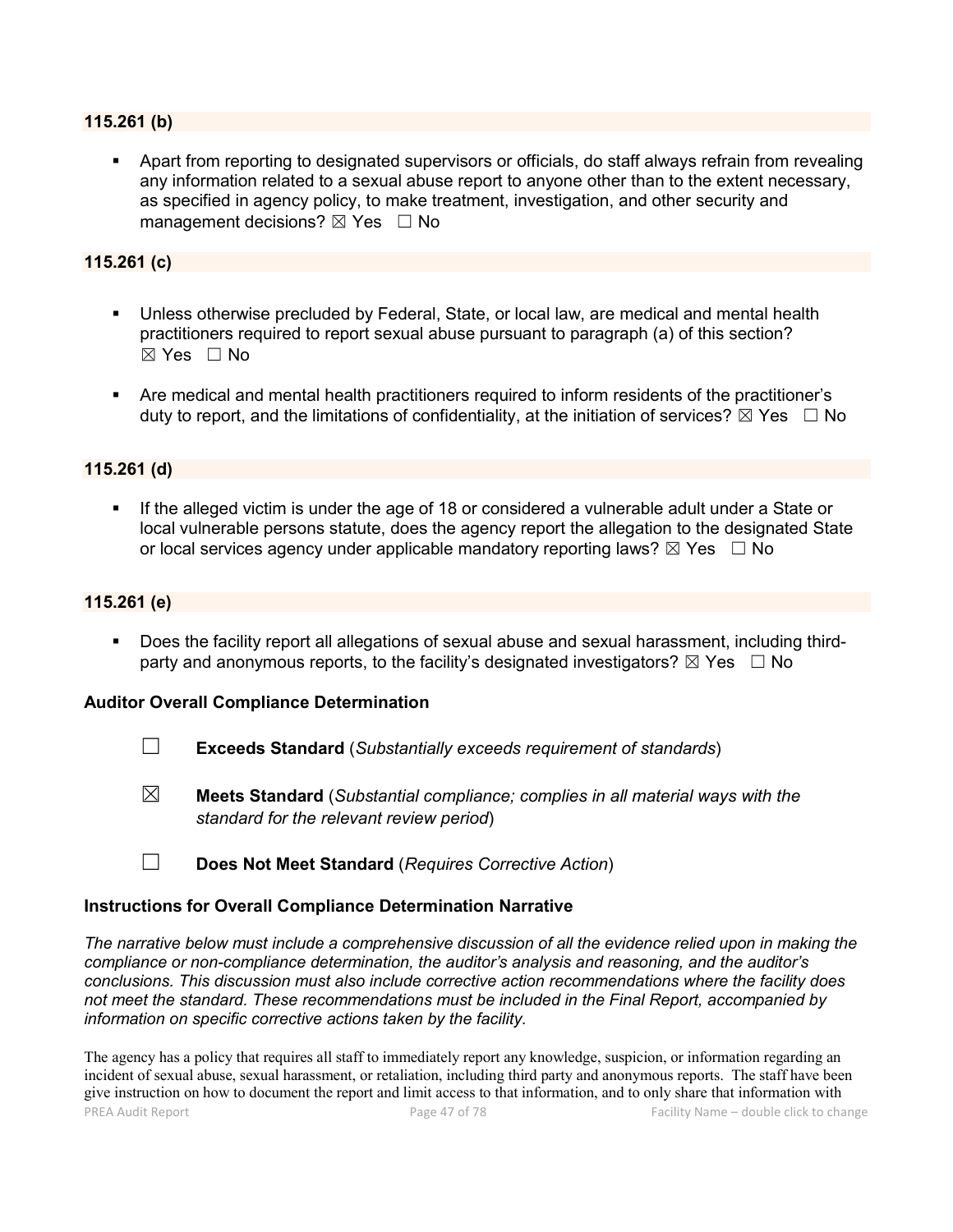staff in order to make treatment, investigation, or other security decisions. All allegations of sexual abuse or harassment are referred to the PREA Coordinator for investigation.

Staff interviewed, including line staff and facility leadership, understood their duty to report and were trained appropriately on the agency's PREA reporting policies. Staff indicated that they would have no trouble reporting any allegation or suspicion of sexual abuse, sexual harassment, or retaliation even if it was against another staff member.

All staff members who have licensure are required to inform residents of their status and the limits of confidentiality. These staff members maintain their duty report any allegation made to them.

The facility does not accept any resident that is under the age of 18 and does not have a duty to report to child protective services. The State of Ohio does not require institutions or facilities licensed by the state of facilities in which a person resides as a result of voluntary, civil, or criminal commitment to report to adult protective services (Chapter 5101:2-20 and 5101:2-20- 01).

Review: Policy and procedure Interviews with staff Investigation reports State law statute

# Standard 115.262: Agency protection duties

# All Yes/No Questions Must Be Answered by the Auditor to Complete the Report

#### 115.262 (a)

 When the agency learns that a resident is subject to a substantial risk of imminent sexual abuse, does it take immediate action to protect the resident?  $\boxtimes$  Yes  $\Box$  No

#### Auditor Overall Compliance Determination

- ☐ Exceeds Standard (*Substantially exceeds requirement of standards*)
- ☒ Meets Standard (*Substantial compliance; complies in all material ways with the standard for the relevant review period*)
- ☐ Does Not Meet Standard (*Requires Corrective Action*)

#### Instructions for Overall Compliance Determination Narrative

*The narrative below must include a comprehensive discussion of all the evidence relied upon in making the compliance or non-compliance determination, the auditor's analysis and reasoning, and the auditor's conclusions. This discussion must also include corrective action recommendations where the facility does not meet the standard. These recommendations must be included in the Final Report, accompanied by information on specific corrective actions taken by the facility.*

The facility has a plan to protect clients from imminent sexual abuse. The facility has several dorm units that a client can be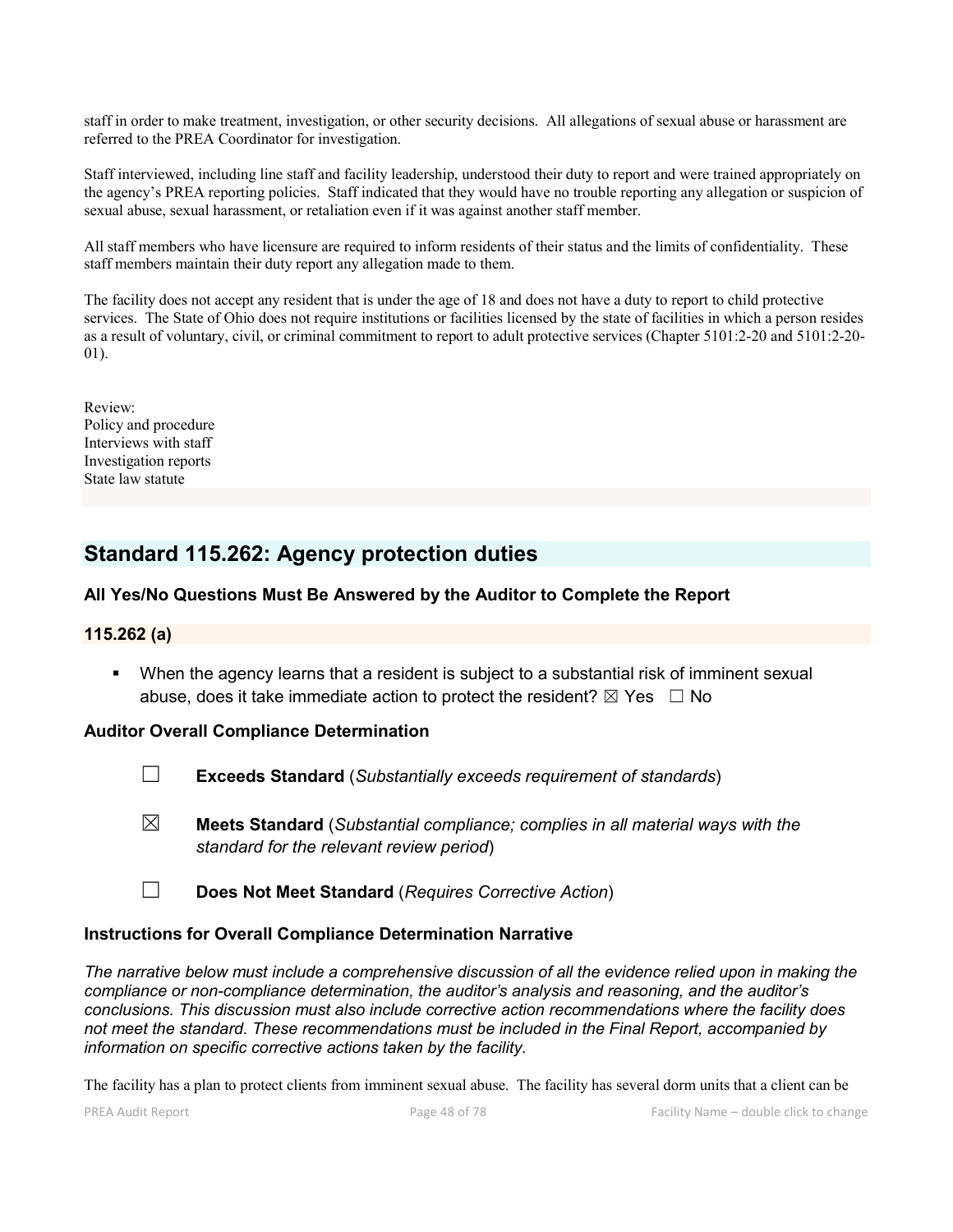moved to in order to facilitate protection. The agency has a practice of placing a staff member on administrative leave if they are the subject of a sexual abuse of sexual harassment investigation.

An interview with the Director and both PREA Coordinators discussed the process for ensuring client safety. The facility has placed a staff member on administrative leave during an investigation and moved that staff member to another facility at the conclusion of the investigation.

The auditor was left with the impression from the interviews with clients and staff that client safety was paramount to the staff and that any necessary changes that would not jeopardize the safety and security of the facility would be made.

Review: Police and procedure Interview with Director Interview with RA staff Interview with Case Manger Interview with PREA Coordinator Interview with Facility Manager Investigation reports

# Standard 115.263: Reporting to other confinement facilities

# All Yes/No Questions Must Be Answered by the Auditor to Complete the Report

#### 115.263 (a)

 Upon receiving an allegation that a resident was sexually abused while confined at another facility, does the head of the facility that received the allegation notify the head of the facility or appropriate office of the agency where the alleged abuse occurred?  $\boxtimes$  Yes  $\Box$  No

# 115.263 (b)

Is such notification provided as soon as possible, but no later than 72 hours after receiving the allegation? ⊠ Yes □ No

#### 115.263 (c)

Does the agency document that it has provided such notification?  $\boxtimes$  Yes  $\Box$  No

#### 115.263 (d)

 Does the facility head or agency office that receives such notification ensure that the allegation is investigated in accordance with these standards?  $\boxtimes$  Yes  $\Box$  No

#### Auditor Overall Compliance Determination



☐ Exceeds Standard (*Substantially exceeds requirement of standards*)



☒ Meets Standard (*Substantial compliance; complies in all material ways with the standard for the relevant review period*)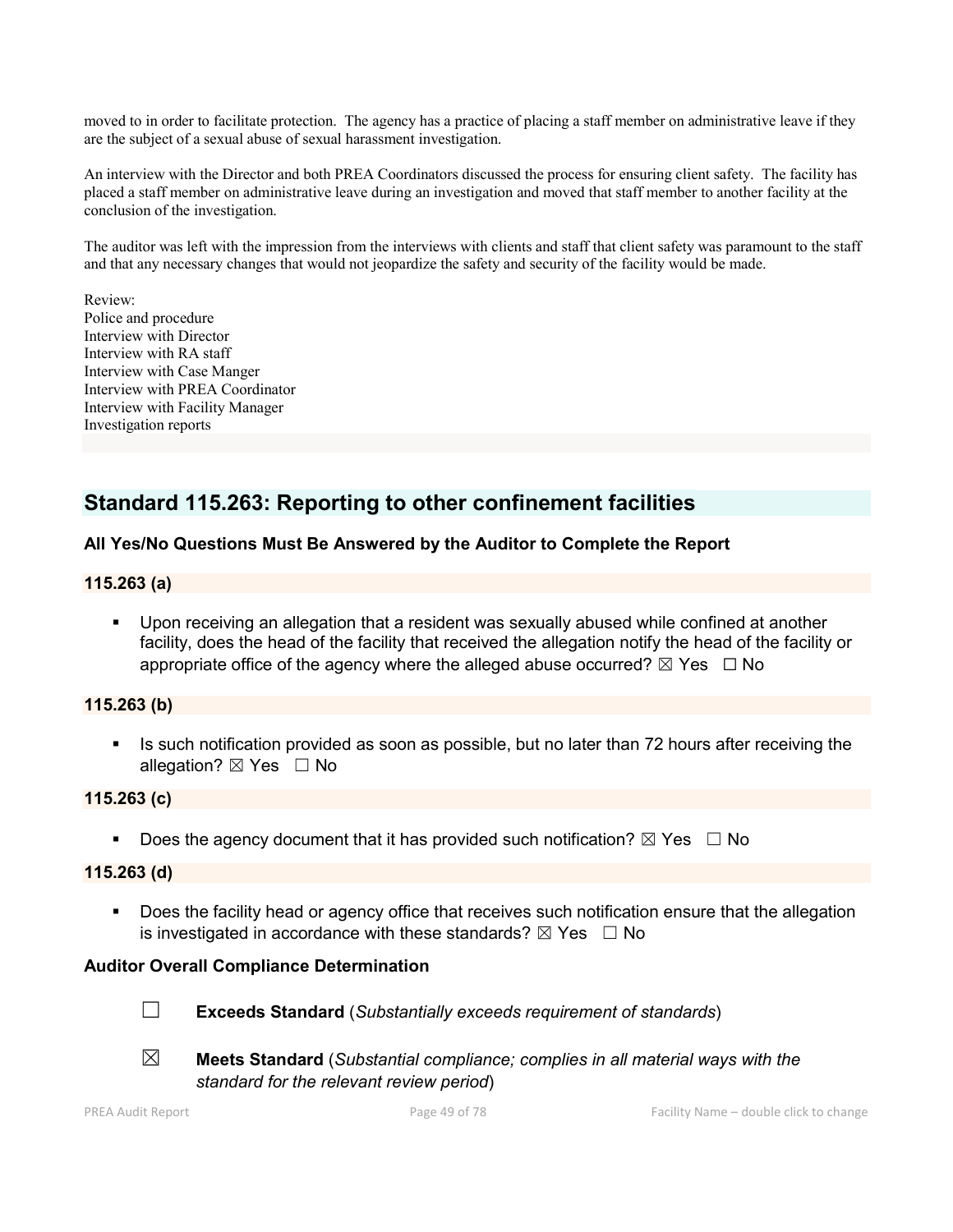# ☐ Does Not Meet Standard (*Requires Corrective Action*)

### Instructions for Overall Compliance Determination Narrative

*The narrative below must include a comprehensive discussion of all the evidence relied upon in making the compliance or non-compliance determination, the auditor's analysis and reasoning, and the auditor's conclusions. This discussion must also include corrective action recommendations where the facility does not meet the standard. These recommendations must be included in the Final Report, accompanied by information on specific corrective actions taken by the facility.*

The agency has a policy that requires the facility Director to report to the head of another facility any allegation made against that facility within 72 hours of receiving the allegation. The Director is responsible for documenting the report and making notification of such report to the PREA Coordinator. Should a report be made to the facility that a client at another facility is making an allegation toward someone in their agency; the Director shall ensure that the allegation is fully investigated.

An interview with the PREA Coordinator indicated that the facility has received a report from another institution and has had to report an allegation to another facility. The allegation reported to CTCC was administratively investigated and determined to be substantiated.

Review: Policy and procedure Interview with PREA Coordinator Interview with Director Investigation report

# Standard 115.264: Staff first responder duties

# All Yes/No Questions Must Be Answered by the Auditor to Complete the Report

#### 115.264 (a)

- Upon learning of an allegation that a resident was sexually abused, is the first security staff member to respond to the report required to: Separate the alleged victim and abuser?  $\boxtimes$  Yes  $\Box$  No
- Upon learning of an allegation that a resident was sexually abused, is the first security staff member to respond to the report required to: Preserve and protect any crime scene until appropriate steps can be taken to collect any evidence?  $\boxtimes$  Yes  $\Box$  No
- Upon learning of an allegation that a resident was sexually abused, is the first security staff member to respond to the report required to: Request that the alleged victim not take any actions that could destroy physical evidence, including, as appropriate, washing, brushing teeth, changing clothes, urinating, defecating, smoking, drinking, or eating, if the abuse occurred within a time period that still allows for the collection of physical evidence?  $\boxtimes$  Yes  $\;\;\Box$  No
- Upon learning of an allegation that a resident was sexually abused, is the first security staff member to respond to the report required to: Ensure that the alleged abuser does not take any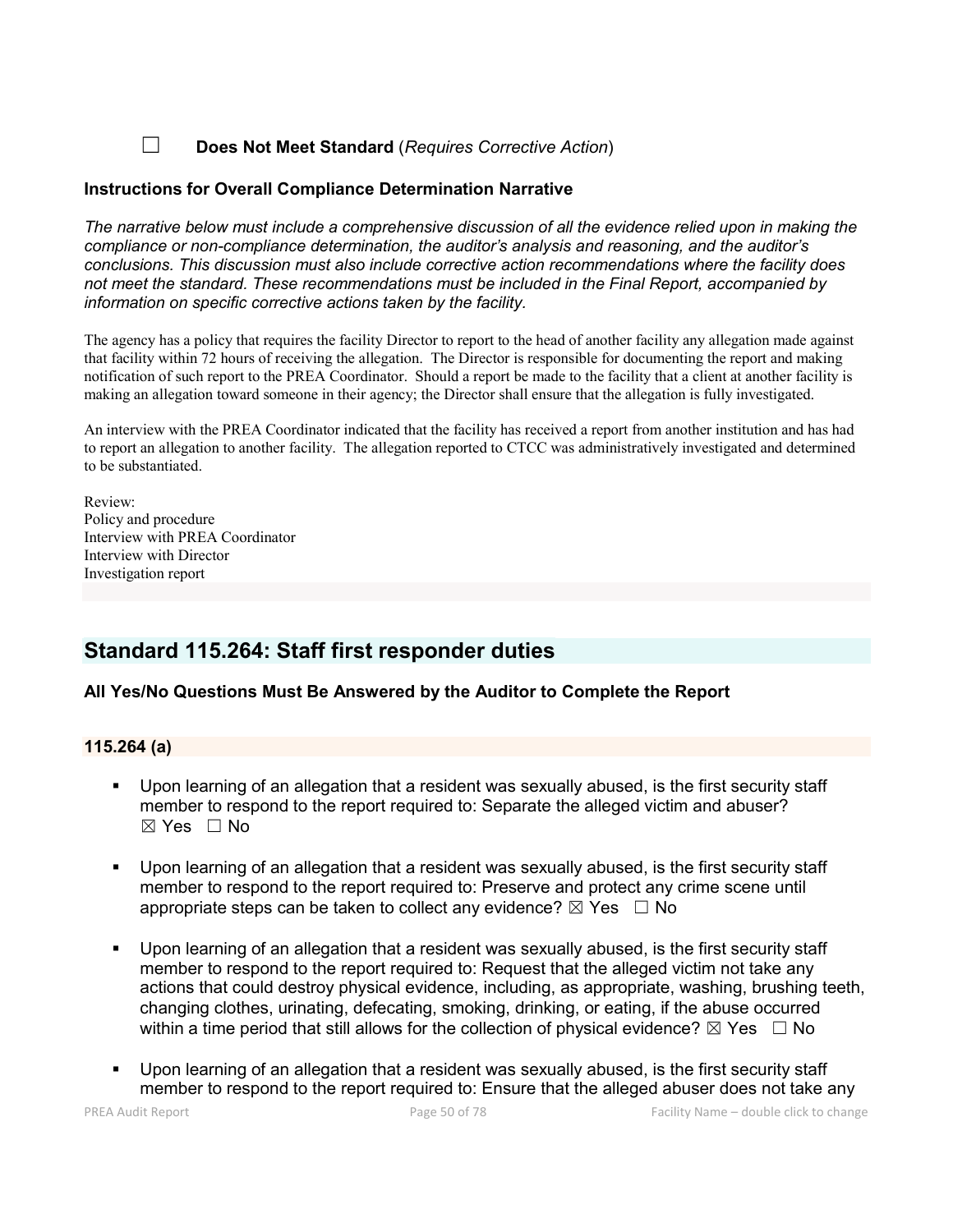actions that could destroy physical evidence, including, as appropriate, washing, brushing teeth, changing clothes, urinating, defecating, smoking, drinking, or eating, if the abuse occurred within a time period that still allows for the collection of physical evidence?  $\boxtimes$  Yes  $\;\;\Box$  No

#### 115.264 (b)

 If the first staff responder is not a security staff member, is the responder required to request that the alleged victim not take any actions that could destroy physical evidence, and then notify security staff? □ Yes □ No

#### Auditor Overall Compliance Determination

- ☐ Exceeds Standard (*Substantially exceeds requirement of standards*)
- ☒ Meets Standard (*Substantial compliance; complies in all material ways with the standard for the relevant review period*)
- ☐ Does Not Meet Standard (*Requires Corrective Action*)

#### Instructions for Overall Compliance Determination Narrative

*The narrative below must include a comprehensive discussion of all the evidence relied upon in making the compliance or non-compliance determination, the auditor's analysis and reasoning, and the auditor's conclusions. This discussion must also include corrective action recommendations where the facility does not meet the standard. These recommendations must be included in the Final Report, accompanied by information on specific corrective actions taken by the facility.*

The agency has a policy requiring all staff be trained on first responder duties. The duties vary from non-security staff to security staff. All staff are supplied the required first responder training. The facility has a detailed sexual abuse, assault, harassment response procedure for any incident of sexual abuse. The response procedure includes where to place an alleged abuser when separating from the victim so that the abuse cannot destroy any evidence, preserving evidence until the local legal authority can collect the evidence, requesting that the alleged victim not do anything to destroy evidence including washing, brushing teeth changing clothes, performing bodily functions, smoking, drinking, or eating, reporting allegation to the local authorities and to the facility Director and the PREA Coordinator.

Non-security staff are required per policy to contact a security staff member and make a request that the alleged victim not take any action that could destroy evidence.

During staff interviews, both security and non-security staff have acknowledged their training of the first responder duties. The staff was able to specifically identify the steps they are to take as a security or non-security staff.

There was no need for a first responder during this audit cycle.

Review: Policy and procedure Facility tour Interview with random staff Interview with Facility Manager Interview with PREA Coordinator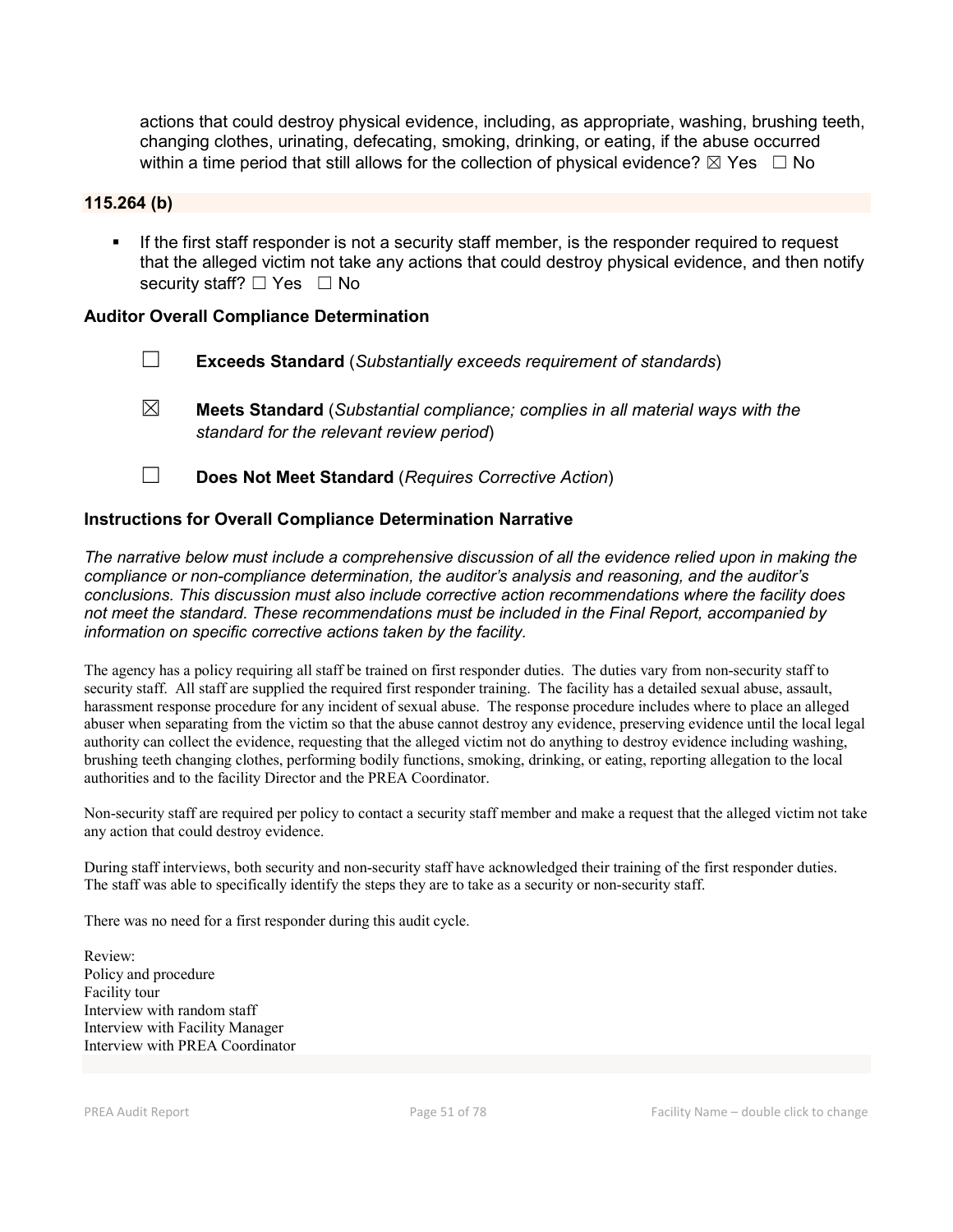# Standard 115.265: Coordinated response

# All Yes/No Questions Must Be Answered by the Auditor to Complete the Report

# 115.265 (a)

 Has the facility developed a written institutional plan to coordinate actions among staff first responders, medical and mental health practitioners, investigators, and facility leadership taken in response to an incident of sexual abuse?  $\boxtimes$  Yes  $\Box$  No

# Auditor Overall Compliance Determination

- ☐ Exceeds Standard (*Substantially exceeds requirement of standards*)
- ☒ Meets Standard (*Substantial compliance; complies in all material ways with the standard for the relevant review period*)
- ☐ Does Not Meet Standard (*Requires Corrective Action*)

# Instructions for Overall Compliance Determination Narrative

*The narrative below must include a comprehensive discussion of all the evidence relied upon in making the compliance or non-compliance determination, the auditor's analysis and reasoning, and the auditor's conclusions. This discussion must also include corrective action recommendations where the facility does not meet the standard. These recommendations must be included in the Final Report, accompanied by information on specific corrective actions taken by the facility.*

CTCC has an appropriate written coordinated response plan to respond to any incident of sexual abuse. The plan includes the steps to take for first responders, medical and mental health practitioners, investigators, and facility leadership. All staff is trained on the plan and this was confirmed through interviews with security and program staff.

During staff interviews, staff knew and could articulate the coordinated response plan. All staff knew the entire plan and did not differentiate between security and non-security tasks. Staff was able to disclose the location of the plan and discussed how they practice using the plan in various scenarios during training.

Review: Policy and procedure Coordinated response plan/first responder duties Interview with random staff

# Standard 115.266: Preservation of ability to protect residents from contact with abusers

# All Yes/No Questions Must Be Answered by the Auditor to Complete the Report

# 115.266 (a)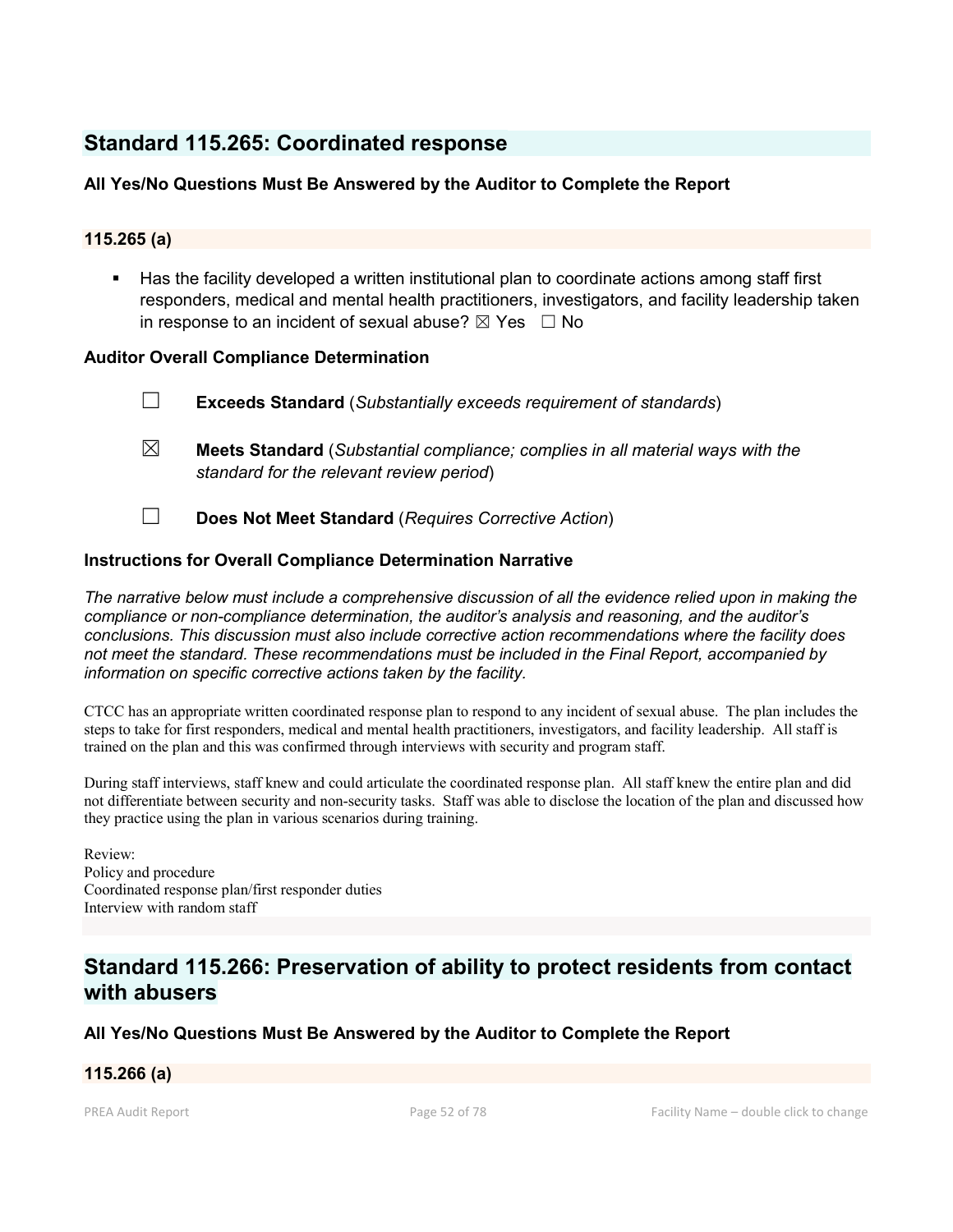Are both the agency and any other governmental entities responsible for collective bargaining on the agency's behalf prohibited from entering into or renewing any collective bargaining agreement or other agreement that limits the agency's ability to remove alleged staff sexual abusers from contact with any residents pending the outcome of an investigation or of a determination of whether and to what extent discipline is warranted?  $□$  Yes  $□$  No

#### 115.266 (b)

**Auditor is not required to audit this provision.** 

#### Auditor Overall Compliance Determination

- ☐ Exceeds Standard (*Substantially exceeds requirement of standards*)
- ☐ Meets Standard (*Substantial compliance; complies in all material ways with the standard for the relevant review period*)
- ☐ Does Not Meet Standard (*Requires Corrective Action*)

#### Instructions for Overall Compliance Determination Narrative

*The narrative below must include a comprehensive discussion of all the evidence relied upon in making the compliance or non-compliance determination, the auditor's analysis and reasoning, and the auditor's conclusions. This discussion must also include corrective action recommendations where the facility does not meet the standard. These recommendations must be included in the Final Report, accompanied by information on specific corrective actions taken by the facility.*

N/A: The PREA Coordinator reports that the facility does not have a union nor does it enter into any contracts with employees.

# Standard 115.267: Agency protection against retaliation

# All Yes/No Questions Must Be Answered by the Auditor to Complete the Report

#### 115.267 (a)

- Has the agency established a policy to protect all residents and staff who report sexual abuse or sexual harassment or cooperate with sexual abuse or sexual harassment investigations from retaliation by other residents or staff?  $\boxtimes$  Yes  $\Box$  No
- Has the agency designated which staff members or departments are charged with monitoring retaliation? ⊠ Yes □ No

#### 115.267 (b)

**Does the agency employ multiple protection measures, such as housing changes or transfers** for resident victims or abusers, removal of alleged staff or resident abusers from contact with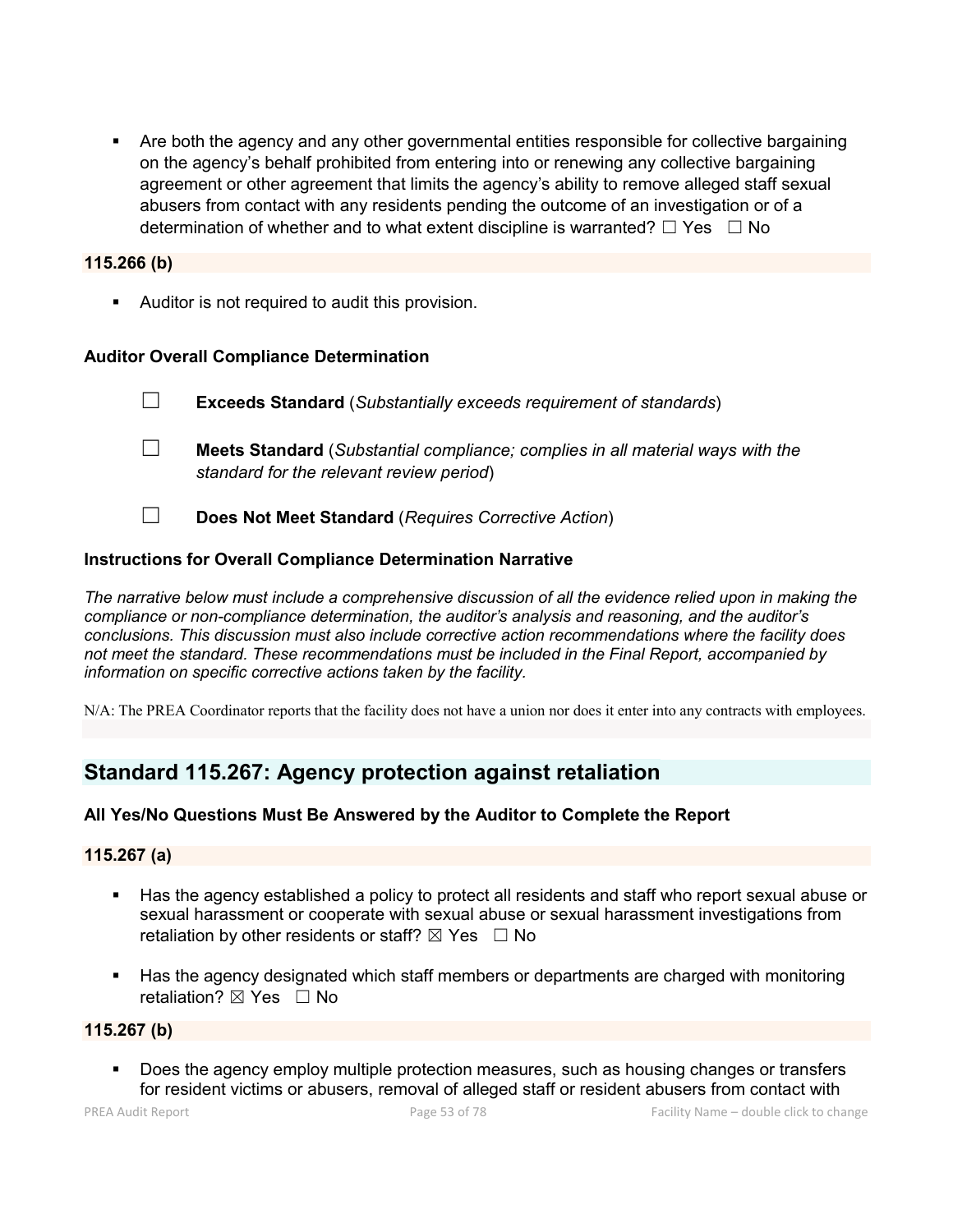victims, and emotional support services for residents or staff who fear retaliation for reporting sexual abuse or sexual harassment or for cooperating with investigations?  $\boxtimes$  Yes  $\Box$  No

# 115.267 (c)

- Except in instances where the agency determines that a report of sexual abuse is unfounded, for at least 90 days following a report of sexual abuse, does the agency: Monitor the conduct and treatment of residents or staff who reported the sexual abuse to see if there are changes that may suggest possible retaliation by residents or staff?  $\boxtimes$  Yes  $\Box$  No
- Except in instances where the agency determines that a report of sexual abuse is unfounded, for at least 90 days following a report of sexual abuse, does the agency: Monitor the conduct and treatment of residents who were reported to have suffered sexual abuse to see if there are changes that may suggest possible retaliation by residents or staff?  $\boxtimes$  Yes  $\Box$  No
- Except in instances where the agency determines that a report of sexual abuse is unfounded, for at least 90 days following a report of sexual abuse, does the agency: Act promptly to remedy any such retaliation?  $\boxtimes$  Yes  $\Box$  No
- Except in instances where the agency determines that a report of sexual abuse is unfounded, for at least 90 days following a report of sexual abuse, does the agency: Monitor any resident disciplinary reports?  $\boxtimes$  Yes  $\Box$  No
- **Except in instances where the agency determines that a report of sexual abuse is unfounded,** for at least 90 days following a report of sexual abuse, does the agency: Monitor resident housing changes? ⊠ Yes □ No
- Except in instances where the agency determines that a report of sexual abuse is unfounded, for at least 90 days following a report of sexual abuse, does the agency: Monitor resident program changes?  $\boxtimes$  Yes  $\Box$  No
- Except in instances where the agency determines that a report of sexual abuse is unfounded, for at least 90 days following a report of sexual abuse, does the agency: Monitor negative performance reviews of staff?  $\boxtimes$  Yes  $\Box$  No
- Except in instances where the agency determines that a report of sexual abuse is unfounded, for at least 90 days following a report of sexual abuse, does the agency: Monitor reassignments of staff? ⊠ Yes □ No
- Does the agency continue such monitoring beyond 90 days if the initial monitoring indicates a continuing need? ⊠ Yes □ No

# 115.267 (d)

In the case of residents, does such monitoring also include periodic status checks?  $\boxtimes$  Yes  $\Box$  No

# 115.267 (e)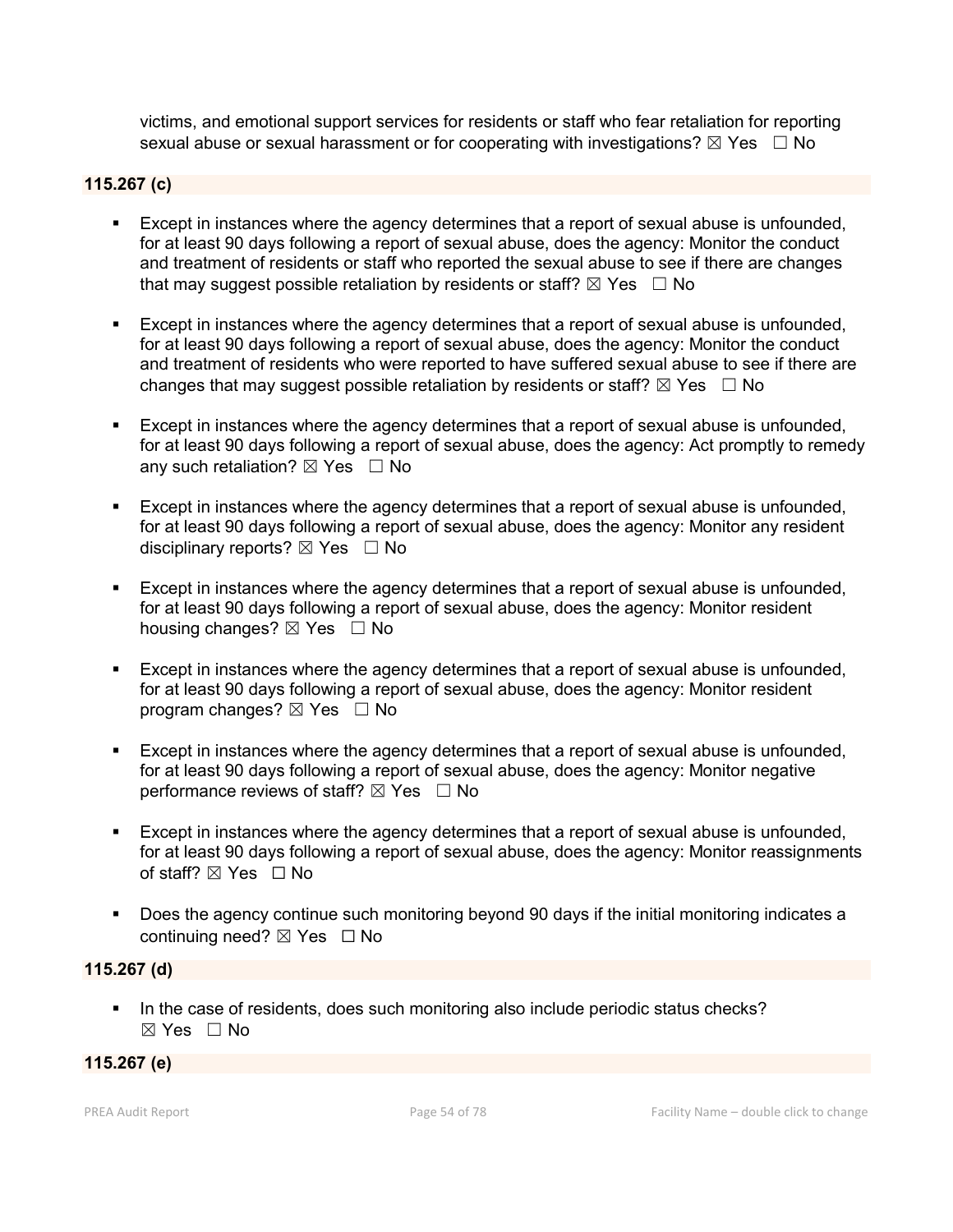If any other individual who cooperates with an investigation expresses a fear of retaliation, does the agency take appropriate measures to protect that individual against retaliation? ☒ Yes ☐ No

### 115.267 (f)

**Auditor is not required to audit this provision.** 

#### Auditor Overall Compliance Determination

- ☐ Exceeds Standard (*Substantially exceeds requirement of standards*)
- ☒ Meets Standard (*Substantial compliance; complies in all material ways with the standard for the relevant review period*)
- ☐ Does Not Meet Standard (*Requires Corrective Action*)

#### Instructions for Overall Compliance Determination Narrative

*The narrative below must include a comprehensive discussion of all the evidence relied upon in making the compliance or non-compliance determination, the auditor's analysis and reasoning, and the auditor's conclusions. This discussion must also include corrective action recommendations where the facility does not meet the standard. These recommendations must be included in the Final Report, accompanied by information on specific corrective actions taken by the facility.*

The facility has a policy to protect all residents and staff who report sexual abuse or sexual harassment or cooperate with sexual abuse or sexual harassment investigations from retaliation. The facility has assigned the PREA Coordinator or supervisory designee as the staff responsible for monitoring against retaliation for at least 90 days. The client would be placed on special surveillance and would have increased checks by security staff. In the case of resident victims, a status check is completed by the case manager.

The facility has the ability to move victim, offender, or employees in order to protect against retaliation.

The facility competes retaliation checks for all allegations. The team would review the status checks to determine if an extension in monitoring is necessary.

Staff verified during interviews that their PREA training includes how to detect and protect others from retaliation, and that they have a right to be free from retaliation when reporting or cooperating in an investigation. Residents also verified that they have received information on their right to be free from retaliation.

Review: Policy and procedure Training records Interview with Facility Manager Interview with PREA Coordinator Interview with Director Interview with random staff Interview with random residents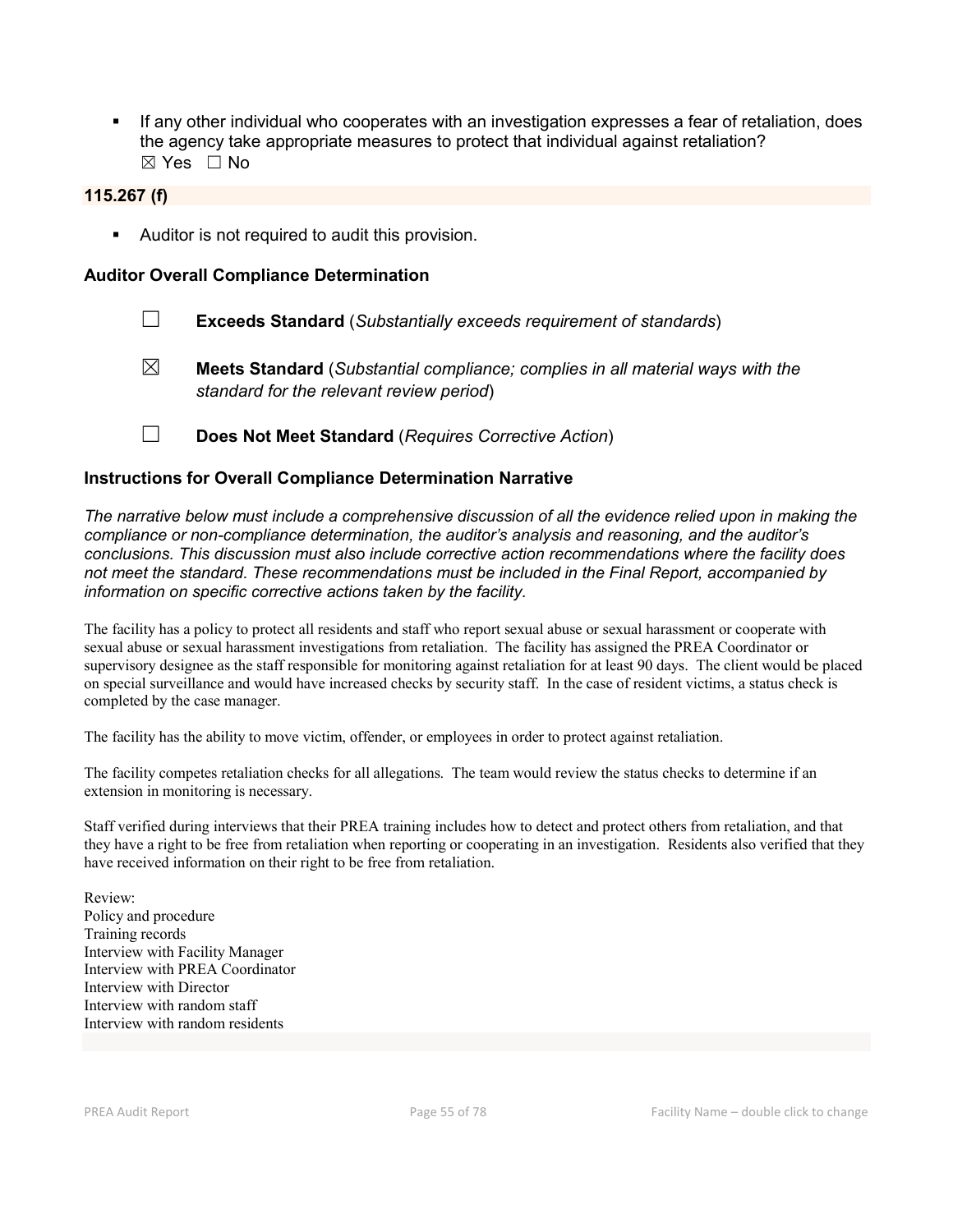# INVESTIGATIONS

# Standard 115.271: Criminal and administrative agency investigations

# All Yes/No Questions Must Be Answered by the Auditor to Complete the Report

# 115.271 (a)

- When the agency conducts its own investigations into allegations of sexual abuse and sexual harassment, does it do so promptly, thoroughly, and objectively? [N/A if the agency/facility is not responsible for conducting any form of criminal OR administrative sexual abuse investigations. See 115.221(a).]  $\boxtimes$  Yes  $\Box$  No  $\Box$  NA
- Does the agency conduct such investigations for all allegations, including third party and anonymous reports? [N/A if the agency/facility is not responsible for conducting any form of criminal OR administrative sexual abuse investigations. See 115.221(a).]  $\boxtimes$  Yes  $\Box$  No  $\Box$  NA

# 115.271 (b)

 Where sexual abuse is alleged, does the agency use investigators who have received specialized training in sexual abuse investigations as required by 115.234?  $\boxtimes$  Yes  $\Box$  No

# 115.271 (c)

- Do investigators gather and preserve direct and circumstantial evidence, including any available physical and DNA evidence and any available electronic monitoring data?  $\boxtimes$  Yes  $\Box$  No
- Do investigators interview alleged victims, suspected perpetrators, and witnesses?  $\boxtimes$  Yes  $\Box$  No
- Do investigators review prior reports and complaints of sexual abuse involving the suspected perpetrator? ⊠ Yes □ No

# 115.271 (d)

 When the quality of evidence appears to support criminal prosecution, does the agency conduct compelled interviews only after consulting with prosecutors as to whether compelled interviews may be an obstacle for subsequent criminal prosecution?  $\boxtimes$  Yes  $\Box$  No

# 115.271 (e)

 Do agency investigators assess the credibility of an alleged victim, suspect, or witness on an individual basis and not on the basis of that individual's status as resident or staff?  $\boxtimes$  Yes  $\Box$  No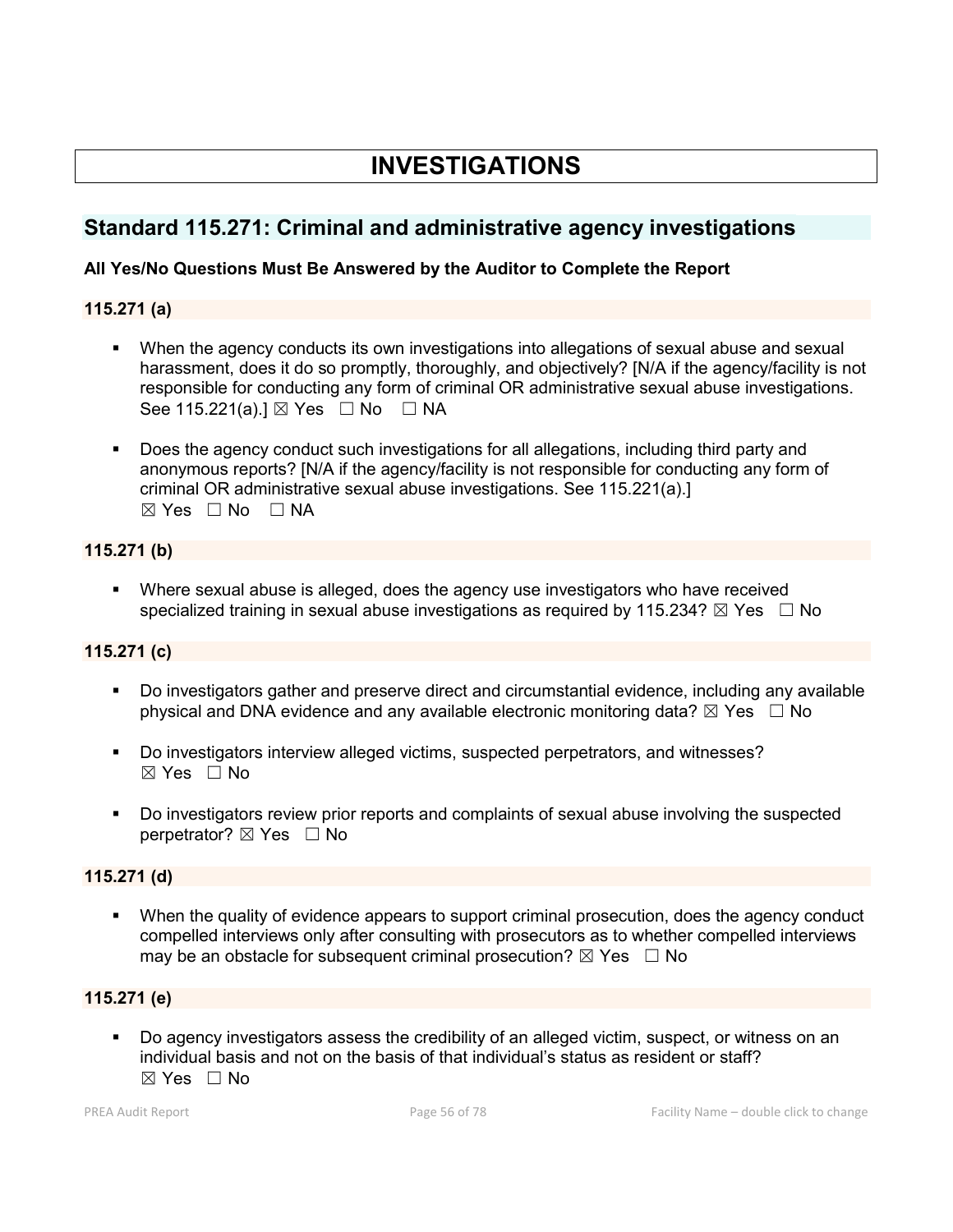Does the agency investigate allegations of sexual abuse without requiring a resident who alleges sexual abuse to submit to a polygraph examination or other truth-telling device as a condition for proceeding?  $\boxtimes$  Yes  $\Box$  No

# 115.271 (f)

- Do administrative investigations include an effort to determine whether staff actions or failures to act contributed to the abuse?  $\boxtimes$  Yes  $\Box$  No
- Are administrative investigations documented in written reports that include a description of the physical evidence and testimonial evidence, the reasoning behind credibility assessments, and investigative facts and findings?  $\boxtimes$  Yes  $\Box$  No

# 115.271 (g)

 Are criminal investigations documented in a written report that contains a thorough description of the physical, testimonial, and documentary evidence and attaches copies of all documentary evidence where feasible?  $\boxtimes$  Yes  $\Box$  No

#### 115.271 (h)

 Are all substantiated allegations of conduct that appears to be criminal referred for prosecution?  $\boxtimes$  Yes  $\Box$  No

#### 115.271 (i)

Does the agency retain all written reports referenced in 115.271(f) and (g) for as long as the alleged abuser is incarcerated or employed by the agency, plus five years?  $\boxtimes$  Yes  $\Box$  No

#### 115.271 (j)

 Does the agency ensure that the departure of an alleged abuser or victim from the employment or control of the agency does not provide a basis for terminating an investigation? ☒ Yes ☐ No

#### 115.271 (k)

**Auditor is not required to audit this provision.** 

#### 115.271 (l)

 When an outside entity investigates sexual abuse, does the facility cooperate with outside investigators and endeavor to remain informed about the progress of the investigation? [N/A if an outside agency does not conduct administrative or criminal sexual abuse investigations. See 115.221(a).] ⊠ Yes □ No □ NA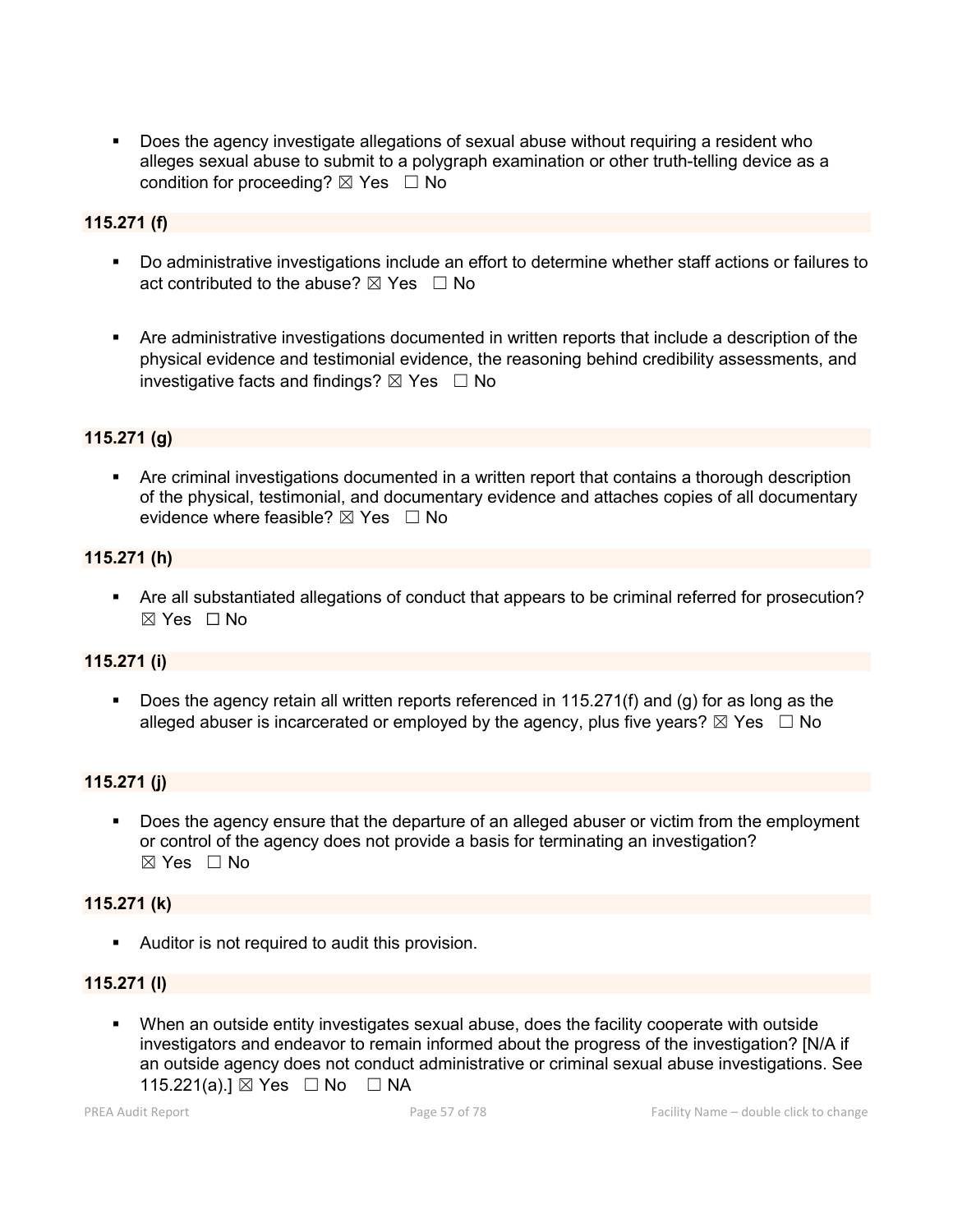#### Auditor Overall Compliance Determination

|                                                                    | <b>Exceeds Standard</b> (Substantially exceeds requirement of standards)                                                          |
|--------------------------------------------------------------------|-----------------------------------------------------------------------------------------------------------------------------------|
| ⊠                                                                  | <b>Meets Standard</b> (Substantial compliance; complies in all material ways with the<br>standard for the relevant review period) |
|                                                                    | Does Not Meet Standard (Requires Corrective Action)                                                                               |
| <b>Instructions for Overall Compliance Determination Narrative</b> |                                                                                                                                   |

*The narrative below must include a comprehensive discussion of all the evidence relied upon in making the compliance or non-compliance determination, the auditor's analysis and reasoning, and the auditor's conclusions. This discussion must also include corrective action recommendations where the facility does not meet the standard. These recommendations must be included in the Final Report, accompanied by information on specific corrective actions taken by the facility.*

All allegations of sexual abuse or sexual harassment including third party and anonymous reports are administratively investigated by trained investigators and any report that appears criminal in nature are referred to the Canton City Police Department who has the legal authority to conduct a criminal investigation.

The agency has a policy that requires an administrative investigation of all allegations of sexual abuse and sexual harassment, and that any allegation that is criminal in nature is referred to the Canton City Police Department. The facility has had three allegations of sexual abuse or sexual harassment during this audit cycle. The auditor interviewed administrative investigators and reviewed their process for investigating allegations and what would prompt a referral to the legal criminal investigative authority.

Investigation #1: This was a verbal report of client-to-client sexual harassment. The allegation was administratively investigated and determined to be substantiated. The resident abuser was removed from the facility.

Investigation #2: This was a third party report of client-to-client sexual harassment. This allegation was reported to the facility by a criminal justice agency after an ex-client reported the abuse during intake. The alleged abuser had already had a substantiated allegation from a different victim and was removed from the facility. The administrative investigation determined the allegation to be substantiated.

Investigation #3: This allegation was reported three times. The alleged victim gave a verbal report to staff along with calling the hotline number. There was also an outside third party report of this allegation. The allegation was administratively investigated and determined to be unfounded. The client admitted that he lied about the allegation in order to get a staff member in trouble.

The facility investigators were interviewed and walked through their process of investigating any PREA related complaint and how this information is used determine whether an allegation is substantiated, unsubstantiated, or unfounded. The investigators collect all relevant information (interviews with staff, victim, witness, and the abuser; review any surveillance information, and make note of any facility issue that could have aided in the allegation) and pass this information along with a recommendation to the Deputy Director.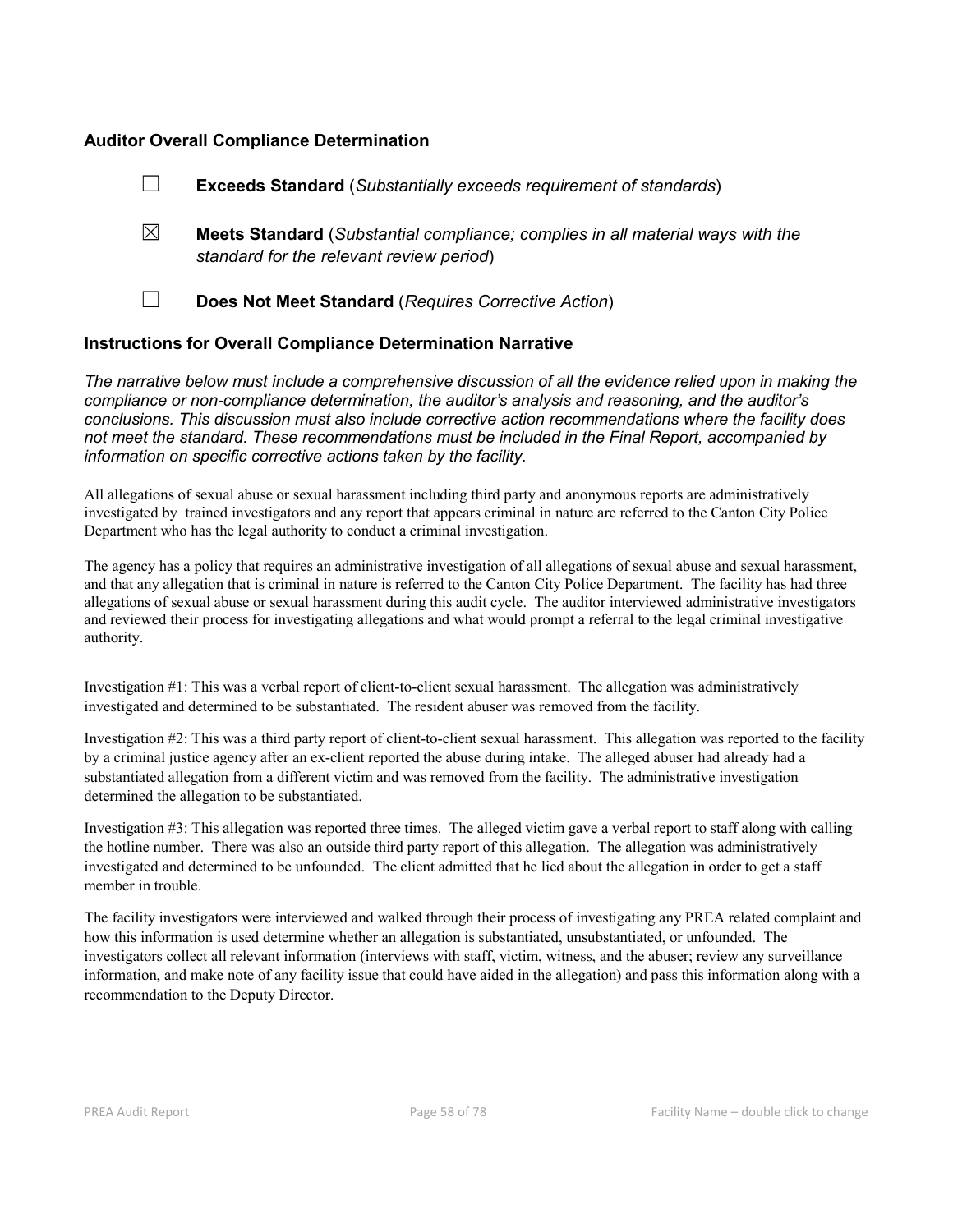The investigators written report includes whether staff actions or failures to act contribute to the abuse and a description of the physical and testimonial evidence, the reasoning behind credibility assessments, and investigative facts and findings. The investigators would work with the local police department and remain informed about the progress of any referred allegation.

The PREA Coordinator maintain all records from all allegations for as long as the abuser is incarcerated or employed by the agency, plus five years.

Review:

Policy and Procedure

Interview with Administrative

# Standard 115.272: Evidentiary standard for administrative investigations

# All Yes/No Questions Must Be Answered by the Auditor to Complete the Report

#### 115.272 (a)

 Is it true that the agency does not impose a standard higher than a preponderance of the evidence in determining whether allegations of sexual abuse or sexual harassment are substantiated? ⊠ Yes □ No

### Auditor Overall Compliance Determination

- ☐ Exceeds Standard (*Substantially exceeds requirement of standards*)
- ☒ Meets Standard (*Substantial compliance; complies in all material ways with the standard for the relevant review period*)
- ☐ Does Not Meet Standard (*Requires Corrective Action*)

#### Instructions for Overall Compliance Determination Narrative

*The narrative below must include a comprehensive discussion of all the evidence relied upon in making the compliance or non-compliance determination, the auditor's analysis and reasoning, and the auditor's conclusions. This discussion must also include corrective action recommendations where the facility does not meet the standard. These recommendations must be included in the Final Report, accompanied by information on specific corrective actions taken by the facility.*

By agency policy and confirmed by the investigator and PREA Coordinator interviews, the agency imposes a standard of preponderance of evidence or 51% to substantiate an allegation of sexual abuse or sexual harassment.

The PREA Coordinator reviews all investigations to ensure that the proper determination was met based on the preponderance of evidence criteria.

#### Review: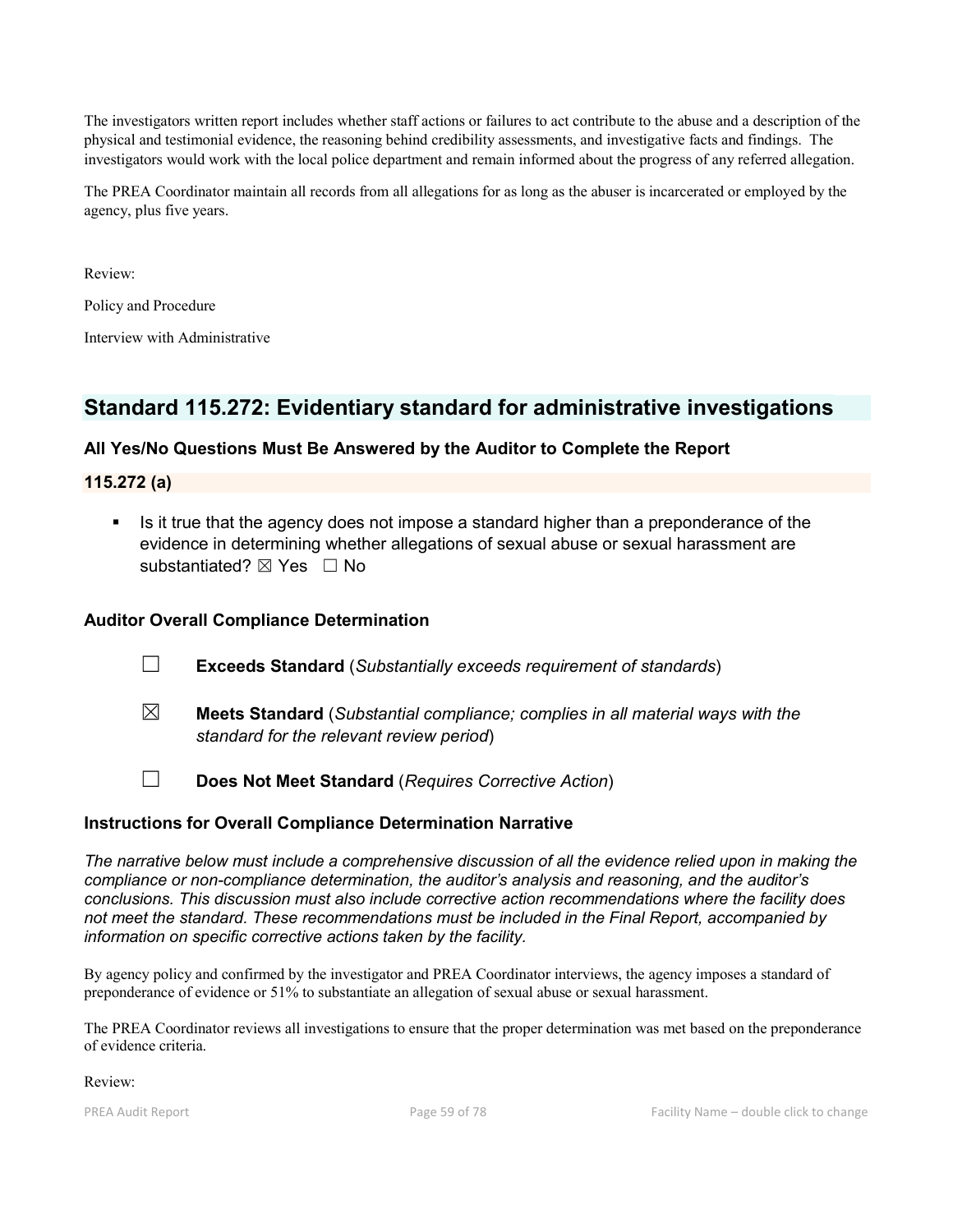# Standard 115.273: Reporting to residents

# All Yes/No Questions Must Be Answered by the Auditor to Complete the Report

# 115.273 (a)

 Following an investigation into a resident's allegation that he or she suffered sexual abuse in an agency facility, does the agency inform the resident as to whether the allegation has been determined to be substantiated, unsubstantiated, or unfounded?  $\boxtimes$  Yes  $\Box$  No

# 115.273 (b)

 If the agency did not conduct the investigation into a resident's allegation of sexual abuse in an agency facility, does the agency request the relevant information from the investigative agency in order to inform the resident? (N/A if the agency/facility is responsible for conducting administrative and criminal investigations.)  $\boxtimes$  Yes  $\Box$  No  $\Box$  NA

# 115.273 (c)

- Following a resident's allegation that a staff member has committed sexual abuse against the resident, unless the agency has determined that the allegation is unfounded, or unless the resident has been released from custody, does the agency subsequently inform the resident whenever: The staff member is no longer posted within the resident's unit?  $\boxtimes$  Yes  $\Box$  No
- Following a resident's allegation that a staff member has committed sexual abuse against the resident, unless the agency has determined that the allegation is unfounded, or unless the resident has been released from custody, does the agency subsequently inform the resident whenever: The staff member is no longer employed at the facility?  $\boxtimes$  Yes  $\Box$  No
- Following a resident's allegation that a staff member has committed sexual abuse against the resident, unless the agency has determined that the allegation is unfounded, or unless the resident has been released from custody, does the agency subsequently inform the resident whenever: The agency learns that the staff member has been indicted on a charge related to sexual abuse in the facility?  $\boxtimes$  Yes  $\Box$  No
- Following a resident's allegation that a staff member has committed sexual abuse against the resident, unless the agency has determined that the allegation is unfounded, or unless the resident has been released from custody, does the agency subsequently inform the resident whenever: The agency learns that the staff member has been convicted on a charge related to sexual abuse within the facility?  $\boxtimes$  Yes  $\Box$  No

# 115.273 (d)

 Following a resident's allegation that he or she has been sexually abused by another resident, does the agency subsequently inform the alleged victim whenever: The agency learns that the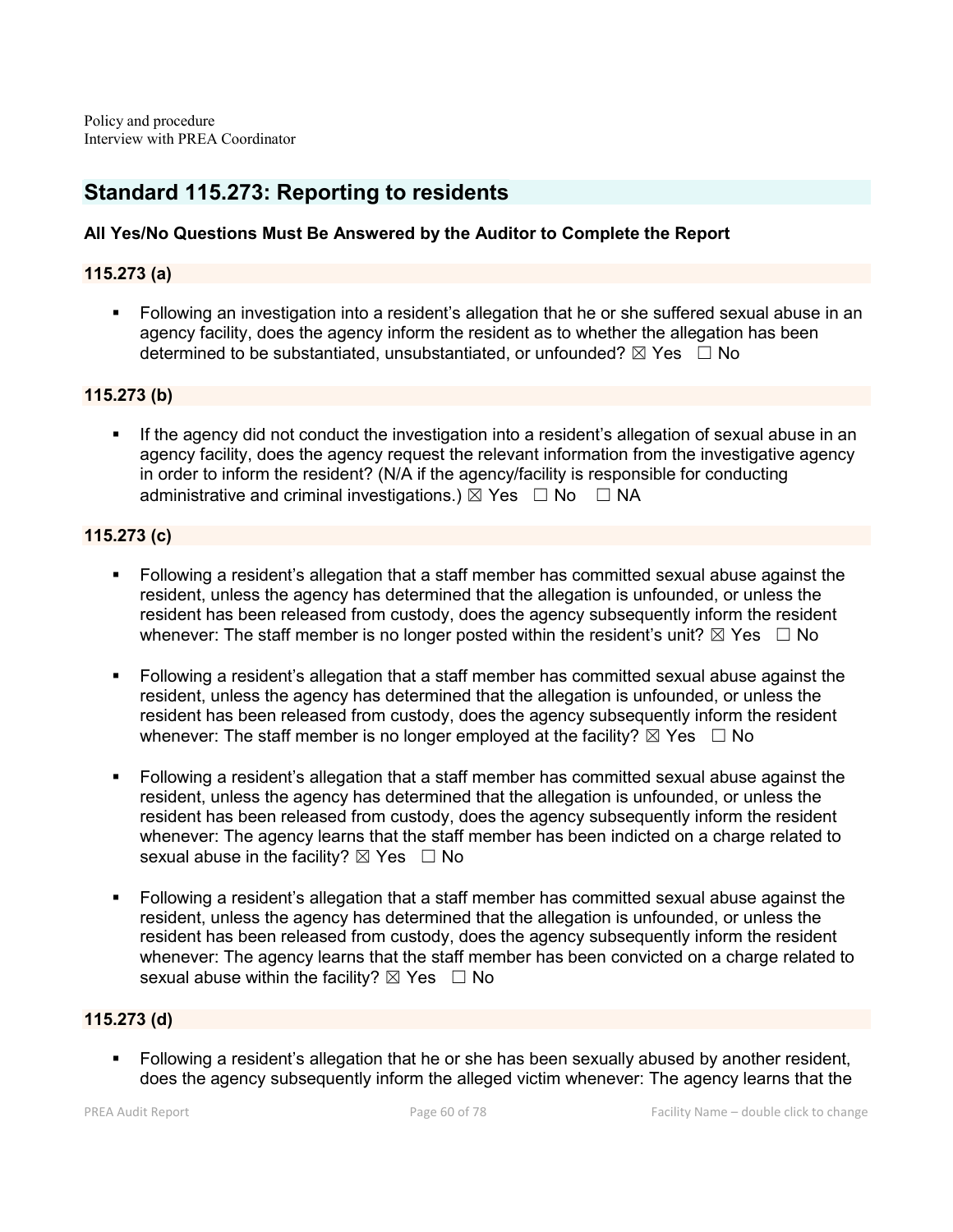alleged abuser has been indicted on a charge related to sexual abuse within the facility? ☒ Yes ☐ No

 Following a resident's allegation that he or she has been sexually abused by another resident, does the agency subsequently inform the alleged victim whenever: The agency learns that the alleged abuser has been convicted on a charge related to sexual abuse within the facility?  $\boxtimes$  Yes  $\Box$  No

# 115.273 (e)

Does the agency document all such notifications or attempted notifications?  $\boxtimes$  Yes  $\Box$  No

#### 115.273 (f)

Auditor is not required to audit this provision.

#### Auditor Overall Compliance Determination

- ☐ Exceeds Standard (*Substantially exceeds requirement of standards*)
- ☒ Meets Standard (*Substantial compliance; complies in all material ways with the standard for the relevant review period*)
- ☐ Does Not Meet Standard (*Requires Corrective Action*)

# Instructions for Overall Compliance Determination Narrative

*The narrative below must include a comprehensive discussion of all the evidence relied upon in making the compliance or non-compliance determination, the auditor's analysis and reasoning, and the auditor's conclusions. This discussion must also include corrective action recommendations where the facility does not meet the standard. These recommendations must be included in the Final Report, accompanied by information on specific corrective actions taken by the facility.*

The agency has a policy for notifying a resident of the outcome of an investigation with the options being substantiated, unsubstantiated, or unfounded. The standard calls for the notification in the case of sexual abuse.

The alleged victim in the allegation will receive notification on the disposition and if applicable, notify the resident if the staff member is no longer posted within the facility; the staff member has been indicted on a charge related to the sexual abuse within the facility; or if the staff member has been convicted on a charge related to sexual abuse within the facility. If the abuser is another resident, the facility will notify the alleged victim if the abuser has been indicted on a charge related to sexual abuse within the facility or the agency learns the abuser has been convicted on charges related to sexual abuse within the facility. The resident will sign the document and been given a copy.

The auditor reviewed notification forms from the various administrative investigations.

Review: Policy and procedure Client notification Investigation reports Interview with PREA Coordinator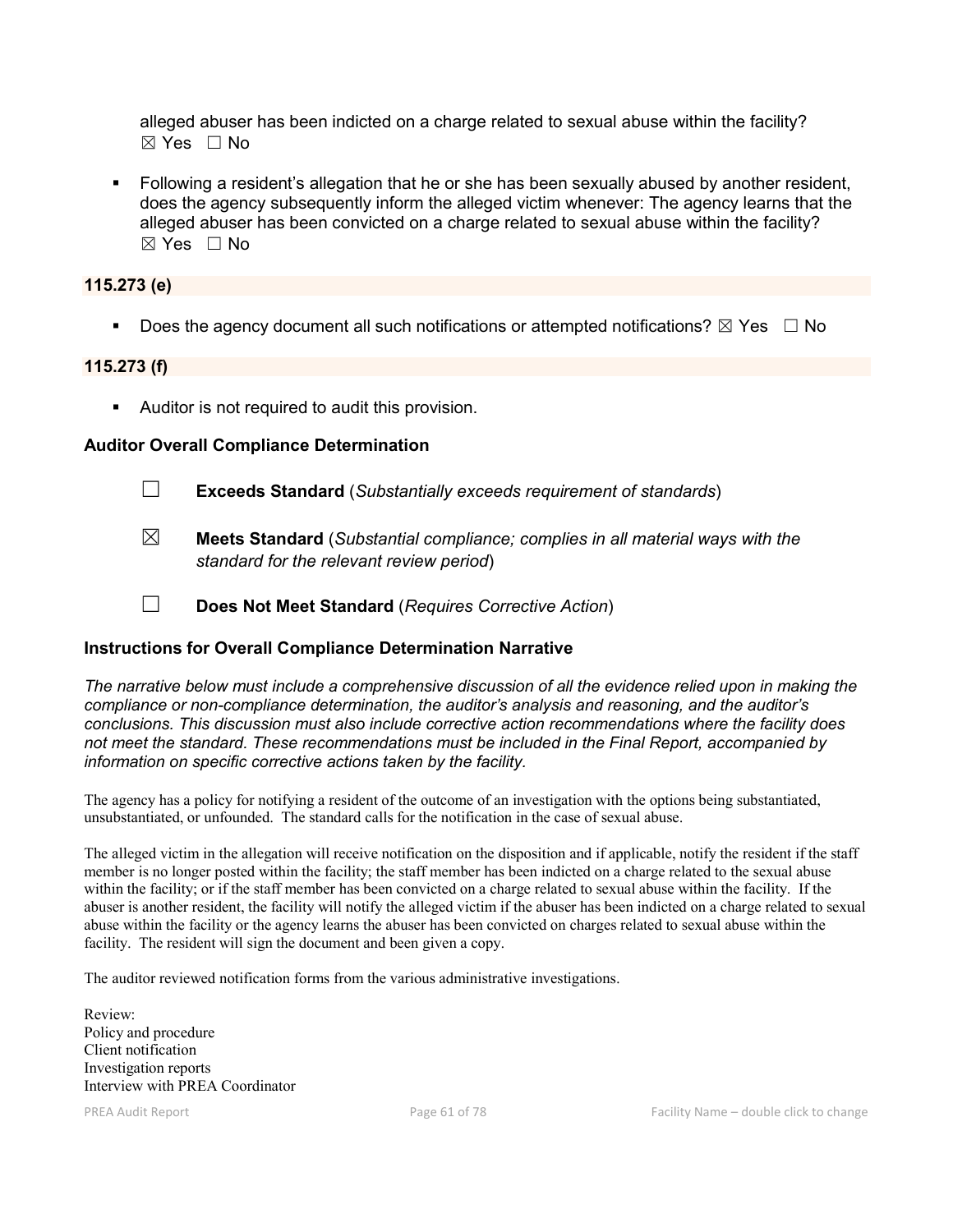# DISCIPLINE

# Standard 115.276: Disciplinary sanctions for staff

# All Yes/No Questions Must Be Answered by the Auditor to Complete the Report

#### 115.276 (a)

 Are staff subject to disciplinary sanctions up to and including termination for violating agency sexual abuse or sexual harassment policies?  $\boxtimes$  Yes  $\Box$  No

#### 115.276 (b)

Is termination the presumptive disciplinary sanction for staff who have engaged in sexual abuse? ⊠ Yes □ No

#### 115.276 (c)

 Are disciplinary sanctions for violations of agency policies relating to sexual abuse or sexual harassment (other than actually engaging in sexual abuse) commensurate with the nature and circumstances of the acts committed, the staff member's disciplinary history, and the sanctions imposed for comparable offenses by other staff with similar histories?  $\boxtimes$  Yes  $\Box$  No

### 115.276 (d)

- Are all terminations for violations of agency sexual abuse or sexual harassment policies, or resignations by staff who would have been terminated if not for their resignation, reported to: Law enforcement agencies unless the activity was clearly not criminal?  $\boxtimes$  Yes  $\Box$  No
- Are all terminations for violations of agency sexual abuse or sexual harassment policies, or resignations by staff who would have been terminated if not for their resignation, reported to: Relevant licensing bodies?  $\boxtimes$  Yes  $\Box$  No

# Auditor Overall Compliance Determination

- ☐ Exceeds Standard (*Substantially exceeds requirement of standards*)
- ☒ Meets Standard (*Substantial compliance; complies in all material ways with the standard for the relevant review period*)
- 
- ☐ Does Not Meet Standard (*Requires Corrective Action*)

#### Instructions for Overall Compliance Determination Narrative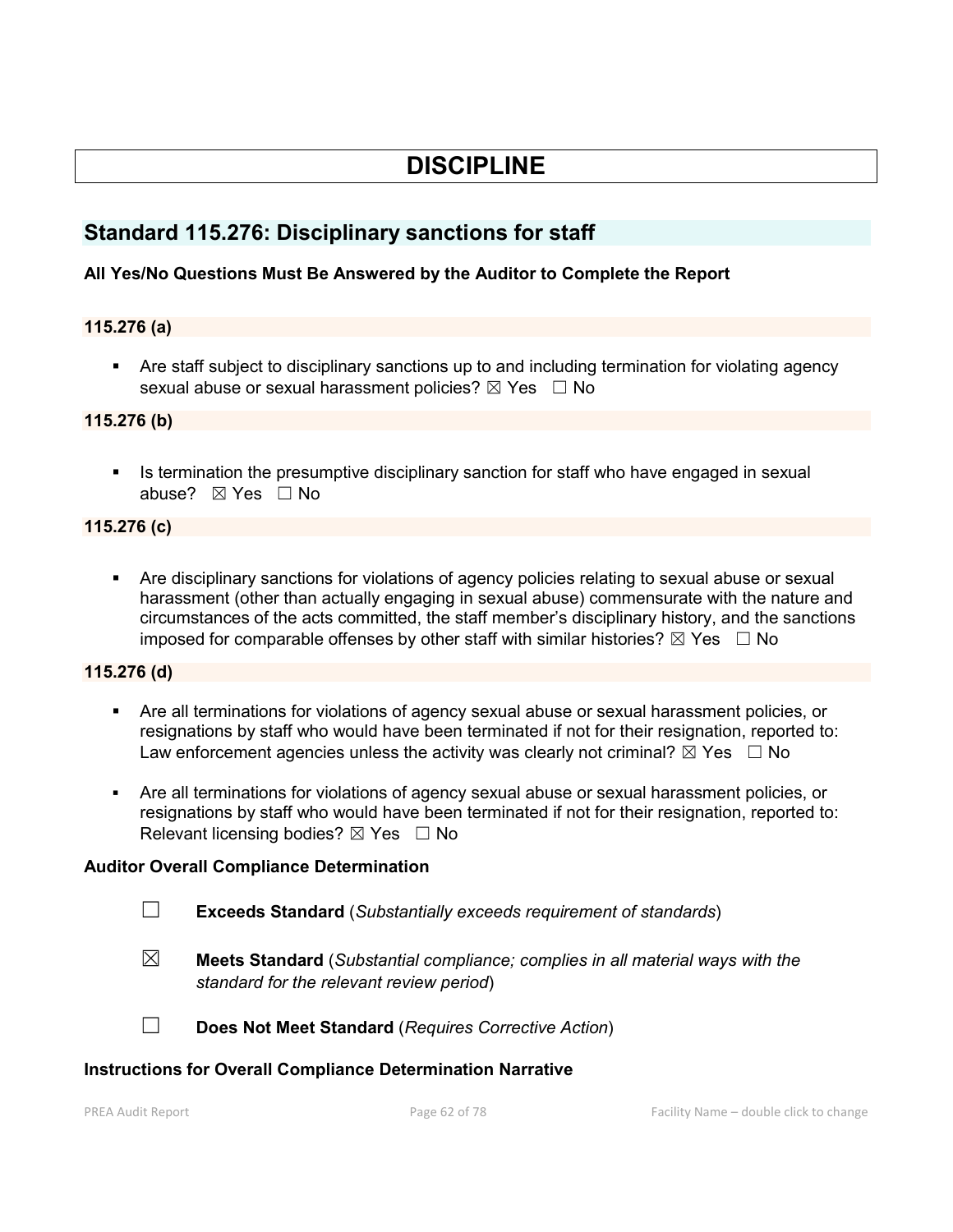*The narrative below must include a comprehensive discussion of all the evidence relied upon in making the compliance or non-compliance determination, the auditor's analysis and reasoning, and the auditor's conclusions. This discussion must also include corrective action recommendations where the facility does not meet the standard. These recommendations must be included in the Final Report, accompanied by information on specific corrective actions taken by the facility.*

CTCC outlines its progressive disciplinary plan in its employee handbook. A review of the handbook states that any staff member found to have engaged in sexual abuse will be terminated. Termination or resignations by staff will not void an investigation and any criminal activity will be reported to the legal authority and to any relevant licensing agency. Policy also indicates that the agency will notify law enforcement or any relevant licensing boards of any terminations or resignations based upon violations of the agency's client sexual abuse and sexual harassment prevention policy when such behavior is criminal in nature.

All staff interviewed understood that anyone engaging in sexual harassment will be disciplined according to agency policy and that they would be terminated for participating in sexual abuse. Staff indicated that they are required to report any suspicion to their immediate supervisor and that they would not have any issue reporting a coworker for violation of the zero tolerance policy.

The auditor reviewed agency policy, the employee handbook, and interviewed the Director, Administrative Services Director, and PREA Coordinator to confirm the disciplinary process for employees found to have substantially engaged in sexual harassment or sexual abuse against residents. All agency leadership stated that any employee found to have engaged in sexual abuse will be immediately terminated from the facility and law enforcement would be notified.

Review: Policy and procedure Employee handbook Interview with Director Interview with Administrative Services Director Interview with random staff members Interview with PREA Coordinator

# Standard 115.277: Corrective action for contractors and volunteers

# All Yes/No Questions Must Be Answered by the Auditor to Complete the Report

# 115.277 (a)

- Is any contractor or volunteer who engages in sexual abuse prohibited from contact with residents? ⊠ Yes □ No
- If any contractor or volunteer who engages in sexual abuse reported to: Law enforcement agencies unless the activity was clearly not criminal?  $\Box$  Yes  $\Box$  No
- Is any contractor or volunteer who engages in sexual abuse reported to: Relevant licensing bodies? ⊠ Yes □ No

115.277 (b)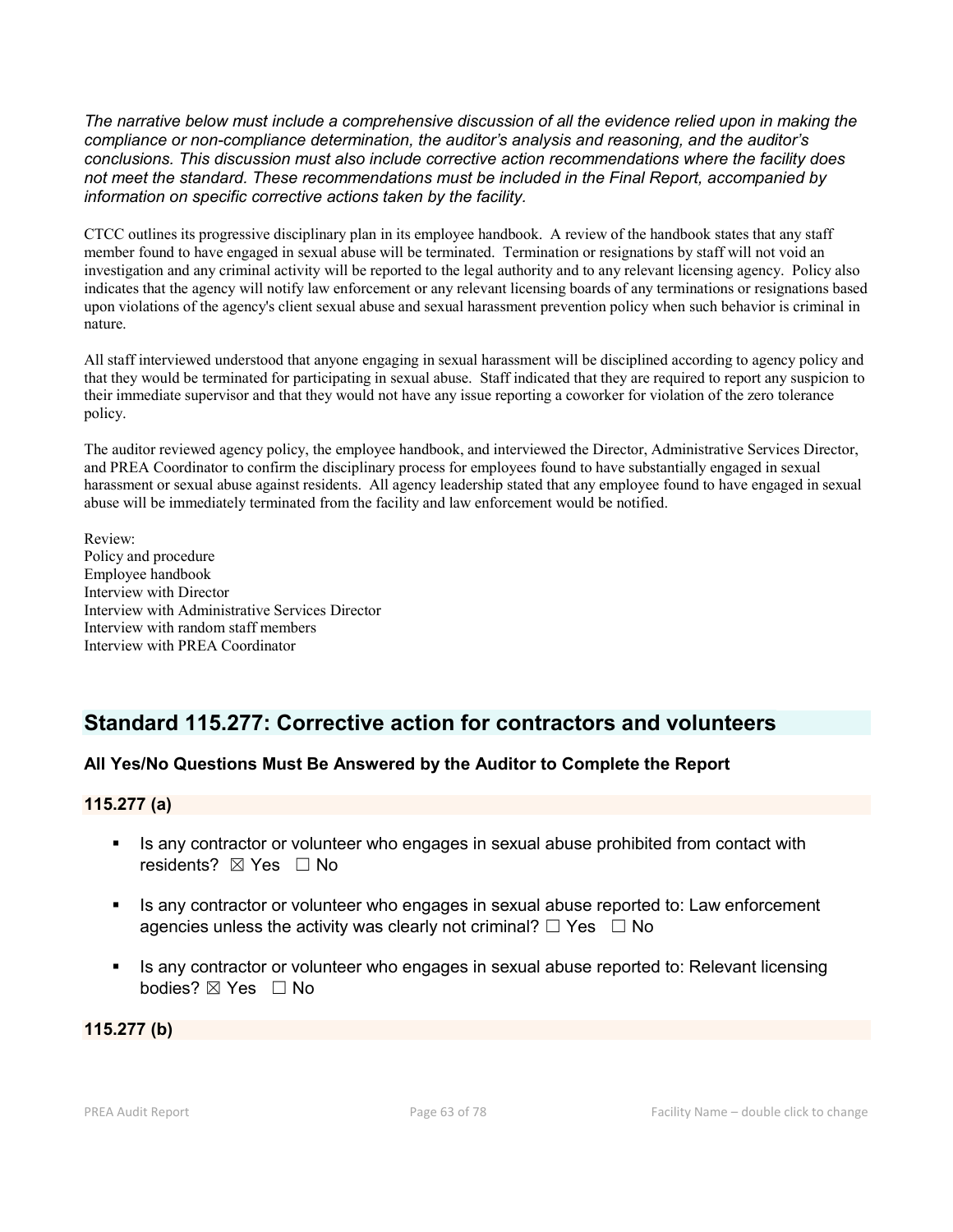In the case of any other violation of agency sexual abuse or sexual harassment policies by a contractor or volunteer, does the facility take appropriate remedial measures, and consider whether to prohibit further contact with residents?  $\boxtimes$  Yes  $\Box$  No

# Auditor Overall Compliance Determination

- ☐ Exceeds Standard (*Substantially exceeds requirement of standards*)
- ☒ Meets Standard (*Substantial compliance; complies in all material ways with the standard for the relevant review period*)
- ☐ Does Not Meet Standard (*Requires Corrective Action*)

# Instructions for Overall Compliance Determination Narrative

*The narrative below must include a comprehensive discussion of all the evidence relied upon in making the compliance or non-compliance determination, the auditor's analysis and reasoning, and the auditor's conclusions. This discussion must also include corrective action recommendations where the facility does not meet the standard. These recommendations must be included in the Final Report, accompanied by information on specific corrective actions taken by the facility.*

All contractors and volunteers are made aware of the agency's zero tolerance policy toward sexual abuse and sexual harassment. Each must participate in PREA training where they will be taught how to prevent, detect, respond, and report sexual harassment and sexual abuse.

The facility has not had an allegation of sexual abuse or sexual harassment against a contractor or volunteer during this audit cycle.

Review: Policy and procedure Contractor training verification Interview with PREA Coordinator Investigation reports

# Standard 115.278: Interventions and disciplinary sanctions for residents

# All Yes/No Questions Must Be Answered by the Auditor to Complete the Report

# 115.278 (a)

 Following an administrative finding that a resident engaged in resident-on-resident sexual abuse, or following a criminal finding of guilt for resident-on-resident sexual abuse, are residents subject to disciplinary sanctions pursuant to a formal disciplinary process?  $\boxtimes$  Yes  $\Box$  No

# 115.278 (b)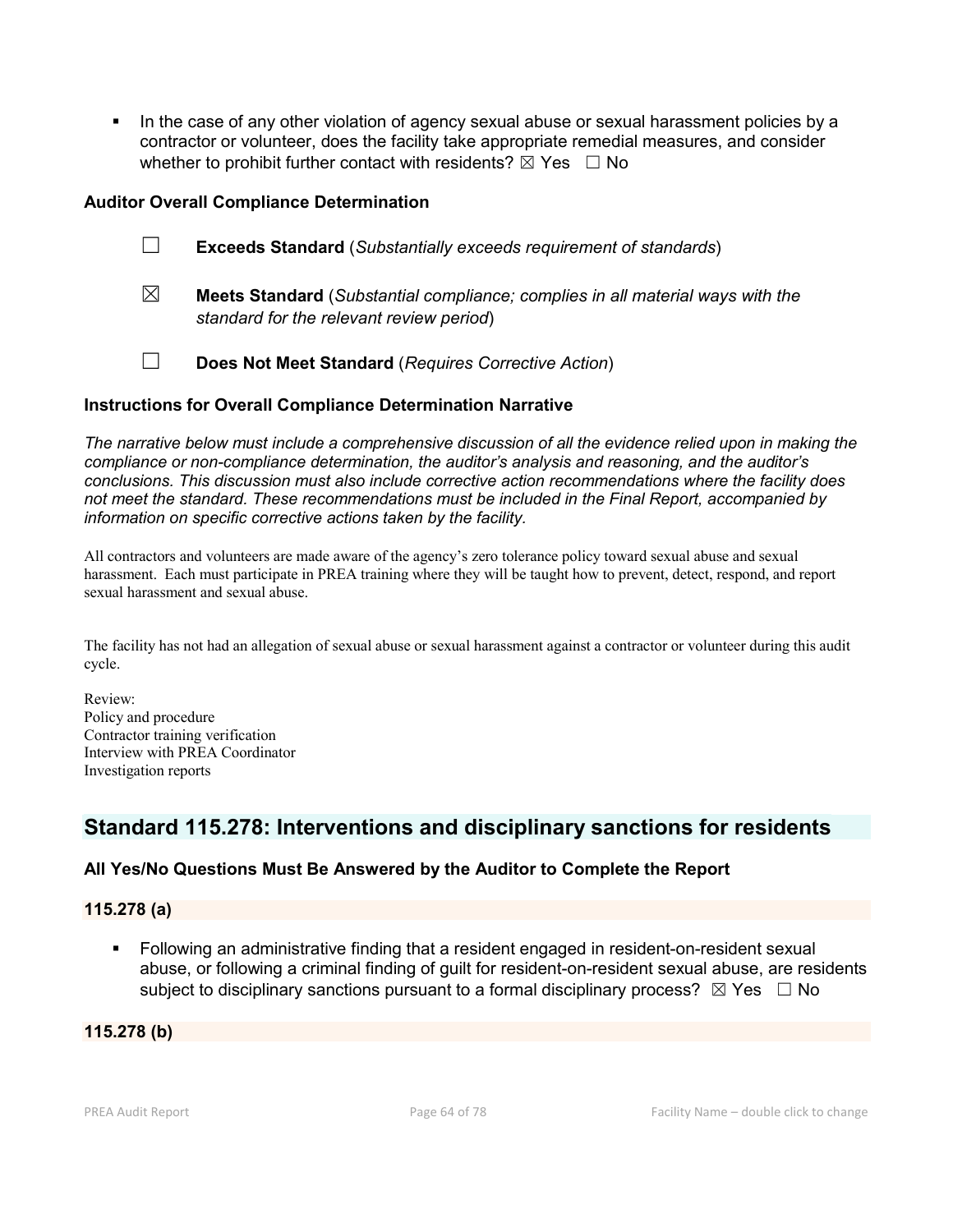Are sanctions commensurate with the nature and circumstances of the abuse committed, the resident's disciplinary history, and the sanctions imposed for comparable offenses by other residents with similar histories?  $\boxtimes$  Yes  $\Box$  No

# 115.278 (c)

 When determining what types of sanction, if any, should be imposed, does the disciplinary process consider whether a resident's mental disabilities or mental illness contributed to his or her behavior?  $\boxtimes$  Yes  $\Box$  No

# 115.78 (d)

**If the facility offers therapy, counseling, or other interventions designed to address and correct** underlying reasons or motivations for the abuse, does the facility consider whether to require the offending resident to participate in such interventions as a condition of access to programming and other benefits?  $\boxtimes$  Yes  $\Box$  No

# 115.278 (e)

**Does the agency discipline a resident for sexual contact with staff only upon a finding that the** staff member did not consent to such contact?  $\boxtimes$  Yes  $\Box$  No

# 115.278 (f)

 For the purpose of disciplinary action does a report of sexual abuse made in good faith based upon a reasonable belief that the alleged conduct occurred NOT constitute falsely reporting an incident or lying, even if an investigation does not establish evidence sufficient to substantiate the allegation?  $\boxtimes$  Yes  $\Box$  No

# 115.278 (g)

 Does the agency always refrain from considering non-coercive sexual activity between residents to be sexual abuse? (N/A if the agency does not prohibit all sexual activity between residents.)  $\boxtimes$  Yes  $\Box$  No  $\Box$  NA

# Auditor Overall Compliance Determination

- ☐ Exceeds Standard (*Substantially exceeds requirement of standards*)
- ☒ Meets Standard (*Substantial compliance; complies in all material ways with the standard for the relevant review period*)

☐ Does Not Meet Standard (*Requires Corrective Action*)

# Instructions for Overall Compliance Determination Narrative

*The narrative below must include a comprehensive discussion of all the evidence relied upon in making the compliance or non-compliance determination, the auditor's analysis and reasoning, and the auditor's*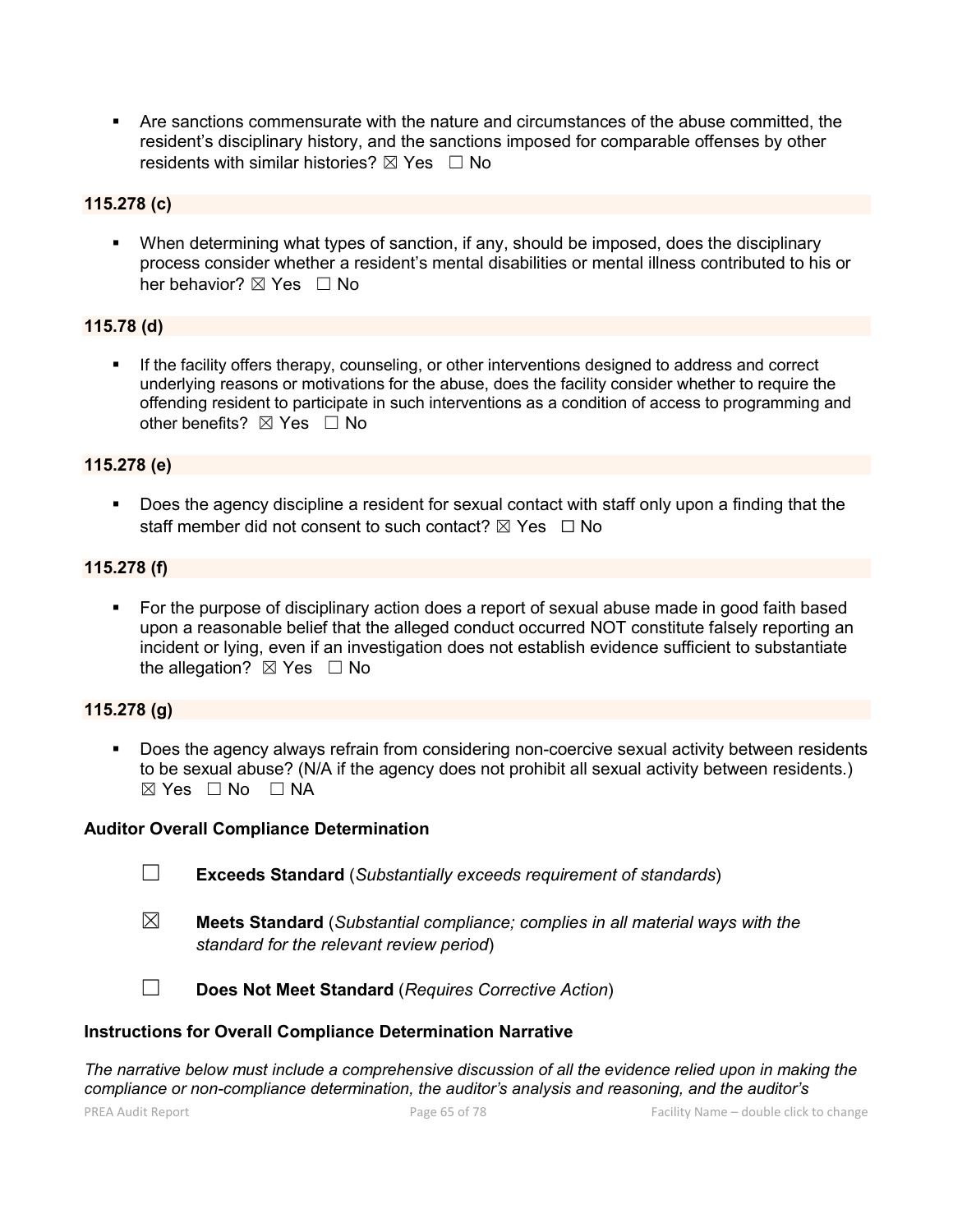#### *conclusions. This discussion must also include corrective action recommendations where the facility does not meet the standard. These recommendations must be included in the Final Report, accompanied by information on specific corrective actions taken by the facility.*

The facility has an appropriate policy that disciplines clients for a substantiated allegation of sexual abuse or sexual harassment or for a criminal finding of guilt for sexual abuse or harassment. The facility has had two allegations against the same abuser. The abuser was removed from the facility after the first allegation. The second allegation came through a third party report after the abuser was already removed. The facility did not have an allegation where they had a guilty finding in a criminal investigation of client on client sexual abuse or sexual harassment during this audit cycle.

The client handbook clearly defines the agency's rule violations and the possible sanctions. Each client is given a handbook at intake and staff reviews the handbook, specifically the disciplinary policies, with each client.

During client interviews, all clients stated that they received a handbook at intake and that staff reviewed the disciplinary policies with them. Each client was able to identify the sanctions that accompany a substantiated allegation of sexual abuse or sexual harassment or a criminal finding of guilt.

Review: Policy and procedure Client handbook Interviews with random clients Interview with PREA Coordinator

# MEDICAL AND MENTAL CARE

# Standard 115.282: Access to emergency medical and mental health services

# All Yes/No Questions Must Be Answered by the Auditor to Complete the Report

#### 115.282 (a)

 Do resident victims of sexual abuse receive timely, unimpeded access to emergency medical treatment and crisis intervention services, the nature and scope of which are determined by medical and mental health practitioners according to their professional judgment?  $\boxtimes$  Yes  $\Box$  No

#### 115.282 (b)

- If no qualified medical or mental health practitioners are on duty at the time a report of recent sexual abuse is made, do security staff first responders take preliminary steps to protect the victim pursuant to § 115.262?  $\boxtimes$  Yes  $\Box$  No
- Do security staff first responders immediately notify the appropriate medical and mental health practitioners? ⊠ Yes □ No

# 115.282 (c)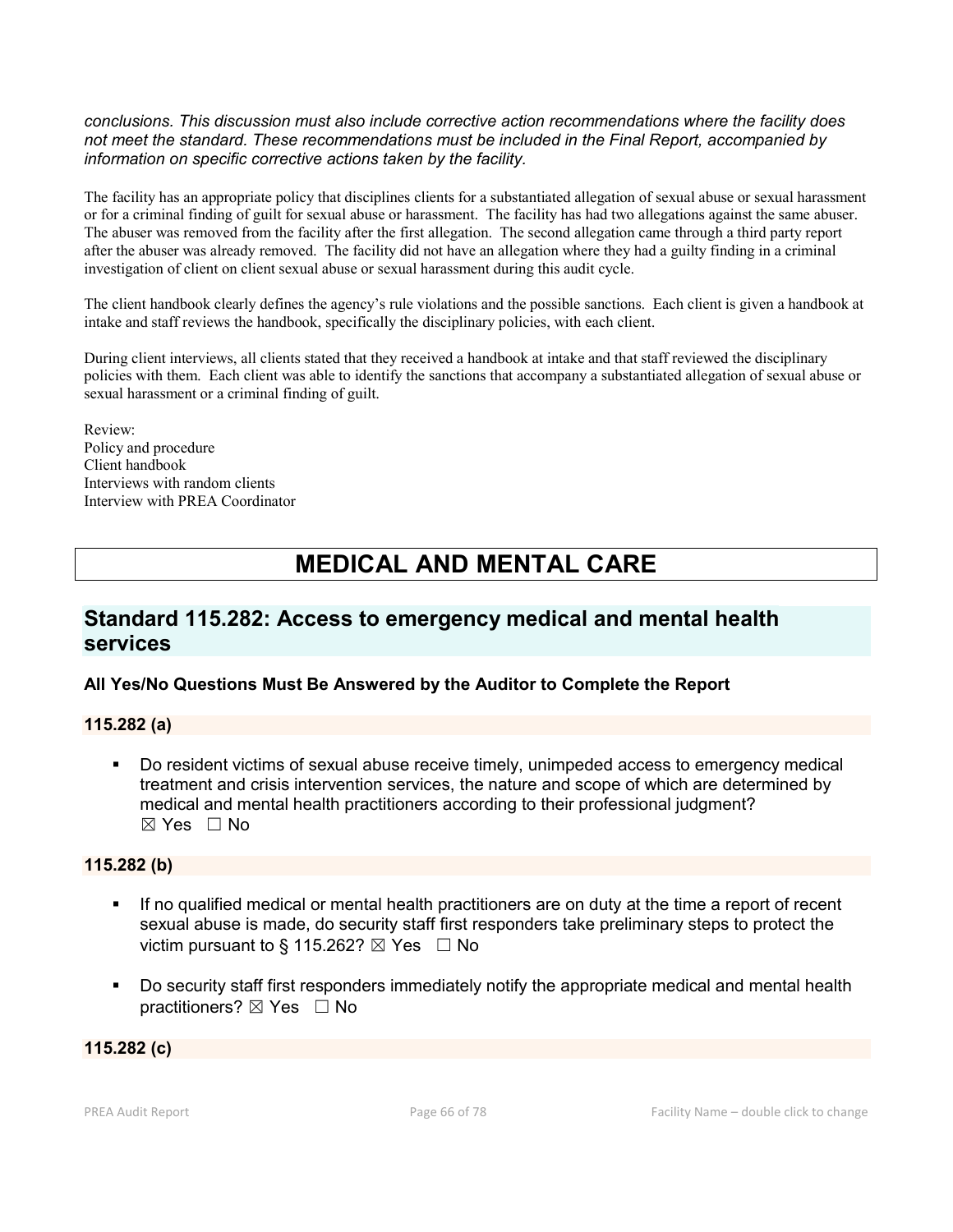Are resident victims of sexual abuse offered timely information about and timely access to emergency contraception and sexually transmitted infections prophylaxis, in accordance with professionally accepted standards of care, where medically appropriate?  $\boxtimes$  Yes  $\Box$  No

#### 115.282 (d)

 Are treatment services provided to the victim without financial cost and regardless of whether the victim names the abuser or cooperates with any investigation arising out of the incident?  $\boxtimes$  Yes  $\Box$  No

#### Auditor Overall Compliance Determination

- ☐ Exceeds Standard (*Substantially exceeds requirement of standards*)
- ☒ Meets Standard (*Substantial compliance; complies in all material ways with the standard for the relevant review period*)
- ☐ Does Not Meet Standard (*Requires Corrective Action*)

#### Instructions for Overall Compliance Determination Narrative

*The narrative below must include a comprehensive discussion of all the evidence relied upon in making the compliance or non-compliance determination, the auditor's analysis and reasoning, and the auditor's conclusions. This discussion must also include corrective action recommendations where the facility does not meet the standard. These recommendations must be included in the Final Report, accompanied by information on specific corrective actions taken by the facility.*

Policy indicates the types of service offered free of charge to an alleged victim of sexual assault. It is documented which types of services were rendered and or declined by the alleged victim on the investigation form. Residents are offered timely information about and timely access to sexually transmitted infection prophylaxis. The facility does not house female offenders.

If services are necessary, the case manager will provide appropriate referrals to community resources. The scope of services provided will be determined by the licensed practitioner.

The plan outlines how staff is to offer unimpeded access to both emergency and ongoing medical and mental health care. Ongoing medical or mental health care will be at the discretion of the medical provider and is again at no cost to the resident.

Resident are informed of their right to free services during PREA education at orientation.

The facility has not had a sexual abuse/sexual assault allegation that resulted in the use of these services.

Review: Policy and procedure Coordinated Response Plan Interview with PREA Coordinator

# Standard 115.283: Ongoing medical and mental health care for sexual abuse victims and abusers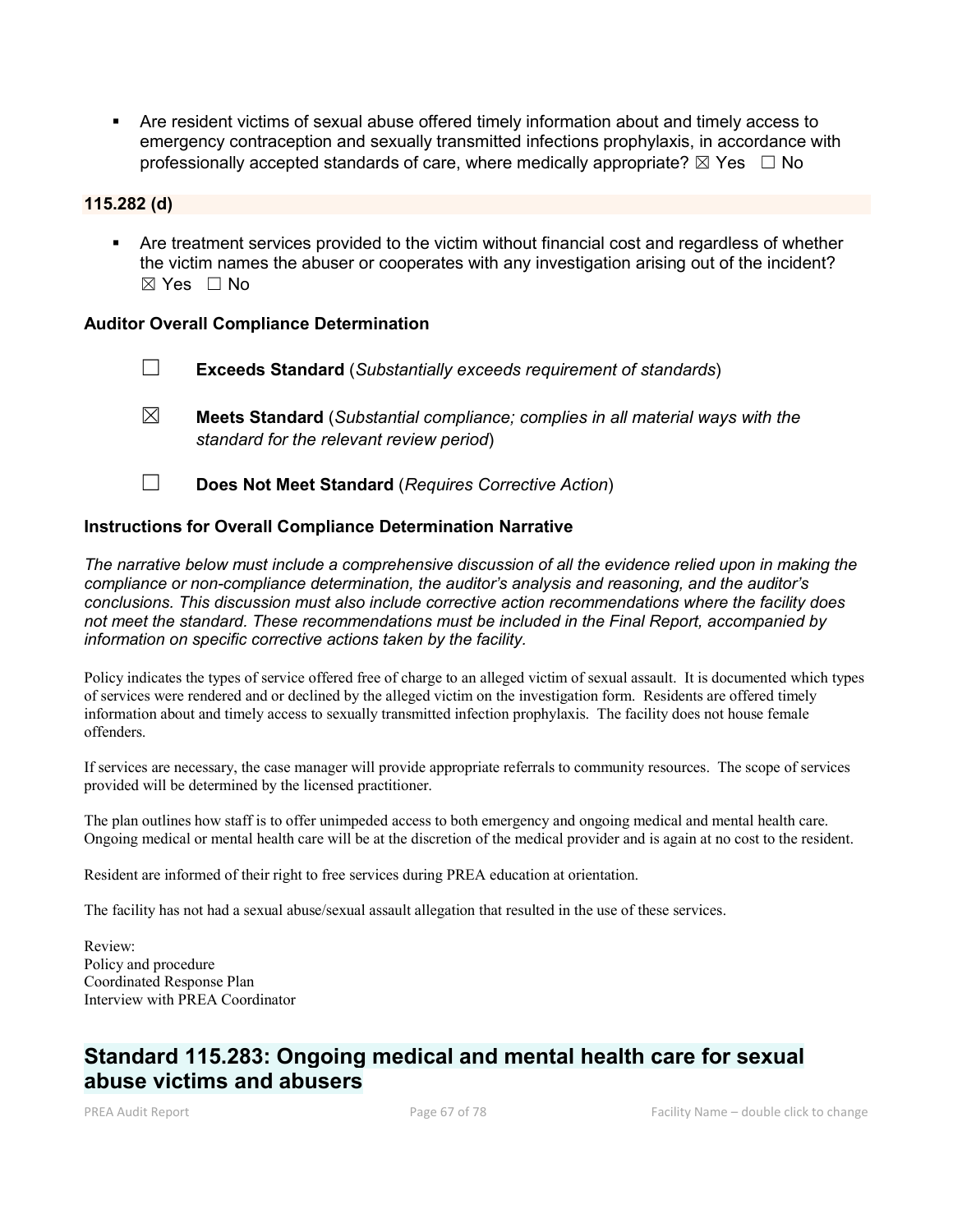# All Yes/No Questions Must Be Answered by the Auditor to Complete the Report

# 115.283 (a)

 Does the facility offer medical and mental health evaluation and, as appropriate, treatment to all residents who have been victimized by sexual abuse in any prison, jail, lockup, or juvenile facility?  $\boxtimes$  Yes  $\Box$  No

#### 115.283 (b)

 Does the evaluation and treatment of such victims include, as appropriate, follow-up services, treatment plans, and, when necessary, referrals for continued care following their transfer to, or placement in, other facilities, or their release from custody?  $\boxtimes$  Yes  $\Box$  No

#### 115.283 (c)

 Does the facility provide such victims with medical and mental health services consistent with the community level of care?  $\boxtimes$  Yes  $\Box$  No

#### 115.283 (d)

 Are resident victims of sexually abusive vaginal penetration while incarcerated offered pregnancy tests? (N/A if all-male facility.)  $\Box$  Yes  $\Box$  No  $\boxtimes$  NA

#### 115.283 (e)

 If pregnancy results from the conduct described in paragraph § 115.283(d), do such victims receive timely and comprehensive information about and timely access to all lawful pregnancyrelated medical services? (N/A if all-male facility.)  $\Box$  Yes  $\Box$  No  $\boxtimes$  NA

#### 115.283 (f)

 Are resident victims of sexual abuse while incarcerated offered tests for sexually transmitted infections as medically appropriate?  $\boxtimes$  Yes  $\Box$  No

# 115.283 (g)

 Are treatment services provided to the victim without financial cost and regardless of whether the victim names the abuser or cooperates with any investigation arising out of the incident? ☒ Yes ☐ No

#### 115.283 (h)

 Does the facility attempt to conduct a mental health evaluation of all known resident-on-resident abusers within 60 days of learning of such abuse history and offer treatment when deemed appropriate by mental health practitioners?  $\boxtimes$  Yes  $\Box$  No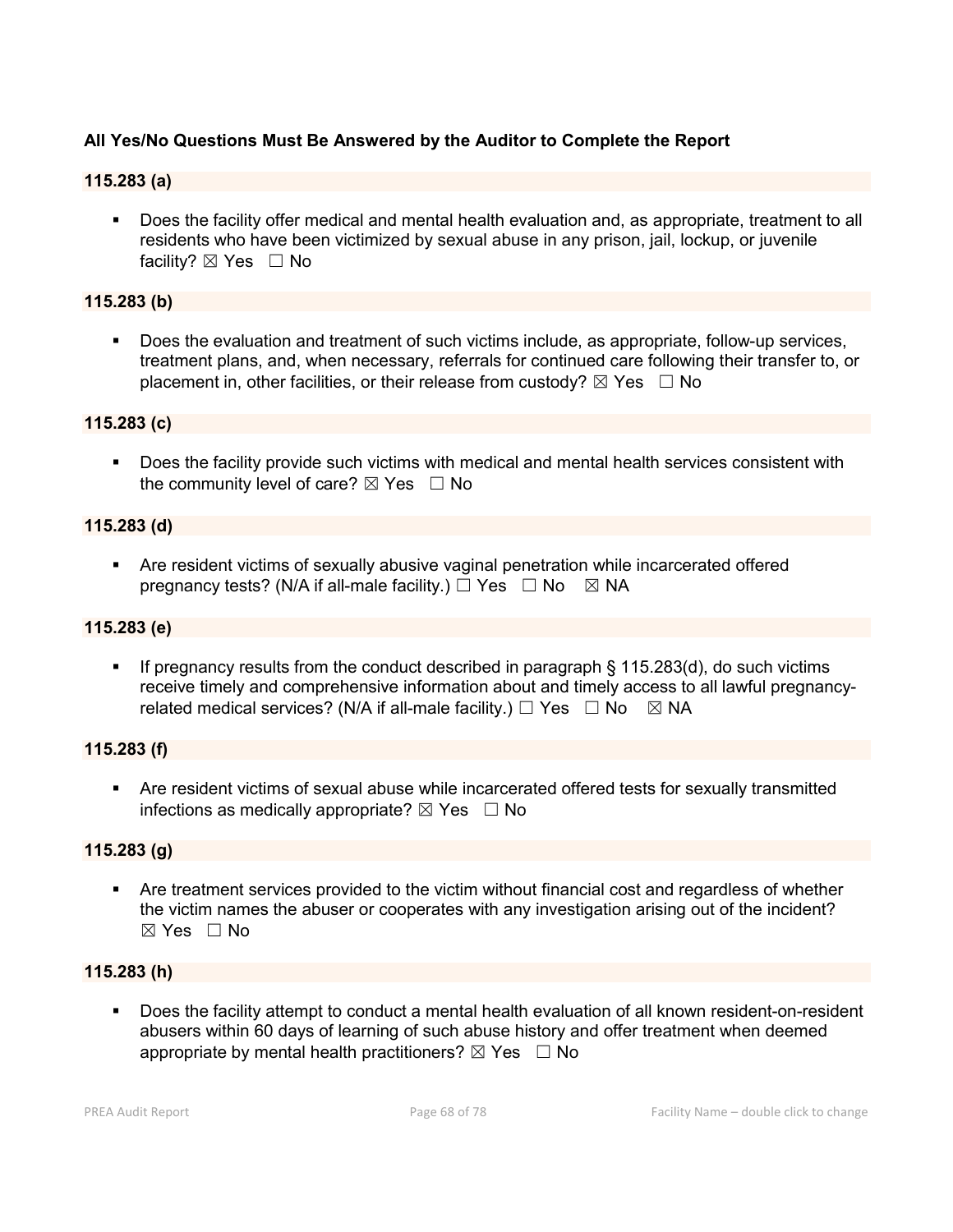#### Auditor Overall Compliance Determination

- ☐ Exceeds Standard (*Substantially exceeds requirement of standards*)
- ☒ Meets Standard (*Substantial compliance; complies in all material ways with the standard for the relevant review period*)
- 

☐ Does Not Meet Standard (*Requires Corrective Action*)

#### Instructions for Overall Compliance Determination Narrative

*The narrative below must include a comprehensive discussion of all the evidence relied upon in making the compliance or non-compliance determination, the auditor's analysis and reasoning, and the auditor's conclusions. This discussion must also include corrective action recommendations where the facility does not meet the standard. These recommendations must be included in the Final Report, accompanied by information on specific corrective actions taken by the facility.*

This facility offers community medical and counseling services for residents who have been sexually abused in jail, lockup, or juvenile facility. This treatment includes testing for sexually transmitted disease. Treatment is offered to all known residents on resident abusers within in 60 days of learning such history. All treatment offered is free of charge.

Staff have been notified of Coordinated Response Plan. The plan outlines how staff is to offer unimpeded access to both emergency and ongoing medical and mental health care. Ongoing medical or mental health care will be at the discretion of the medical provider and is again at no cost to the resident.

The facility has not had a report of any known resident on resident abuser.

A review of the investigation form shows how staff indicates whether services were offered and accepted or declined. The PREA initial screening form indicates whether a resident has abused others while in a correctional setting. If a resident indicates that he has in fact abused another resident while in a corrections setting, the facility's Program Manager will meet with the resident to make a determination if additional treatment or referrals for community treatment is necessary.

The facility had not a report of a resident being sexually abused while in a jail, lockup, or juvenile facility.

The PREA Coordinator has confirmed the process and practice of how staff will provide unimpeded access to necessary emergency and/or ongoing medical and mental health services.

Review: Policy and procedure Coordinated Response Plan PREA initial assessments Interview with PREA Coordinator Interview with Case Manager

# DATA COLLECTION AND REVIEW

# Standard 115.286: Sexual abuse incident reviews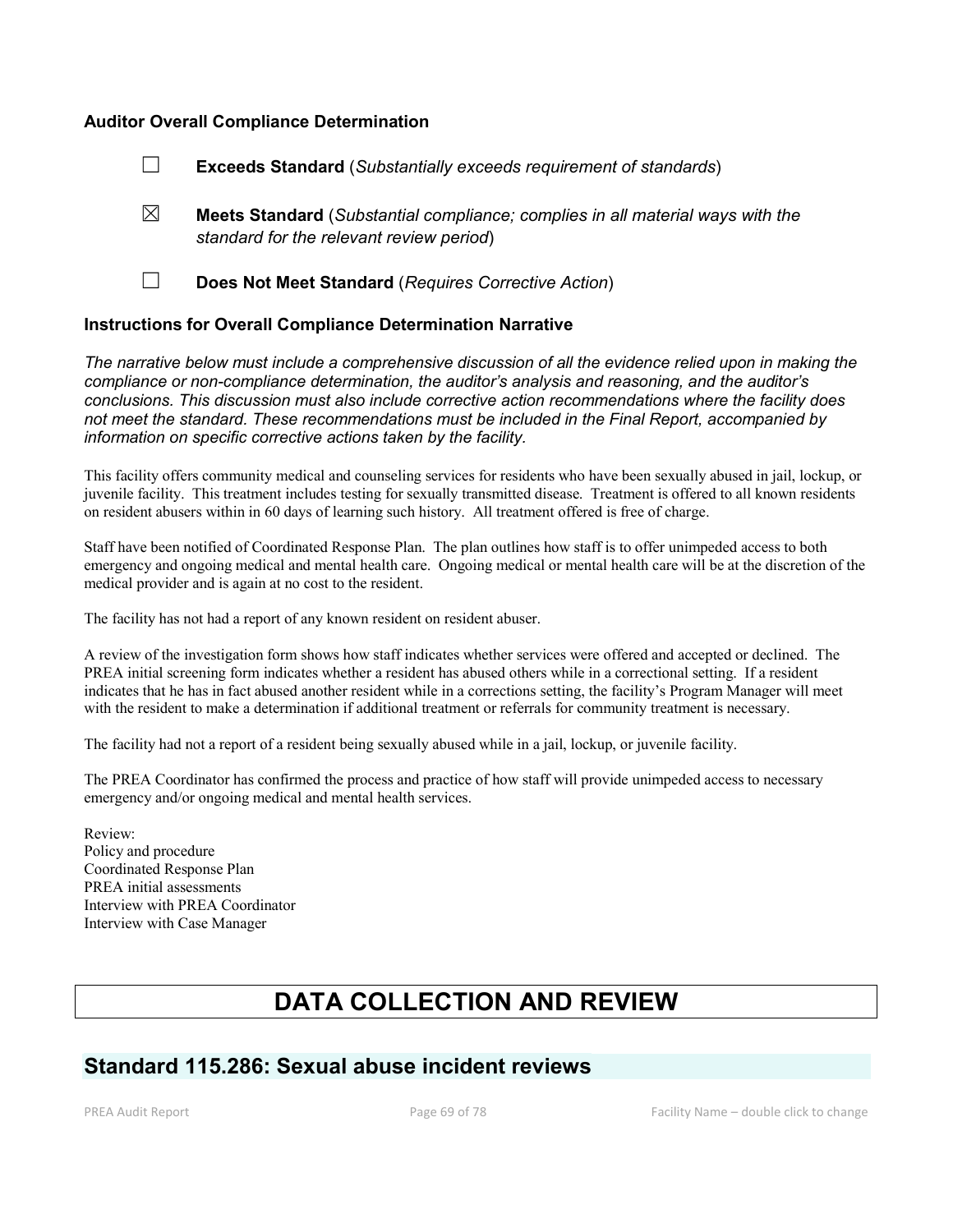# All Yes/No Questions Must Be Answered by the Auditor to Complete the Report

#### 115.286 (a)

 Does the facility conduct a sexual abuse incident review at the conclusion of every sexual abuse investigation, including where the allegation has not been substantiated, unless the allegation has been determined to be unfounded?  $\boxtimes$  Yes  $\Box$  No

### 115.286 (b)

Does such review ordinarily occur within 30 days of the conclusion of the investigation? ☒ Yes ☐ No

#### 115.286 (c)

 Does the review team include upper-level management officials, with input from line supervisors, investigators, and medical or mental health practitioners?  $\boxtimes$  Yes  $\Box$  No

#### 115.286 (d)

- Does the review team: Consider whether the allegation or investigation indicates a need to change policy or practice to better prevent, detect, or respond to sexual abuse?  $\boxtimes$  Yes  $\Box$  No
- Does the review team: Consider whether the incident or allegation was motivated by race; ethnicity; gender identity; lesbian, gay, bisexual, transgender, or intersex identification, status, or perceived status; gang affiliation; or other group dynamics at the facility?  $\boxtimes$  Yes  $\Box$  No
- Does the review team: Examine the area in the facility where the incident allegedly occurred to assess whether physical barriers in the area may enable abuse?  $\boxtimes$  Yes  $\Box$  No
- Does the review team: Assess the adequacy of staffing levels in that area during different shifts? ⊠ Yes □ No
- Does the review team: Assess whether monitoring technology should be deployed or augmented to supplement supervision by staff?  $\boxtimes$  Yes  $\Box$  No
- Does the review team: Prepare a report of its findings, including but not necessarily limited to determinations made pursuant to  $\S$  115.286(d)(1) - (d)(5), and any recommendations for improvement and submit such report to the facility head and PREA compliance manager?  $\boxtimes$  Yes  $\Box$  No

### 115.286 (e)

 Does the facility implement the recommendations for improvement, or document its reasons for not doing so? ⊠ Yes □ No

#### Auditor Overall Compliance Determination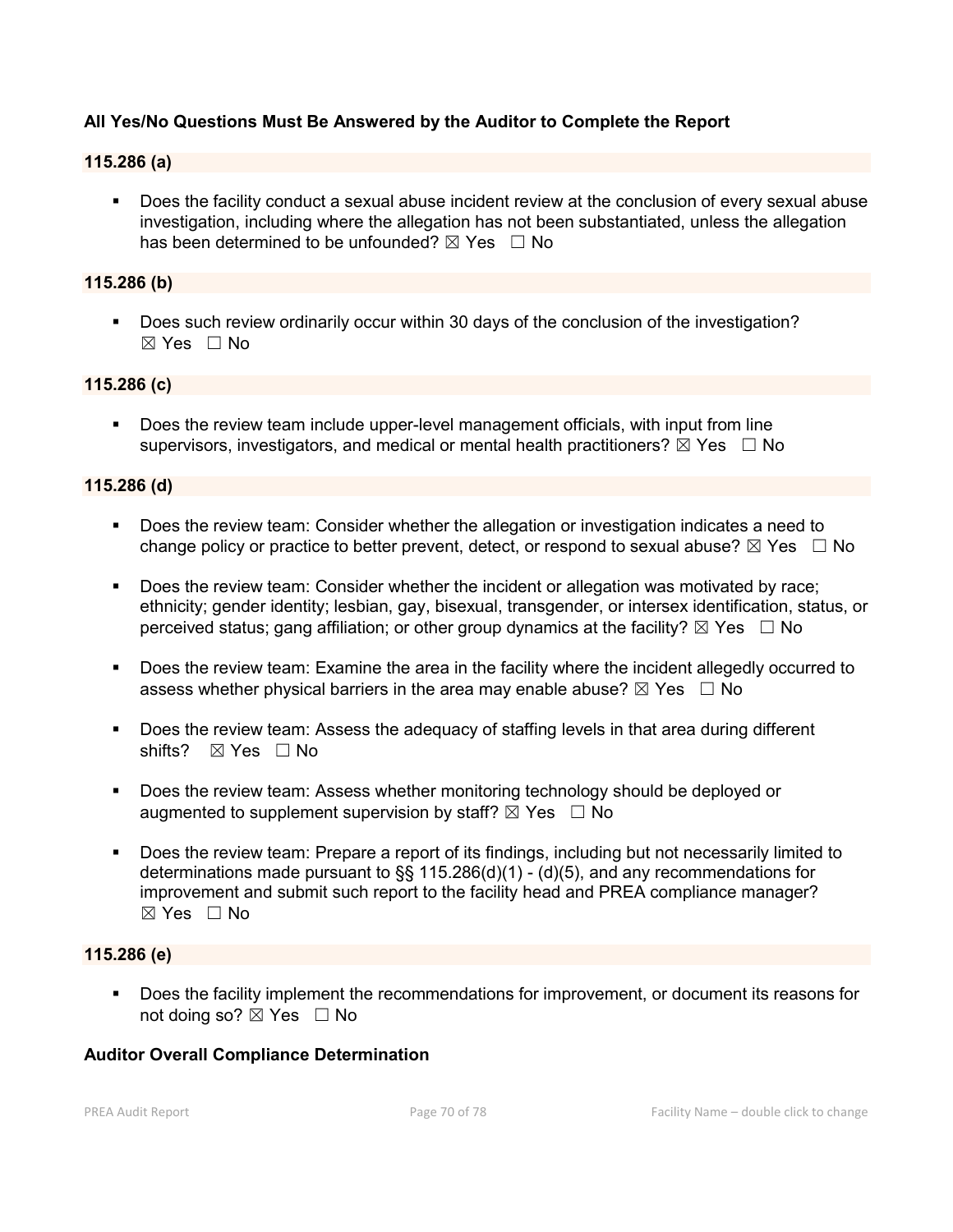☐ Exceeds Standard (*Substantially exceeds requirement of standards*)

- ☒ Meets Standard (*Substantial compliance; complies in all material ways with the standard for the relevant review period*)
- ☐ Does Not Meet Standard (*Requires Corrective Action*)

#### Instructions for Overall Compliance Determination Narrative

*The narrative below must include a comprehensive discussion of all the evidence relied upon in making the compliance or non-compliance determination, the auditor's analysis and reasoning, and the auditor's conclusions. This discussion must also include corrective action recommendations where the facility does not meet the standard. These recommendations must be included in the Final Report, accompanied by information on specific corrective actions taken by the facility.*

CTCC has an agency policy on a review of all substantiated or unsubstantiated allegations of sexual abuse within 30 days of the conclusion of the investigation. The review team includes the Director, PREA Coordinator, Program Director, Facility Manager and any other employee deemed appropriate.

The team, per policy, considers whether a change in policy or practice will better prevent, detect, or respond to sexual abuse; if the incident or allegation was motivated by race, ethnicity, gender identity, gang affiliation, or any other group dynamic; if any physical barriers in the area enabled the abuse; adequacy of staffing levels; and whether monitoring technology should be deployed or augmented to supplement supervision by staff.

At the conclusion of an investigation, the team would provide the Director with any relevant recommendations that would increase the ability to protect, detect, or report allegations of sexual harassment or sexual abuse. The Director would deem which recommendations are appropriate to implement and provide documentation to the recommendations that were not implemented.

There were no allegations of sexual abuse during this audit cycle.

Review: Policy and procedure Review of SART reports Review of Investigation reports Interview with PREA Coordinator

# Standard 115.287: Data collection

# All Yes/No Questions Must Be Answered by the Auditor to Complete the Report

#### 115.287 (a)

 Does the agency collect accurate, uniform data for every allegation of sexual abuse at facilities under its direct control using a standardized instrument and set of definitions?  $\boxtimes$  Yes  $\Box$  No

#### 115.287 (b)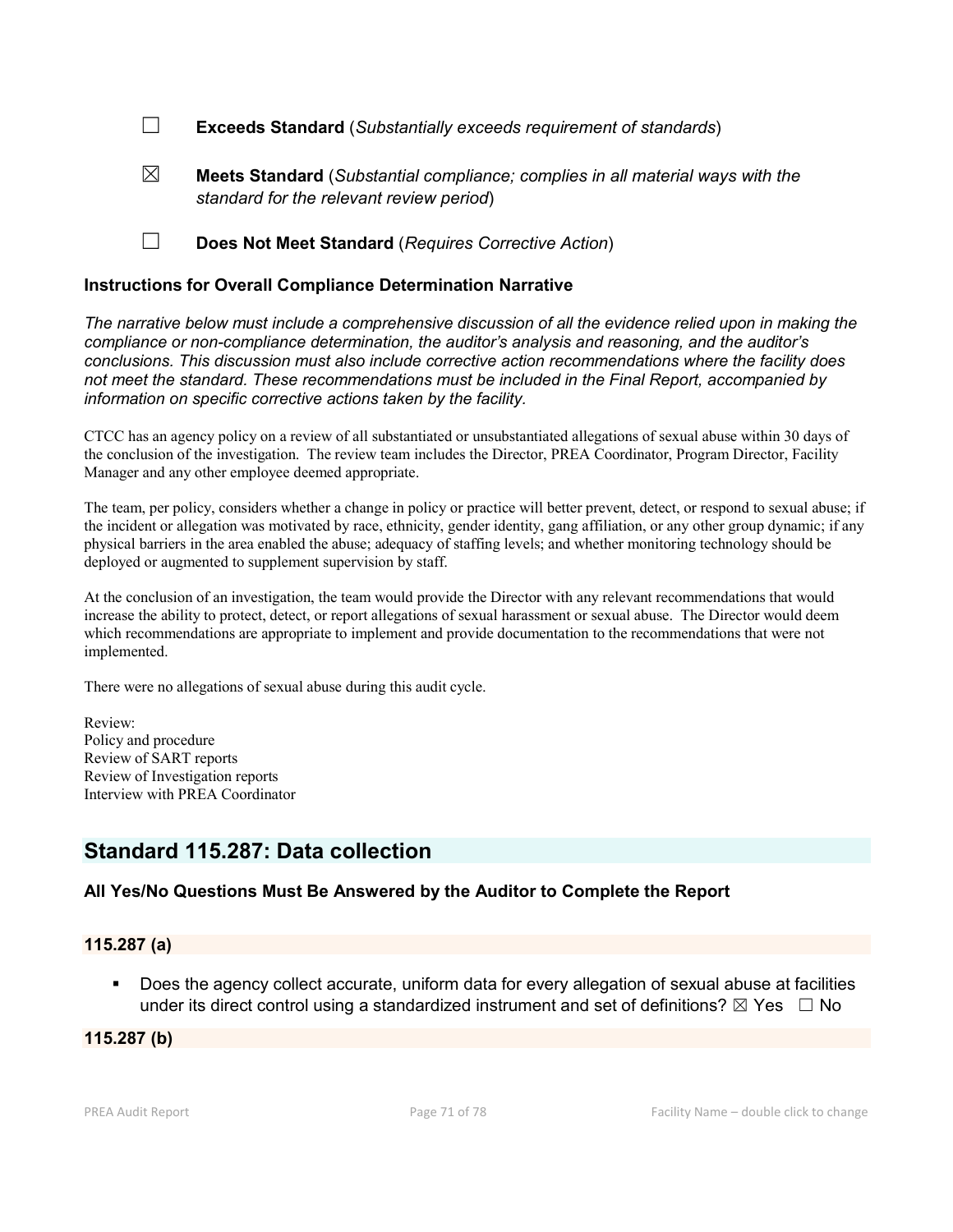Does the agency aggregate the incident-based sexual abuse data at least annually? ☒ Yes ☐ No

# 115.287 (c)

 Does the incident-based data include, at a minimum, the data necessary to answer all questions from the most recent version of the Survey of Sexual Violence conducted by the Department of Justice? ☒ Yes ☐ No

### 115.287 (d)

 Does the agency maintain, review, and collect data as needed from all available incident-based documents, including reports, investigation files, and sexual abuse incident reviews? ☒ Yes ☐ No

#### 115.287 (e)

 Does the agency also obtain incident-based and aggregated data from every private facility with which it contracts for the confinement of its residents? (N/A if agency does not contract for the confinement of its residents.)  $\Box$  Yes  $\Box$  No  $\boxtimes$  NA

#### 115.287 (f)

 Does the agency, upon request, provide all such data from the previous calendar year to the Department of Justice no later than June 30? (N/A if DOJ has not requested agency data.)  $\Box$  Yes  $\Box$  No  $\boxtimes$  NA

#### Auditor Overall Compliance Determination

- ☐ Exceeds Standard (*Substantially exceeds requirement of standards*)
- ☒ Meets Standard (*Substantial compliance; complies in all material ways with the standard for the relevant review period*)
- ☐ Does Not Meet Standard (*Requires Corrective Action*)

# Instructions for Overall Compliance Determination Narrative

*The narrative below must include a comprehensive discussion of all the evidence relied upon in making the compliance or non-compliance determination, the auditor's analysis and reasoning, and the auditor's conclusions. This discussion must also include corrective action recommendations where the facility does not meet the standard. These recommendations must be included in the Final Report, accompanied by information on specific corrective actions taken by the facility.*

CTCC has a facility policy for data collection and statistical reporting of all necessary information in the most recent version of the Survey of Sexual Violence. The auditor reviewed the most recent information collected by the agency and has confirmed that the agency collects the appropriate data on all allegations of sexual abuse and aggregates this information annually.

The facility's PREA Coordinator collects the data. The information for the facility is used to complete the Survey of Sexual Victimization.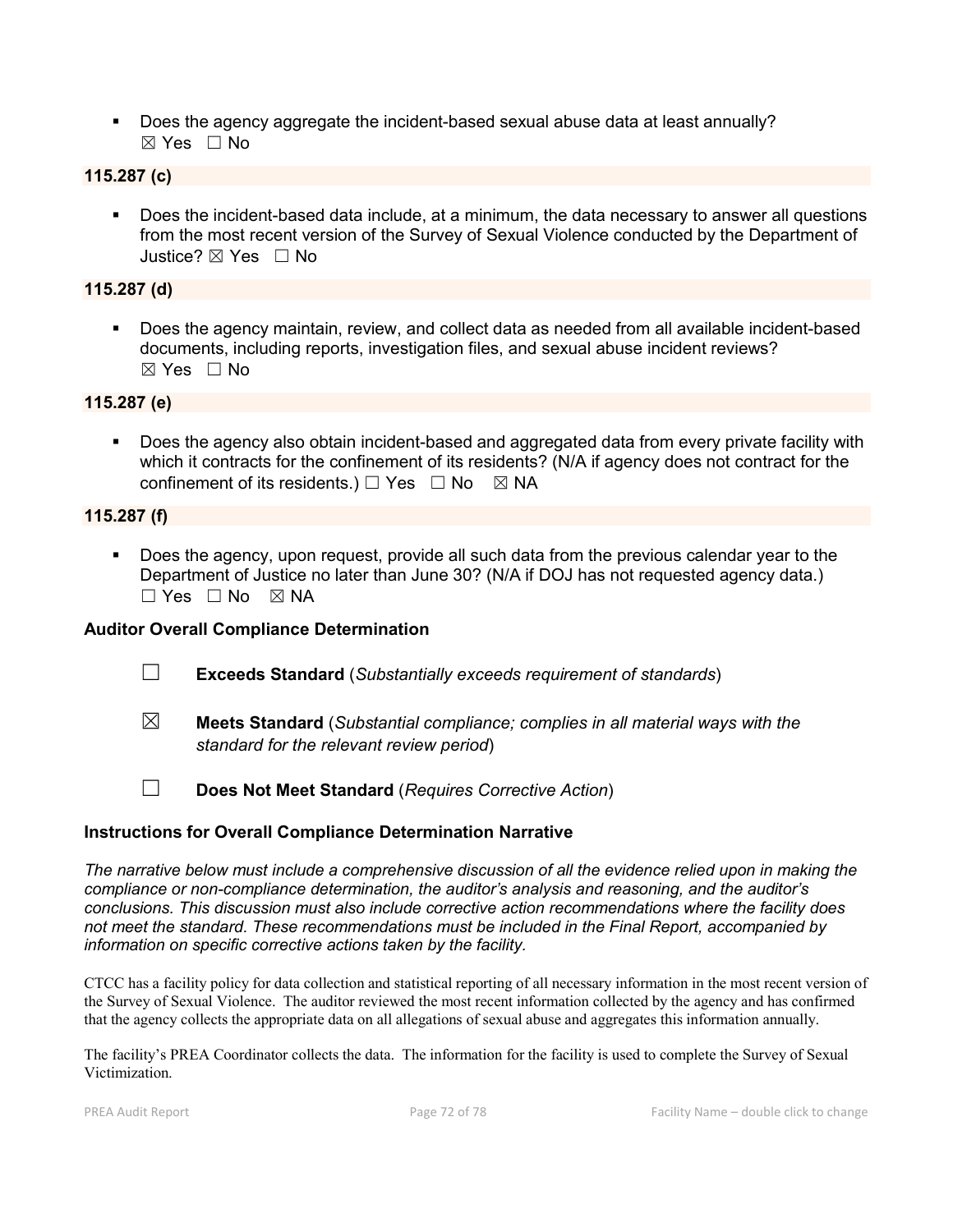The agency has not received a request to supply the Department of Justice with this information.

Review: Policy and procedure PREA data collection and statistical reporting information Interview with PREA Coordinator

# Standard 115.288: Data review for corrective action

# All Yes/No Questions Must Be Answered by the Auditor to Complete the Report

# 115.288 (a)

- Does the agency review data collected and aggregated pursuant to § 115.287 in order to assess and improve the effectiveness of its sexual abuse prevention, detection, and response policies, practices, and training, including by: Identifying problem areas?  $\boxtimes$  Yes  $\Box$  No
- Does the agency review data collected and aggregated pursuant to § 115.287 in order to assess and improve the effectiveness of its sexual abuse prevention, detection, and response policies, practices, and training, including by: Taking corrective action on an ongoing basis? ☒ Yes ☐ No
- Does the agency review data collected and aggregated pursuant to § 115.287 in order to assess and improve the effectiveness of its sexual abuse prevention, detection, and response policies, practices, and training, including by: Preparing an annual report of its findings and corrective actions for each facility, as well as the agency as a whole?  $\boxtimes$  Yes  $\Box$  No

# 115.288 (b)

 Does the agency's annual report include a comparison of the current year's data and corrective actions with those from prior years and provide an assessment of the agency's progress in addressing sexual abuse  $\boxtimes$  Yes  $\Box$  No

#### 115.288 (c)

 Is the agency's annual report approved by the agency head and made readily available to the public through its website or, if it does not have one, through other means?  $\boxtimes$  Yes  $\Box$  No

#### 115.288 (d)

 Does the agency indicate the nature of the material redacted where it redacts specific material from the reports when publication would present a clear and specific threat to the safety and security of a facility?  $\boxtimes$  Yes  $\Box$  No

# Auditor Overall Compliance Determination



☐ Exceeds Standard (*Substantially exceeds requirement of standards*)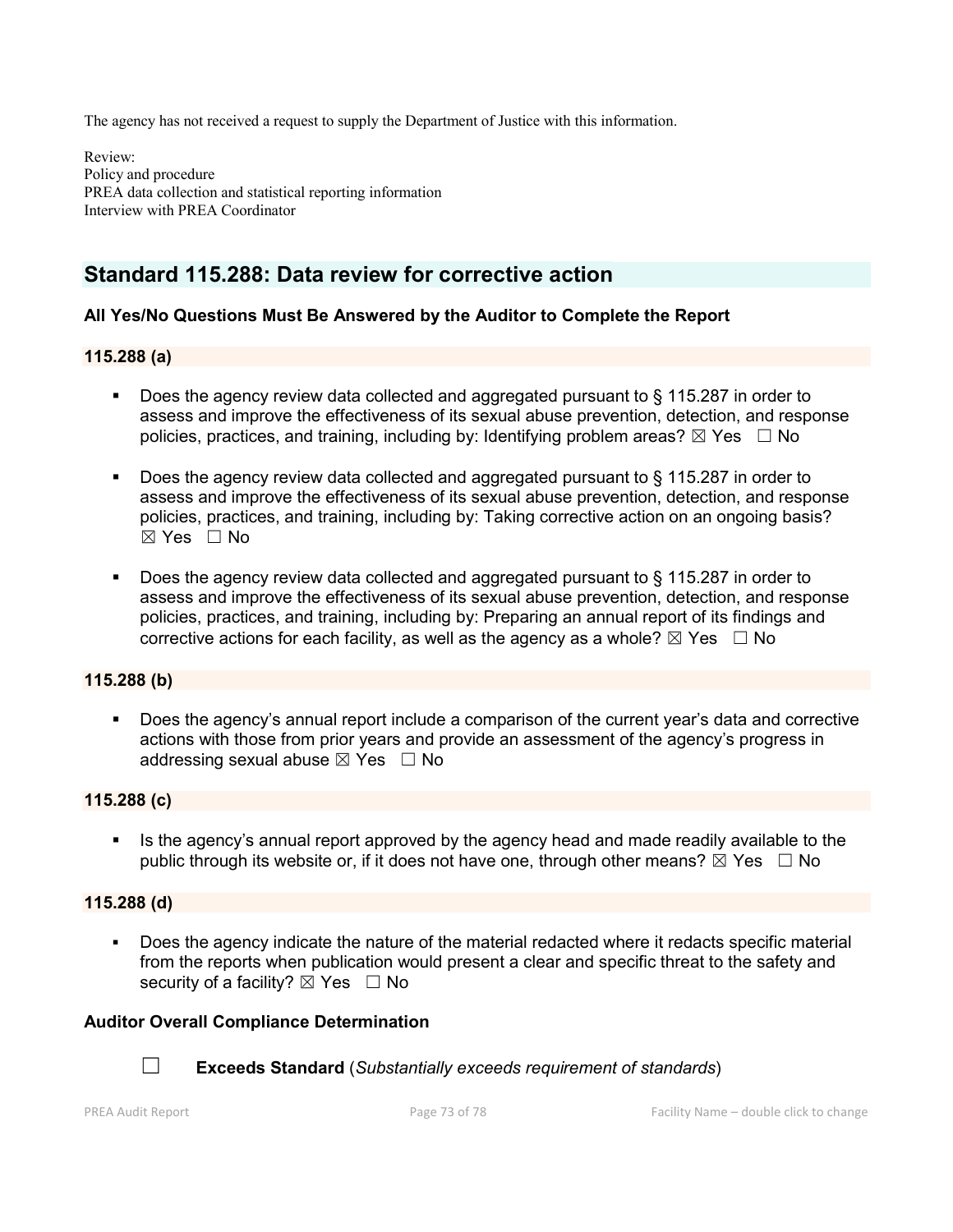☒ Meets Standard (*Substantial compliance; complies in all material ways with the standard for the relevant review period*)

☐ Does Not Meet Standard (*Requires Corrective Action*)

## Instructions for Overall Compliance Determination Narrative

*The narrative below must include a comprehensive discussion of all the evidence relied upon in making the compliance or non-compliance determination, the auditor's analysis and reasoning, and the auditor's conclusions. This discussion must also include corrective action recommendations where the facility does not meet the standard. These recommendations must be included in the Final Report, accompanied by information on specific corrective actions taken by the facility.*

The agency has a policy requiring the PREA Coordinator to publish an annual PREA report. The report contains details on how the facility assess and improves the effectiveness of its sexual abuse prevention, detection, and response policies, practices, and training. The report identifies problem areas and corrective action along with the corrections from prior years. The report also includes an assessment of the agency's progress in addressing sexual abuse.

A review of the report shows the facility documented the required information as well as a comparison to last year's allegation demographics and corrective actions. The report lists the ways the agency has addressed issues and its overall progress toward addressing sexual abuse.

The report is posted on the Ohio Department of Rehabilitation and Correction's website and includes reports from previous years. The report does not include any identifying information that could jeopardize the safety and security of the facility.

Review: Policy and procedure Annual PREA report Interview with PREA Coordinator

# Standard 115.289: Data storage, publication, and destruction

# All Yes/No Questions Must Be Answered by the Auditor to Complete the Report

#### 115.289 (a)

Does the agency ensure that data collected pursuant to § 115.287 are securely retained? ☒ Yes ☐ No

#### 115.289 (b)

 Does the agency make all aggregated sexual abuse data, from facilities under its direct control and private facilities with which it contracts, readily available to the public at least annually through its website or, if it does not have one, through other means?  $\boxtimes$  Yes  $\Box$  No

#### 115.289 (c)

 Does the agency remove all personal identifiers before making aggregated sexual abuse data publicly available?  $\boxtimes$  Yes  $\Box$  No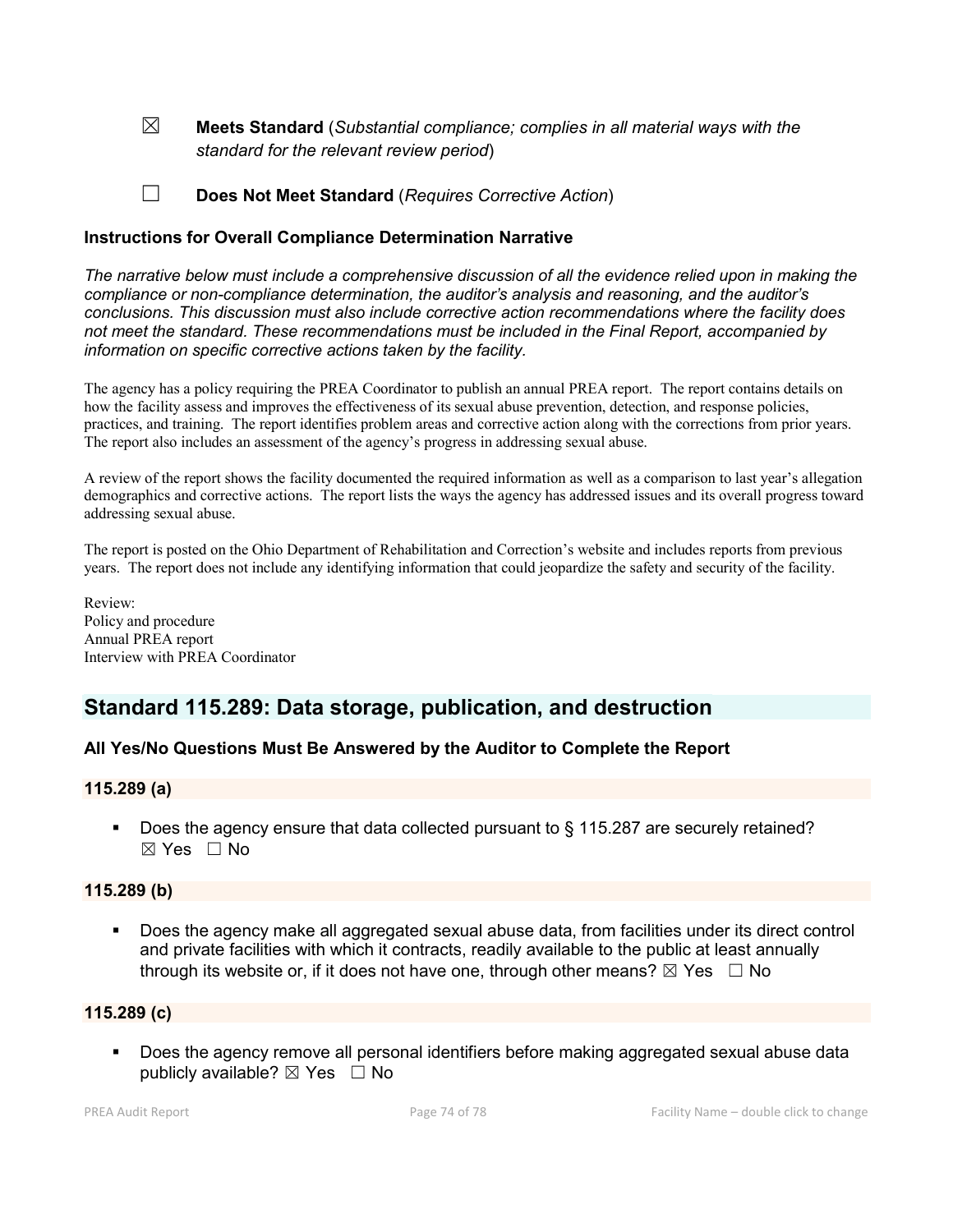#### 115.289 (d)

 Does the agency maintain sexual abuse data collected pursuant to § 115.287 for at least 10 years after the date of the initial collection, unless Federal, State, or local law requires otherwise?  $\boxtimes$  Yes  $\Box$  No

#### Auditor Overall Compliance Determination

- ☐ Exceeds Standard (*Substantially exceeds requirement of standards*)
- ☒ Meets Standard (*Substantial compliance; complies in all material ways with the standard for the relevant review period*)
- ☐ Does Not Meet Standard (*Requires Corrective Action*)

#### Instructions for Overall Compliance Determination Narrative

*The narrative below must include a comprehensive discussion of all the evidence relied upon in making the compliance or non-compliance determination, the auditor's analysis and reasoning, and the auditor's conclusions. This discussion must also include corrective action recommendations where the facility does not meet the standard. These recommendations must be included in the Final Report, accompanied by information on specific corrective actions taken by the facility.*

All data collected in sexual abuse cases are securely maintained by the PREA Coordinator for a minimum of 10 years. The PREA Coordinator confirmed the retention schedule.

The aggregated information from the facility was posted on the Ohio Department of Rehabilitation and Corrections website.

There is no information in the report that would identify any individual or jeopardize the safety or security of the facility.

Review: Policy and procedure PREA annual report Interview with PREA Coordinator

# AUDITING AND CORRECTIVE ACTION

# Standard 115.401: Frequency and scope of audits

# All Yes/No Questions Must Be Answered by the Auditor to Complete the Report

#### 115.401 (a)

 During the three-year period starting on August 20, 2013, and during each three-year period thereafter, did the agency ensure that each facility operated by the agency, or by a private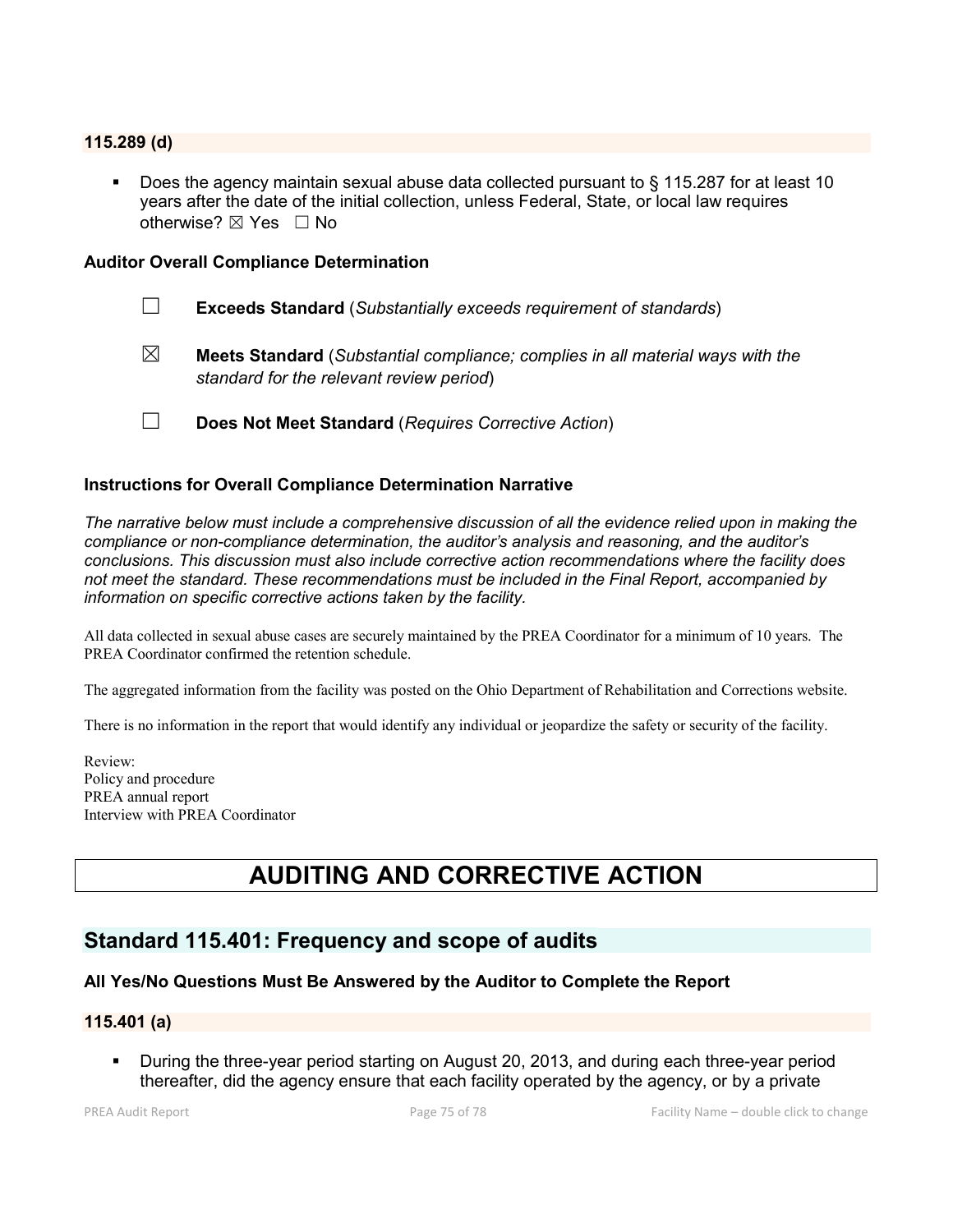organization on behalf of the agency, was audited at least once.? (N/A before August 20, 2016.)  $⊠ Yes ⊡ No ⊡ NA$ 

# 115.401 (b)

**During each one-year period starting on August 20, 2013, did the agency ensure that at least** one-third of each facility type operated by the agency, or by a private organization on behalf of the agency, was audited?  $\boxtimes$  Yes  $\Box$  No

#### 115.401 (h)

 Did the auditor have access to, and the ability to observe, all areas of the audited facility?  $\boxtimes$  Yes  $\Box$  No

#### 115.401 (i)

 Was the auditor permitted to request and receive copies of any relevant documents (including electronically stored information)?  $\boxtimes$  Yes  $\Box$  No

#### 115.401 (m)

 Was the auditor permitted to conduct private interviews with inmates, residents, and detainees?  $\boxtimes$  Yes  $\Box$  No

#### 115.401 (n)

 Were residents permitted to send confidential information or correspondence to the auditor in the same manner as if they were communicating with legal counsel?  $\boxtimes$  Yes  $\Box$  No

#### Auditor Overall Compliance Determination

- ☐ Exceeds Standard (*Substantially exceeds requirement of standards*)
- ☒ Meets Standard (*Substantial compliance; complies in all material ways with the standard for the relevant review period*)
- ☐ Does Not Meet Standard (*Requires Corrective Action*)

#### Instructions for Overall Compliance Determination Narrative

*The narrative below must include a comprehensive discussion of all the evidence relied upon in making the compliance or non-compliance determination, the auditor's analysis and reasoning, and the auditor's conclusions. This discussion must also include corrective action recommendations where the facility does not meet the standard. These recommendations must be included in the Final Report, accompanied by information on specific corrective actions taken by the facility.*

This is the facility's second PREA audit. The auditor was able to review all areas of the facility, requested documentation to ensure compliance, and a private area to interview residents and staff. The facility posted the auditor's email and mailing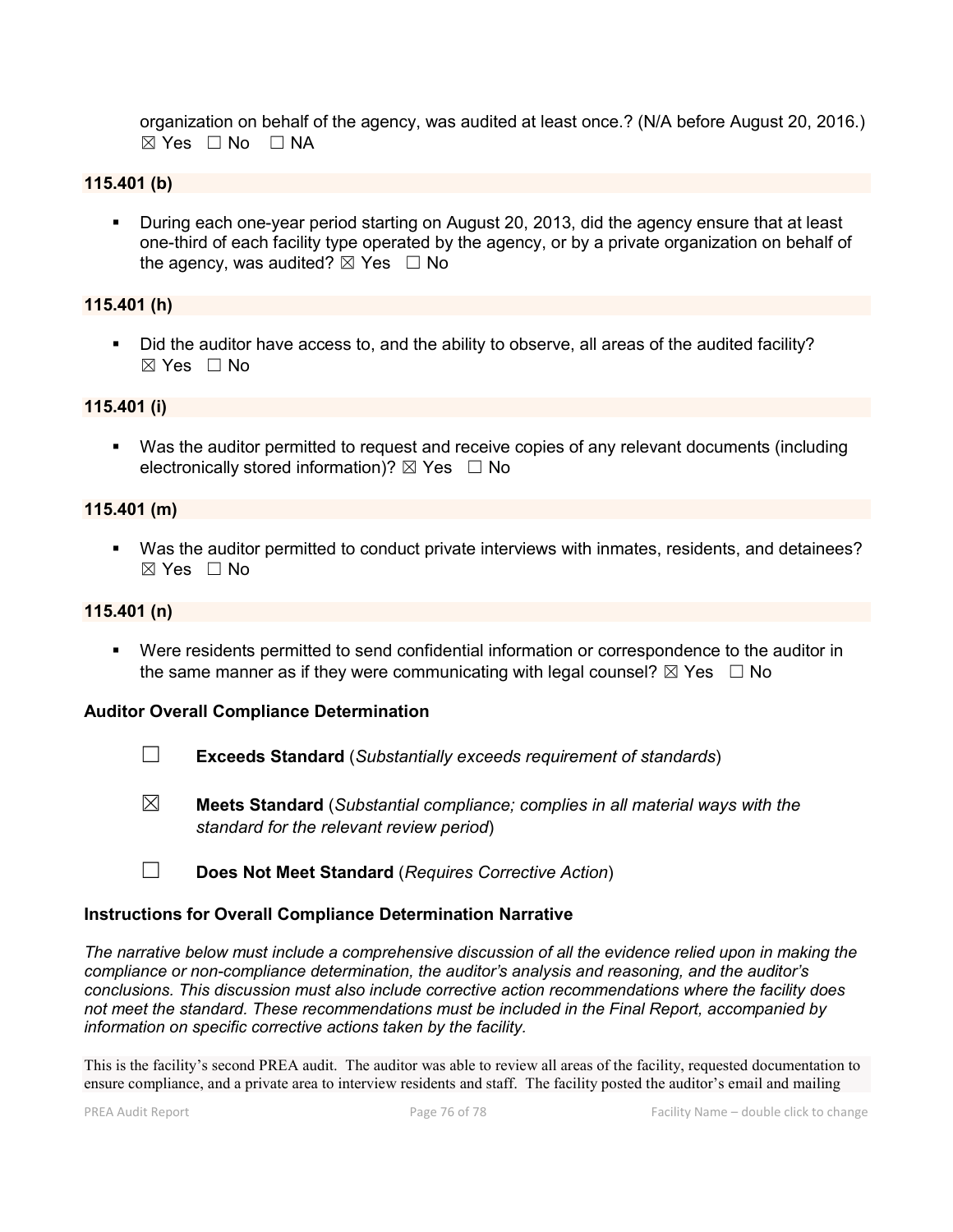address to staff and resident with instructions on how to contact the auditor privately before the onsite visit. The date of the visit was also on the posting. The auditor did not have a resident or staff member who requested to speak with the auditor during the onsite visit.

The auditor was able to review documentation from the last year and when requested, information from the prior three years in order to ensure the facility has maintained compliance for the entire three years.

The final reports from the facility's last audit is posted on the Ohio Department of Rehabilitation and Correction's website

# Standard 115.403: Audit contents and findings

# All Yes/No Questions Must Be Answered by the Auditor to Complete the Report

# 115.403 (f)

 The agency has published on its agency website, if it has one, or has otherwise made publicly available, all Final Audit Reports within 90 days of issuance by auditor. The review period is for prior audits completed during the past three years PRECEDING THIS AGENCY AUDIT. In the case of single facility agencies, the auditor shall ensure that the facility's last audit report was published. The pendency of any agency appeal pursuant to 28 C.F.R. § 115.405 does not excuse noncompliance with this provision. (N/A if there have been no Final Audit Reports issued in the past three years, or in the case of single facility agencies that there has never been a Final Audit Report issued.)  $\boxtimes$  Yes  $\Box$  No  $\Box$  NA

## Auditor Overall Compliance Determination

- ☐ Exceeds Standard (*Substantially exceeds requirement of standards*)
- ☒ Meets Standard (*Substantial compliance; complies in all material ways with the standard for the relevant review period*)
- ☐ Does Not Meet Standard (*Requires Corrective Action*)

# Instructions for Overall Compliance Determination Narrative

*The narrative below must include a comprehensive discussion of all the evidence relied upon in making the compliance or non-compliance determination, the auditor's analysis and reasoning, and the auditor's conclusions. This discussion must also include corrective action recommendations where the facility does not meet the standard. These recommendations must be included in the Final Report, accompanied by information on specific corrective actions taken by the facility.*

The facility has the final audit report posted on the Ohio Department of Rehabilitation and Correction's website. The auditor reviewed the website to confirm the report was posted.